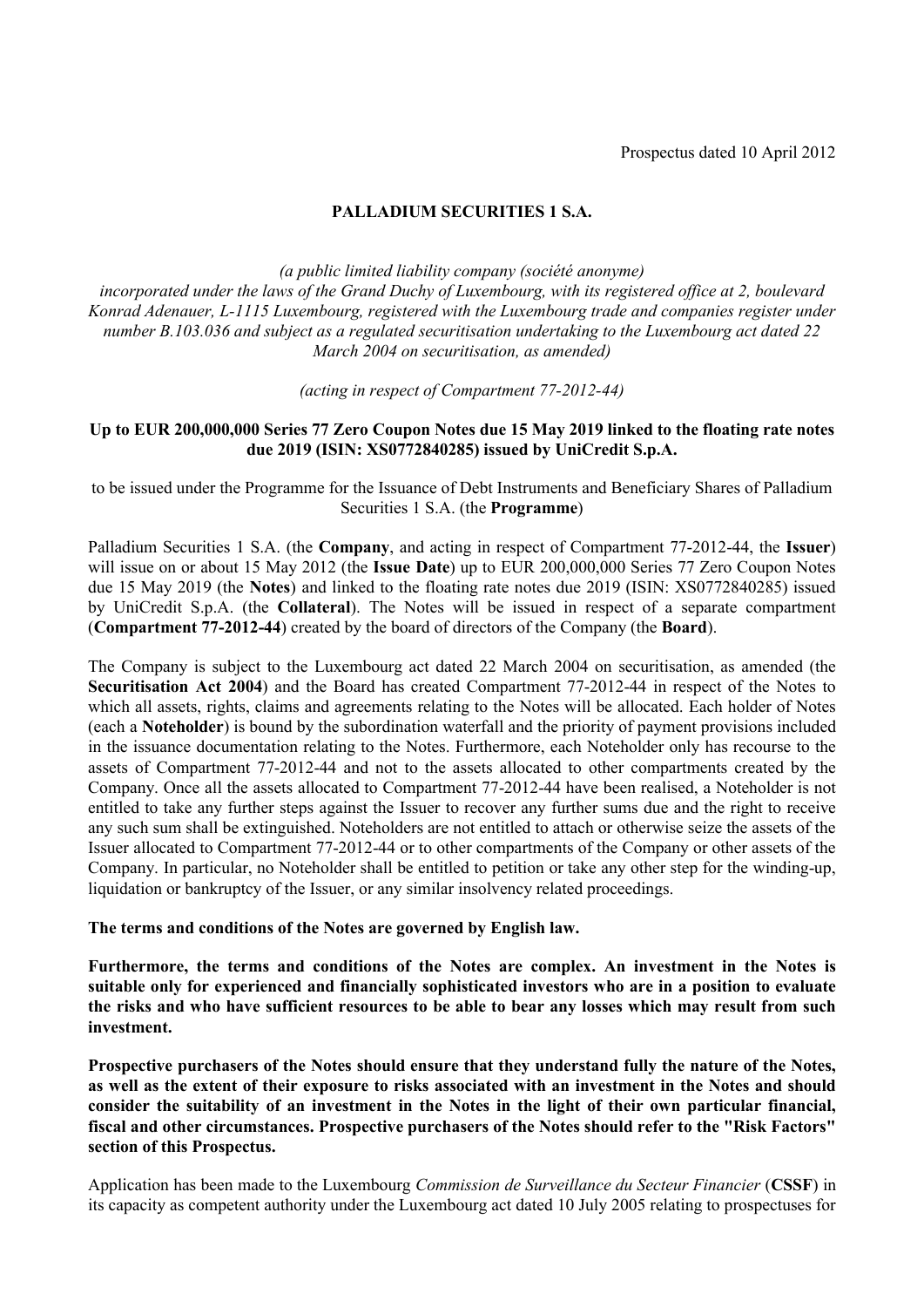securities for the approval of this prospectus and to the Luxembourg Stock Exchange for the listing of the Notes on the Official List of the Luxembourg Stock Exchange and admission to trading on the Luxembourg Stock Exchange's regulated market. This Prospectus constitutes a prospectus for the purposes of Article 5.3 of the Prospectus Directive and the Luxembourg act dated 10 July 2005 relating to prospectuses. The CSSF gives no undertaking as to the economic and financial soundness of the transaction and the quality or solvency of the Issuer.

The Notes are expected to be rated on or about the Issue Date by Standard & Poor's Credit Market Services Europe Limited (**S&P**). S&P is a credit rating agency established in the European Union, which has been registered in accordance with Regulation 1060/2009/EC of the European Parliament and of the Council of 16 September 2009 on credit rating agencies and is included in the latest list of registered and certified credit rating agencies published by the European Securities and Markets Authority on its website. **Prospective purchasers of the Notes should note that no assurance is given that the Notes will have a particular rating, or any rating at all, on or about the Issue Date.**

*The Issuer (the Responsible Person) accepts responsibility for the information contained in this Prospectus. To the best of the knowledge of the Issuer (having taken all reasonable care to ensure that such is the case) the information contained in this Prospectus is in accordance with the facts and does not omit anything likely*  to affect the import of such information. The information contained in the sections entitled "Description of *the Collateral and the Collateral Issuer" and "Description of the Hedging Agreement and Hedging Counterparty" has been reproduced from information of which the Issuer is aware and/or is able to ascertain from information published by UniCredit S.p.A. as the issuer of the Collateral and Deutsche Bank AG, acting through its London Branch as the Hedging Counterparty, respectively. The Issuer confirms that such information has been accurately reproduced and that, so far as it is aware, and is able to ascertain from information published by UniCredit S.p.A. as the issuer of the Collateral and the Hedging Counterparty, respectively, no facts have been omitted which would render the reproduced information inaccurate or misleading. The information contained in the section entitled "Description of the Collateral and the Collateral Issuer", has been reproduced from information contained in the base prospectus (as approved as a base prospectus for the purposes of the Prospectus Directive by the Luxembourg Commission de Surveillance du Secteur Financier) dated 21 July 2011 (being the most recent Base Prospectus issued by UniCredit S.p.A. in connection with its programme for issuance of notes), as supplemented from time to time, (the UniCredit Base Prospectus). The Unicredit Base Prospectus is published in electronic form on the website of the issuer [\(www.unicreditgroup.eu](http://www.unicreditgroup.eu/)). The information contained in the section entitled "Description of the Hedging Agreement and Hedging Counterparty" has been reproduced from information contained on the website of the Hedging Counterparty and the terms of the Hedging Agreement (as defined below) and other information made available to the Issuer.*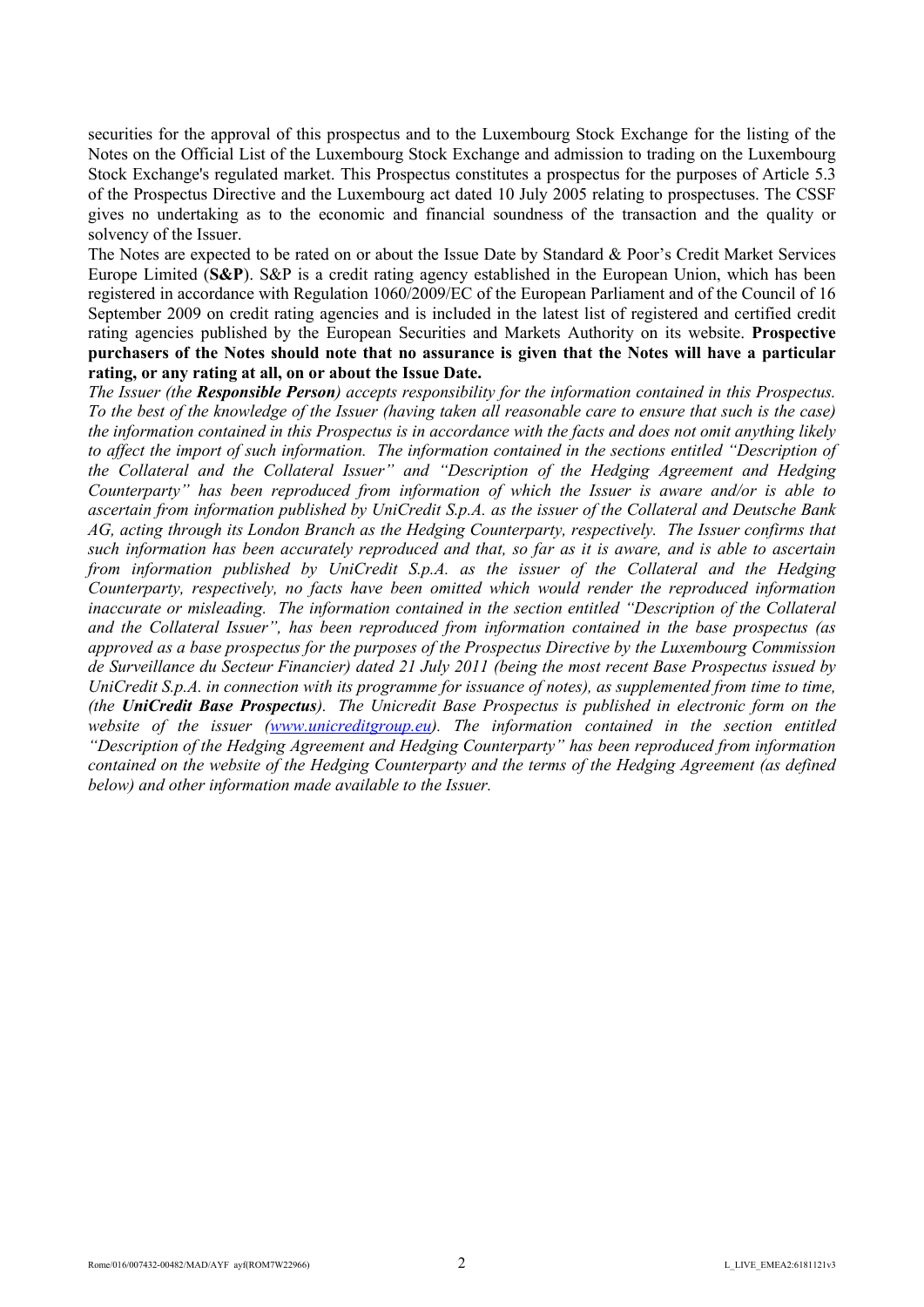# **Contents**

| <b>Clause</b>    |     |                                                                                 | Page |
|------------------|-----|---------------------------------------------------------------------------------|------|
| 1.               |     |                                                                                 |      |
|                  | 1.1 |                                                                                 |      |
|                  | 12  |                                                                                 |      |
|                  | 13  |                                                                                 |      |
| $\overline{2}$ . |     |                                                                                 |      |
|                  | 2.1 |                                                                                 |      |
|                  | 2.2 |                                                                                 |      |
|                  | 2.3 |                                                                                 |      |
| 3.               |     |                                                                                 |      |
| 4.               |     |                                                                                 |      |
| 5.               |     |                                                                                 |      |
| 6.               |     |                                                                                 |      |
|                  | 61  |                                                                                 |      |
| 7.               |     | DESCRIPTION OF ISSUE STRUCTURE, CASH FLOWS AND AGENTS OF THE ISSUER73           |      |
|                  | 7.1 |                                                                                 |      |
|                  | 7.2 |                                                                                 |      |
|                  | 7.3 |                                                                                 |      |
|                  | 7.4 | Principal Agent, Calculation Agent, Selling Agent, Purchaser and Distributor 75 |      |
|                  | 7.5 |                                                                                 |      |
| 8.               |     |                                                                                 |      |
|                  | 8.1 |                                                                                 |      |
| 9.               |     | DESCRIPTION OF THE HEDGING AGREEMENT AND THE HEDGING COUNTERPARTY .78           |      |
|                  | 91  |                                                                                 |      |
|                  | 9.2 |                                                                                 |      |
| 10 <sub>l</sub>  |     |                                                                                 |      |
| 11.              |     |                                                                                 |      |
| 12.              |     |                                                                                 |      |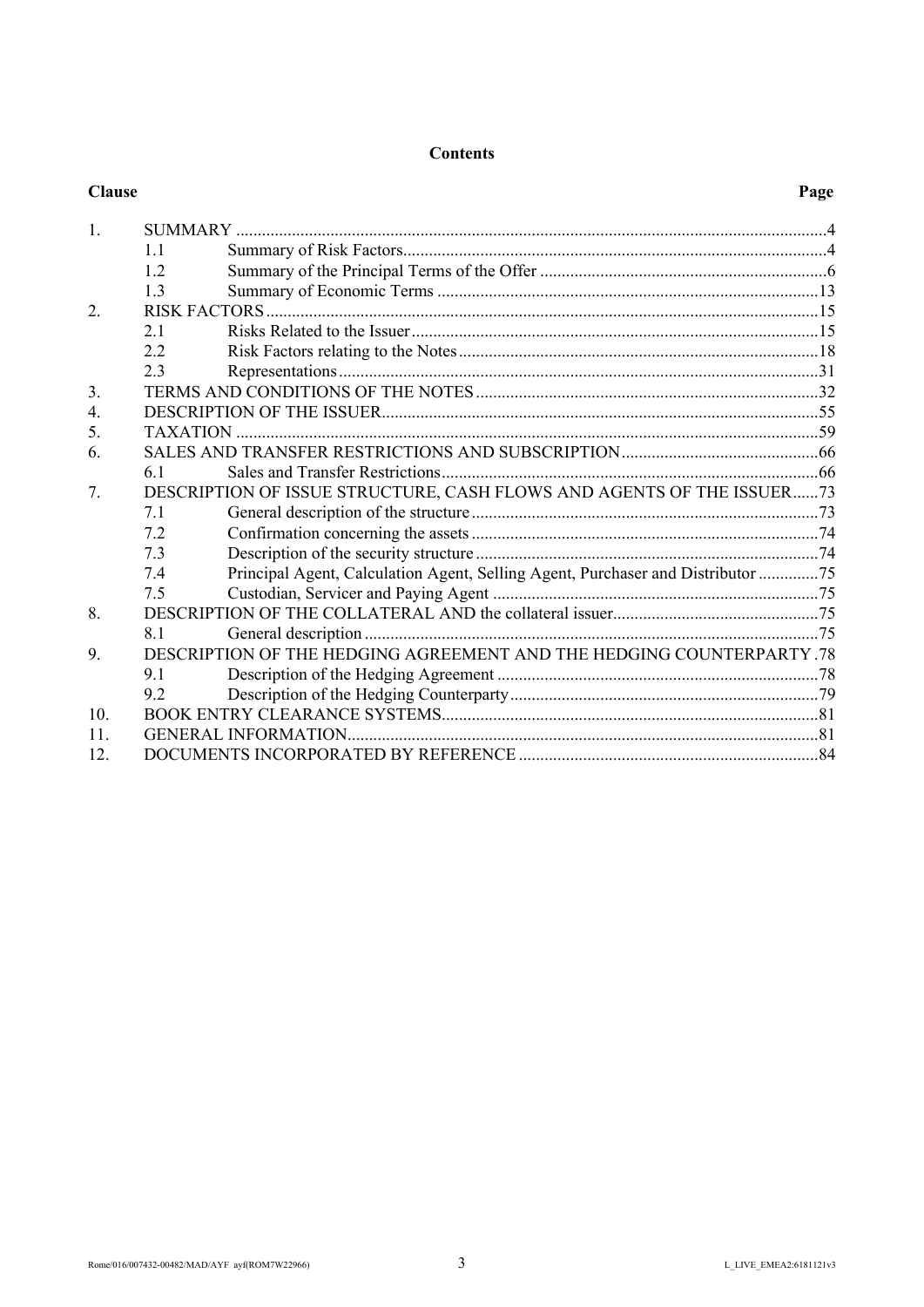# <span id="page-3-0"></span>**1. SUMMARY**

*The information set out below is a summary only and should be read in conjunction with the rest of this Prospectus. This summary is intended to convey the essential characteristics and risks associated with the Issuer, and in relation to the Notes and does not purport to be complete. It is taken from, and is qualified in its entirety by, the remainder of this Prospectus, including the Conditions, which constitute the legally binding conditions of the Notes. Accordingly, this summary should be read as an introduction to the Prospectus, and any decision to invest in the Notes should be based on consideration of the Prospectus as a whole by an investor.*

*Prospective investors should be aware that where a claim relating to the information contained in this Prospectus is brought before a court, the investor making the claim might, under the national legislation of the respective EU member state, have to bear the costs of translating the prospectus before the legal proceedings are initiated.*

*Civil liability attaches to the Issuer who has tabled the summary including the translation thereof and applied for its notification, but only if the summary is misleading, inaccurate or inconsistent when read together with the other parts of the Prospectus.*

# **1.1 Summary of Risk Factors**

#### <span id="page-3-1"></span>**(a) Issuer Risk Factors**

There are certain factors that are specific to the Issuer which may affect the Issuer's ability to fulfil its obligations under the Notes. Prospective investors should consider all information provided in this Prospectus and any supplement thereto and should consult with their own professional advisers if they consider it necessary. The following describes risk factors relating to the Issuer's ability to meet its obligations under the Notes.

## *Securitisation Act 2004 and Compartments*

The Company is established as a *société de titrisation agréée* (regulated securitisation company) within the meaning of the Securitisation Act 2004 which provides that claims against the Company by holders of each series of notes or other instruments (**Instruments**) issued by the Company will be limited to the assets of the relevant series included in the relevant Compartment. Further, under the Securitisation Act 2004, the proceeds of the series assets of the relevant Compartment for each series are in principle available only for distribution to the specified holders of Instruments (each an **Instrumentholder**) and other parties relating to such series (each such party, a **Series Party**). A party may have claims against the Company in respect of more than one series, in which case the claims in respect of each individual series will be limited to the Compartment Series Assets relating to such series only.

The Board may establish one or more compartments (together the **Compartments** and each a **Compartment**) each of which is a separate and distinct part of the Company's estate (*patrimoine*) and which may be distinguished by the nature of acquired risks or assets, the conditions of the Instruments issued in relation to the Compartment, the reference currency or other distinguishing characteristics. The rights of holders of Instruments issued in respect of a Compartment and the rights of creditors are limited to the assets of that Compartment, where these rights relate to that Compartment or have arisen at the occasion of the constitution, the operation or the liquidation of the relevant Compartment. The assets of a Compartment are available only to satisfy the rights of holders of Instruments issued in relation to that Compartment and the rights of creditors whose claims have arisen at the occasion of the constitution, the operation or the liquidation of that Compartment.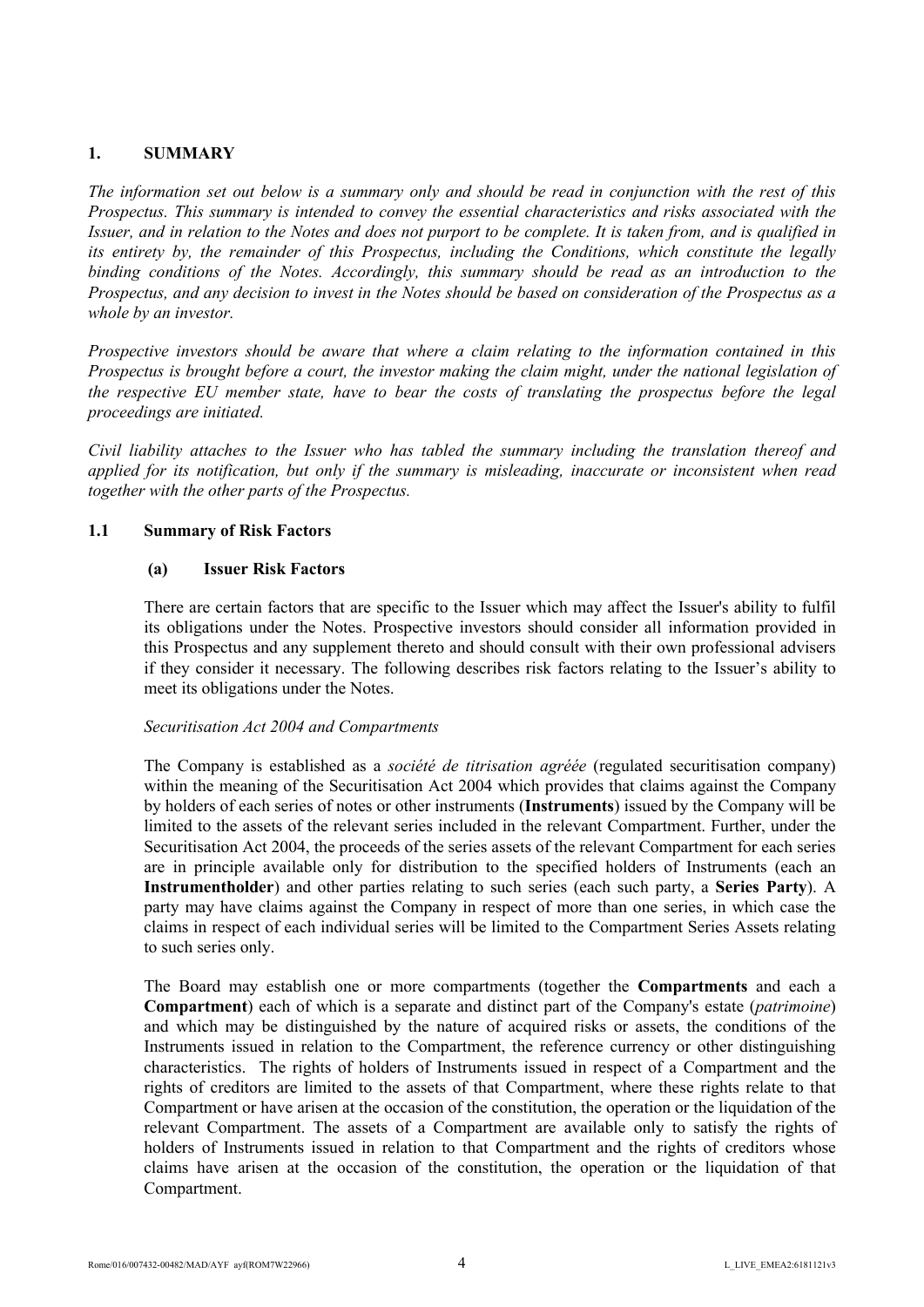In respect of the issue of Notes described in this Prospectus the Company has established Compartment 77-2012-44. The Series Assets which are allocated to Compartment 77-2012-44 will be in principle available only to satisfy the claims of the Noteholders and the other Series Parties in relation to Compartment 77-2012-44. Potential investors should note that only the assets allocated to Compartment 77-2012-44 will be available to satisfy their claims as set out in more detail in the following section entitled "Limited Recourse". The Series Assets in respect of the Notes to be issued under this Prospectus will be: (i) the Issuer's rights under a hedging agreement (the **Hedging Agreement**) entered into by the Issuer with Deutsche Bank AG, acting through its London Branch (the **Hedging Counterparty**), (ii) a holding of the Collateral issued by UniCredit S.p.A. (the **Collateral Issuer**), and (iii) the rights of the Issuer under an agency agreement (the **Agency Agreement**) and a purchase agreement (the **Purchase Agreement**) relating to the Series. **Should these assets not be sufficient to meet amounts payable under the Notes, Noteholders will suffer a loss of their invested capital and/or any interest payments which may be a complete loss.**

#### *Limited Recourse*

The right of Noteholders to participate in the assets of the Company is limited to the Series Assets which are allocated to Compartment 77-2012-44 of the Issuer. If the payments received by the Issuer in respect of the Series Assets are not sufficient to make all payments due in respect of the Notes, then the obligations of the Issuer in respect of the Notes will be limited to the Series Assets of Compartment 77-2012-44.

The Issuer will not be obliged to make any further payment for any Notes in excess of amounts received upon the realisation of the Series Assets. Following application of the proceeds of realisation of the Series Assets in accordance with the Conditions of the Notes, the claims of the Noteholders, the Hedging Counterparty and the other Series Parties for any shortfall shall be extinguished and the Noteholders, the Hedging Counterparty and the other Series Parties (and any person acting on behalf of any of them) may not take any further action to recover such shortfall.

None of the Noteholders and the other Series Parties will be able to petition or take any other step, for the winding-up, liquidation or the bankruptcy of the Issuer or any other similar insolvency related proceedings. Failure to make any payment in respect of any such shortfall shall in no circumstances constitute an event of default under the Conditions of the Notes. Any shortfall shall be borne by the Noteholders, the Hedging Counterparty and the other Series Parties according to the priorities specified in the Conditions of the Notes. In particular, claims of the Trustee, any receivers, the Hedging Counterparty and the Principal Agent rank prior to Noteholder claims.

## *Substitution of the Issuer*

Under the Conditions of the Notes the Trustee may, subject to the prior written consent of the Hedging Counterparty but without the consent of the Noteholders, substitute the Issuer as principal obligor under the Series Instrument and all of the Notes then outstanding with any other company (the **Substitute Company**) provided that certain conditions are met and such substitution would not, in the opinion of the Trustee, be materially prejudicial to the interests of the Noteholders. The substitution will be notified to Noteholders in accordance with Condition 15. It is one of the conditions to a substitution of the Issuer that the Substitute Company undertakes to be bound by the terms of the Series Instrument and the Conditions of the Notes. The Substitute Company must also acquire the Series Assets and acknowledge the security created over the Series Assets.

Prospective investors should note that in the case of such substitution the Issuer will be released from any and all of its obligations in respect of the Notes and any relevant agreements and that Noteholders will only be able to claim any amounts payable under the Notes from the Substitute Company.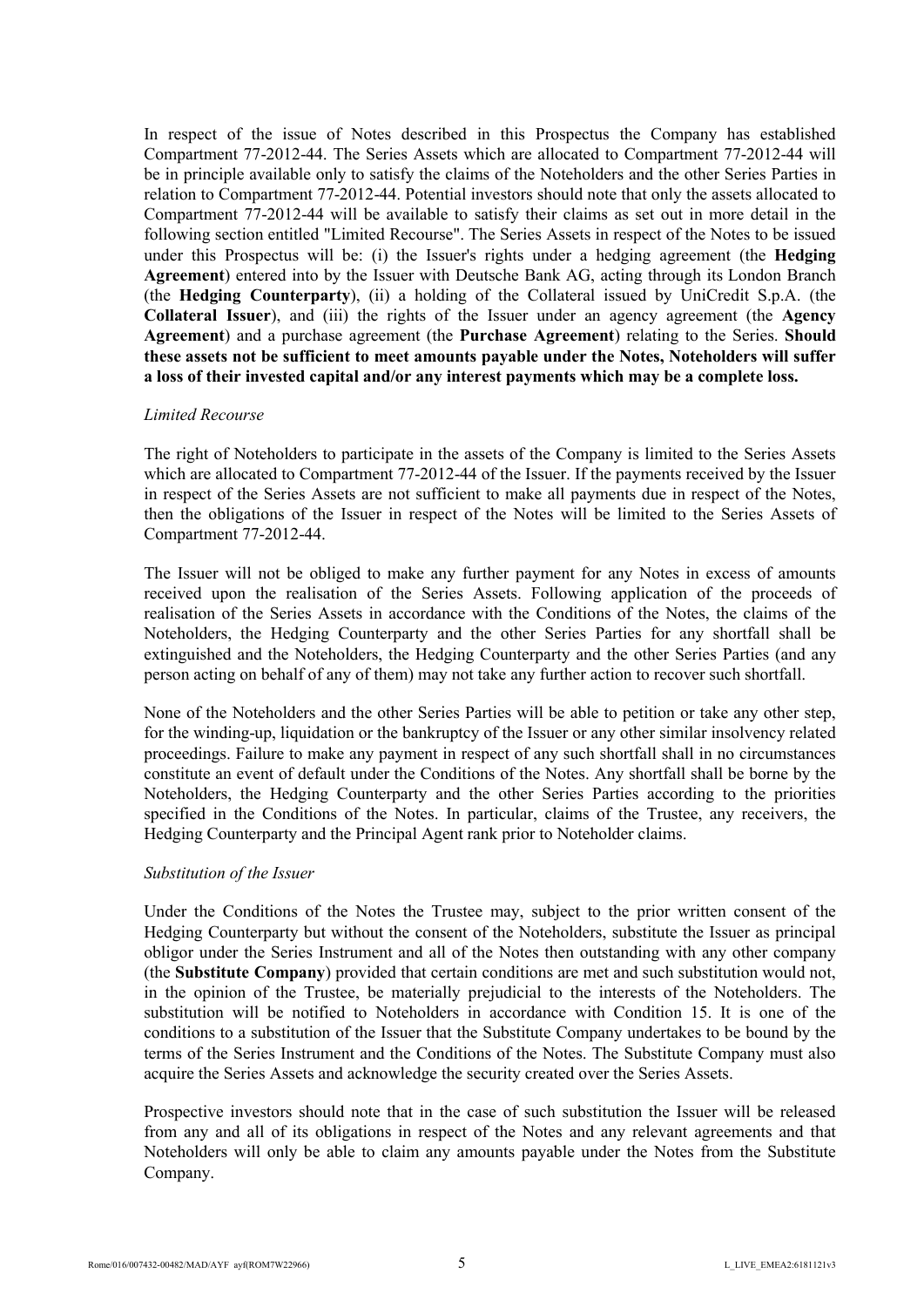# **(b) Risks relating to the Notes**

#### *General Risks*

An investment in the Notes involves risks. These risks may include, among others, equity market, bond market, foreign exchange, interest rate, market volatility and economic, political and regulatory risks and any combination of these and other risks. Prospective purchasers should be experienced with respect to transactions in instruments such as the Notes.

An investment in the Notes further involves credit risks with respect to the Collateral which consists of notes issued by UniCredit S.p.A. and with respect to Deutsche Bank AG, acting through its London Branch as Hedging Counterparty.

Prospective purchasers should understand the risks associated with an investment in the Notes and should only reach an investment decision after careful consideration, with their legal, tax, accounting and other advisers, of (a) the suitability of an investment in the Notes in the light of their own particular financial, tax and other circumstances, (b) the information set out in this Prospectus, (c) the Collateral, the Hedging Agreement and the other Series Assets.

## **The Notes may decline in value and investors should be prepared to sustain a total loss of their investment in the Notes.**

More than one risk factor may have simultaneous effect with regard to the Notes such that the effect of a particular risk factor may not be predictable. In addition, more than one risk factor may have a compounding effect which may not be predictable. No assurance can be given as to the effect that any combination of risk factors may have on the value of the Notes.

## *Risks in connection with the Collateral and the Hedging Agreement*

The Notes will be issued at a discount from their principal amount and no interest is due and payable during the term of the Notes. On the Maturity Date a fixed sum will be paid in relation to the Notes. The market values of securities such as the Notes issued at a substantial discount from their principal amount tend to fluctuate more in relation to general changes in interest rates than do prices for conventional interest-bearing securities. Generally, the longer the remaining term of the securities, the greater the price volatility as compared to conventional interest-bearing securities with comparable maturities.

Investors should also note that repayment of their investment in the Notes is contingent upon the performance of the Collateral and the Hedging Agreement. **In the event that there is a default by any issuer of any of the Collateral or the Hedging Counterparty under the Hedging Agreement, or any of the Collateral is otherwise redeemed or liquidated prior to its scheduled maturity or the Hedging Agreement is otherwise terminated or the Notes are redeemed early for any other reason, investors in the Notes may receive less than their initial investment in the Notes and may receive nothing.**

## *Subordination; Limited Recourse*

Investors in the Notes are subordinated in their claims to the rights of certain other parties (being the Trustee, any receivers, the Hedging Counterparty and the Principal Agent) and all rights of recourse of Noteholders are limited to the assets of the Series Assets.

## <span id="page-5-0"></span>**1.2 Summary of the Principal Terms of the Offer**

| <b>Issuer:</b> |  |  |  |  | Palladium Securities 1 S.A. acting in respect of Compartment 77- |  |
|----------------|--|--|--|--|------------------------------------------------------------------|--|
|                |  |  |  |  |                                                                  |  |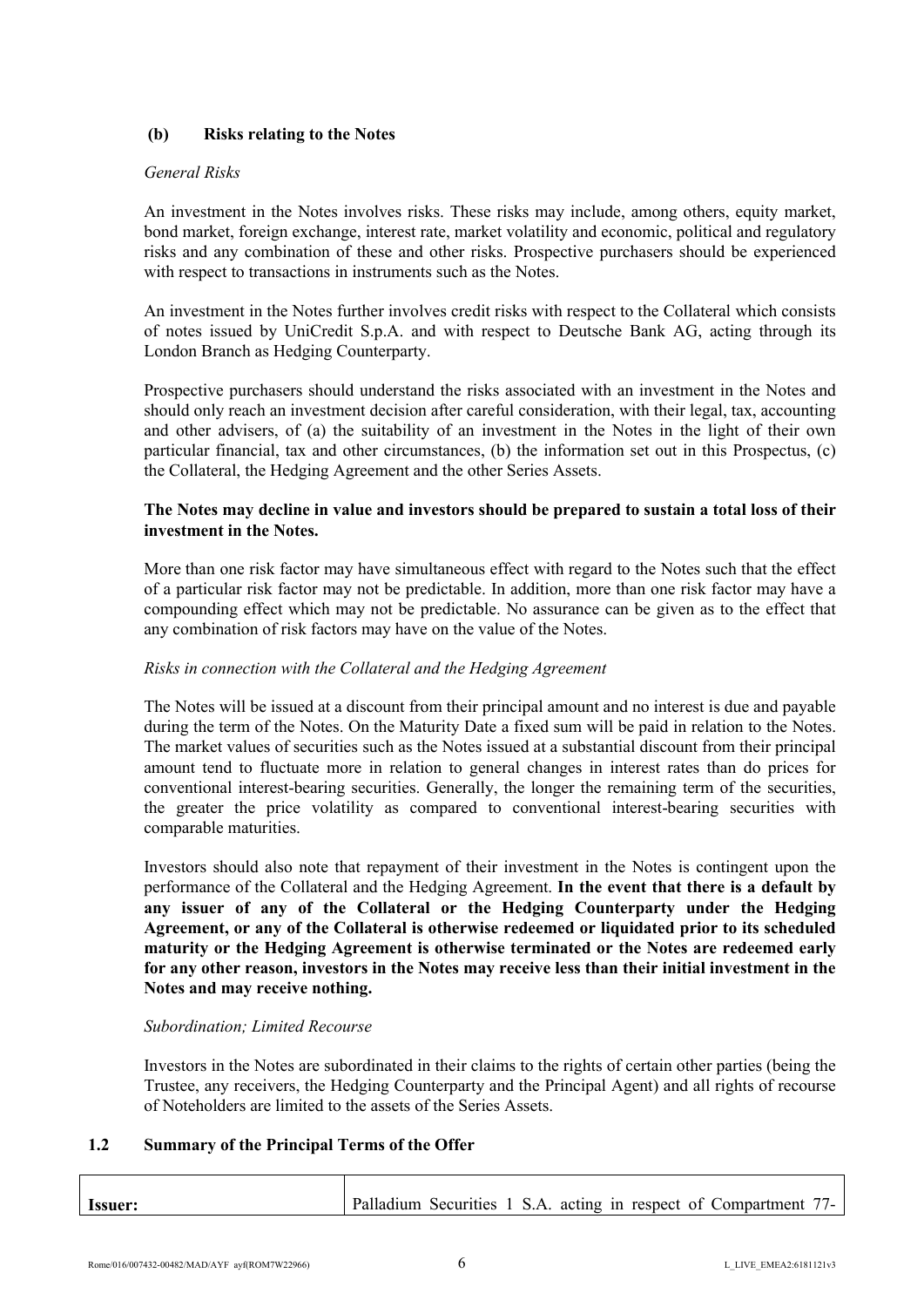|                                              | 2012-44.                                                                                                                                                                                                                                                                                                                                                                                                                                                                                                                                                                                                                                                                                                                                                                                                                            |
|----------------------------------------------|-------------------------------------------------------------------------------------------------------------------------------------------------------------------------------------------------------------------------------------------------------------------------------------------------------------------------------------------------------------------------------------------------------------------------------------------------------------------------------------------------------------------------------------------------------------------------------------------------------------------------------------------------------------------------------------------------------------------------------------------------------------------------------------------------------------------------------------|
|                                              | Palladium Securities 1 S.A. (the Company) is a regulated<br>securitisation company (société de titrisation agréée) incorporated<br>under the laws of the Grand Duchy of Luxembourg as a public limited<br>liability company (société anonyme). The Company's activities are<br>subject to the Securitisation Act 2004. The Company has received the<br>approval (agrément) from the Luxembourg financial sector and stock<br>exchange regulator, the Commission de surveillance du secteur<br>financier (CSSF), as a regulated securitisation company under the<br>Securitisation Act 2004. The board of directors of the Company (the<br><b>Board</b> ) has created a separate compartment in respect of the Notes<br>(Compartment 77-2012-44) to which all the assets and liabilities<br>relating to the Notes will be allocated. |
| Arranger:                                    | Deutsche Bank AG, acting through its London Branch                                                                                                                                                                                                                                                                                                                                                                                                                                                                                                                                                                                                                                                                                                                                                                                  |
| <b>Purchaser:</b>                            | Deutsche Bank AG, acting through its London Branch                                                                                                                                                                                                                                                                                                                                                                                                                                                                                                                                                                                                                                                                                                                                                                                  |
| <b>Distributors:</b>                         | Deutsche Bank S.p.A. and Finanza & Futuro Banca S.p.A.                                                                                                                                                                                                                                                                                                                                                                                                                                                                                                                                                                                                                                                                                                                                                                              |
| <b>Trustee:</b>                              | Deutsche Trustee Company Limited                                                                                                                                                                                                                                                                                                                                                                                                                                                                                                                                                                                                                                                                                                                                                                                                    |
|                                              | The Trustee will hold on trust for itself and on behalf of the<br>Noteholders, the Principal Agent, the Paying Agents, the Custodian,<br>the Servicer, the Calculation Agent, the Selling Agent, the Purchaser<br>and the Hedging Counterparty (all aforementioned parties together<br>with the Trustee, the Series Parties) the security granted by the Issuer<br>pursuant to the Series Instrument.                                                                                                                                                                                                                                                                                                                                                                                                                               |
| <b>Form of Notes:</b>                        | <b>Bearer Notes</b>                                                                                                                                                                                                                                                                                                                                                                                                                                                                                                                                                                                                                                                                                                                                                                                                                 |
| <b>Aggregate Nominal Amount</b><br>of Notes: | Up to EUR 200,000,000, subject to reduction following the Issue Date<br>pursuant to Condition 5.2. The Aggregate Nominal Amount of Notes<br>as of the Issue Date will be specified in the Series Instrument.                                                                                                                                                                                                                                                                                                                                                                                                                                                                                                                                                                                                                        |
| <b>Denomination:</b>                         | <b>EUR 1,000</b>                                                                                                                                                                                                                                                                                                                                                                                                                                                                                                                                                                                                                                                                                                                                                                                                                    |
| <b>Issue Price:</b>                          | 76.00 per cent. of the Denomination                                                                                                                                                                                                                                                                                                                                                                                                                                                                                                                                                                                                                                                                                                                                                                                                 |
| <b>Commission:</b>                           | Up to 5.00 per cent. of the Aggregate Nominal Amount payable by the<br>Purchaser to the Distributors.                                                                                                                                                                                                                                                                                                                                                                                                                                                                                                                                                                                                                                                                                                                               |
| <b>Series Assets:</b>                        | (i) the floating rate notes due 2019 (ISIN: XS0772840285) issued by<br>UniCredit S.p.A. in an aggregate principal amount equal to 71.005917<br>per cent. (rounded up to the nearest denomination) of the Aggregate<br>Nominal Amount of Notes as of the Issue Date (such aggregate<br>principal amount will be specified in the Series Instrument) (the<br>Collateral), where UniCredit S.p.A. is the Collateral Issuer;<br>(ii) the Issuer's rights under the interest rate swap with Deutsche Bank<br>AG, acting through its London Branch as counterparty (the Hedging<br>Counterparty), pursuant to which: (a) on the Issue Date, the Issuer<br>will pay the proceeds of the issuance of the Notes to the Hedging<br>Counterparty in exchange for delivery of the Collateral; and (b) the                                       |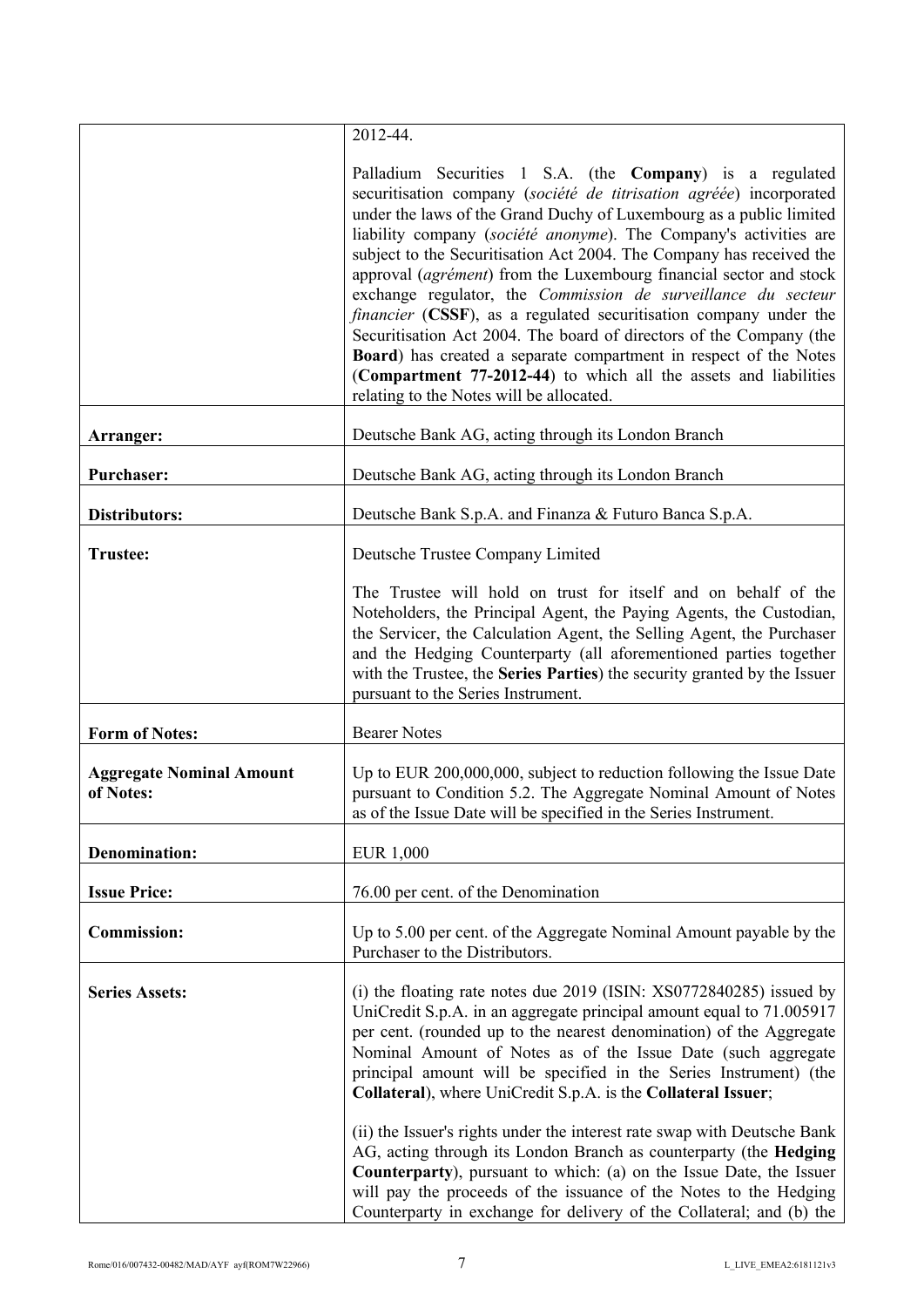|                      | Issuer is obliged to pay to the Hedging Counterparty the interest<br>payments and principal payments it is scheduled to receive under the<br>Collateral and the Hedging Counterparty is obliged to pay to the<br>Issuer amounts equal to the principal amounts payable by the Issuer<br>under the Notes (the Hedging Agreement);                                                                                                                                                                                                                                |
|----------------------|-----------------------------------------------------------------------------------------------------------------------------------------------------------------------------------------------------------------------------------------------------------------------------------------------------------------------------------------------------------------------------------------------------------------------------------------------------------------------------------------------------------------------------------------------------------------|
|                      | (iii) all rights of the Issuer under the Agency Agreement and the<br>Purchase Agreement.                                                                                                                                                                                                                                                                                                                                                                                                                                                                        |
|                      | Payments received under the Series Assets will be paid to the account<br>of the Issuer with the Custodian and will be used to pay amounts in<br>respect of the Hedging Agreement and to pay Redemption Amounts<br>payable in respect of the Notes.                                                                                                                                                                                                                                                                                                              |
| Security:            | The Notes are secured under the Series Instrument by the following<br>security created over the Series Assets in favour of the Trustee on<br>behalf of the Series Parties:                                                                                                                                                                                                                                                                                                                                                                                      |
|                      | (a) (i) a first fixed charge and/or assignment by way of first fixed<br>charge of the Collateral and all of the Issuer's rights in respect of and<br>sums derived from the Collateral (including, without limitation, any<br>proceeds of the sale thereof) and (ii) an assignment by way of first<br>fixed charge in favour of the Trustee of all of the Issuer's rights in<br>respect of the Collateral against the Custodian;                                                                                                                                 |
|                      | (b) an assignment by way of first fixed charge of all of the Issuer's<br>rights, title and interest under the Hedging Agreement and any sums<br>of money received or receivable by the Issuer thereunder;                                                                                                                                                                                                                                                                                                                                                       |
|                      | (c) a first fixed charge over (i) the Issuer's right to all sums held by the<br>Principal Agent and/or any Paying Agent and/or the Custodian to<br>meet payments due in respect of the Notes or under the Series<br>Instrument and (ii) any sums of money received or receivable by the<br>Issuer under the Hedging Agreement;                                                                                                                                                                                                                                  |
|                      | (d) an assignment by way of first fixed charge of all of the Issuer's<br>rights, title and interest under the Agency Agreement and the Purchase<br>Agreement and all sums derived therefrom in respect of the Notes.                                                                                                                                                                                                                                                                                                                                            |
| Compartment:         | A separate compartment (referred to as Compartment 77-2012-44)<br>has been created by the Board in respect of the Notes. Compartment<br>77-2012-44 is a separate part of the Company's assets and liabilities.<br>The Series Assets are exclusively available to satisfy the rights of the<br>holders of the Notes and the rights of the creditors whose claims have<br>arisen at the occasion of the creation, the operation or the liquidation<br>of Compartment 77-2012-44, as contemplated by the articles of<br>association of the Company (the Articles). |
| <b>Public Offer:</b> | The Notes may be offered to the public in the Republic of Italy by<br>Deutsche Bank S.p.A. of Piazza del Calendario 3, 20126, Milan, Italy<br>and Finanza & Futuro Banca S.p.A. of Piazza del Calendario 1,<br>20126, Milan, Italy, (each a Distributor and together with any other<br>entities appointed as a distributor in respect of the Notes, the<br>Distributors) during the period from 16 April 2012 to 11 May 2012<br>during the hours in which banks are generally open for business in the                                                          |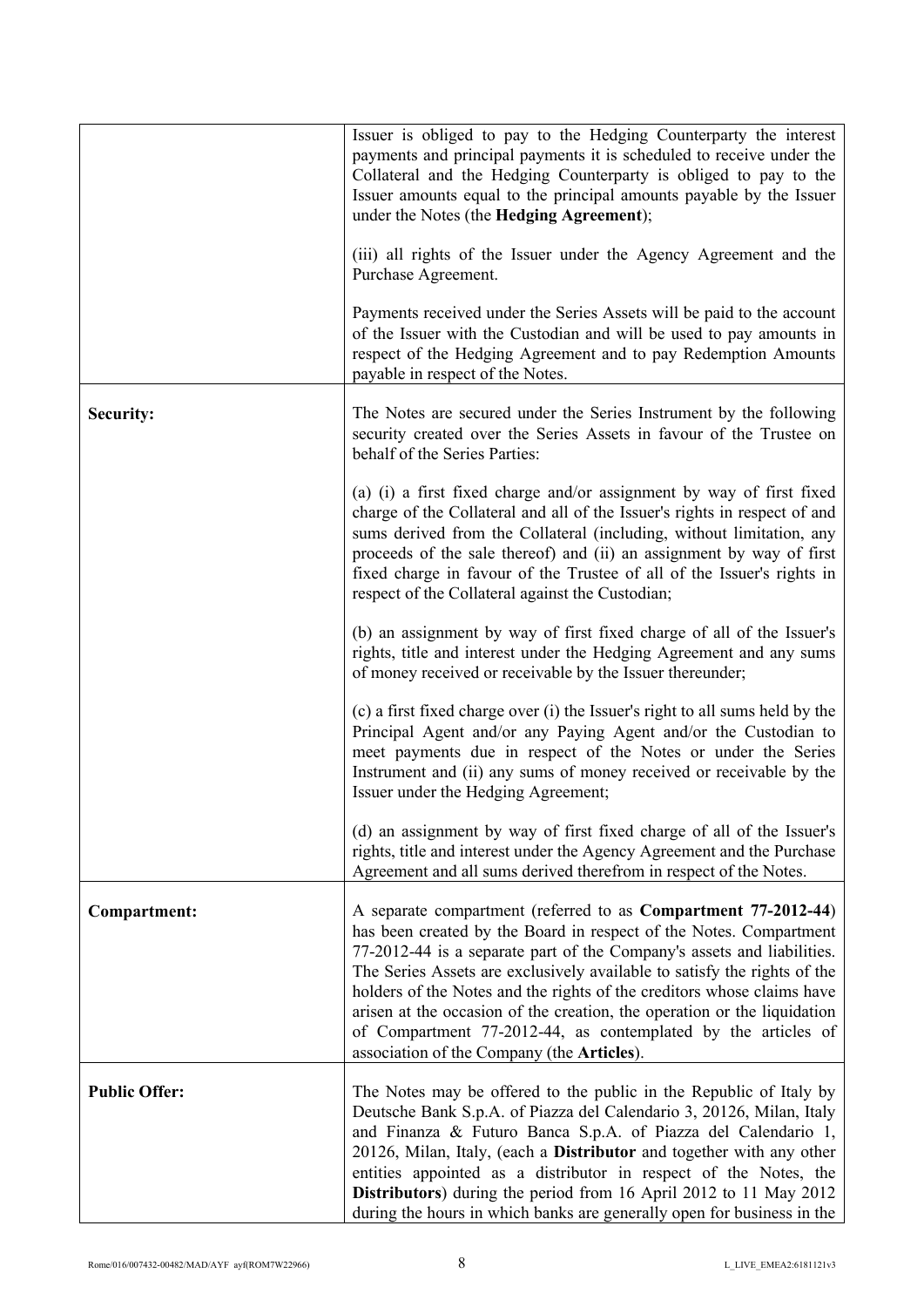|                    | Republic of Italy (the <b>Offer Period</b> ).                                                                                                                                                                                                                                                                                                                                                                                                                                                                                                                                                                                                                                                                                                                                                                                                                                                                            |
|--------------------|--------------------------------------------------------------------------------------------------------------------------------------------------------------------------------------------------------------------------------------------------------------------------------------------------------------------------------------------------------------------------------------------------------------------------------------------------------------------------------------------------------------------------------------------------------------------------------------------------------------------------------------------------------------------------------------------------------------------------------------------------------------------------------------------------------------------------------------------------------------------------------------------------------------------------|
|                    | The offer of the Notes is conditional on their issue. The Issuer<br>reserves the right for any reason to close the Offer Period early.<br>Notice of early closure will be made to investors by means of a notice<br>published on the website of the Luxembourg Stock Exchange<br>(www.bourse.lu), on the website www.it.investmentprodukte.db.com<br>and in accordance with the relevant Distributor's usual procedures.<br>The Issuer reserves the right to withdraw the offer and/or cancel the<br>issuance of the Notes for any reason at any time on or prior to the<br>Issue Date. Notice of such withdrawal or cancellation of the issuance<br>of the Notes will be made to investors by means of a notice published<br>on the website of the Luxembourg Stock Exchange (www.bourse.lu),<br>on the website www.it.investmentprodukte.db.com and in accordance<br>with the relevant Distributor's usual procedures. |
|                    | The Issuer reserves also the right to appoint other distributors during<br>the Offer Period, which will be communicated to investors by means<br>of a notice published on the website of the Luxembourg Stock<br>Exchange<br>(www.bourse.lu)<br>website<br>the<br>and<br>on<br>www.it.investmentprodukte.db.com.                                                                                                                                                                                                                                                                                                                                                                                                                                                                                                                                                                                                         |
|                    | Amendments to the offer during the Offer Period will be notified to<br>investors by means of a notice published on the website of the<br>Luxembourg Stock Exchange (www.bourse.lu), on the website<br>www.it.investmentprodukte.db.com and in accordance with the<br>relevant Distributor's usual procedures.                                                                                                                                                                                                                                                                                                                                                                                                                                                                                                                                                                                                            |
|                    | The Notes will be offered at the Issue Price (76.00 per cent. of the<br>Denomination), of which a commission of up to 5.00 per cent. of the<br>Denomination is payable by the Purchaser to the Distributors.                                                                                                                                                                                                                                                                                                                                                                                                                                                                                                                                                                                                                                                                                                             |
|                    | The minimum allocation per investor will be equal to EUR 1,000 in<br>principal amount of the Notes.                                                                                                                                                                                                                                                                                                                                                                                                                                                                                                                                                                                                                                                                                                                                                                                                                      |
|                    | There are no pre-identified allotment criteria. All of the Notes<br>requested through the Distributors during the Offer Period will be<br>assigned up to the maximum amount of the offer. Each investor will<br>be notified by the relevant Distributor of its allocation of Notes after<br>the end of the Offer Period and before the Issue Date.                                                                                                                                                                                                                                                                                                                                                                                                                                                                                                                                                                       |
|                    | The Issuer will in its sole discretion determine the final amount of the<br>Notes to be issued (which will be dependent on the outcome of the<br>offer), up to a limit of EUR 200,000,000. The precise Aggregate<br>Nominal Amount of Notes to be issued will be published on the<br>website of the Luxembourg Stock Exchange (www.bourse.lu) and on<br>the website www.it.investmentprodukte.db.com on or around the Issue<br>Date. Notice of the precise Aggregate Nominal Amount of Notes to be<br>issued will also be given to the CSSF.                                                                                                                                                                                                                                                                                                                                                                             |
|                    | For provisions and restrictions relating to offers of Notes to the public<br>in the European Economic Area, see "Subscription and Sale-Public<br>Offer".                                                                                                                                                                                                                                                                                                                                                                                                                                                                                                                                                                                                                                                                                                                                                                 |
| <b>Issue Date:</b> | 15 May 2012                                                                                                                                                                                                                                                                                                                                                                                                                                                                                                                                                                                                                                                                                                                                                                                                                                                                                                              |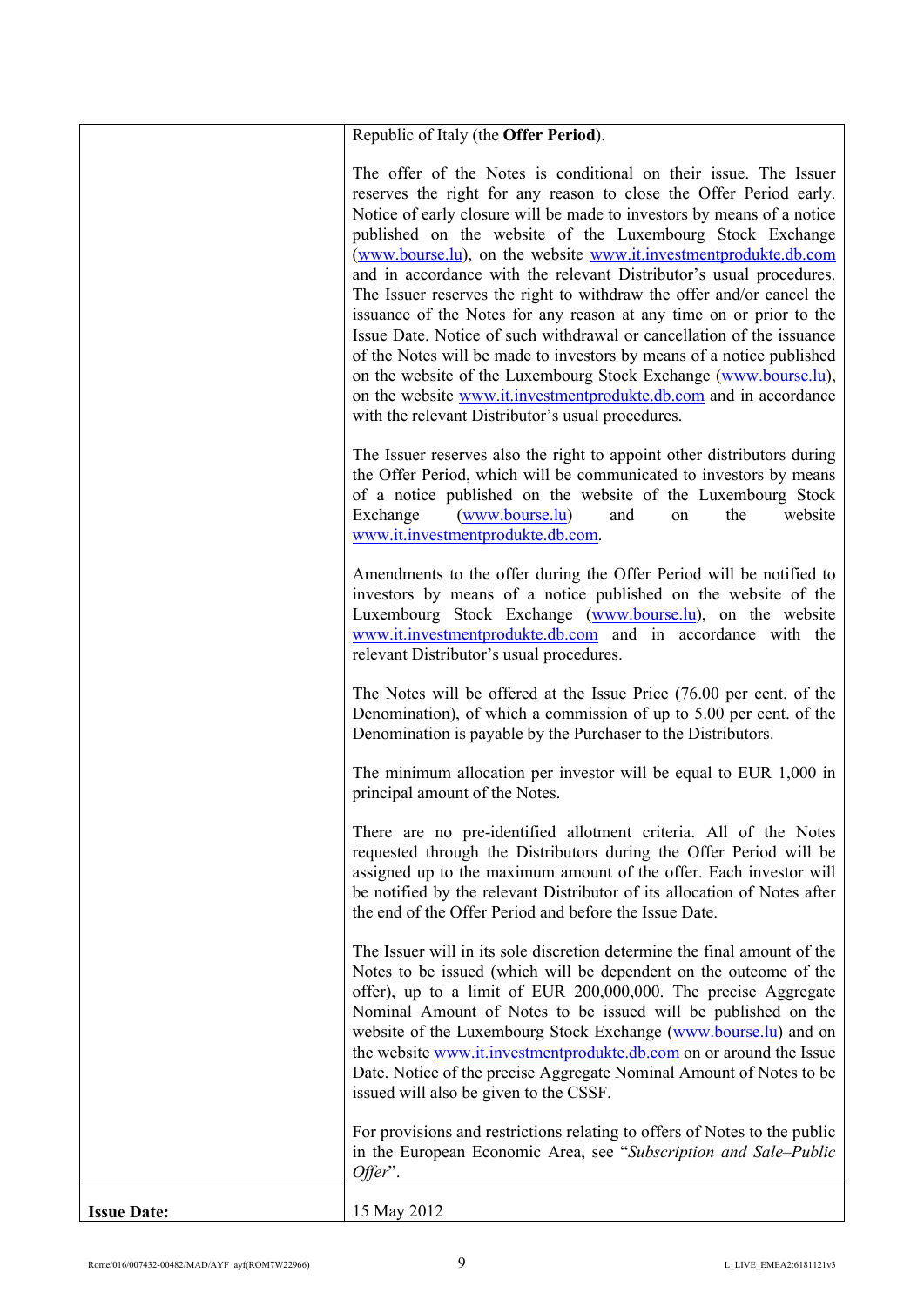| <b>Maturity Date:</b>                               | 15 May 2019, provided that if such date is not a Business Day, the<br>Maturity Date shall be the first following day that is a Business Day.                                                                                                                                                                                                                                                                                                                                                                                                                                                                                                                                                                                                                                                                                                                                                                                                                                                      |  |  |  |  |
|-----------------------------------------------------|---------------------------------------------------------------------------------------------------------------------------------------------------------------------------------------------------------------------------------------------------------------------------------------------------------------------------------------------------------------------------------------------------------------------------------------------------------------------------------------------------------------------------------------------------------------------------------------------------------------------------------------------------------------------------------------------------------------------------------------------------------------------------------------------------------------------------------------------------------------------------------------------------------------------------------------------------------------------------------------------------|--|--|--|--|
| <b>Redemption Amount:</b>                           | 100 per cent. of the Nominal Amount per Note.                                                                                                                                                                                                                                                                                                                                                                                                                                                                                                                                                                                                                                                                                                                                                                                                                                                                                                                                                     |  |  |  |  |
| Interest:                                           | The Notes do not bear interest.                                                                                                                                                                                                                                                                                                                                                                                                                                                                                                                                                                                                                                                                                                                                                                                                                                                                                                                                                                   |  |  |  |  |
| Series:                                             | The Notes form the single tranche of the series of notes issued by the<br>Issuer under this Prospectus (the Series of Notes).                                                                                                                                                                                                                                                                                                                                                                                                                                                                                                                                                                                                                                                                                                                                                                                                                                                                     |  |  |  |  |
| <b>Mandatory Early Redemption:</b>                  | The Notes will be subject to mandatory early redemption upon the<br>occurrence of certain events (each, an Early Redemption Event) set<br>out in the Conditions. Following the occurrence of any such event the<br>Notes shall be redeemed and the Issuer shall pay the early termination<br>amount (the Early Termination Amount) in respect of each Note.<br>Such events include: (i) any of the Collateral becomes repayable or<br>becomes capable of being declared due and repayable prior to its<br>originally scheduled maturity date as a result of a default, an event of<br>default or other similar event or any event or condition having<br>substantially the same effect, (ii) there is a payment default of the<br>amounts originally due in respect of any of the Collateral, (iii) any<br>withholding or similar tax is imposed on amounts payable under all or<br>any part of the Collateral or (iv) the Hedging Agreement is terminated<br>in full prior to the Maturity Date. |  |  |  |  |
|                                                     | The Early Termination Amount payable per Note will be equal to a<br>pro rata share of the proceeds from the realisation of the Series Assets<br>after deduction of all prior ranking amounts (see "Application of<br>Proceeds of Series Assets" below). Such amount may be lower than<br>the initial investment made by Noteholders or the notional amount of<br>the Notes accreted until the date of the occurrence of the Early<br>Redemption Event and may be zero.                                                                                                                                                                                                                                                                                                                                                                                                                                                                                                                            |  |  |  |  |
| <b>Application of Proceeds of Series</b><br>Assets: | The Trustee will apply all moneys received by it in connection with<br>the realisation or enforcement of the Series Assets in accordance with<br>the following order of priority:                                                                                                                                                                                                                                                                                                                                                                                                                                                                                                                                                                                                                                                                                                                                                                                                                 |  |  |  |  |
|                                                     | <i>- first</i> , in payment or satisfaction of all fees, costs, charges, expenses,<br>liabilities and other amounts incurred by or payable to the Trustee or<br>any receiver under or pursuant to the Series Instrument (which shall<br>include any taxes required to be paid, the costs of realising any<br>security and the Trustee's remuneration);                                                                                                                                                                                                                                                                                                                                                                                                                                                                                                                                                                                                                                            |  |  |  |  |
|                                                     | - secondly, pro rata in payment of any amounts owing to:                                                                                                                                                                                                                                                                                                                                                                                                                                                                                                                                                                                                                                                                                                                                                                                                                                                                                                                                          |  |  |  |  |
|                                                     | (i) the Hedging Counterparty under the Hedging Agreement (which<br>shall include any amounts owing to the Custodian for reimbursement<br>in respect of payments made to the Hedging Counterparty relating to<br>sums receivable on or in respect of the Collateral) and all legal and<br>other ancillary costs (including all costs (if any) in relation to the<br>realisation of the Collateral) incurred by the Hedging Counterparty as<br>a result of an Early Redemption Event; and                                                                                                                                                                                                                                                                                                                                                                                                                                                                                                           |  |  |  |  |
|                                                     | (ii) the Principal Agent for reimbursement in respect of any payment                                                                                                                                                                                                                                                                                                                                                                                                                                                                                                                                                                                                                                                                                                                                                                                                                                                                                                                              |  |  |  |  |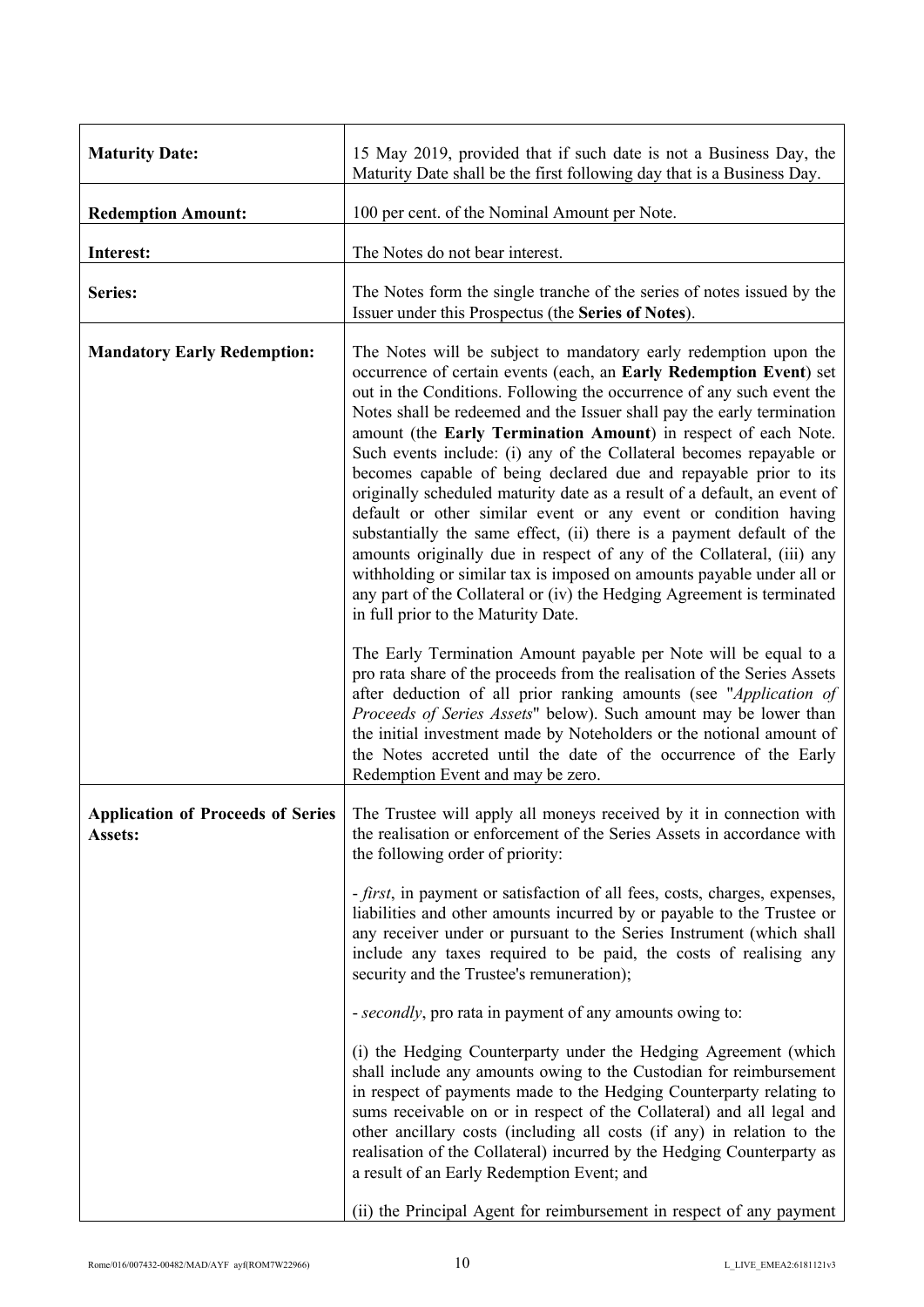|                                      | made to holders of the Notes or to a Clearing Agent on behalf of such<br>holders;                                                                                                                                                                                                                                                                                                                                                                                                                                                                                                                                                                                                                                                                                                                                                                                                                                                                                                                                                                                                                              |
|--------------------------------------|----------------------------------------------------------------------------------------------------------------------------------------------------------------------------------------------------------------------------------------------------------------------------------------------------------------------------------------------------------------------------------------------------------------------------------------------------------------------------------------------------------------------------------------------------------------------------------------------------------------------------------------------------------------------------------------------------------------------------------------------------------------------------------------------------------------------------------------------------------------------------------------------------------------------------------------------------------------------------------------------------------------------------------------------------------------------------------------------------------------|
|                                      | - <i>thirdly</i> , pro rata in payment of any amounts owing to the holders of<br>the Notes; and                                                                                                                                                                                                                                                                                                                                                                                                                                                                                                                                                                                                                                                                                                                                                                                                                                                                                                                                                                                                                |
|                                      | <i>-fourthly</i> , in payment of the balance (if any) to the Issuer.                                                                                                                                                                                                                                                                                                                                                                                                                                                                                                                                                                                                                                                                                                                                                                                                                                                                                                                                                                                                                                           |
| Status:                              | The Notes will be limited recourse obligations of the Issuer, ranking<br>pari passu without any preference among themselves. The Notes will<br>also be secured in the manner described in Condition 6.3 (Security).<br>Claims against the Issuer by Noteholders and each Series Party will be<br>limited to the Series Assets applicable to the Series of Notes. If the net<br>proceeds of the realisation of the Series Assets in respect of the Notes<br>are not sufficient to make all payments due in respect of the Notes and<br>due to each Series Party in relation to the Notes, no other assets of the<br>Issuer will be available to meet such shortfall and the claims of the<br>Noteholders or other Series Parties in respect of any such shortfall<br>shall be extinguished and no party will be able to petition for the<br>winding-up of the Issuer as a consequence of any such shortfall.<br>Claims of the Noteholders in respect of the Series of Notes and each<br>Series Party for such Series shall rank in accordance with Condition<br>6.5 (Application of Proceeds of Series Assets). |
| <b>Negative Pledge/Restrictions:</b> | There is no negative pledge. However, so long as any of the Notes<br>remain outstanding, the Issuer will not, among other things, without<br>the prior written consent of the Trustee incur any indebtedness for<br>moneys borrowed or raised other than in respect of Permitted<br>Investments or Permitted Indebtedness (each as defined in Condition<br>8.1.1), engage in any activity other than certain activities related to the<br>Notes or any Permitted Investment or Permitted Indebtedness, as<br>described in Condition 8 (Restrictions), have any employees,<br>purchase, own or otherwise acquire any real property (other than by<br>entering into a lease in respect of office premises, on a strictly limited<br>recourse basis), consolidate or merge with any other person.                                                                                                                                                                                                                                                                                                                 |
| <b>Cross Default:</b>                | None                                                                                                                                                                                                                                                                                                                                                                                                                                                                                                                                                                                                                                                                                                                                                                                                                                                                                                                                                                                                                                                                                                           |
| <b>Withholding Tax:</b>              | All payments by the Issuer in respect of the Notes shall be made<br>subject to any tax, duty, withholding or deduction for, or on account<br>of, any applicable taxation (see Condition 4.7 ( <i>Taxation</i> )).                                                                                                                                                                                                                                                                                                                                                                                                                                                                                                                                                                                                                                                                                                                                                                                                                                                                                              |
| <b>Fungible Issues:</b>              | The Issuer may from time to time issue further Notes on the same<br>terms as the Notes issued hereunder and on terms that such further<br>Notes shall be consolidated and form a single series with the Notes<br>issued hereunder; provided that the Issuer shall provide additional<br>assets to form part of the Series Assets and as security for such further<br>Notes and existing Notes in accordance with Condition 14 (Further<br>Issues).                                                                                                                                                                                                                                                                                                                                                                                                                                                                                                                                                                                                                                                             |
| <b>Rating:</b>                       | The Notes are expected to be rated on or about the Issue Date by<br>Standard & Poor's Credit Market Services Europe Limited (S&P).<br>S&P is a credit rating agency established in the European Union,<br>which has been registered in accordance with Regulation<br>1060/2009/EC of the European Parliament and of the Council of 16                                                                                                                                                                                                                                                                                                                                                                                                                                                                                                                                                                                                                                                                                                                                                                          |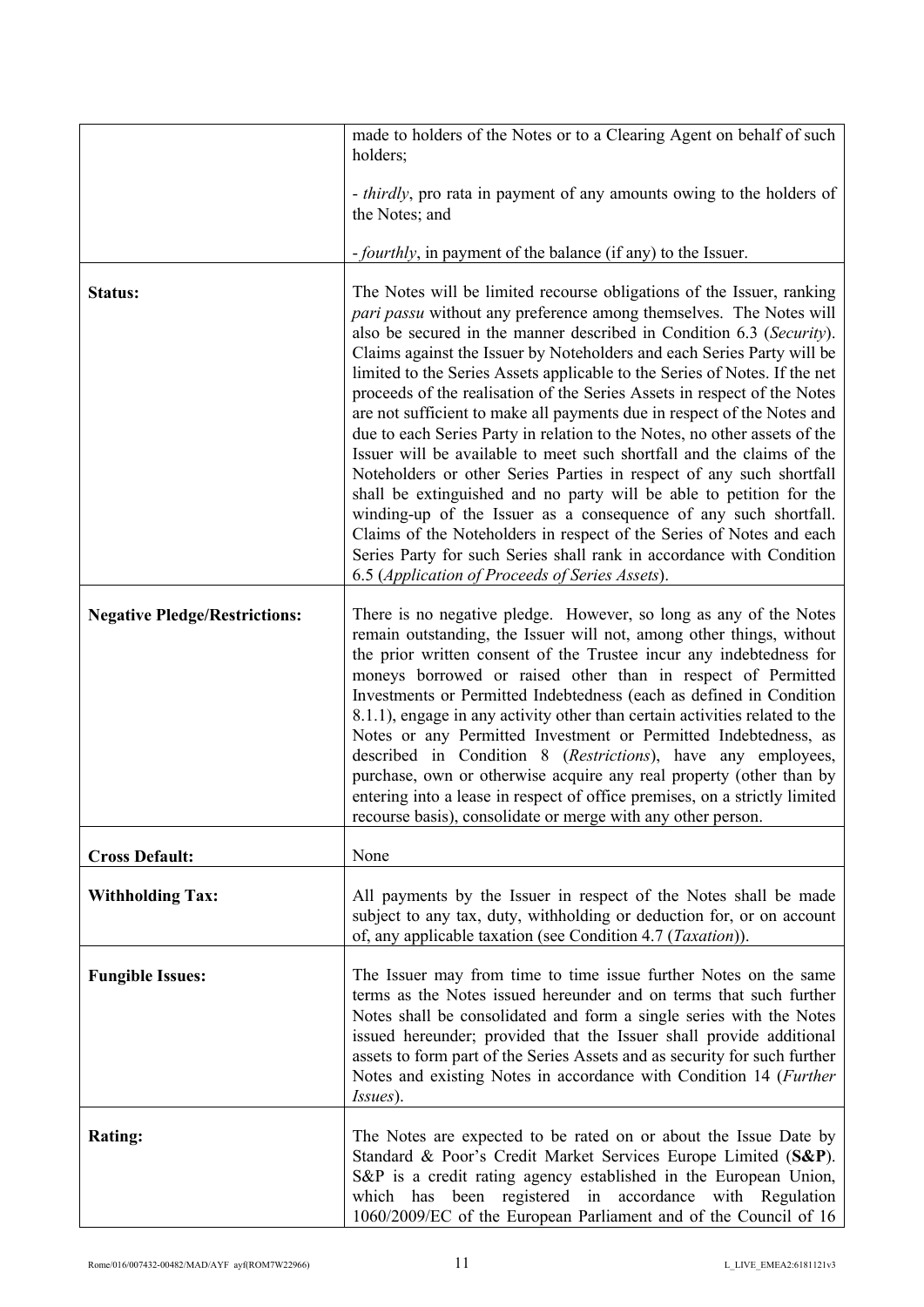|                                                | September 2009 on credit rating agencies and is included in the latest<br>list of registered and certified credit rating agencies published by the<br>European Securities and Markets Authority on its website. The rating<br>of the Notes on or about the Issue Date will be published on the<br>website of the Luxembourg Stock Exchange (www.bourse.lu) and on<br>the website www.it.investmentprodukte.db.com on or about the Issue<br>Date. No assurance is given that the Notes will have a particular<br>rating, or any rating at all, on or about the Issue Date. |  |  |  |  |
|------------------------------------------------|---------------------------------------------------------------------------------------------------------------------------------------------------------------------------------------------------------------------------------------------------------------------------------------------------------------------------------------------------------------------------------------------------------------------------------------------------------------------------------------------------------------------------------------------------------------------------|--|--|--|--|
| <b>Governing Law:</b>                          | The Notes and any non-contractual obligations arising out of or in<br>connection with the Notes will be governed by, and construed in<br>accordance with, English law. For the avoidance of doubt, articles 86<br>to 97 of the Luxembourg law dated 10 August 1915 on commercial<br>companies, as amended are excluded.                                                                                                                                                                                                                                                   |  |  |  |  |
| Approval, listing and admission<br>to trading: | Application has been made to the CSSF to approve this document as a<br>prospectus and to the Luxembourg Stock Exchange for the listing of<br>the Notes on the Official List of the Luxembourg Stock Exchange and<br>admission to trading on the Luxembourg Stock Exchange's regulated<br>market on or about the Issue Date.                                                                                                                                                                                                                                               |  |  |  |  |
|                                                | The Issuer reserves the right to apply for the Notes to be admitted to<br>trading on the multilateral trading facility EuroTLX (managed by<br>EuroTLX SIM S.p.A.).                                                                                                                                                                                                                                                                                                                                                                                                        |  |  |  |  |
|                                                | The Issuer is not a sponsor of, nor responsible for, the admission and<br>trading of the Notes on the EuroTLX and no assurance can be given<br>that any such application will be successful.                                                                                                                                                                                                                                                                                                                                                                              |  |  |  |  |
| <b>Selling Restrictions:</b>                   | There are selling restrictions, both general and also specifically in<br>relation to the United States, United Kingdom, the Republic of Italy<br>and the European Economic Area.                                                                                                                                                                                                                                                                                                                                                                                          |  |  |  |  |
| <b>Listing Agent</b>                           | Deutsche Bank Luxembourg S.A.                                                                                                                                                                                                                                                                                                                                                                                                                                                                                                                                             |  |  |  |  |
| <b>Principal Agent:</b>                        | Deutsche Bank AG, acting through its London Branch                                                                                                                                                                                                                                                                                                                                                                                                                                                                                                                        |  |  |  |  |
| <b>Selling Agent</b>                           | Deutsche Bank AG, acting through its London Branch                                                                                                                                                                                                                                                                                                                                                                                                                                                                                                                        |  |  |  |  |
| <b>Paying Agent(s):</b>                        | Deutsche Bank AG, acting through its London Branch and Deutsche<br>Bank Luxembourg S.A.                                                                                                                                                                                                                                                                                                                                                                                                                                                                                   |  |  |  |  |
| Custodian:                                     | Deutsche Bank Luxembourg S.A. The Custodian may appoint sub-<br>custodians pursuant to the Agency Agreement.                                                                                                                                                                                                                                                                                                                                                                                                                                                              |  |  |  |  |
| Servicer:                                      | Deutsche Bank Luxembourg S.A.                                                                                                                                                                                                                                                                                                                                                                                                                                                                                                                                             |  |  |  |  |
| <b>Calculation Agent:</b>                      | Deutsche Bank AG, acting through its London Branch                                                                                                                                                                                                                                                                                                                                                                                                                                                                                                                        |  |  |  |  |
| <b>Use of Proceeds:</b>                        | The net proceeds from the issue of the Notes will be used by the<br>Issuer to acquire the Collateral.                                                                                                                                                                                                                                                                                                                                                                                                                                                                     |  |  |  |  |
| <b>Estimated Net Proceeds:</b>                 | 76.00 per cent. of the Aggregate Nominal Amount of Notes as of the<br>Issue Date.                                                                                                                                                                                                                                                                                                                                                                                                                                                                                         |  |  |  |  |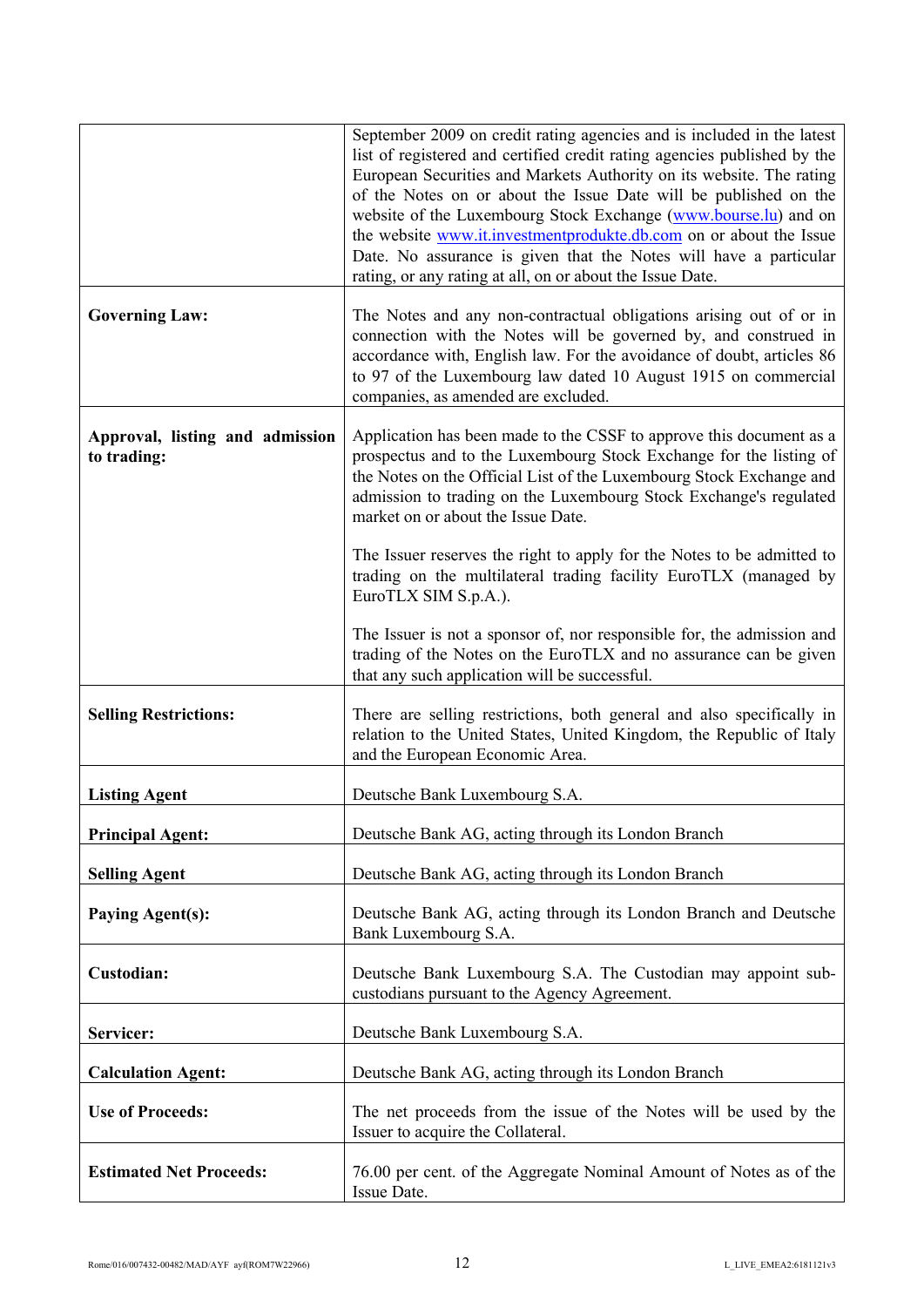| Settlement:  | Euroclear and Clearstream, Luxembourg. |
|--------------|----------------------------------------|
| ISIN:        | XS0768457433                           |
| Common Code: | 076845743                              |

#### **1.3 Summary of Economic Terms**

<span id="page-12-0"></span>*The information contained in this section is intended to provide a general description of the economic nature of the Notes. It is qualified by the information set forth elsewhere in this Prospectus (in particular in the section "Terms and Conditions of the Notes" (the Conditions) which constitute the legally binding conditions of the Notes). Words used and not defined in this section have the meaning given to them in the Conditions. Prospective investors should read carefully and understand the Prospectus (in particular the Conditions and the section "Risk Factors" in this Prospectus) before making any decision to invest in the Notes. The Conditions specify among other things:*

- *The amount payable on redemption of the Notes; and*
- *How and when the Issuer may redeem the Notes early.*

# **(a) Rights under the Notes**

The Notes represent the right to receive a redemption amount of EUR 1,000 per Note which is equal to the Nominal Amount of each Note (the **Redemption Amount**) payable on the Maturity Date (scheduled to be 15 May 2019).

## *The Notes are zero coupon*

The Notes do not bear interest.

## *Repayment of Notes at Maturity; Early Redemption*

Unless previously redeemed for any of the reasons set out below, the Notes will be redeemed by the Issuer on the Maturity Date. The Issuer intends to repay the Notes from the proceeds that it has received from the redemption of the Collateral.

If (i) any of the Collateral becomes repayable or becomes capable of being declared due and repayable prior to its originally scheduled maturity date as a result of a default, an event of default or other similar event or any event or condition having substantially the same effect, (ii) there is a payment default of amounts originally due in respect of any of the Collateral, (iii) any withholding or similar tax is imposed on amounts payable under all or any part of the Collateral or (iv) the Hedging Agreement is terminated in full prior to the Maturity Date, the Notes shall be mandatorily redeemed and the Series Assets shall be subject to realisation by the Selling Agent. The redemption amount (referred to as the **Early Termination Amount**) payable to Noteholders in these circumstances will be their pro rata share of the proceeds of realisation of the Series Assets after deduction of prior ranking amounts such as the costs and fees of the Trustee, the legal and ancillary costs of the Issuer and the Hedging Counterparty incurred as a result of the event causing such early redemption, and any outstanding claims of the Hedging Counterparty and the Principal Agent. Furthermore, potential investors should note that the Selling Agent will be able to deduct any of its commissions and/or expenses in connection with the realisation of the Series Assets from the proceeds of realisation of the Series Assets prior to the distribution of such proceeds to the other Series Parties.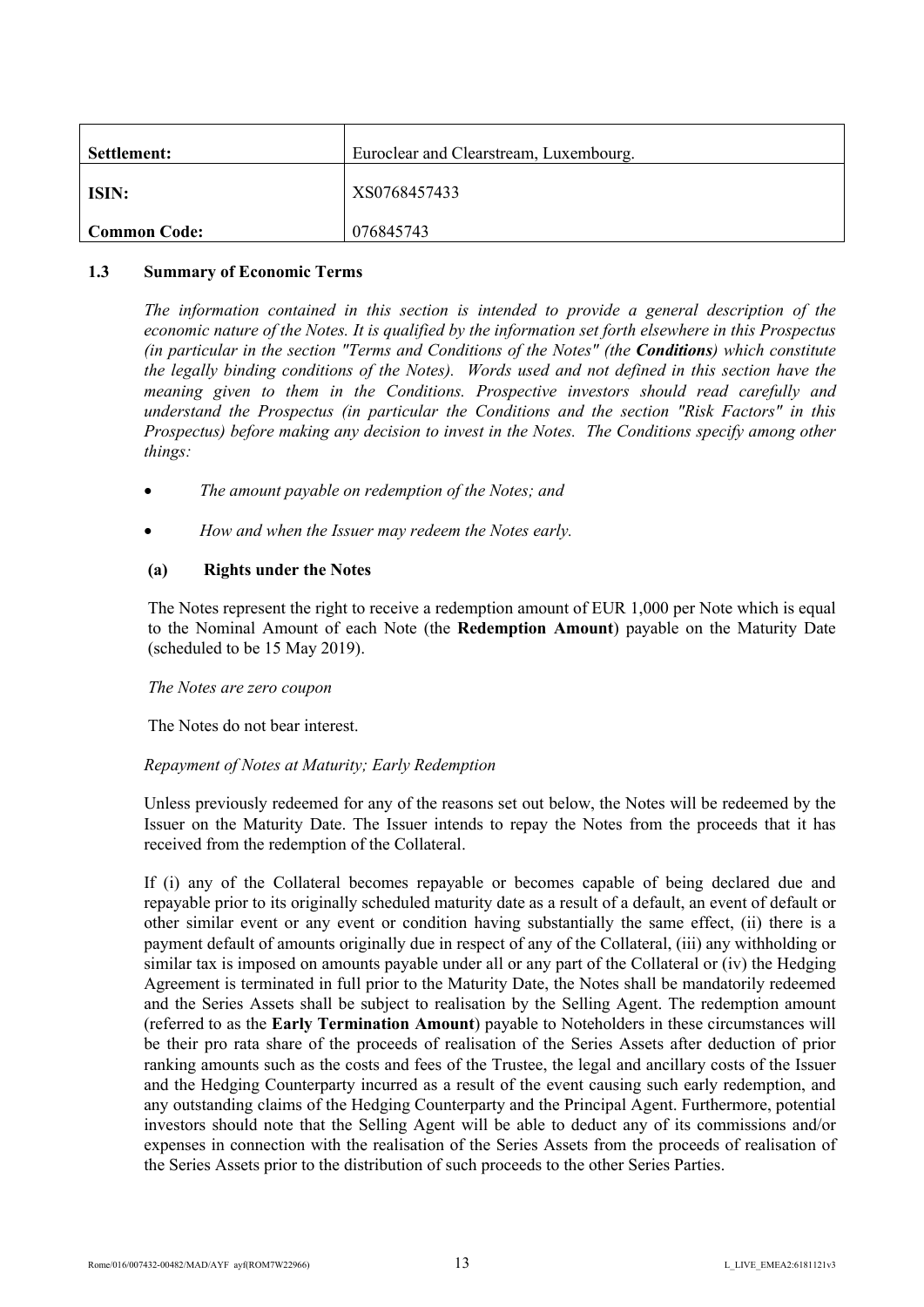## *Deductions due to taxes, duties, expenses*

Any amounts payable in respect of the Notes are subject to the deduction of certain taxes, duties and/or expenses.

## **(b) Economic nature of the Notes**

#### *General*

The Notes are designed to enable holders to be repaid EUR 1,000 per Note at the end of the approximately 5 year investment term of the Notes having originally invested capital of EUR 760.

## *Investment Return*

Subject to no default occurring with respect to the Collateral and the Hedging Agreement not being terminated early and no other early redemption of the Notes, investors who have bought the Notes on the Issue Date and hold them until the Maturity Date will receive (over the life of the Notes) a return equal to EUR 240 per Note, equal to the difference between the Redemption Amount and the amount originally invested by them. If there is a default by the issuer of the Collateral or the Hedging Counterparty under the Hedging Agreement or the Collateral is otherwise redeemed or liquidated prior to its scheduled maturity or the Hedging Agreement is otherwise terminated, or the Notes are being redeemed early for other reasons, investors in the Notes may receive less than their initial investment in the Notes and may receive nothing.

## *Secondary Market Trades*

Where an investor sells the Notes on the secondary market during their term, the investor will achieve a positive return only where the sale proceeds received exceeds the price originally paid for the Notes.

## **(c) Market Value of the Notes during their term**

The market value of the Notes during their term depends primarily on the performance of the Collateral and the Hedging Agreement. If the performance and/or creditworthiness of the Collateral and/or the Hedging Counterparty changes in such a way as would reduce the likelihood of receiving the Redemption Amount and/or there is a market perception that the performance and/or creditworthiness of the Collateral and/or the Hedging Counterparty is likely to change in this way during the remaining life of the Notes, all other factors being equal, the market value of the Notes will fall under normal conditions.

Investors should note that the market value of the Notes can fall below their Nominal Amount, the accreted notional amount of the Notes from time to time and the price originally paid by them for the **Notes**.

Other factors which may influence the market value of the Notes include changes in market expectations regarding the performance of floating rates applicable to deposits denominated in Euros, the performance and/or creditworthiness of the Collateral and/or the Hedging Counterparty and/or the Notes. Volatility will be affected by a wide range of factors, including economic, political and market conditions. Accordingly, investors should note that they could lose part or all of their invested capital if they try to sell the Notes prior to their maturity.

If, following the purchase of the Notes, the market value of the Notes falls below the purchase price paid for the Notes, investors should not expect the market value of the Notes to increase to or above the purchase price paid by the investor during the remainder of the term of the Notes.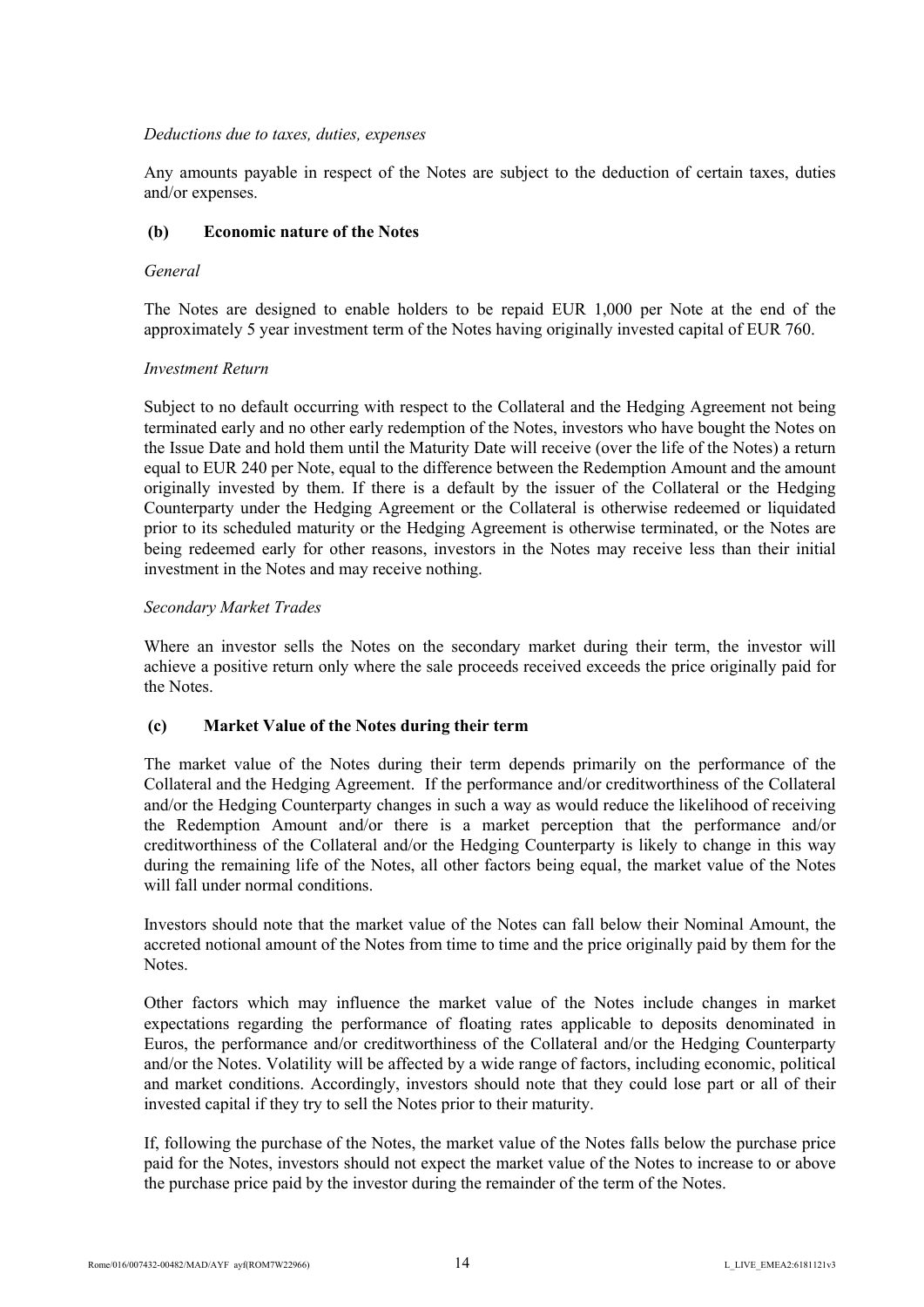# <span id="page-14-0"></span>**2. RISK FACTORS**

**Prospective purchasers of the Notes should ensure that they understand fully the nature of the Notes, as well as the extent of their exposure to risks associated with an investment in the Notes and should consider the suitability of an investment in the Notes in light of their own particular financial, fiscal and other circumstances. An investment in the Notes is only suitable for investors who (either alone or in conjunction with an appropriate financial or other adviser) are capable of evaluating the risks of such an investment and who have sufficient resources to be able to bear any losses that result from such an investment. The Notes are not an appropriate investment for investors who are unsophisticated with respect to the applicable interest formulae, or redemption or other rights or options. Prospective investors should be aware that the Notes may decline in value and should be prepared to sustain a total loss of their investment in the Notes if, for example, the issuer of the Collateral fails to fulfil its obligations.** 

**The Notes are not guaranteed by the Arranger or any of its affiliates and neither the Arranger nor any of its affiliates has or will have any obligations in respect of the Notes other than as described in this Prospectus. The Notes will represent secured, limited recourse obligations of the Issuer.** 

# **2.1 Risks Related to the Issuer**

# <span id="page-14-1"></span>**(a) Securitisation Act 2004 and Compartments**

The Company is established as a *société de titrisation agréée* within the meaning of the Securitisation Act 2004. The Securitisation Act 2004 provides that claims against the Company acting in respect of a particular Compartment (as defined below) (the **Relevant Issuer**) by holders of each series of Instruments will be limited to the assets of the relevant series included in the relevant Compartment. Further, under the Securitisation Act 2004, the proceeds of the Compartment Series Assets (as defined below) for each series are, in principle, available only for distribution to the specified Instrumentholders and other creditors relating to such series (each such party, a **Series**  Party). A creditor of the Company may have claims against the Company in respect of more than one series, in which case the claims in respect of each individual series will be limited to the Compartment Series Assets relating to such series only.

The board of directors of the Company (the **Board**) may establish one or more compartments (together the **Compartments** and each a **Compartment**) each of which is a separate and distinct part of the Company's estate (*patrimoine*) and which may be distinguished by the nature of acquired risks or assets, the terms and conditions of the Instruments issued in relation to the Compartment, the reference currency or other distinguishing characteristics. The terms and conditions of the Instruments issued in respect of, and the specific objects of, each Compartment shall be determined by the Board. Each holder (an **Instrumentholder**) of Instruments issued by the Relevant Issuer shall be bound by the Conditions applicable to the relevant Instruments. In respect of the Notes, the Board has established Compartment 77-2012-44.

Each Compartment represents a separate and distinct part of the Company's estate (*patrimoine*). The rights of holders of Instruments issued in respect of a Compartment and the rights of creditors are, in principle, limited to the assets of that Compartment (the **Compartment Series Assets**), where these rights relate to that Compartment or have arisen at the occasion of the constitution, the operation or the liquidation of the relevant Compartment. The Compartment Series Assets of a Compartment are, in principle, available only to satisfy the rights of holders of Instruments issued in relation to that Compartment and the rights of creditors whose claims have arisen at the occasion of the constitution, the operation or the liquidation of that Compartment.

In the relationship between the holders of Instruments, each Compartment is deemed to be assets of a separate entity.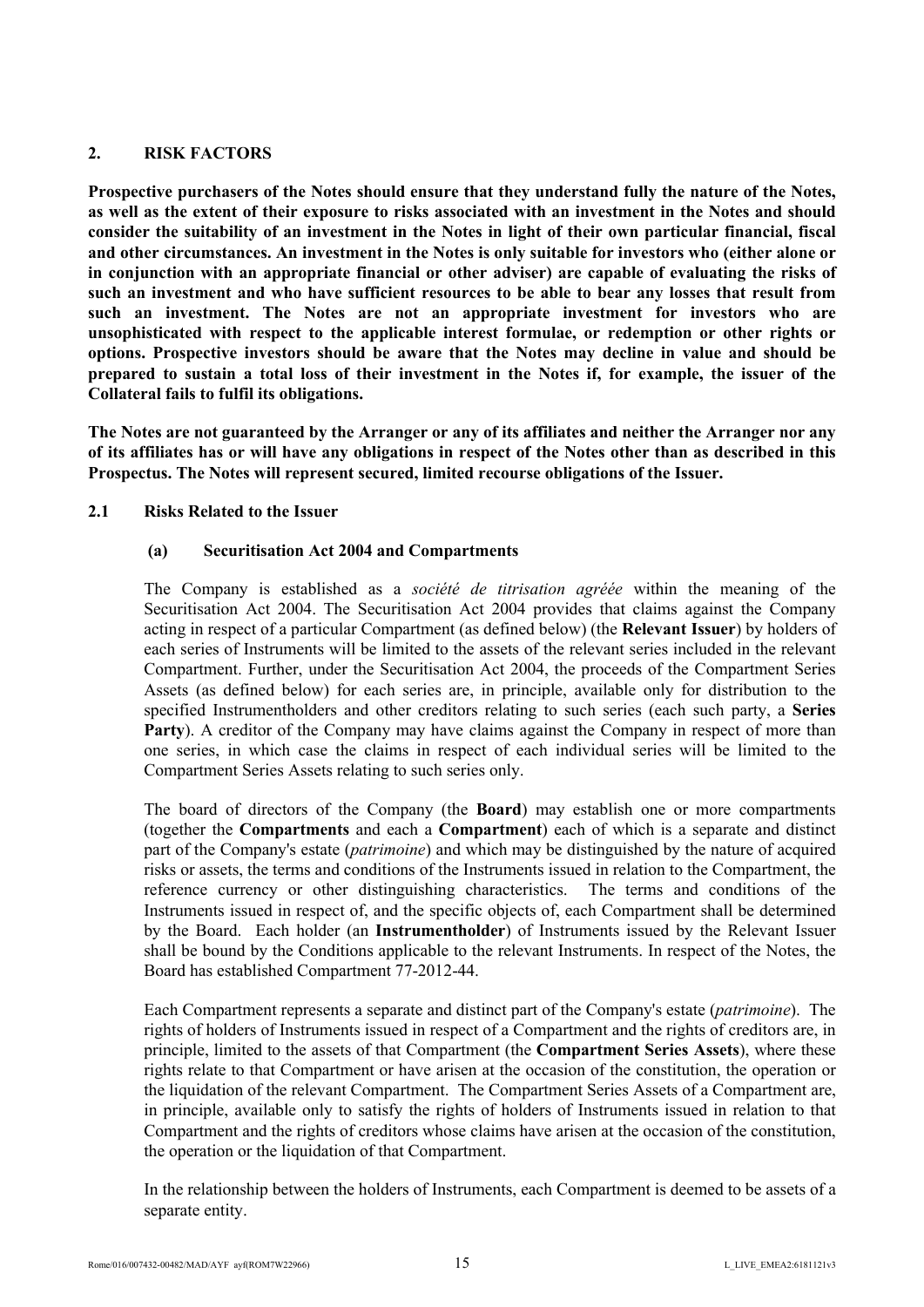Fees, expenses and other liabilities incurred on behalf of the Company but which do not relate specifically to any Compartment may, under certain circumstances, be payable out of the assets allocated to the Compartments. The Board shall ensure, to the extent possible, that creditors of such liabilities expressly waive recourse to the assets of any Compartment. However, there is no guarantee that the Board will be able to achieve this. In this case any such fees, expenses or other liabilities will reduce the amounts received by the holders of Instruments, including the holders of this Series of Notes.

The Board shall establish and maintain separate accounting records for each of the Compartments of the Company for the purposes of ascertaining the rights of holders of Instruments issued in respect of each Compartment for the purposes of the Articles and the Conditions, such accounting records to be conclusive evidence of such rights in the absence of manifest error.

In respect of the issue of Notes described in this Prospectus the Company has established Compartment 77-2012-44. The Series Assets which are allocated to Compartment 77-2012-44, will be in principle available only to satisfy the claims of the Noteholders and the other Series Parties in relation to Compartment 77-2012-44. Potential investors should note that only the assets allocated to Compartment 77-2012-44 will be available to satisfy their claims as set out in more detail in the following section entitled "Limited Recourse". The Series Assets in respect of the Notes to be issued under this Prospectus will be:

- (i) the Collateral;
- (ii) the Issuer's rights under the Hedging Agreement;

(iii) the Issuer's rights under the Agency Agreement and the Purchase Agreement.

**Should these assets not be sufficient to meet amounts payable under the Notes, Noteholders will suffer a loss of their invested capital and/or any interest payments which may be a complete loss.**

#### **(b) Limited Recourse**

The right of Noteholders to participate in the assets of the Issuer is limited to the Series Assets which are allocated to Compartment 77-2012-44 of the Company. If the payments received by the Issuer in respect of the Series Assets are not sufficient to make all payments due in respect of the Notes, the Issuer will not be obliged to make any further payment for any Notes in excess of amounts received upon the realisation of the Series Assets. Following application of the proceeds of realisation of the Series Assets in accordance with the Terms and Conditions of the Notes, the claims of the Noteholders, the Hedging Counterparty and the other Series Parties for any shortfall shall be extinguished and the Noteholders, the Hedging Counterparty and the other Series Parties (and any person acting on behalf of any of them) may not take any further action to recover such shortfall.

# **Accordingly, the Noteholders bear the credit risk of the debtors of the Series Assets, including in particular the credit risk of the Collateral Issuer and the credit risk of the Hedging Counterparty. Should the Series Assets not be sufficient to meet amounts payable under the Notes, Noteholders will suffer a loss of their invested capital and/or any interest payments which may be a complete loss.**

None of the Noteholders and the other Series Parties will be able to petition or take any other step, for the winding-up, liquidation or the bankruptcy of the Issuer or any other similar insolvency related proceedings. Failure to make any payment in respect of any such shortfall shall in no circumstances constitute an event of default under the relevant Conditions. Any shortfall shall be borne by the Noteholders, the Hedging Counterparty and the other Series Parties according to the priorities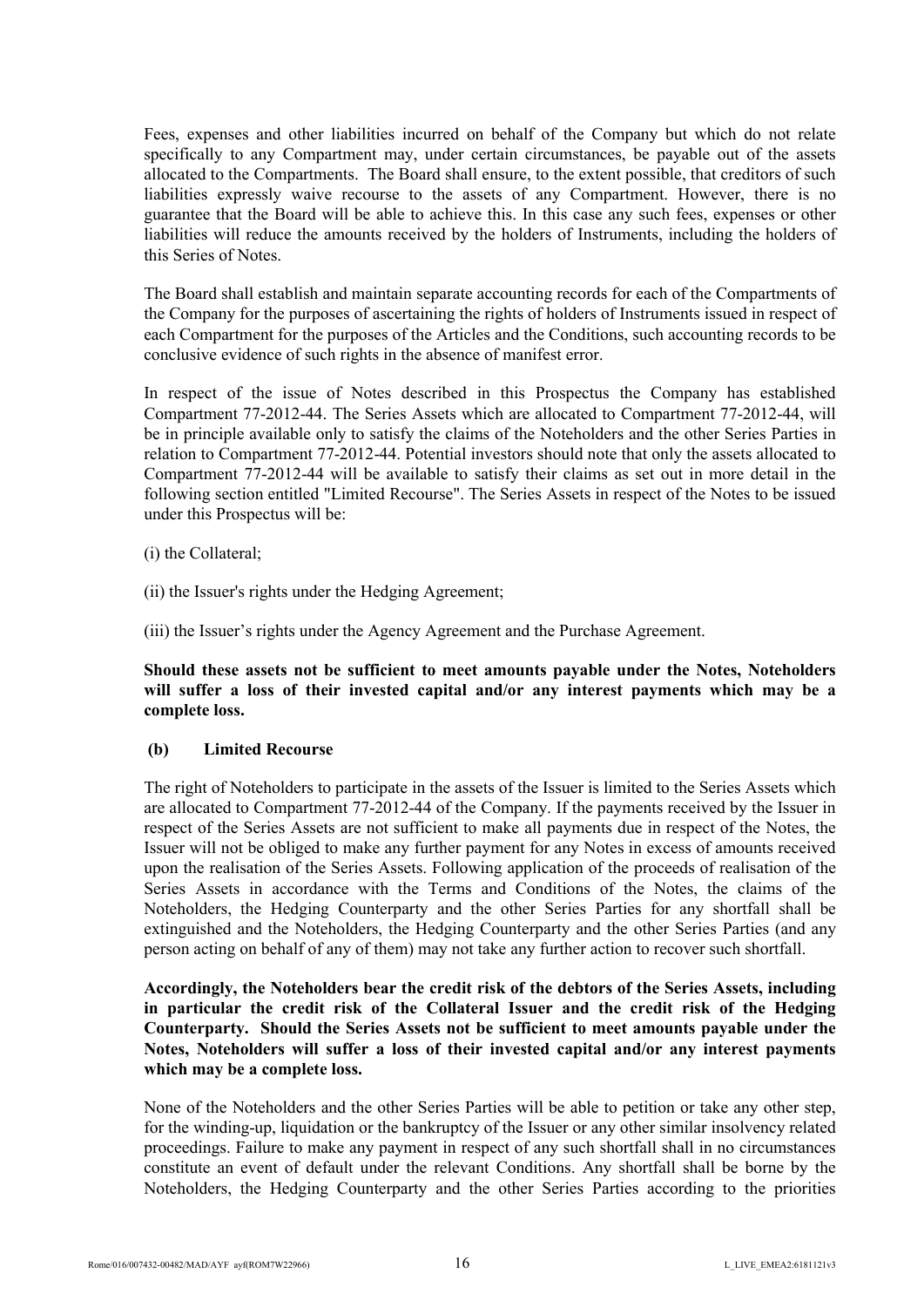specified in the Terms and Conditions. In particular, claims of the Trustee, any receivers, the Hedging Counterparty and the Principal Agent rank prior to Noteholder claims.

Furthermore, to give effect to the provisions of the Securitisation Act 2004 under which the Compartment Series Assets of a Compartment are available only for the Series Parties for the relevant Series relating to that Compartment, the Relevant Issuer will seek to contract with parties on a "limited recourse" basis such that claims against the Relevant Issuer in relation to each Series would be restricted to the Compartment Series Assets of the Compartment for the relevant Series.

However, there is no guarantee that the Relevant Issuer will be able to contract on a limited recourse basis with respect to all agreements that the Relevant Issuer may enter into from time to time in relation to any particular series and there may be creditors whose claims are preferred by law. In such circumstances the Compartment Series Assets relating to one or more Compartments may be subject to claims by creditors other than the relevant Series Parties for the relevant Series, resulting in a shortfall in the amounts available to meet the claims of the relevant series parties.

The Noteholders may be exposed to competing claims of other creditors of the Company, the claims of which have not arisen in connection with the creation, the operation or the liquidation of Compartment 77-2012-44 if foreign courts which have jurisdiction over the assets of the Company allocated to Compartment 77-2012-44 do not recognise the segregation of assets and the compartmentalisation, as provided for in the Securitisation Act 2004. The claims of these other creditors may affect the scope of assets which are available for the claims of the Noteholders and the Series Parties. If as a result of such claims, a shortfall arises, such shortfall will be borne by the Noteholders and the Series Parties.

#### **(c) Certain Luxembourg law aspects**

The rights of Noteholders and the responsibilities of the Issuer to the Noteholders under Luxembourg law may be materially different from those with regard to equivalent instruments under the laws of the jurisdiction in which the Notes are offered.

The Issuer is structured to be an insolvency-remote vehicle. The Issuer will seek to contract only with parties who agree not to make any application for the commencement of winding-up, liquidation or bankruptcy or similar proceedings against the Issuer. Legal proceedings initiated against the Issuer in breach of these provisions shall, in principle, be declared inadmissible by a Luxembourg court. Notwithstanding the foregoing, if the Issuer fails for any reason to meet its obligations or liabilities (that is, if the Issuer is unable to pay its debts and may obtain no further credit), a creditor who has not (and cannot be deemed to have) accepted non-petition and limited recourse provisions in respect of the Issuer is entitled to make an application for the commencement of insolvency proceedings against the Issuer. In that case, such creditor should however not have recourse to the assets of any Compartment but would have to exercise his rights over the general assets of the Issuer unless his rights arise in connection with the "creation, operation or liquidation" of a Compartment, in which case the creditor would have recourse to the assets allocated to that Compartment but he would not have recourse to the assets of any other Compartment. Furthermore, the commencement of such proceedings may in certain conditions, entitle creditors (including hedging counterparties) to terminate contracts with the Issuer and claim damages for any loss suffered as a result of such early termination. The Issuer is insolvency-remote, not insolvency-proof.

## **(d) Liquidation**

According to the Securitisation Act 2004, a judgment ordering the forced liquidation of the Company following the withdrawal of its authorization as authorized securitisation company will suspend all seizures effected by unsecured creditors and creditors not benefiting from preferential rights over movable or immovable property.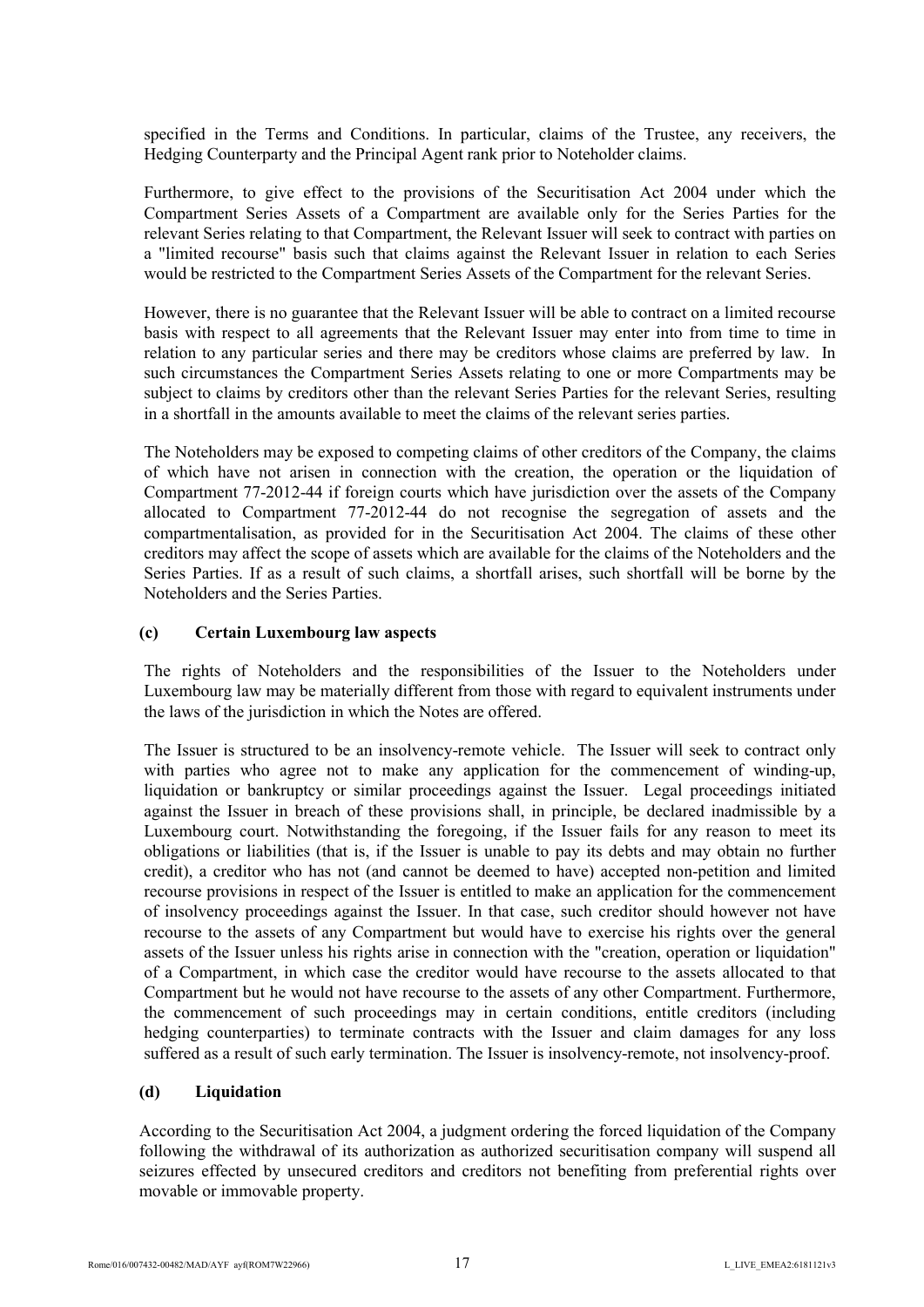The liquidator may not grant security interests over the assets of the Company or transfer such assets for security purposes without the authorisation of a Luxembourg court. The Luxembourg court may grant such authorization to the liquidator at any time during the liquidation proceedings in respect of all or part of the assets of the Company

After payment or deposit with the public trust office (the *Caisse de Consignation*) of sums sufficient to pay the debts, the liquidator will distribute to the investors the sums or assets to which they are entitled.

Such proceedings may have a material adverse effect on the Issuer's business and its obligations under the Notes.

## **(e) Fees and Expenses**

Noteholders should note that, in relation to the Series of Notes described in this Prospectus, certain amounts, including amounts payable to the Trustee, any receivers, the Hedging Counterparty and the Principal Agent, as set out in the Conditions, rank senior to payments of principal and interest on the Notes. Furthermore, where the Series Assets become subject to realisation by the Selling Agent, potential investors should note that the Selling Agent will be able to deduct any of its commissions or expenses in connection with the realisation of the Series Assets from the proceeds of realisation of the Series Assets prior to the distribution of such proceeds to the other Series Parties.

#### **(f) Substitution of the Issuer**

Under the Conditions of the Notes the Trustee may, subject to the prior written consent of the Hedging Counterparty but without the consent of the Noteholders, substitute the Issuer as principal obligor under the Series Instrument and all of the Notes then outstanding with any other company (the **Substitute Company**) provided that certain conditions are met and such substitution would not, in the opinion of the Trustee, be materially prejudicial to the interests of the Noteholders. It is one of the conditions to a substitution of the Issuer that the Substitute Company undertakes to be bound by the terms of the Series Instrument and the Conditions of the Notes. The Substitute Company must also acquire the Series Assets and acknowledge the security created over the Series Assets.

Prospective investors should note that in the case of such substitution the Issuer will be released from any and all of its obligations in respect of the Notes and any relevant agreements and that Noteholders will only be able to claim any amounts payable under the Notes from the Substitute Company.

#### **2.2 Risk Factors relating to the Notes**

#### <span id="page-17-0"></span>**(a) General**

## **By subscribing for the Notes, each Noteholder shall be bound by the Terms and Conditions of the Notes (including, for the avoidance of doubt and without limitation, the provisions on limited recourse, subordination and non-petition and Conditions 6, 9, 10 and 11).**

Purchasers of Notes should conduct such independent investigation and analysis regarding the terms of the Notes, the Issuer, the Collateral, the Hedging Agreement and other Series Assets and the security arrangements as well as any other agreement entered into by the Issuer in respect of the Notes and all other relevant market and economic factors as they deem appropriate to evaluate the merits and risks of an investment in the Notes in light of their own personal circumstances.

Prospective purchasers should understand the risks associated with an investment in the Notes and should only reach an investment decision after careful consideration, with their legal, tax, accounting and other advisers, of (i) the suitability of an investment in the Notes in the light of their particular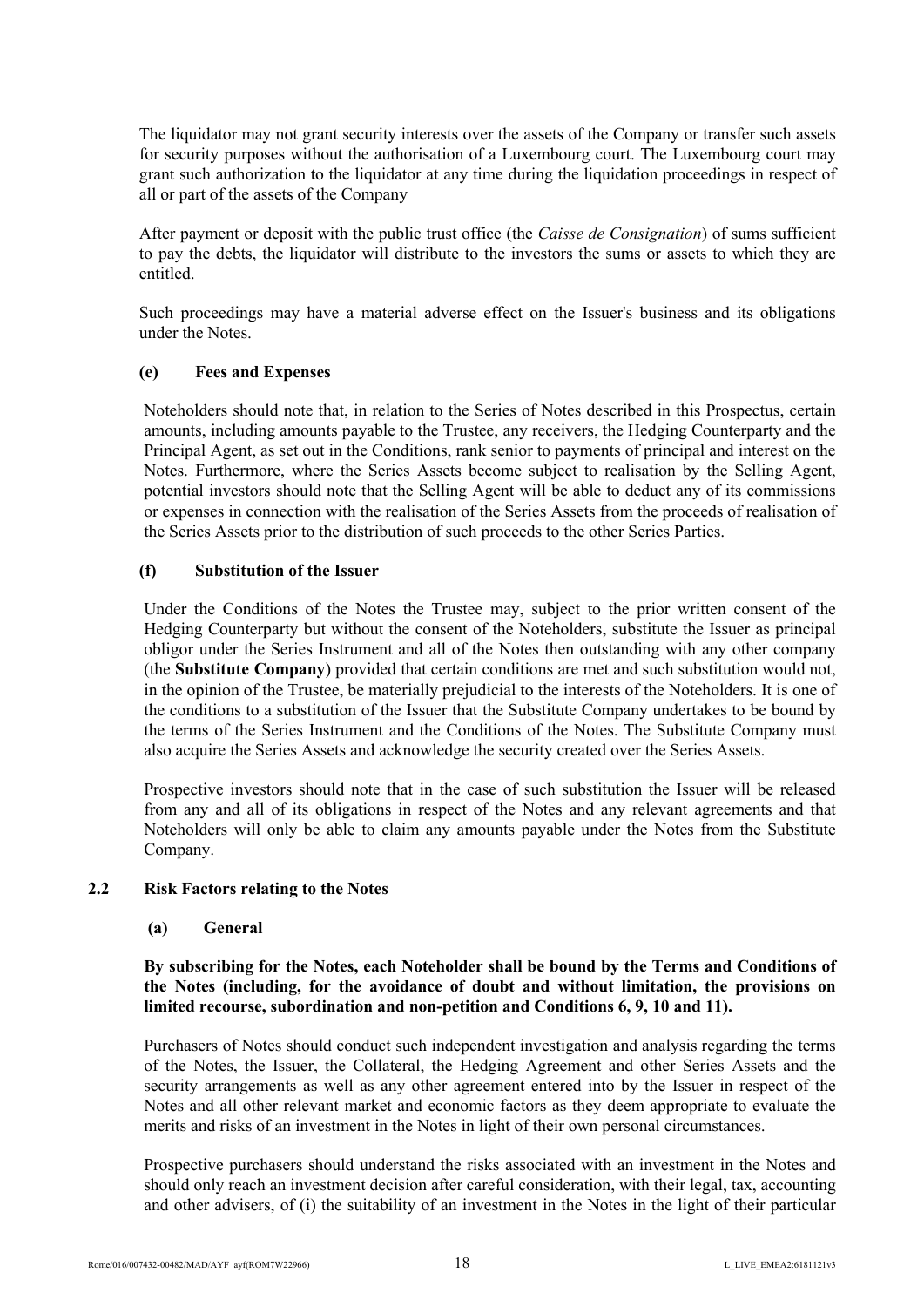financial, fiscal and other circumstances, (ii) the information set out in this Prospectus, (iii) the Collateral, (iv) the Hedging Agreement and (v) other Series Assets. Nothing in this Prospectus should be construed as advice.

Any payment by the Issuer in respect of the Notes is dependent upon the receipt by the Issuer of payments from the Collateral and under the Hedging Agreement. There may be a default in such payments under the Collateral and the Hedging Agreement with the result that any return on the Notes will be similarly limited.

## **Prospective purchasers of the Notes should recognise that the Notes may decline in value and should be prepared to sustain a total loss of their investment in the Notes.**

More than one risk factor may have simultaneous effect with regard to the Notes such that the effect of a particular risk factor may not be predictable. In addition, more than one risk factor may have a compounding effect which may not be predictable. No assurance can be given as to the effect that any combination of risk factors may have on the value of the Notes.

## **(b) Risks relating to Market Factors**

#### *Exchange Rate Risks and Exchange Controls*

Exchange rates between currencies are determined by factors of supply and demand in the international currency markets which are influenced by macro economic factors, speculation and central bank and government intervention (including the imposition of currency controls and restrictions). Fluctuations in exchange rates may affect the value of the Notes.

The Issuer will pay principal and interest on the Notes in EUR. This presents certain risks relating to currency conversions if an investor's financial activities are denominated principally in a currency or currency unit (the **Investor's Currency**) other than EUR. These include the risk that exchange rates may significantly change (including changes due to devaluation of the EUR or revaluation of the Investor's Currency) and the risk that authorities with jurisdiction over the Investor's Currency may impose or modify exchange controls. An appreciation in the value of the Investor's Currency relative to EUR would decrease (1) the Investor's Currency-equivalent yield on the Notes, (2) the Investor's Currency-equivalent value of the principal payable on the Notes and (3) the Investor's Currency-equivalent market value of the Notes.

Government and monetary authorities may impose (as some have done in the past) exchange controls that could adversely affect an applicable exchange rate. As a result, investors may receive less interest or principal than expected, or no interest or principal.

#### *Factors affecting the market value of the Notes*

Many factors may affect the value of the Notes, the majority of which are beyond the Issuer's control, including, among others, the following:

- economic, financial, regulatory, political, terrorist and other events that affect capital markets;
- market interest rates;
- market value of the Collateral;
- the time remaining until the Notes mature.

This is not a complete list of the factors which may have an impact on the market value of the Notes.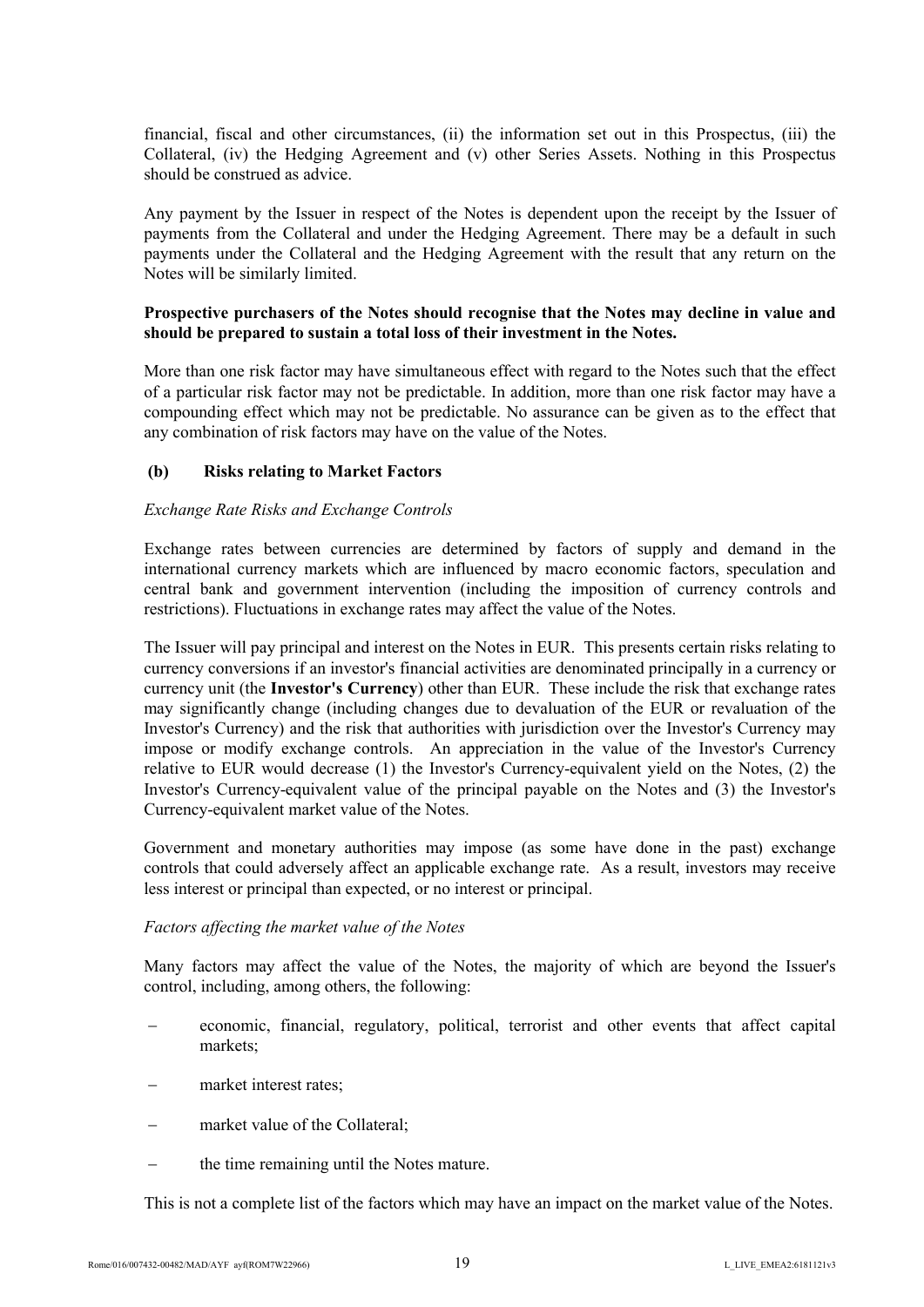As a result of these factors, if investors sell the Notes prior to maturity, they may receive less than their original investment.

#### **(c) The Notes are zero coupon**

The Notes do not bear interest.

#### **(d) Market Value**

The market value of the Notes during their term depends primarily on the performance of the Collateral and the Hedging Agreement.

As mentioned above, the Notes are zero coupon and this may make them more volatile than conventional interest-bearing securities.

The level of market volatility is not purely a measurement of the actual volatility, but is largely determined by the prices for instruments which offer investors protection against such market volatility. The prices of these instruments are determined by forces of supply and demand in the options and derivative markets generally. These forces are, themselves, affected by factors such as actual market volatility, expected volatility, macroeconomic factors and speculation.

If the performance and/or creditworthiness of the Collateral and/or the Hedging Counterparty changes in such a way as would reduce the likelihood of receiving the Redemption Amount and/or there is a market perception that the performance and/or creditworthiness of the Collateral and/or the Hedging Counterparty is likely to change in this way during the remaining life of the Notes, all other factors being equal, the market value of the Notes will fall under normal conditions.

Investors should note that the market value of the Notes can fall below their Nominal Amount, the accreted notional amount of the Notes from time to time and the price originally paid by them for the Notes.

Other factors which may influence the market value of the Notes include floating rates applicable to deposits denominated in Euros, changes in market expectations regarding the performance and/or creditworthiness of the Collateral and/or the Hedging Counterparty and/or the Notes. Volatility will be affected by a wide range of factors, including economic, political and market conditions. Accordingly, investors should note that they could lose part or all of their invested capital if they try to sell the Notes prior to their maturity.

If, following the purchase of the Notes, the market value of the Notes falls below the purchase price paid for the Notes, investors should not expect the market value of the Notes to increase to or above the purchase price paid by the investor during the remainder of the term of the Notes.

## **(e) The Collateral and the Hedging Agreement**

## (i) General

Payments of principal are contingent on the performance of the Collateral and the Hedging Agreement in respect of the Notes. Both the Collateral and the Hedging Agreement are subject to credit, liquidity, foreign exchange and interest rate risks. To the extent that a default occurs with respect to the Collateral and/or the Hedging Agreement and the Selling Agent sells or otherwise realises the Collateral, the proceeds of such sale or realisation plus or minus any termination amount under the Hedging Agreement may not be equal to the unpaid amounts under the Notes. The amount of proceeds of such sale or realisation of the Collateral may be affected by various factors, including the liquidity of the Collateral.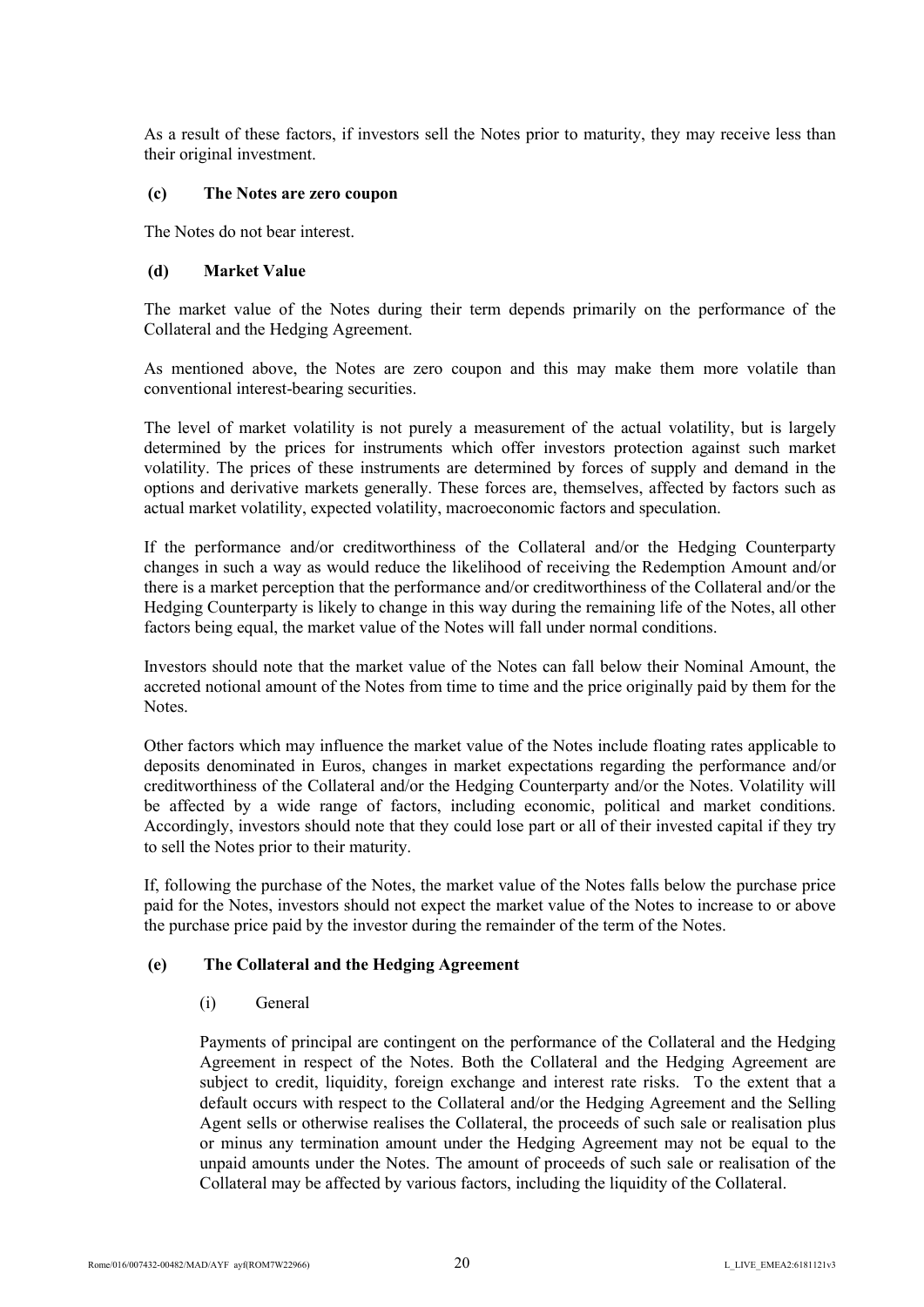**Should the proceeds from the sale or realisation of the Collateral and any termination amount under the Hedging Agreement not be sufficient to meet all amounts payable under the Notes, Noteholders will suffer a loss of their invested capital and/or any interest payments.**

In the event of an insolvency of the issuer of the Collateral or the Hedging Counterparty, various insolvency and related laws applicable to the issuer of the Collateral or the Hedging Counterparty may limit the amount which can be recovered.

(ii) Country and Regional Risk

The price and value of the Collateral and the Hedging Agreement may be influenced by the political, financial and economic stability of the country and/or region in which the issuer of the Collateral or the Hedging Counterparty is incorporated or has its principal place of business or of the country in whose currency the Collateral is denominated. The value of securities and other assets issued by entities located in, or governments of, emerging market countries is generally more volatile than the value of similar assets issued by entities in welldeveloped markets. However, in certain cases the price and value of assets originating from countries not ordinarily considered to be emerging markets countries may behave in a manner similar to those of assets originating from emerging markets countries.

(iii) The Collateral

On or about the Issue Date the Issuer will use the proceeds of the issue to purchase the floating rate notes due 2019 (ISIN: XS0772840285) issued by UniCredit S.p.A. in an aggregate principal amount equal to 71.005917 per cent. of the Aggregate Nominal Amount of the Notes as of the Issue Date (rounded up to the nearest denomination) (the **Collateral**) where UniCredit S.p.A. is the **Collateral Issuer**.

On the Maturity Date (scheduled to be 15 May 2019) the aggregate redemption proceeds of the Collateral are expected to be equal in principal amount to the principal amount of the Notes and, provided that none of the Collateral has become repayable or capable of being declared due and repayable (other than on their scheduled maturity date) and that no payment default has occurred in respect of, and no withholding or similar tax has been imposed on amounts payable under, the Collateral, the Issuer will use the redemption proceeds thereof to make scheduled payments under the Hedging Agreement on and prior to the Maturity Date, and the Issuer will use the corresponding principal amounts due from the Hedging Counterparty on the Maturity Date under the Hedging Agreement to pay the redemption amount in respect of each Note being the Nominal Amount of a Note (the **Redemption Amount**).

However, if the Collateral Issuer is not able to redeem the Collateral held by the Issuer, the Issuer will be unable to redeem the Notes. Potential investors should note in this respect that they are exposed to the credit risk of the Collateral Issuer and that, upon the default by the Collateral Issuer in respect of the Collateral, the Issuer will not be able to redeem the Notes at their principal amount. In this case, to the extent that the Issuer or the Selling Agent is not able to sell or realise the Collateral on the secondary market or is able to do so only at a lower price than the Nominal Amount of the Notes, Noteholders will only receive a pro rata share per Note of the realisation proceeds in respect of the Collateral and the other Series Assets after deduction of all prior ranking amounts. Such amounts may be substantially lower than the Redemption Amount of the Notes and may be zero and in such circumstance, Noteholders may lose the notional amount accreted until such time, may receive substantially less than their initial investment and may receive nothing. The amount of proceeds of such sale or realisation of the Collateral may be affected by various factors, including the liquidity of the Collateral.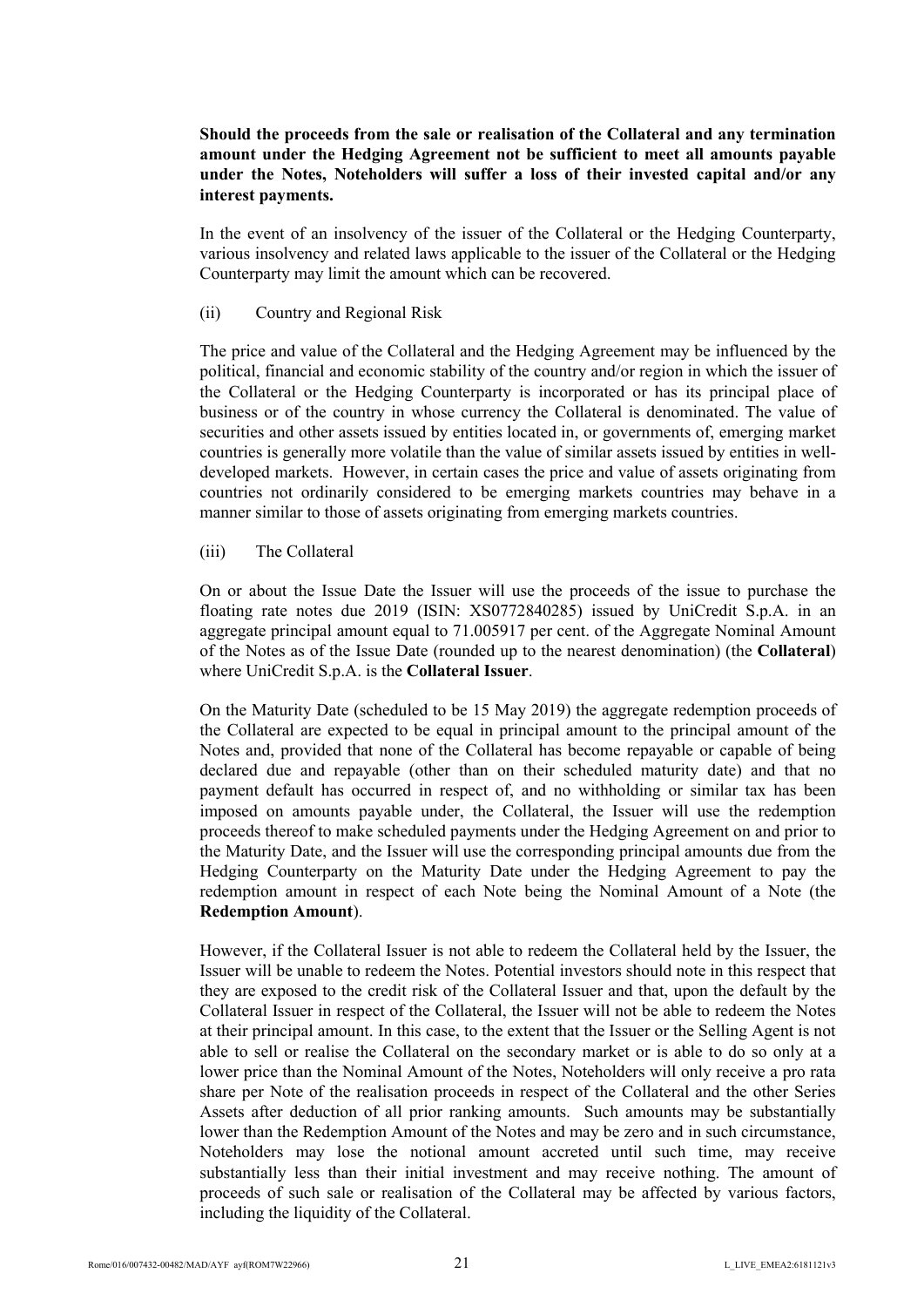Where any of the Collateral is accelerated or default or the Hedging Agreement is terminated in full prior to the Maturity Date, the Notes will be subject to early redemption. In this case, the Issuer may not receive sufficient proceeds from the realisation of the Collateral and the other Series Assets to repay the Nominal Amount of the Notes. Potential investors should be prepared that the early termination amount payable in the event of a redemption of the Notes prior to the Maturity Date may be substantially lower than the notional amount of the Notes accreted until the date of the occurrence of the relevant event that causes the Notes to redeem early or the price originally paid by them for the Notes and may be zero.

#### (iv) Custodian and Appointment of Sub-Custodians

Investors should note that under the terms of the Agency Agreement the Collateral held by the Custodian may be commingled with the Custodian's own assets in certain limited circumstances. In such circumstances, in the event of the Custodian's insolvency, the Collateral may not be as well protected from claims made on behalf of the general creditors of the Custodian as if the Collateral were not commingled with the Custodian's own assets.

Under the terms of the Agency Agreement, the Custodian may appoint one or more subcustodians (the **Sub-Custodian)** to hold the Collateral, but such appointment shall not relieve the Custodian of any of its duties under the Agency Agreement. Investors should note that the Sub-Custodian acts as an agent of the Custodian and not as an agent of the Issuer or of any Agent other than the Custodian. Whilst the Custodian shall have the same level of responsibility to the Issuer for any act or omission on the part of the Sub-Custodian, its agent or any other sub-custodian as the Custodian has for itself and the Custodian shall be liable for any damages or loss from any act or omission by any agent/sub-custodian (including the Sub-Custodian) as if all delegated duties and delegated safekeeping duties were carried out by the Custodian itself and the property of the Issuer was held in Luxembourg, the holding of the Collateral by the Sub-Custodian on behalf of the Custodian would mean that the Issuer may not have any direct claim against the Sub-Custodian in respect of the Collateral. The Issuer may only have a claim against the Custodian in respect of the Collateral even though the Collateral will be held by the Sub-Custodian.

(v) The Hedging Agreement

The Issuer will enter into the Hedging Agreement with Deutsche Bank AG, acting through its London Branch as the Hedging Counterparty pursuant to which the Issuer will be entitled to receive from the Hedging Counterparty the Redemption Amount of the Notes.

In the event of a default by the Hedging Counterparty or the Issuer under the Hedging Agreement or if certain other termination events occur under the Hedging Agreement, the Hedging Agreement will be terminated early and a termination amount will be calculated, and will be payable by either the Issuer or the Hedging Counterparty, in each case in accordance with the terms of the Hedging Agreement, provided that in the event the Hedging Agreement is terminated early as a result of one of the Mandatory Redemption Events set out in Condition 5.1.1 and 5.1.2 occurring with respect to the Collateral, no termination amount will be payable by either the Issuer or the Hedging Counterparty. Such termination amount is determined, in part, by reference to the termination value of the interest rate swap as of the date of the early termination of the Hedging Agreement. The termination value of the interest rate swap is determined pursuant to the terms of the Hedging Agreement, which incorporates a 1992 ISDA Master Agreement (the **Master Agreement**). The Master Agreement is a standard form agreement used generally in derivatives markets for swap transactions, and includes procedures for valuing a swap transaction, on its termination, by reference to the cost or benefit to the Issuer of terminating the interest rate swap, which amount can be determined by reference to market participants' quotations for the swap transaction as of the time of the termination. In this case the Notes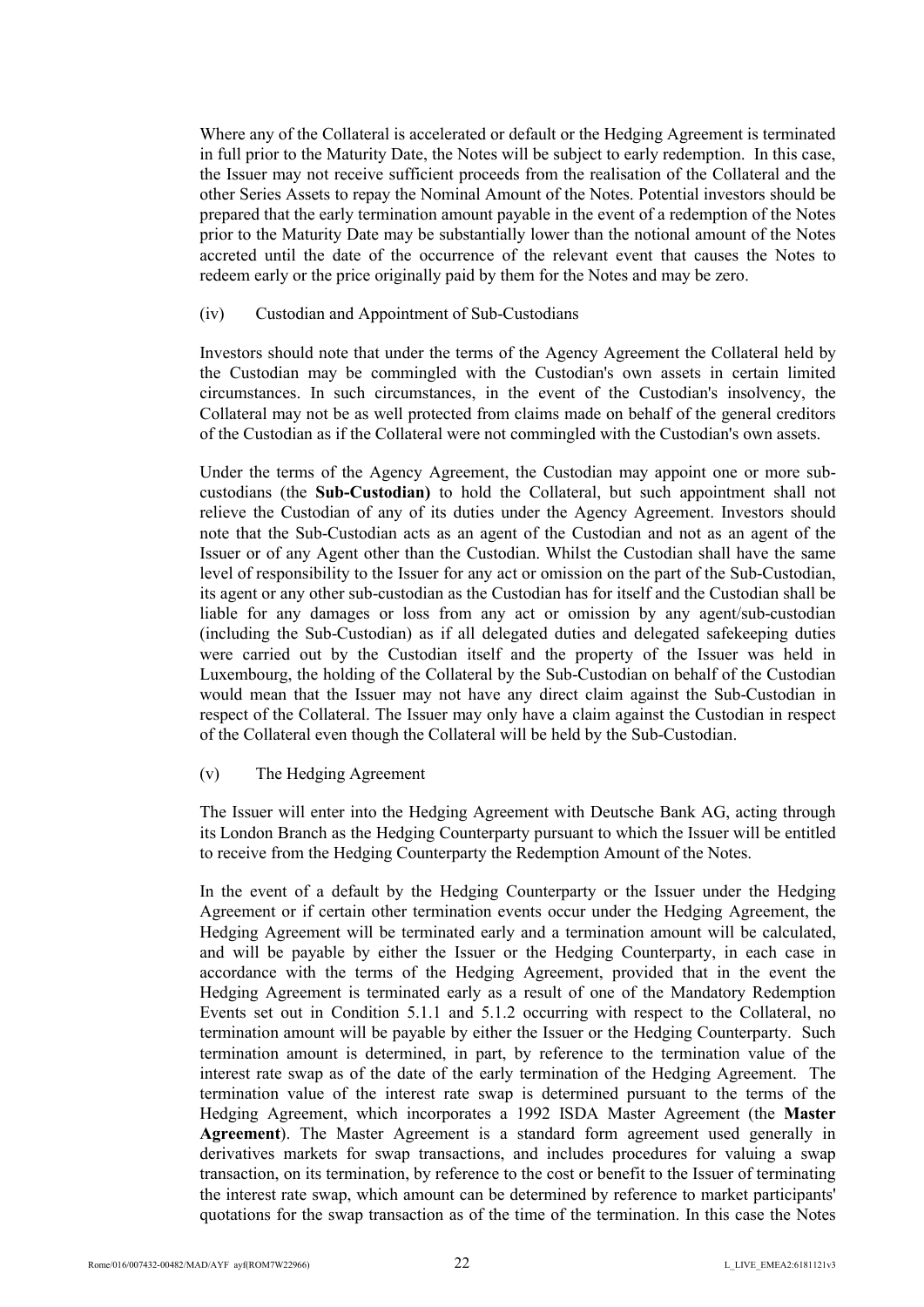will be subject to early redemption and, as highlighted above, the proceeds received by the Issuer from the realisation of the Series Assets may be less than the notional amount of the Notes accreted until the date of the occurrence of the relevant event that causes the Notes to be redeemed early and may be zero.

(vi) Information Regarding the Collateral and the Hedging Agreement

Certain information regarding the Collateral, the Hedging Agreement, the Collateral Issuer and the Hedging Counterparty is contained in the sections entitled "*Description of the Collateral and the Collateral Issuer*" and "*Description of the Hedging Agreement and Hedging Counterparty*" below. Such information has been extracted from publicly available information published by the Collateral Issuer or the Hedging Counterparty, as applicable. The Issuer confirms that such information has been accurately reproduced. No further or other responsibility in respect of such information is accepted by the Issuer. The Issuer has not separately verified such information. Accordingly, other than as stated above, no representation, warranty or undertaking, express or implied, is made, and no responsibility or liability is accepted, by the Issuer as to the accuracy or completeness of the information contained in the sections entitled "*Description of the Collateral and the Collateral Issuer*" and "*Description of the Hedging Agreement and Hedging Counterparty*" below. Purchasers of the Notes should conduct their own investigations and, in deciding whether or not to purchase Notes, should form their own views on the creditworthiness of the Collateral Issuer and the Hedging Counterparty based on such investigations and not in reliance on any information given in this Prospectus.

# **(f) Realisation of the Series Assets**

Where any of the Collateral becomes repayable or becomes capable of being declared due and repayable prior to its originally scheduled maturity date as a result of a default, an event of default or other similar event or any event or condition having substantially the same effect or where there is a payment default of amounts originally due in respect of any of the Collateral or any withholding or similar tax is imposed on amounts payable under all or any part of the Collateral or the Hedging Agreement is terminated in full prior to the Maturity Date, the Notes will be mandatorily redeemed and the Series Assets will be realised by the Selling Agent.

Potential investors should note that the Early Termination Amount payable to Noteholders in these circumstances will be their pro rata share of the proceeds of realisation of the Series Assets which will only rank after certain payments payable to (i) the Trustee, (ii) the Hedging Counterparty and (iii) the Principal Agent.

# **(g) Realisation of Series Assets by Selling Agent**

On an early redemption of the Notes (whether in the case of a mandatory redemption or following an occurrence of an event of default), the Selling Agent shall, if instructed by the Trustee, realise the Series Assets in accordance with the terms of the Agency Agreement as soon as reasonably practicable at its best execution price less any commissions or expenses charged by the Selling Agent and specified for this purpose in the Series Instrument.

The security created over each of the Series Assets in favour of the Trustee shall be immediately released against receipt in full of the relevant realisation proceeds in respect of the relevant Series Assets by the Trustee (subject to deduction of any commission or expenses by the Selling Agent).

Investors should note that neither the Issuer nor the Trustee shall have any responsibility or liability for the performance by the Selling Agent of its duties under the Conditions of the Notes or for the price or time at which any of the Series Assets may be sold or otherwise realised. The amount of realisation proceeds received by the Issuer in respect of the Series Assets will depend on the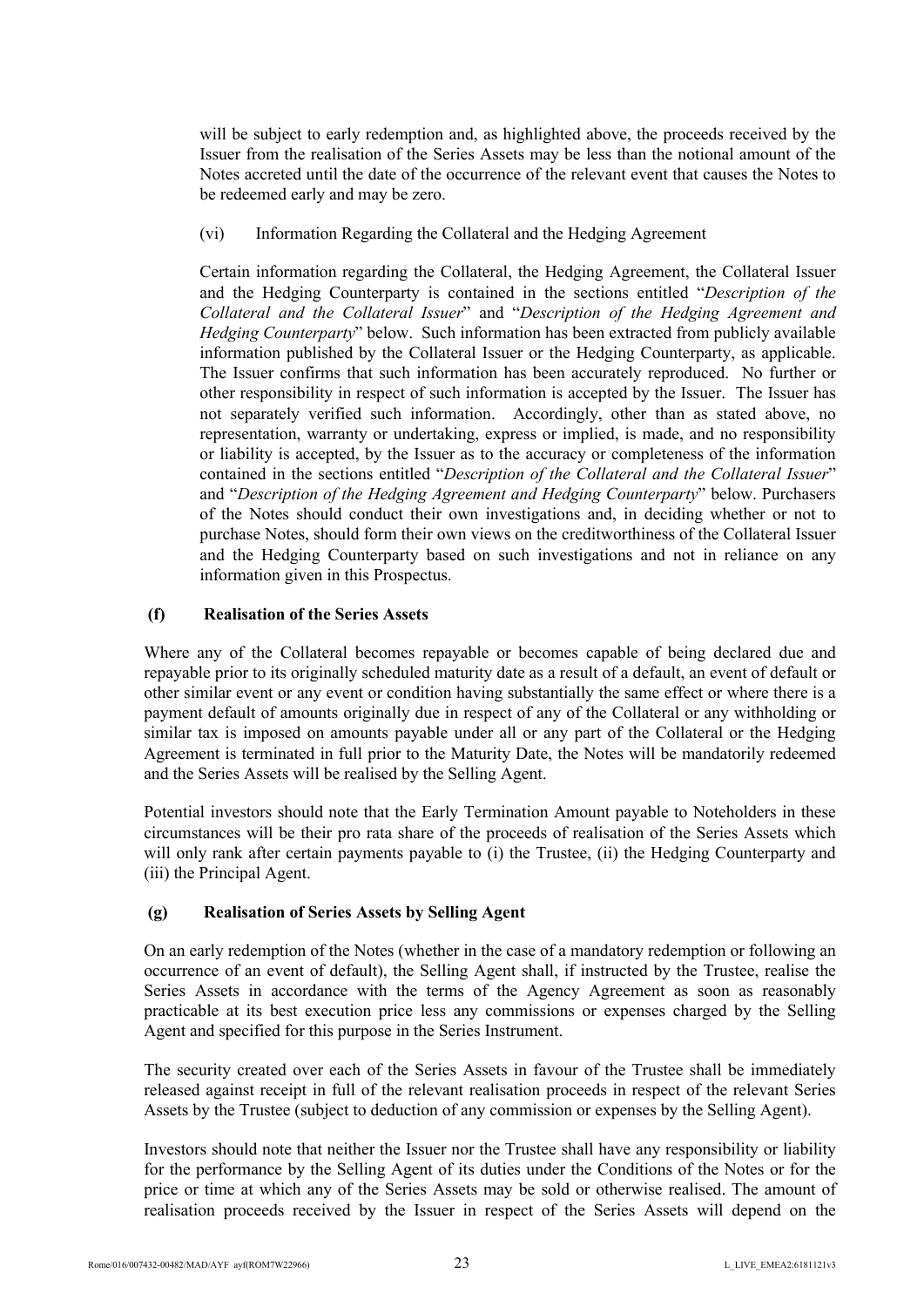performance by the Selling Agent of its duties. If the Selling Agent fails to perform its duties, whilst the Trustee may take a number of steps in such event including the realisation of the Series Assets, the Trustee will only act if it is indemnified and/or secured and/or pre-funded to its satisfaction. In taking any action the Trustee will not have regard to the effect of such action on individual Noteholders. Investors should also note that any realisation proceeds are subject to deduction of commissions and/or expenses by the Selling Agent. As a result the Early Termination Amount payable to Noteholders following an early redemption of the Notes will be reduced.

## **(h) Acceleration of Notes by Noteholders**

On the occurrence of an Event of Default in respect of the Notes, the holders of at least one-fifth in aggregate nominal amount of the Notes then outstanding may request by written notice to the Issuer and the Trustee that all the Notes shall forthwith become due and repayable at the Early Termination Amount together with any accrued interest. In such a case, all the Notes will be early redeemed, the security created pursuant to the Series Instrument will become enforceable and the Series Assets will be subject to realisation by the Selling Agent.

Prospective investors should note that neither the Trustee nor other Noteholders (regardless of the amount of Notes they hold) will be able to influence or overrule such request made by holders of one-fifth or more in aggregate nominal amount of the Notes. If the Notes become due and repayable prior to the Maturity Date, the Early Termination Amount payable may be less than the Redemption Amount (i.e. the Nominal Amount) that would be due at maturity of the Notes, the notional amount of the Notes accreted until the date of the occurrence of the relevant Early Redemption Event and may be less than the price originally paid by investors for the Notes. As a result, a Noteholder may receive less.

Prospective investors should also note that the Trustee shall not be obliged to take any action unless directed or requested to do so in accordance with the Series Instrument and then only if it shall have been indemnified and/or secured and/or pre-funded to its satisfaction.

# **(i) Secondary Market**

Currently, no secondary market exists for the Notes and the Issuer is not under any obligation to make a market in the Notes. It is not possible to predict if and to what extent a secondary market may develop in the Notes or at what price the Notes will trade in the secondary market or whether such market will be liquid or illiquid. Application has been made to the CSSF to approve this document as a prospectus and to the Luxembourg Stock Exchange for the listing of the Notes on the Official List of the Luxembourg Stock Exchange and admission to trading on the Luxembourg Stock Exchange's regulated market on or about the Issue Date. In addition, the Issuer reserves the right to apply for the Notes to be admitted to trading on the multilateral trading facility EuroTLX (managed by EuroTLX SIM S.p.A.). If the Notes are so listed or quoted or admitted to trading, no assurance is given that any such listing or quotation or admission to trading will be maintained. The fact that the Notes may be so listed or quoted or admitted to trading does not necessarily lead to greater liquidity than if they were not so listed or quoted or admitted to trading. There can be no assurance that the Notes being so listed or quoted or admitted to trading will provide the Noteholders with liquidity of investment or that it will continue for the life of the Notes.

If the Notes are not listed or quoted or admitted to trading on any stock exchange or quotation system, pricing information for the Notes may be more difficult to obtain and the liquidity of the Notes may be adversely affected. The liquidity of the Notes may also be affected by restrictions on offers and sales of the Notes in some jurisdictions.

Even where an investor is able to realise its investment in the Notes this may be at a substantially reduced value to its original investment in the Notes.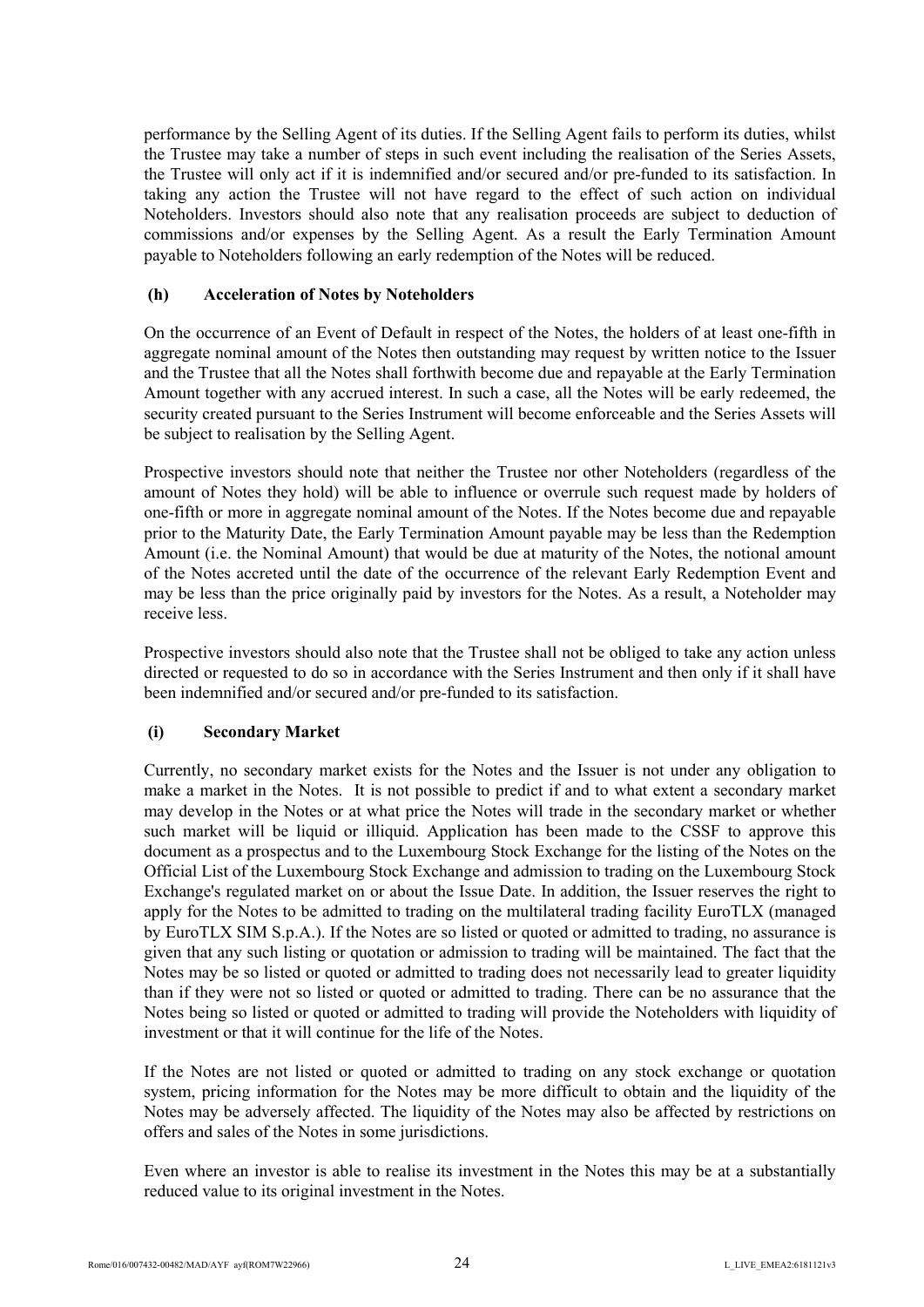The Issuer may, but is not obliged to, at any time purchase Notes at any price in the open market or by tender or private agreement. Any Notes so purchased may be held or resold or surrendered for cancellation. However, since there is not expected to be any market-maker in respect of the Notes, the secondary market may be limited. The more limited the secondary market is, the more difficult it may be for holders of the Notes to realise value for the Notes prior to the maturity of the Notes. Therefore, whether or not a market-maker is appointed and the number and identity of the marketmakers appointed may have a significant effect on the price of the Notes on the secondary market.

Accordingly, the purchase of the Notes is suitable only for investors who can bear the risks associated with a lack of liquidity in the Notes and the financial and other risks associated with an investment in the Notes. Investors must be prepared to hold the Notes until maturity.

The Issuer may issue Notes on the Issue Date in any aggregate nominal amount up to and including EUR 200,000,000. It is not obliged to issue EUR 200,000,000 in aggregate nominal amount of Notes and the issuance of such amount of Notes is not underwritten by the Purchaser or the Arranger. Accordingly, the Issuer may issue a smaller aggregate nominal amount of Notes and such smaller issuance may affect the liquidity of the Notes issued. The Aggregate Nominal Amount of Notes as of the Issue Date will be specified in the Series Instrument.

The Redemption Amount will only be payable on the Maturity Date, subject to the Conditions of the Notes and the risk factors mentioned in this Prospectus. The value of the Series Assets on any other day (or the market price of the Notes on any day) may not necessarily be reflected in the Redemption Amount payable on the Maturity Date.

# **(j) Potential Conflicts of Interest**

Each of the Issuer, the Arranger, the Trustee, the Purchaser, the Hedging Counterparty, the Calculation Agent, the Principal Agent, the Paying Agents, the Selling Agent and the Custodian are or may be affiliates or may be the same entities. Because of these and other relationships, potential conflicts of interest may arise between such parties and the holders of Notes due to certain of the transactions contemplated herein.

The Arranger, the Purchaser, the Calculation Agent, the Hedging Counterparty, the Principal Agent, the Paying Agents, the Selling Agent and the Custodian and their respective affiliates may from time to time engage in transactions involving the Collateral for their proprietary accounts and for accounts under their management. Such transactions may have a positive or negative effect on the value of the Collateral and consequently upon the value of the Notes. In addition, the Arranger, the Purchaser, the Calculation Agent, the Hedging Counterparty, the Principal Agent, the Paying Agents, the Selling Agent and the Custodian and their respective affiliates may from time to time act in other capacities with regard to the Notes.

The Issue Price of the Notes includes certain fees, commissions and expenses payable to, or incurred by Deutsche Bank AG, acting through its London Branch as Arranger and Purchaser and the Distributor. Furthermore, the Arranger, the Purchaser, the Calculation Agent, the Hedging Counterparty, the Principal Agent, the Paying Agents, the Selling Agent and the Custodian and their respective affiliates may (but are not obliged to), in certain cases, act as market-maker for the Collateral. By such market-making, the Arranger, the Purchaser, the Calculation Agent, the Hedging Counterparty, the Principal Agent, the Paying Agents, the Selling Agent and the Custodian or such affiliate will, to a large extent, itself determine the price of the Collateral, and consequently influence the value of the Collateral and consequently the Notes. The prices quoted by the Arranger, the Purchaser, the Calculation Agent, the Hedging Counterparty, the Principal Agent, the Paying Agents, the Selling Agent and the Custodian or such affiliate in its market-making function will not always correspond to the prices which would have formed without such market-making and in a liquid market.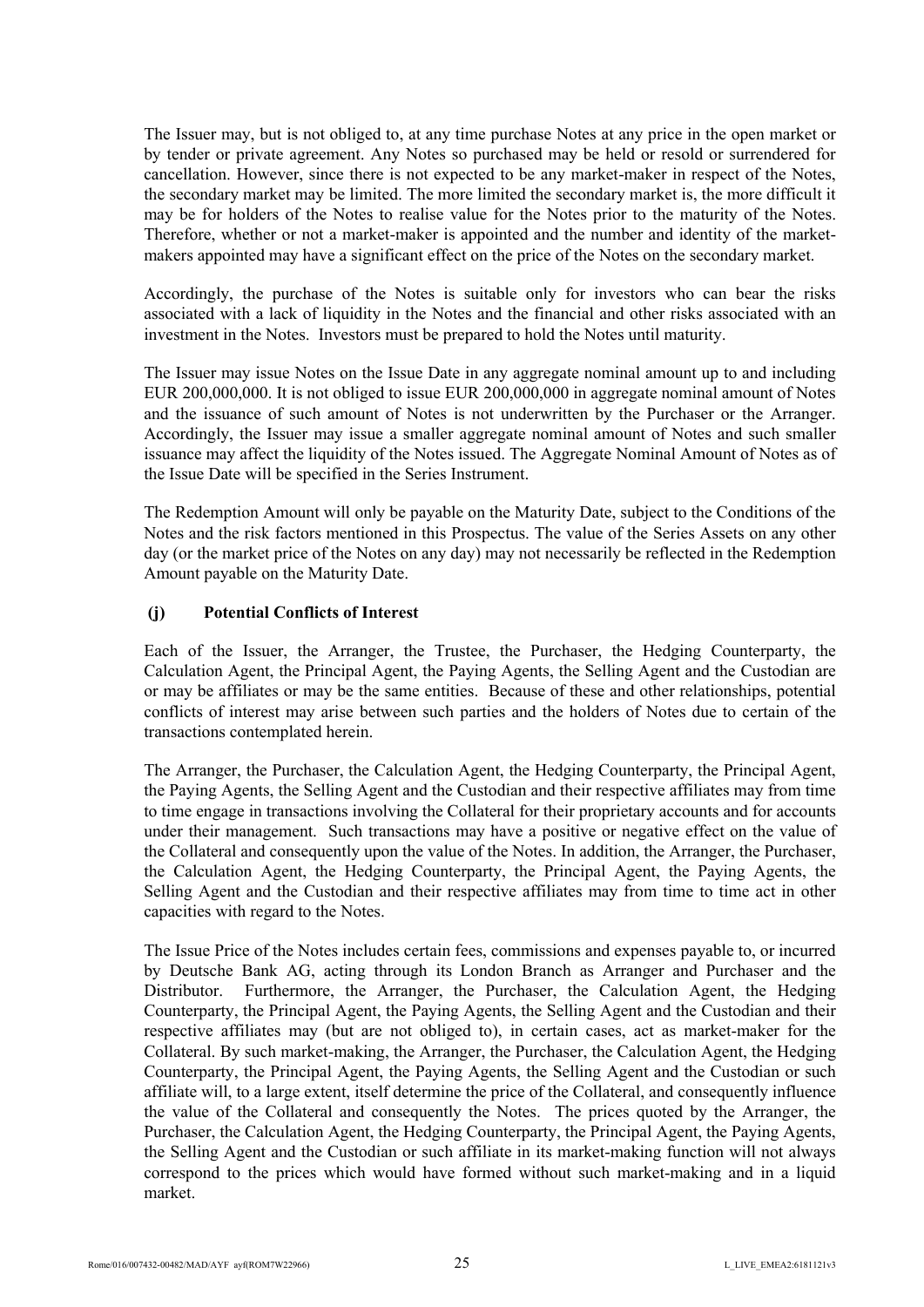The Arranger, the Trustee, the Purchaser, the Calculation Agent, the Hedging Counterparty, the Principal Agent, the Paying Agents, the Selling Agent and the Custodian and their respective affiliates, whether by virtue of the types of relationships described herein or otherwise, may acquire non-public information with respect to the Collateral that is or may be material in the context of the Notes. None of the Arranger, the Trustee, the Purchaser, the Calculation Agent, the Hedging Counterparty, the Principal Agent, the Paying Agents, the Selling Agent and the Custodian and any of their respective affiliates undertakes to disclose any such information to any Noteholder. In addition, one or more of the Arranger, the Purchaser, the Calculation Agent, the Hedging Counterparty, the Principal Agent, the Paying Agents, the Selling Agent and the Custodian and their respective affiliates may publish research reports with respect to the Collateral.

Such activities could present conflicts of interest and may affect the value of the Notes.

## **(k) Taxation**

Investors should note that the Issuer shall not be liable for or otherwise obliged to pay any tax, duty, withholding or other payment which may arise as a result of the ownership, transfer, presentation and surrender for payment, or enforcement of any Note and all payments made by the Issuer shall be made subject to any tax, duty, withholding or other payment which may be required to be made, paid, withheld or deducted.

Potential purchasers and sellers of the Notes should be aware that they may be required to pay stamp taxes or other documentary charges in accordance with the laws and practices of the country where the Notes are transferred. Noteholders are subject to the provisions of Condition 4.7 (*Taxation*).

Potential purchasers who are in any doubt as to their tax position should consult their own independent tax advisers. In addition, potential purchasers should be aware that tax regulations and their application by the relevant tax authorities change from time to time (maybe with retroactive effect). Accordingly, it is not possible to predict the precise tax treatment which will apply at any given time.

Any change in the Issuer's tax status or in tax legislation in Luxembourg or any other tax jurisdiction could affect the value of the investments held by the Issuer or affect the Issuer's ability to achieve its investment objective for the Notes or alter the post tax returns to Noteholders. The Issuer will not make any additional payments in the event that any withholding obligation is imposed on payments by the Issuer under the Notes. Disclosure in this Prospectus concerning the taxation of Noteholders resident in Luxembourg and Italy is based upon current Luxembourg and Italian tax law and practice which is, in principle, subject to change (possibly with retrospective effect). Any such change could adversely affect the ability of the Issuer to pay the amounts due on the Notes on the relevant date for redemption and the net amount of any dividends and/or interest and/or date for redemption amount payable to Noteholders.

Under EC Council Directive 2003/48/EC on the taxation of savings income, Member States are required to provide to the tax authorities of another Member State details of payments of interest (or similar income) paid by a person within its jurisdiction to an individual resident in that other Member State. However, for a transitional period, Luxembourg and Austria are instead required (unless during that period they elect otherwise) to operate a withholding system in relation to such payments (the ending of such transitional period being dependent upon the conclusion of certain other agreements relating to information exchange with certain other countries). A number of non-EU countries and territories including Switzerland have agreed to adopt similar measures (a withholding system in the case of Switzerland) with effect from the same date.

On 15 September 2008 the European Commission issued a report to the Council of the European Union on the operation of the EU Savings Tax Directive, which included the Commission's advice on the need for changes to the EU Savings Tax Directive. On 13 November 2008 the European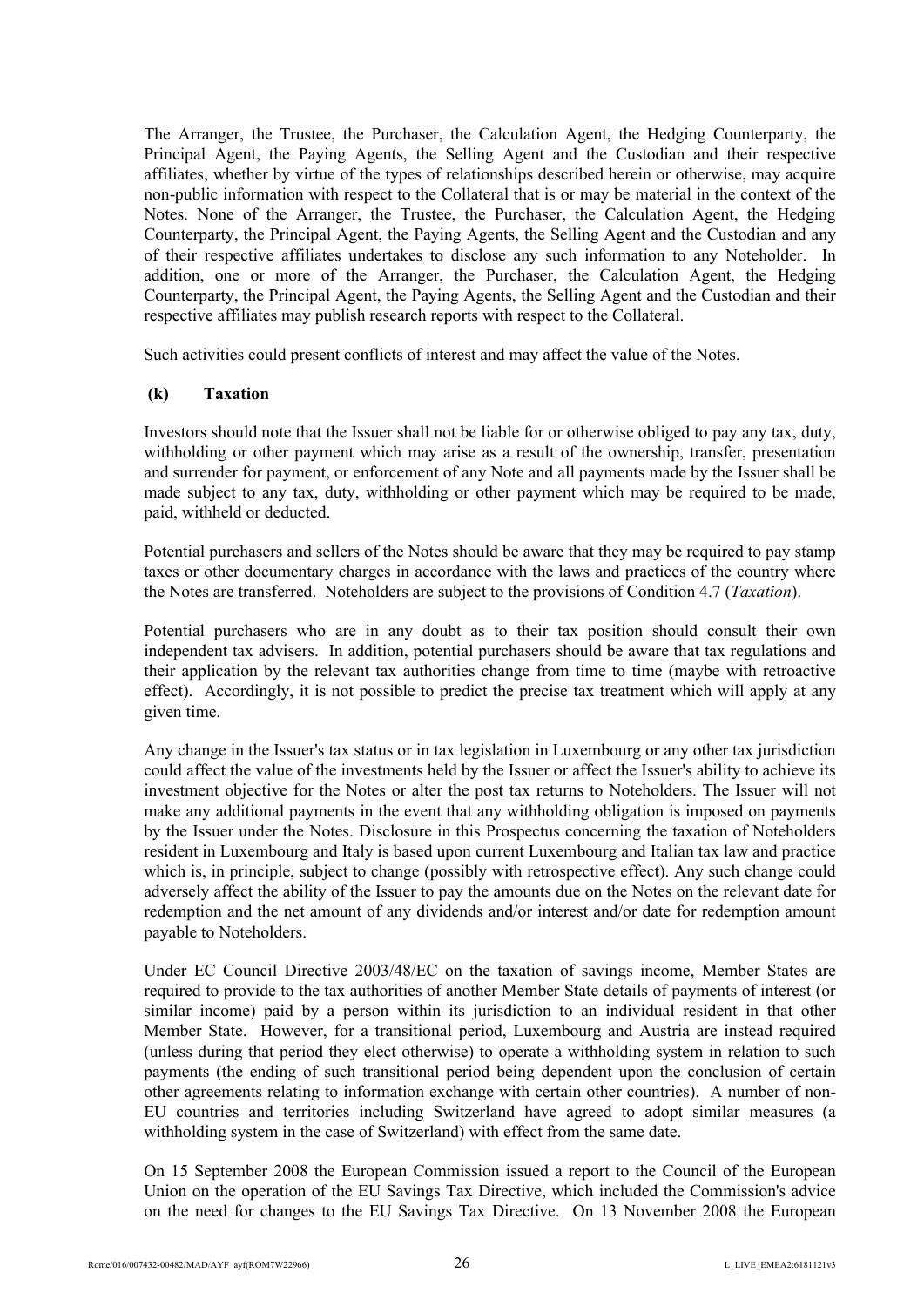Commission published a more detailed proposal for amendments to the EU Savings Tax Directive, which included a number of suggested changes. The European Parliament approved an amended version of this proposal on 24 April 2009. If any of those proposed changes are made in relation to the EU Savings Tax Directive, they may amend or broaden the scope of the requirements described above.

If a payment were to be made or collected through a Member State which has opted for a withholding system and an amount of, or in respect of, tax were to be withheld from that payment, neither the Issuer nor any Paying Agent nor any other person would be obliged to pay additional amounts with respect to any Note as a result of the imposition of such withholding tax. The Issuer is required to maintain a Paying Agent in a Member State that is not obliged to withhold or deduct tax pursuant to the Directive.

As described in "*Section 5 Taxation - Italian Taxation*" below, the Italian tax regime applying to payments of interest in respect of the Notes is governed by Italian Legislative Decree No. 239 of 1 April 1996, as subsequently amended (**Decree No. 239**) on the basis that the Notes qualify as assetbacked securities for the purposes of Italian law No. 130 of 30 April 1999, as amended from time to time (*Disposizioni sulla cartolarizzazione dei crediti*) (**Law 130**). As a consequence, under the provisions of Decree No. 239, payments of interest in respect of the Notes will be subject to a substitute tax (*imposta sostitutiva*) at the rate of 20 per cent. in the Republic of Italy depending on the circumstances of the relevant Noteholder. In the case of a foreign investor, payments of interest and other proceeds will not be subject to the "*imposta sostitutiva*" at the rate of 20 per cent. if such payments are made to beneficial owners who are non-Italian resident entities or individuals with no permanent establishment in the Republic of Italy to which the Notes are effectively connected, provided that, if the Notes are held in Italy, the non-Italian resident Noteholder declares itself to be a non-Italian resident according to Italian tax regulations.

However, in the event that the Italian fiscal authorities in the future decide that the Notes no longer qualify as asset-backed securities for the purposes of Law 130 (which may occur in certain circumstances, including if either (a) no rating is assigned to the Notes on the Issue Date or, subsequent to the Issue Date, the rating is withdrawn, or (b) the Italian fiscal authorities otherwise decide that the Notes no longer qualify as asset-backed securities for the purposes of Law 130), the Notes will instead qualify as atypical securities (*titoli atipici*) for Italian tax purposes and may be subject to a withholding tax levied at the rate of 20 per cent.

Upon the occurrence of any withholding or deduction for or on account of such withholding or substitute tax from any payments under the Notes, neither the Issuer nor any other person shall be obliged to gross-up or otherwise compensate the Noteholders for the lesser amounts the Noteholders would receive as a result of the imposition of such withholding/substitute tax.

## **(l) Further Issues of Notes by the Issuer**

The Issuer may issue further Notes which will form one series with the Series of Notes issued under this Prospectus.

## **(m) Luxembourg Law**

The Company is a public limited liability company (*société anonyme*) incorporated under Luxembourg law.

Under the Securitisation Act 2004, each Compartment corresponds to a separate and distinct part of the Company's assets and liabilities. As between Noteholders, each Compartment will be deemed to be the property of a separate entity. The rights of holders of Notes issued in respect of a Compartment and the rights of creditors transacting with the Relevant Issuer in respect of a Compartment are limited to the assets of such Compartment, where these rights relate to that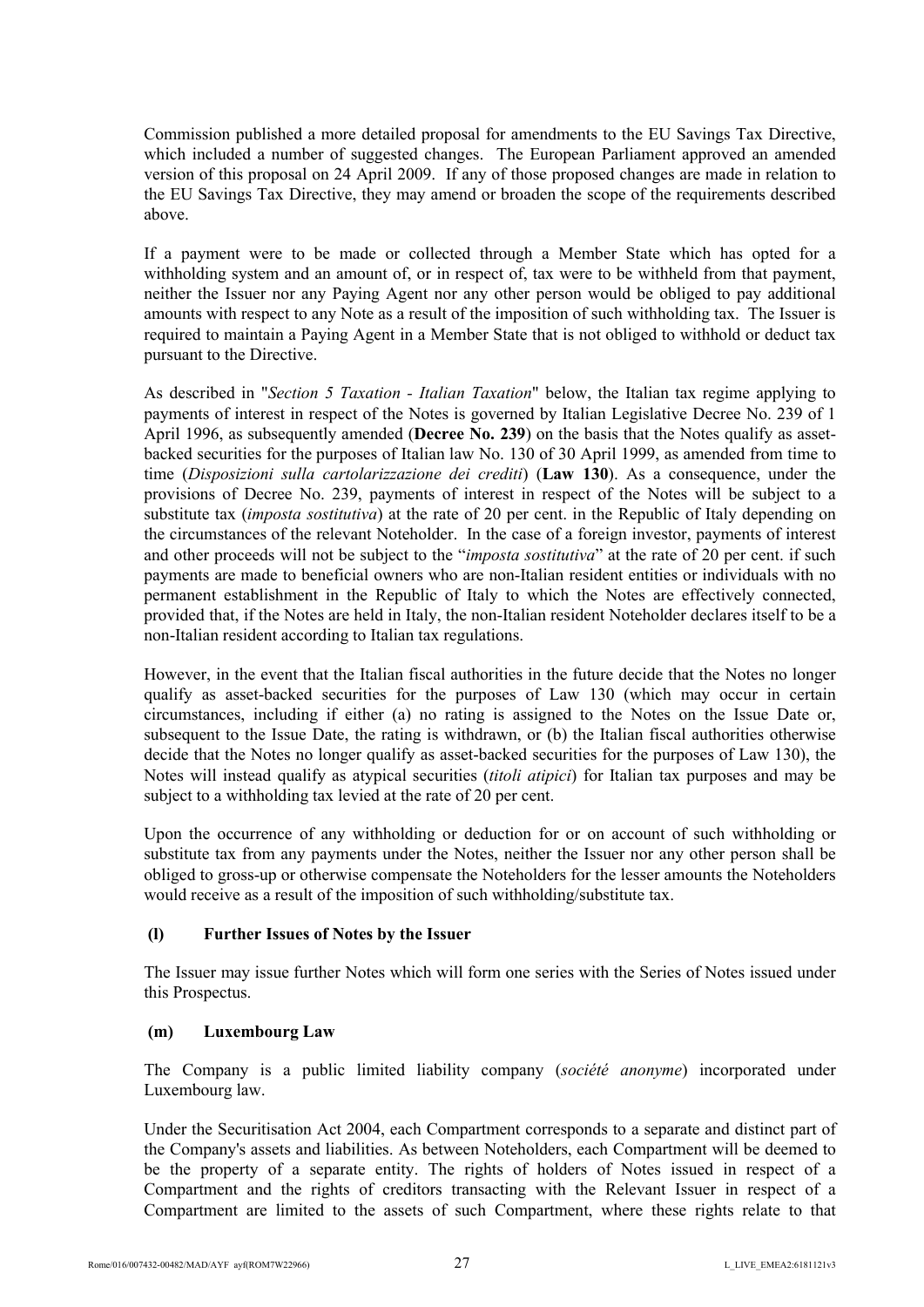Compartment or have arisen upon the constitution, operation or liquidation of the assets of that Compartment. The assets of a Compartment are available exclusively to satisfy the rights of holders of Notes issued in relation to that Compartment and the rights of creditors whose claims relate to or have arisen at the occasion of the constitution, the operation or the liquidation of that Compartment. Fees, costs, expenses and other liabilities generally incurred on behalf of the Company but which do not relate to any particular Compartment shall, unless otherwise determined by the Board, be general liabilities of the Company and shall not be payable out of the assets of any Compartment. The Board shall ensure, to the extent possible, that creditors in respect of such liabilities waive recourse to the assets of any Compartment.

Pursuant to the Securitisation Act 2004, the conditions of issue of the Notes are binding on the Issuer and the Noteholders and are valid as against third parties in the event of the liquidation of one or more Compartments, of bankruptcy proceedings in respect of the Issuer or more generally in determining the competing rights for payment of creditors, except that they are not binding on any creditors of the Issuer who have not expressly agreed to be bound by such conditions.

## **(n) Ratings**

#### (i) General

A rating may not reflect the potential impact of all risks related to structure, market and other factors that may affect the value of the Notes. A credit rating is not a recommendation to buy, sell or hold securities and may be subject to suspension, revision or withdrawal at any time by the assigning rating organisation. Prospective Purchasers of the Notes should note that no assurance is given that the Notes will have a particular rating as of the Issue Date.

## (ii) Ratings of the Hedging Counterparty

The Hedging Counterparty has a long-term rating of A+ from S&P, Aa3 from Moody's and AA- from Fitch, and a short-term rating of A-1 from S&P, P-1 from Moody's and F1+ from Fitch.

#### *S&P's Ratings*

An obligation rated 'A' is more susceptible to the adverse effects of changes in circumstances and economic conditions than obligations in higher-rated categories. However, the obligor's capacity to meet its financial commitment on the obligation is still strong. A short-term obligation rated 'A-1' is rated in the highest category by Standard & Poor's. The obligor's capacity to meet its financial commitment on the obligation is strong. Within this category there exists a further designation  $'A - I +'$  which reflects that the obligor's capacity to meet its financial commitment on the obligation is very strong.

#### *Moody's Ratings*

An obligation rated 'Aa' is judged to be of high quality and is subject to very low credit risk. Moody's appends numerical modifiers 1, 2, and 3 to each generic rating classification from Aa to Caa. The modifier 1 indicates that the obligation ranks in the higher end of its generic rating category; the modifier 2 indicates a mid-range ranking; and the modifier 3 indicates a ranking in the lower end of that generic rating category. A short-term obligation rated 'P-1' is rated in the highest category by Moody's. Issuers (or supporting institutions) rated Prime-1 have a superior ability to repay short-term debt obligations.

*Fitch's Ratings*An obligation rated 'AA' denote expectations of very low default risk. It indicates very strong capacity for payment of financial commitments. This capacity is not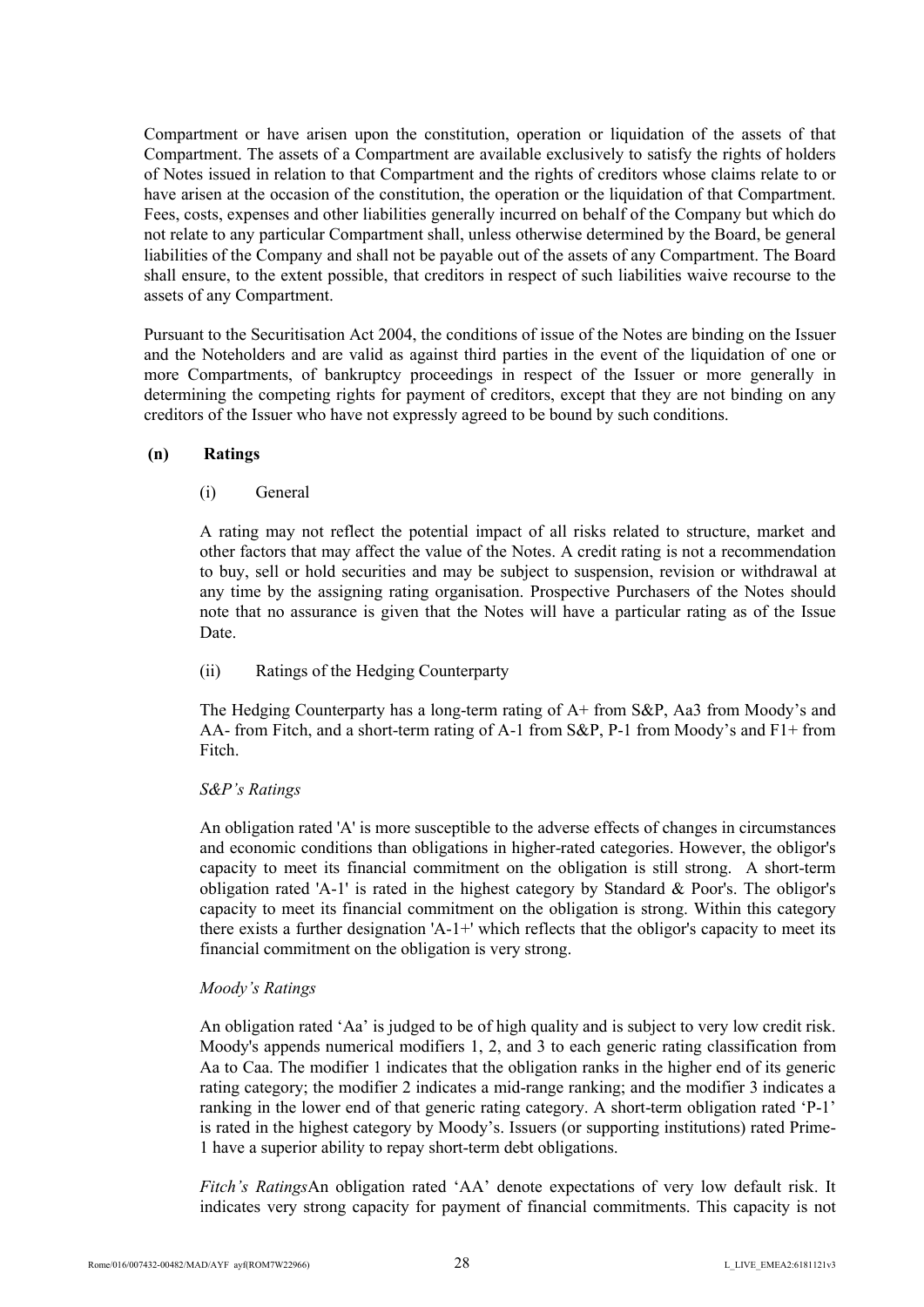significantly vulnerable to foreseeable events. The modifiers "+" or "-" may be appended to a rating to denote relative status within major rating categories. A short-term obligation rated 'F1'+ is rated in the highest category by Fitch. It indicates the strongest intrinsic capacity for timely payment of financial commitments; it may have an added "+" to denote any exceptionally strong credit feature.

#### (iii) General Information regarding ratings

The risk related to an obligor's ability to fulfil its obligations created may be described by reference to the credit ratings assigned by independent rating agencies. A credit rating is an assessment of the solvency or credit-worthiness of creditors and/or bond-issuers according to established credit review procedures. These ratings and associated research help investors analyse the credit risks associated with fixed-income securities by providing detailed information of the ability of issuers to meet their obligations. The lower the assigned rating is on the respective scale, the higher the respective rating agency assesses the risk that obligations will not be met in full or on time.

#### *S&P Ratings*

Long-term ratings by S&P are divided into several categories ranging from 'AAA', reflecting the strongest creditworthiness, over categories 'AA', 'A', 'BBB', 'BB', 'B' 'CCC', 'CC', 'C' to category 'D', reflecting that an obligation is in payment default.

The ratings from 'AA' to 'CCC' may be modified by the addition of a plus ('+') or minus ('-') sign to show relative standing within the major rating categories. S&P does not modify the rating of 'AAA' by a plus or a minus sign.

Short-term ratings by S&P are divided into several categories ranging from 'A-1', reflecting the strongest creditworthiness, over categories 'A-2', 'A-3', 'B', 'C' to category 'D' reflecting that an obligation is in payment default.

Other than the category 'A-1' which may be modified by the addition of a plus ('+') to show relative standing within the category 'A-1', S&P does not modify short-term ratings by a plus or a minus sign.

#### *Moody's Ratings*

Long-Term Ratings by Moody's are divided into several categories ranging from 'Aaa', reflecting a credit judged to be of the highest quality, with minimal credit risk, over categories 'Aa', 'A', Baa', 'Ba', 'B', 'Caa', 'Ca' to category 'C' reflecting obligations are typically in default, with little prospect for recovery of principal or interest.

Moody's appends numerical modifiers 1, 2, and 3 to each generic rating classification from 'Aa' through 'Caa'. The modifier 1 indicates that the obligation ranks in the higher end of its generic rating category; the modifier 2 indicates a mid-range ranking; and the modifier 3 indicates a ranking in the lower end of that generic rating category.

Short-Term Ratings by Moody's are divided into several categories ranging from 'P-1' (Prime-1), reflecting the strongest creditworthiness, over categories 'P-2', 'P-3', to category 'NP', reflecting obligations that do not fall within any of the Prime rating categories.

#### *Fitch's Ratings*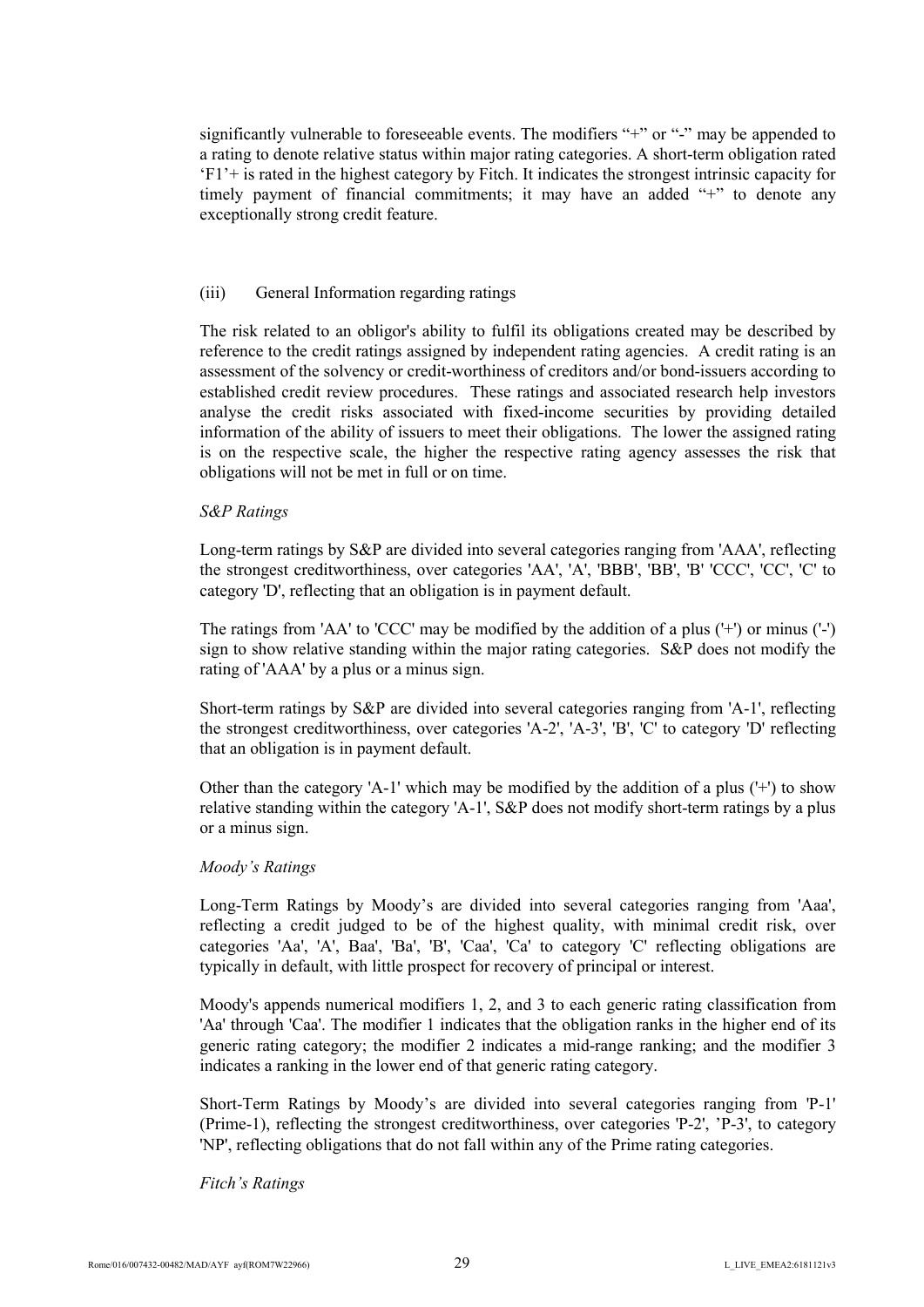Long-term ratings by Fitch are divided into several categories ranging from 'AAA', reflecting the strongest creditworthiness, over categories 'AA', 'A', 'BBB', 'BB', 'B' 'CCC', 'CC', 'C'. Defaulted obligations typically are not assigned 'D' ratings, but are instead rated in the 'B' to 'C' rating categories, depending upon their recovery prospects and other relevant characteristics.

The modifiers "+" or "-" may be appended to a rating to denote relative status within major rating categories. Such suffixes are not added to the 'AAA' obligation rating category, or to corporate finance obligation ratings in the categories below 'B'.

Short-term ratings by Fitch are divided into several categories ranging from 'F1', reflecting the strongest creditworthiness, over categories 'F2', 'F3', 'B', 'C', 'RD' to category 'D' indicating a broad-based default event for an entity, or the default of a short-term obligation.

# **(o) Modification and waivers**

The Series Instrument contains provisions for calling meetings of Noteholders to consider matters affecting their interests generally. These provisions permit defined majorities to bind all Noteholders including Noteholders who did not attend and vote at the relevant meeting and Noteholders who voted in a manner contrary to the majority.

# **(p) Change of law**

The conditions of the Notes are based on English law in effect as at the date of this Prospectus. No assurance can be given as to the impact of any possible judicial decision or change to English law or administrative practice after the date of this Prospectus.

## **(q) Certain considerations relating to public offers of the Notes**

The Issuer reserves the right to withdraw the offer and/or cancel the issuance of the Notes for any reason at any time on or prior to the Issue Date. For the avoidance of doubt, if any application has been made by a potential investor and the Issuer exercises such a right, each such potential investor shall not be entitled to subscribe or otherwise purchase any Notes. Any payments made by an applicant investor for Notes that are not issued to such applicant investor for any such reason will be refunded. However, there will be a time lag in making any reimbursement, no interest will be payable in respect of any such amounts and the applicant investor may be subject to reinvestment risk.

## **(r) Implicit fees**

Investors should note that implicit fees (e.g. placement fees, direction fees, structuring fees) are a component of the offer price of the Notes. The type and amount of the implicit fees embedded in the offer price are specified in "Subscription and Sale" below. Investors should note that as a result of such fees being included in the offer price, the price of the Notes in the secondary market is likely to be lower than the offer price.

## **(s) Lack of information following issue**

Following the issue of the Notes, the Issuer will not provide any information on the current market value of the Notes. The Issuer does not intend to provide any post-issuance information in relation to the Notes, except if required by any applicable laws and regulations.

## **(t) The Notes do not benefit from any state or other guarantee**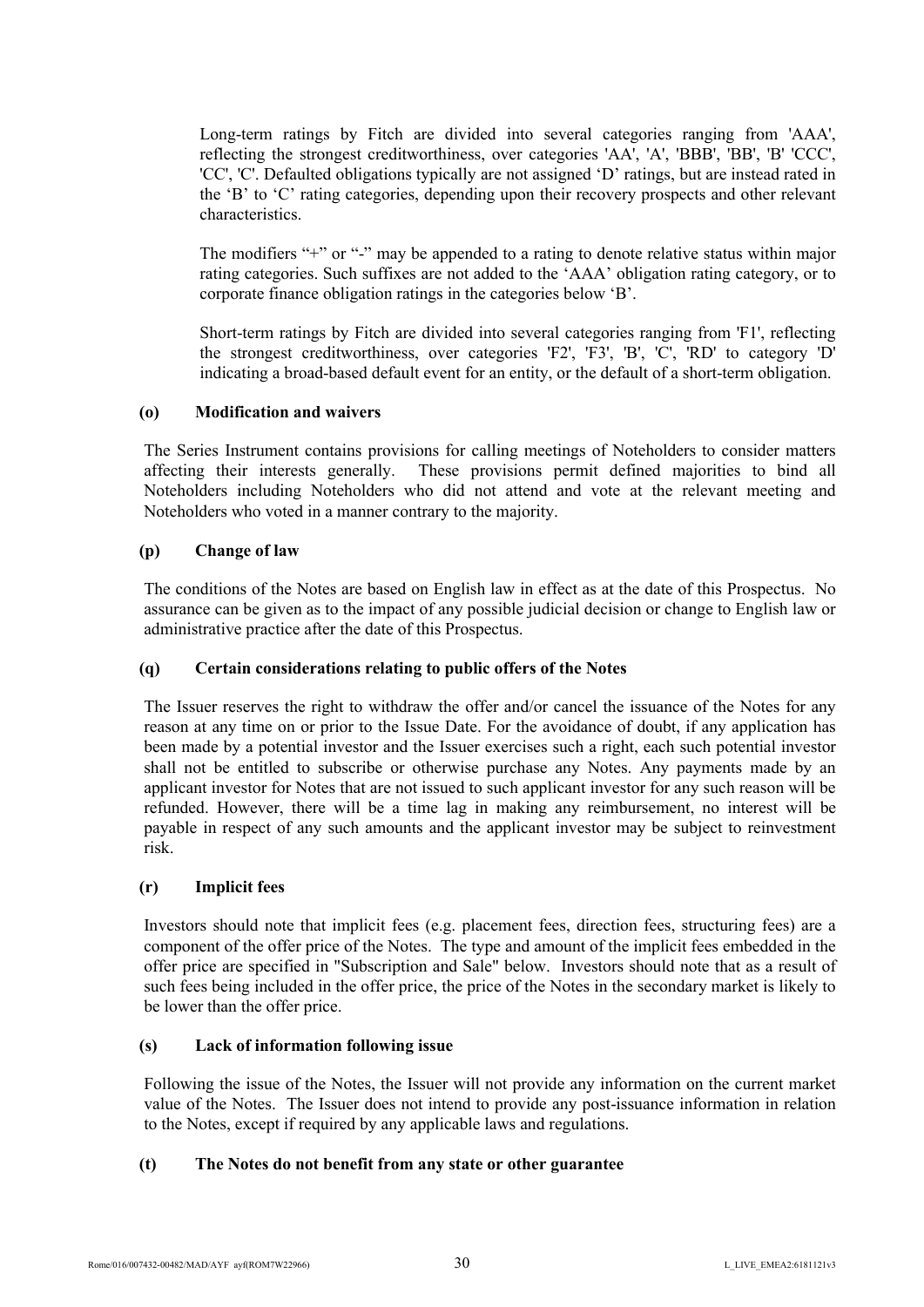The Notes are not covered by the "Interbank Fund for Safeguarding of Deposits Redemption" nor by state guarantee. The payment of principal and interest under the Notes is not covered by any specific guarantee, nor is any such guarantee anticipated.

## <span id="page-30-0"></span>**2.3 Representations**

By investing in the Notes each investor is deemed to represent that:

- (a) *Non-Reliance.* It is acting for its own account, and it has made its own independent decisions to invest in the Notes and as to whether the investment in the Notes is appropriate or proper for it based upon its own judgment and upon advice from such advisers as it has deemed necessary. It is not relying on any communication (written or oral) of the Issuer, the Arranger, the Hedging Counterparty or the Trustee as investment advice or as a recommendation to invest in the Notes, it being understood that information and explanations related to the terms and conditions of the Notes shall not be considered to be investment advice or a recommendation to invest in the Notes. No communication (written or oral) received from the Issuer, the Arranger, the Hedging Counterparty or the Trustee shall be deemed to be an assurance or guarantee as to the expected results of the investment in the Notes.
- (b) *Assessment and Understanding.* It is capable of assessing the merits of and understanding (on its own behalf or through independent professional advice), and understands and accepts the terms and conditions and the risks of the investment in the Notes. It is also capable of assuming, and assumes, the risks of the investment in the Notes.

(c) *Status of Parties.* None of the Issuer, the Arranger or the Trustee is acting as a fiduciary for or adviser to it in respect of the investment in the Notes.

# **THE CONSIDERATIONS SET OUT ABOVE ARE NOT, AND ARE NOT INTENDED TO BE, A COMPREHENSIVE LIST OF ALL CONSIDERATIONS RELEVANT TO A DECISION TO PURCHASE OR HOLD ANY NOTES.**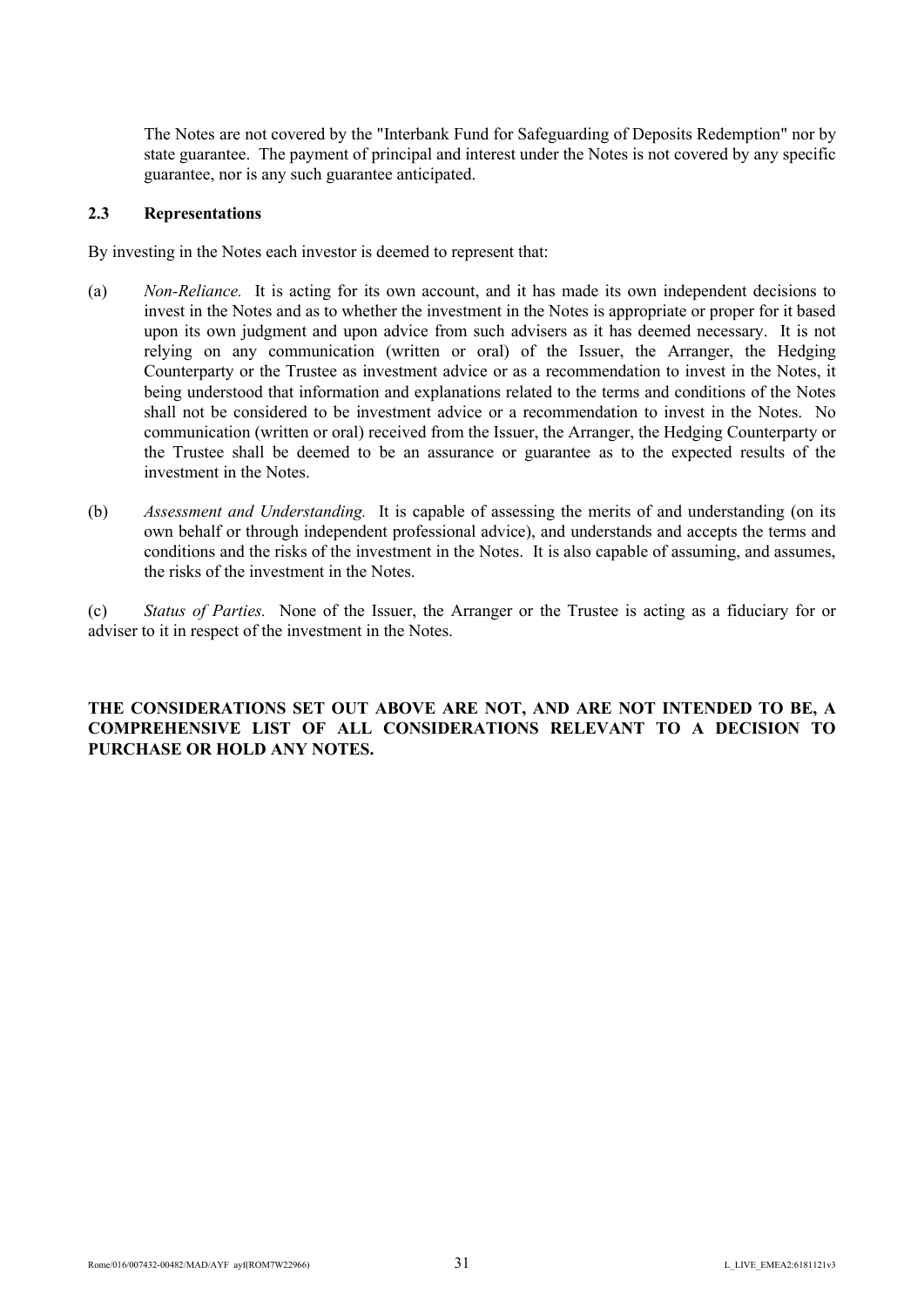# <span id="page-31-0"></span>**3. TERMS AND CONDITIONS OF THE NOTES**

The following are the conditions of the Notes (the **Conditions**).

This series of Notes (the **Series**) is constituted and secured by the Series Instrument.

By executing the Series Instrument, (i) the Issuer has appointed the Trustee to act as trustee in respect of the Notes on the trust terms (the **Trust Terms**) and (ii) security is created over the Series Assets in favour of the Trustee on behalf of the Series Parties on the security terms (the **Security Terms**), in each case, as set out and modified in and incorporated by reference into the Series Instrument.

By executing the Series Instrument, the Issuer, the Agents and the Trustee have entered into the Agency Agreement on the terms set out in and incorporated by reference into the Series Instrument with the Principal Agent, the Paying Agents, the Custodian, the Servicer, the Calculation Agent and the Selling Agent.

The Issuer and the Purchaser have, by executing the Series Instrument, entered into the Purchase Agreement. The Issuer and the Hedging Counterparty have, by executing the Series Instrument, entered into the Hedging Agreement.

Copies of the Series Instrument and the documents incorporated by reference therein (including the provisions of the Agency Agreement, the Purchase Agreement and the Hedging Agreement) are available for inspection during normal office hours at the registered office of the Trustee and the specified office of the Paying Agents.

# **1. Definitions and Interpretation**

# **1.1 Definitions**

In these Conditions, unless the context otherwise requires, the following defined terms shall have the meanings set out below:

**Agency Agreement** means the agency agreement in respect of the Notes entered into by the Issuer, the Trustee and the Agents by their execution of the Series Instrument, as amended, restated and/or supplemented from time to time.

**Agents** means the Principal Agent, the Paying Agents, the Custodian, the Servicer, the Calculation Agent, the Selling Agent or any of them and all references to an Agent shall include such further or other person or persons as may be appointed from time to time as agent under the Agency Agreement with the prior written approval of the Trustee under the Series Instrument.

**Aggregate Nominal Amount** means the aggregate of the Nominal Amounts of the Notes issued on the Issue Date, being up to EUR 200,000,000 and subject to reduction following the Issue Date pursuant to Condition 5.2.

**Bearer Global Note** has the meaning given to that term in Condition 2.1 (*Form of Notes*).

**Business Day** means a day (other than a Saturday or Sunday) on which commercial banks and foreign exchange markets settle payments and are open for general business (including dealings in foreign exchange and foreign currency deposits) in London and Luxembourg and a day on which the Clearing Agent is open for business and a TARGET2 Settlement Day.

**Calculation Agent** means Deutsche Bank AG, acting through its London Branch.

**Clearing Agent** means Clearstream, Luxembourg and Euroclear and any successor(s).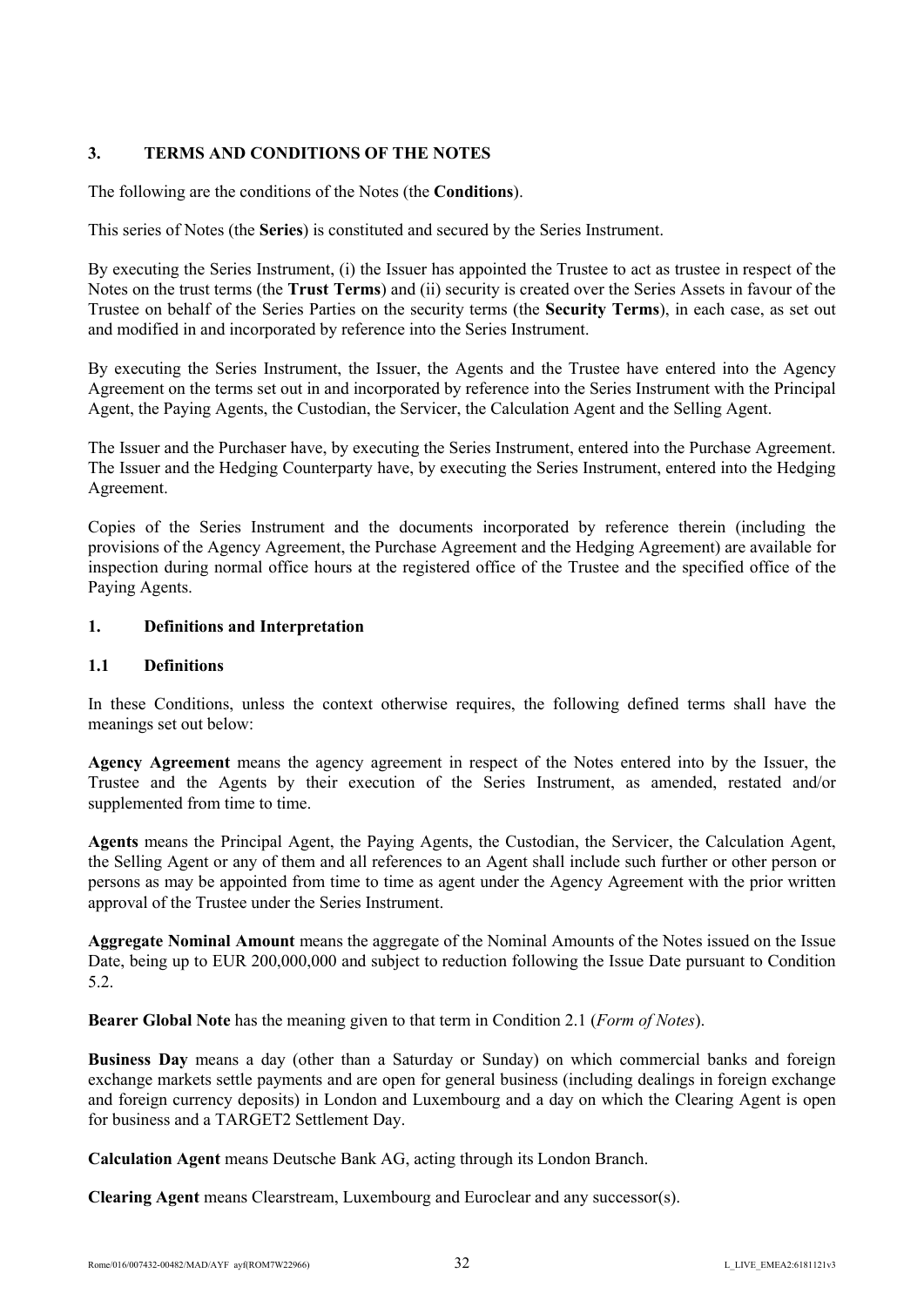**Clearstream, Luxembourg** means Clearstream Banking, société anonyme in Luxembourg.

**Collateral** has the meaning given to that term in Condition 6.1 (*Series Assets*).

**Company** means Palladium Securities 1 S.A.

**Custodian** means Deutsche Bank Luxembourg S.A.

**Day Count Fraction** means the number of days in the relevant Interest Period divided by 360 (the number of days to be calculated on the basis of a year of 360 days with 12 months each comprising 30 days unless (A) the last day of the Interest Period is the 31st day of a month, in which case the month that includes that last day shall not be considered to be shortened to a month comprising 30 days or (B) the last day of the Interest Period is the last day of the month of February, in which case the month of February shall not be considered to be lengthened to a month comprising 30 days).

**Early Closure** means the subscription, in aggregate, for the Aggregate Nominal Amount of Notes prior to 11 May 2012, in which case the Offer Period will end on the date on which the Issuer determines, in its sole discretion, that such subscription, in aggregate, has occurred.

**Early Redemption Event** has the meaning given to that term in Condition 5.1 (*Mandatory Redemption*).

**Early Termination Amount** has the meaning given to that term in Condition 5.1 (*Mandatory Redemption*).

**EC Treaty** means the Treaty on the Functioning of the European Union, as amended.

**Entitled Beneficiary** has the meaning given to that term in Condition 6.6.2 (*Trustee*).

**Euro, euro,**  $\epsilon$  **and EUR** each means the lawful currency of the member states of the European Union that adopt the single currency in accordance with the EC Treaty.

**Euroclear** means Euroclear Bank SA/N.V.

**Event of Default** means each of the events specified as such in Condition 10 (*Events of Default*).

**Extraordinary Resolution** has the meaning given to that term in the Series Instrument.

**Hedging Agreement** means the hedging agreement between the Issuer and the Hedging Counterparty in respect of the Notes on the terms of the ISDA Master Agreement schedule incorporated by reference into the Series Instrument, as supplemented by a confirmation relating to an interest rate swap, entered into by the Issuer and the Hedging Counterparty and dated the Issue Date.

**Hedging Counterparty** means Deutsche Bank AG, acting through its London Branch or any successor in such capacity.

**Interbank Market** means the euro-zone interbank market.

**Issue Date** means 15 May 2012.

**Issuer** means the Company acting in respect of Compartment 77-2012-44.

**Luxembourg** means the Grand Duchy of Luxembourg.

**Luxembourg Company Law** means the Luxembourg law dated 10 August 1915 on commercial companies, as amended.

**Luxembourg Paying Agent** means Deutsche Bank Luxembourg S.A.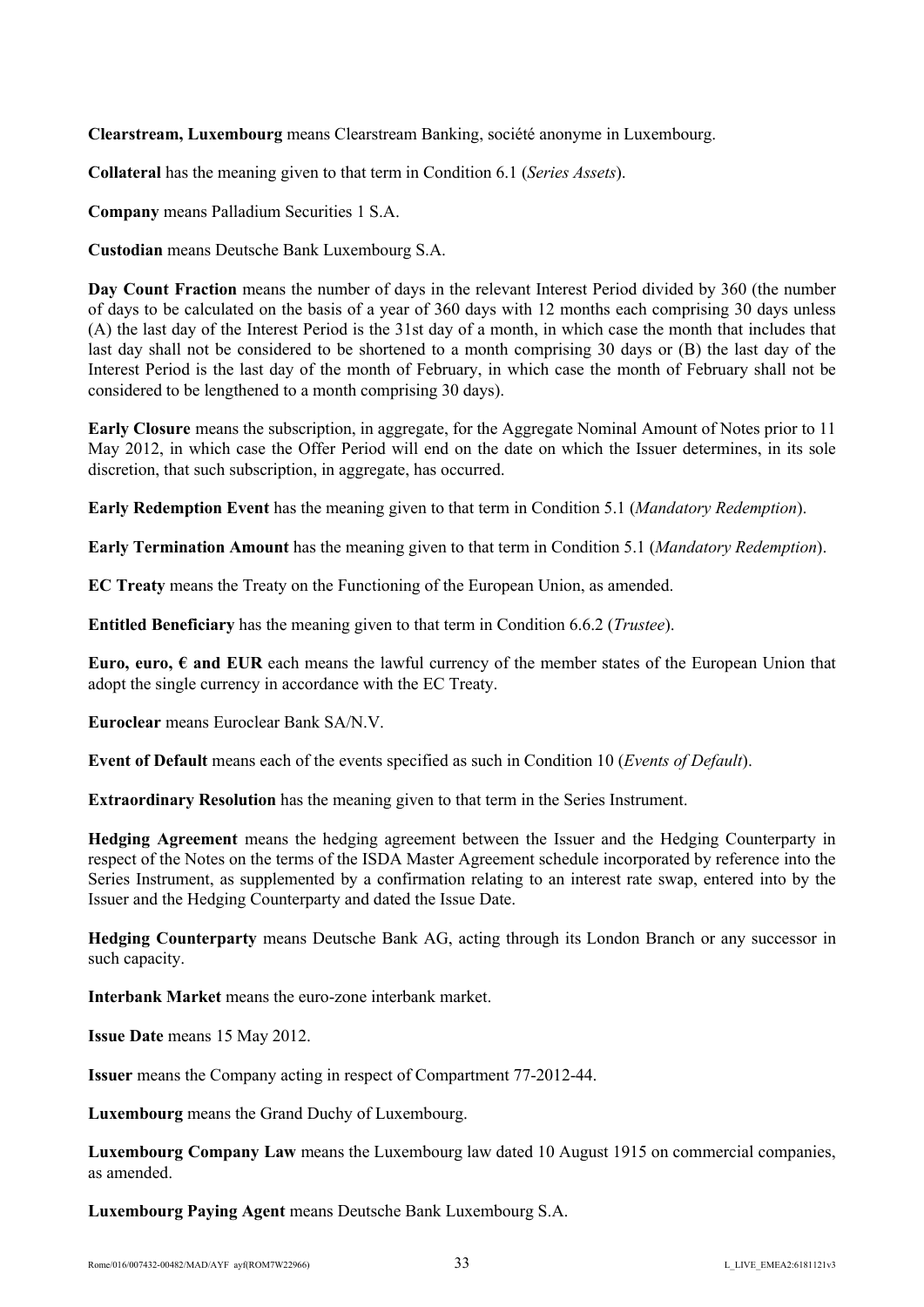**Maturity Date** has the meaning given to that term in Condition 3.1 (*Redemption at Maturity*).

**Net Proceeds** means the net proceeds of the realisation of the Series Assets.

**Nominal Amount** means EUR 1,000.

**Noteholder Expenses** means, in respect of a Note, all taxes, duties and/or expenses, including any applicable depositary charges, transaction or exercise charges, stamp duty, stamp duty reserve tax, issue, registration, securities transfer and/or other taxes or duties, in each case payable or suffered by or on behalf of the Issuer and arising in connection with any payment due following cancellation, repurchase, redemption or otherwise in respect of such Note.

**Offer Period** means 16 April 2012 to 11 May 2012.

**Paying Agents** means the Principal Agent and the Luxembourg Paying Agent.

**Payment Day** means any day which is (i) a day on which commercial banks and foreign exchange markets settle payments and are open for general business (including dealings in foreign exchange and foreign currency deposits) in the relevant place of presentation and London and Luxembourg; and (ii) a day on which TARGET<sub>2</sub> is open.

**Permitted Indebtedness** has the meaning given to that term in Condition 8.1.1.

**Permitted Investments** has the meaning given to that term in Condition 8.1.1.

**Potential Event of Default** means an event which, with the giving of notice and/or lapse of time and/or the forming of an opinion and/or the giving of any certificate and/or the making of any determination, would become an Event of Default.

**Principal Agent** means Deutsche Bank AG, acting through its London Branch.

**Programme** means the Issuer's programme for the issuance of debt instruments and beneficiary shares under which, among others, this Series of Notes has been issued.

**Purchase Agreement** means the purchase agreement in respect of the Notes pursuant to which the Notes are purchased by the Purchaser on the Issue Date, entered into by the Issuer and the Purchaser on the Issue Date, as amended, restated and/or supplemented from time to time.

**Purchaser** means Deutsche Bank AG, acting through its London Branch or any successor in such capacity.

**Redemption Amount** has the meaning given to this term in Condition 3.1 (*Redemption at Maturity*).

**Relevant Rating Agency** means one or more of Standard & Poor's Credit Market Services Europe Limited, Moody's Investor Service Ltd. and Fitch Ratings Ltd.

**Securities Act** means the United States Securities Act of 1933, as amended.

**Securitisation Act 2004** means the Luxembourg act dated 22 March 2004 on securitisation, as amended.

**Selling Agent** means Deutsche Bank AG, acting through its London Branch.

**Series Assets** has the meaning given to that term in Condition 6.1 (*Series Assets*).

**Series Instrument** means the series instrument dated the Issue Date made between, amongst others, the Issuer and the Trustee, by which the Notes are constituted and secured, as amended, restated and/or supplemented from time to time.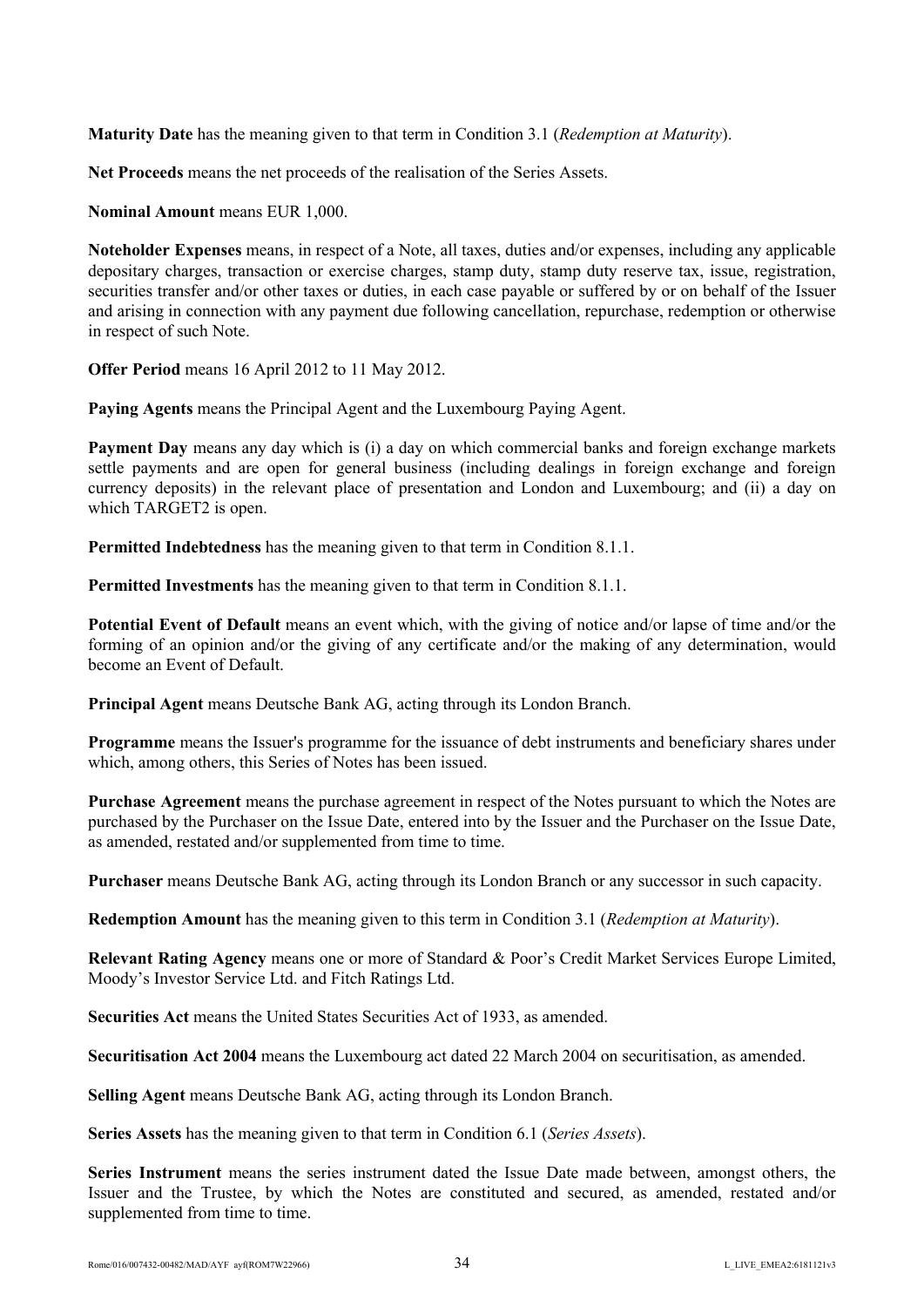**Series Parties** means the Trustee, the Agents, the Purchaser, the Hedging Counterparty and the Noteholders.

**Servicer** means Deutsche Bank Luxembourg S.A.

**Shortfall** means the amount, if any, by which the amount of the Net Proceeds is less than the payments which would, but for the provisions of Condition 6.6 (*Realisation of the Series Assets*), have been due under the Notes and/or to any Series Parties.

**Substitute Company** has the meaning given to that term in Condition 12.4 (*Substitution*).

**TARGET2 Settlement Day** means any day on which the Trans-European Automated Real-Time Gross Settlement Express Transfer (TARGET2) System is open.

**Trustee** means Deutsche Trustee Company Limited of Winchester House, 1 Great Winchester Street, London EC2N 2DB and any successor, substitute or additional Trustee from time to time appointed.

**United States** has the meaning given to that term in Rule 902 under the Securities Act.

**US Persons** or individually a US Person has the meaning given to that term in Rule 902 under the Securities Act.

# **1.2 Interpretation**

Reference in these Conditions to **Notes** means the EUR Series 77 Zero Coupon Notes due 15 May 2019 in an aggregate nominal amount of up to EUR 200,000,000 and linked to the floating rate notes due 2019 (ISIN: XS0772840285) issued by UniCredit S.p.A.. For the avoidance of doubt, the Issuer shall be under no obligation to issue such aggregate nominal amount of Notes and may issue any aggregate nominal amount of Notes up to, but not exceeding, such amount on the Issue Date.

The terms **Notes**, **holder of Notes** and **Noteholder** shall be construed in accordance with Condition 2.2 (*Title and Transfer*).

In these Conditions and in the Series Instrument, the term **outstanding** means, in relation to the Notes, all the Notes issued except (a) those which have been redeemed in accordance with these Conditions, (b) those in respect of which the date for redemption in accordance with these Conditions has occurred and the redemption moneys (including all interest accrued thereon to the date for such redemption and any interest payable under these Conditions after such date) have been duly paid, (c) those which have become void and those in respect of which claims have become prescribed in accordance with these Conditions, (d) those which have been purchased and cancelled as provided in these Conditions, (e) those mutilated or defaced Notes which have been surrendered in exchange for replacement Notes, and (f) (for the purpose only of determining how many Notes are outstanding and without prejudice to their status for any other purpose) those Notes alleged to have been lost, stolen or destroyed and in respect of which replacement Notes have been issued; provided that for the purposes of (1) the exercise of any right of the Noteholders (other than to payment) and (2) the exercise of any discretion, power or authority which the Trustee is required, expressly or impliedly, to exercise in or by reference to the interests of the Noteholders, those Notes which are beneficially held by or on behalf of the Issuer and not cancelled shall (unless no longer so held) be deemed not to remain outstanding.

## **2. Form and Title**

## **2.1 Form of Notes**

The Notes are issued in bearer form, complying with the requirements prescribed by the Luxembourg Company Law, in the denomination of the Nominal Amount.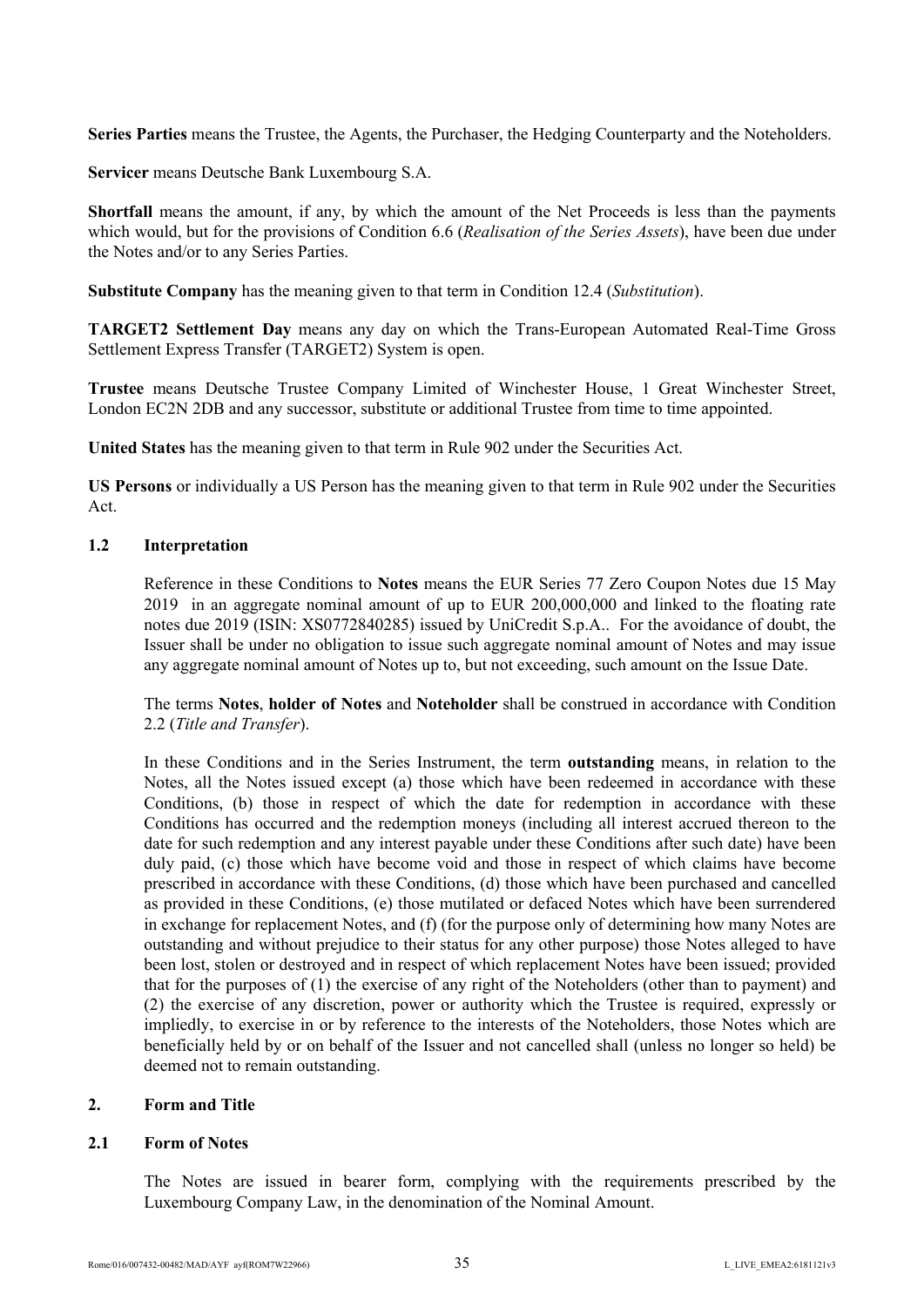The Notes will initially be represented by interests in a temporary global note (a **Temporary Bearer Global Note**) in bearer form, without interest coupons, which will be deposited on the relevant Issue Date with the Clearing Agent or its depositary or custodian. The Notes will be issued in compliance with U.S. Treasury Regulation § 1.163-5(c)(2)(i)(D) (the **TEFRA D Rules**).

On and after the date specified in the relevant Temporary Bearer Global Note, the Temporary Bearer Global Note may be exchanged for interests in a permanent global note (a **Permanent Bearer Global Note** and together with a Temporary Bearer Global Note, each a **Bearer Global Note**) in bearer form, without interest coupons, in accordance with the provisions in such Bearer Global Notes.

The following legend will appear on the Bearer Global Notes:

"ANY UNITED STATES PERSON WHO HOLDS THIS OBLIGATION WILL BE SUBJECT TO LIMITATIONS UNDER THE UNITED STATES INCOME TAX LAWS, INCLUDING THE LIMITATIONS PROVIDED IN SECTIONS 165(j) AND 1287(a) OF THE INTERNAL REVENUE CODE.

NO US PERSON (AS DEFINED IN REGULATION S OF THE UNITED STATES SECURITIES ACT OF 1933, AS AMENDED) MAY BENEFICIALLY OWN ANY PORTION OF THIS OBLIGATION AND, AS PROVIDED HEREIN, NO SUCH PERSON SHALL BE ENTITLED TO PAYMENT OF PRINCIPAL OR INTEREST ON OR IN RESPECT OF THIS OBLIGATION."

This legend provides that United States holders, with certain exceptions, will not be entitled to deduct any loss on Notes and will not be entitled to capital gains treatment of any gain on any sale, disposition, redemption or payment of principal in respect of such Notes.

Notes in definitive form will not be issued, save in the limited circumstances described in the Permanent Bearer Global Note.

## **2.2 Title and Transfer**

Each person (other than another Clearing Agent) who is for the time being shown in the records of the Clearing Agent as the holder of an aggregate nominal amount of the Notes shall be treated to the fullest extent permitted by applicable laws and unless otherwise ordered by a court of competent jurisdiction by the Issuer, the Trustee and the Agents as the holder of such aggregate nominal amount of the Notes and for all purposes other than with respect to the payment of principal or interest on such aggregate nominal amount of the Notes, the rights to which shall be vested solely in the bearer of the Bearer Global Note and for which purpose such bearer shall be deemed to be the holder of such aggregate nominal amount of the Notes (and the terms **Notes**, **holder of Notes**, **Noteholder** and related expressions shall be construed accordingly). Interests in the Bearer Global Note will be transferable in accordance with applicable law and any rules and procedures for the time being of the Clearing Agent.

## **2.3 Transfer and Exchange**

The Notes may not be exchanged for Notes in registered form.

Transfers of the Bearer Global Note shall be limited to transfers of the Bearer Global Note, in whole but not in part, to the Clearing Agent or its custodian or nominee or to a successor to such Clearing Agent.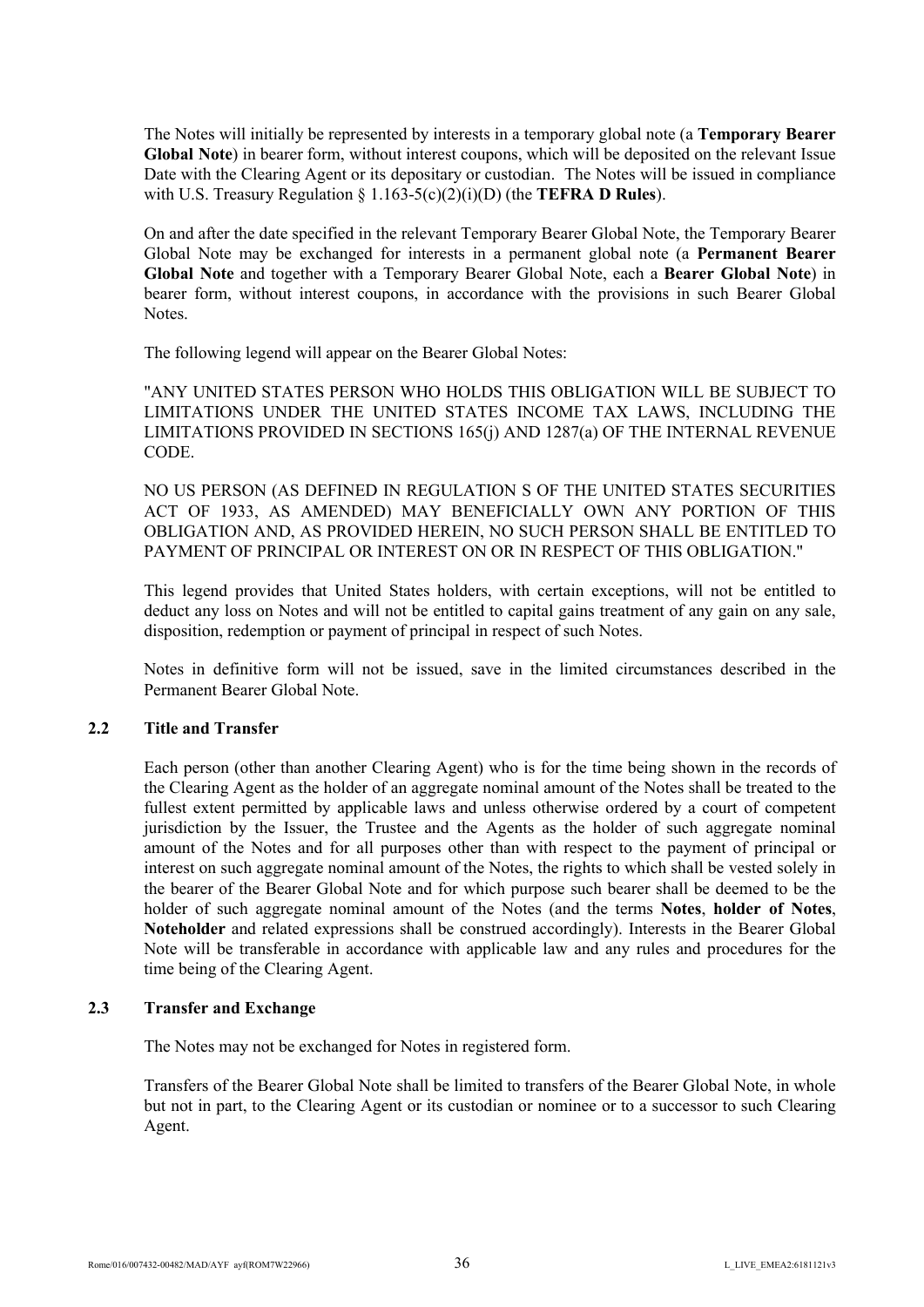# **2.4 Status**

The Notes are limited recourse obligations of the Issuer, ranking *pari passu* without any preference among themselves, which are subject to the provisions of the Securitisation Act 2004 and secured in the manner described in Condition 6 (*Series Assets, Collateral and Security*) and recourse in respect of which is limited in the manner described in Condition 6.6 (*Realisation of the Series Assets*).

# **3. Redemption at Maturity**

Unless previously redeemed or purchased and cancelled and subject as provided in these Conditions, each Note will be redeemed by the Issuer, by payment of the Nominal Amount (the **Redemption Amount**) on 15 May 2019 (the **Maturity Date**). For the purposes of the Luxembourg Company Law, the Notes shall not be redeemable by the drawing of lots.

# **4. Payments, Noteholder Expenses and Taxation**

## **4.1 Method of payment**

Payments will be made by the Principal Agent to the Clearing Agent for further credit to the Noteholders.

If a payment of any amount to be paid to the bearer of the Bearer Global Note held on behalf of the Clearing Agent, according to the rules of the relevant Clearing Agent, cannot be made in EUR, such payment shall be made in the currency principally used by the Clearing Agent for payments to securityholders holding accounts with such Clearing Agent, following a conversion of the relevant amount from EUR, using the rate of exchange determined by the Calculation Agent by reference to such sources as the Calculation Agent may reasonably determine to be appropriate.

## **4.2 Presentation**

Payments will, subject as provided below, be made in the manner provided in Condition 4.1 (*Method of Payment*) and otherwise in the manner specified in the Bearer Global Note against presentation or surrender, as the case may be, of the Bearer Global Note at the specified office of any Paying Agent. A record of each payment made against presentation or surrender of the Bearer Global Note will be made on the Bearer Global Note by the relevant Paying Agent and such record shall be prima facie evidence that the payment in question has been made.

The bearer of a Note shall be the only person entitled to receive payments and the Issuer will be discharged by payment to, or to the order of, the bearer of the Bearer Global Note in respect of the amount so paid. Each of the persons shown in the records of the Clearing Agent as the holder of a particular nominal amount of the Notes must look solely to the Clearing Agent for his share of each such payment so made by the Issuer to, or to the order of, the bearer of the Bearer Global Note.

## **4.3 Payment Day**

If any date for payment of any amount in respect of any Note is not a Payment Day, the holder thereof shall not be entitled to payment until the next following Payment Day and shall not be entitled to any interest or other payment in respect of such delay.

# **4.4 General**

In the absence of negligence (or, in case of the Trustee, gross negligence) or wilful default on its part, none of the Issuer, the Trustee, the Calculation Agent and any other Agent shall have any responsibility for any errors or omissions in the calculation of amounts payable hereunder or in any other determination pursuant to the provisions hereof.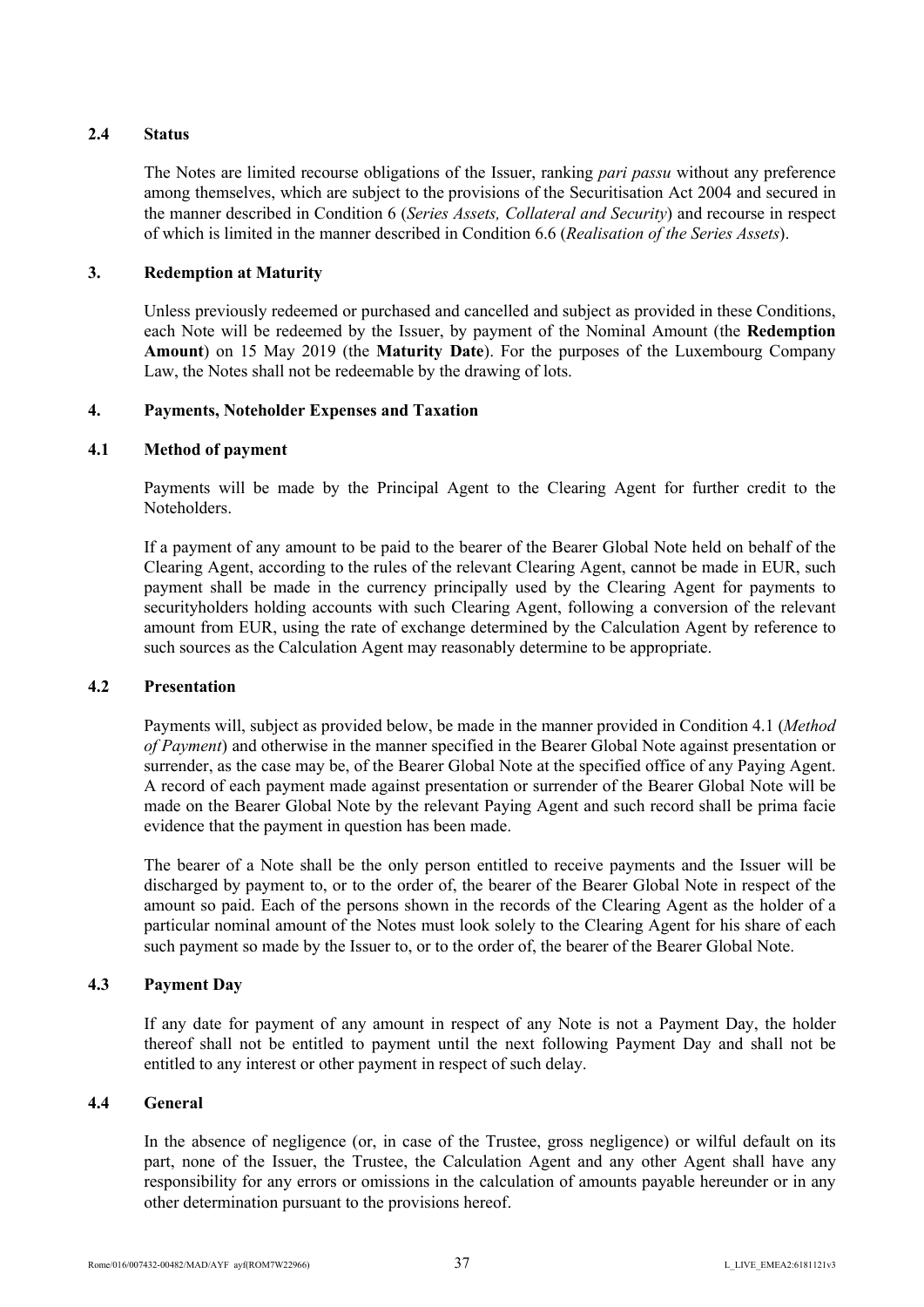## **4.5 Payments subject to law, etc.**

All payments are subject in all cases to any applicable fiscal or other laws, regulations and directives. Redemption of the Notes is subject to all applicable laws, regulations and practices in force on any relevant date of redemption, as the case may be, and neither the Issuer nor the Trustee nor any Agent shall incur any liability whatsoever if the Issuer or the Agent is unable to effect the transactions contemplated, after using all reasonable efforts, as a result of any such laws, regulations or practices. Neither the Issuer nor the Trustee nor the Principal Agent shall under any circumstances be liable for any acts or defaults of any Clearing Agent in relation to the performance of its duties in relation to the Notes.

## **4.6 Noteholder Expenses**

In respect of each Note, all Noteholder Expenses in respect thereof shall be for the account of the relevant Noteholder and any payment in respect of a Note shall only be made after all Noteholder Expenses in respect thereof have been paid or otherwise accounted for to the satisfaction of the Issuer.

## **4.7 Taxation**

All payments in respect of the Notes will be subject in all cases to all applicable fiscal and other laws and regulations (including, where applicable, laws requiring the deduction or withholding for, or on account of, any tax, duty or other charge whatsoever). The Issuer shall not be liable for or otherwise obliged to pay, and the relevant Noteholder shall be liable for and/or pay, any tax, duty, charge, withholding or other payment whatsoever which may arise as a result of, or in connection with, the ownership, any transfer (or agreement to transfer), any payment in respect of the Notes held by such Noteholder. The Issuer shall have the right, but shall not be obliged, to withhold or deduct from any amount payable due to the Noteholder, such amount as shall be necessary to account for or to pay any such tax, duty, charge, withholding or other payment.

## **5. Early Redemption and Purchases**

## **5.1 Mandatory redemption**

The Notes will be redeemed if:

- 5.1.1 any of the Collateral becomes repayable or becomes capable of being declared due and repayable prior to its originally scheduled maturity date as a result of a default, an event of default or other similar event or any event or condition having substantially the same effect;
- 5.1.2 there is a payment default of amounts originally due in respect of any of the Collateral;
- 5.1.3 any withholding or similar tax is imposed on amounts payable under all or any part of the Collateral; or
- 5.1.4 the Hedging Agreement is terminated in full prior to the Maturity Date.

Upon the occurrence of any event described in Conditions 5.1.1, 5.1.2, 5.1.3 or 5.1.4 (each, an **Early Redemption Event**), the Issuer shall forthwith give notice to the Trustee, the Selling Agent, the Noteholders and the Luxembourg Stock Exchange specifying the aggregate nominal amount of the Notes to be redeemed and the due date for redemption and upon expiry of such notice (i) the Issuer shall redeem all but not some only of the outstanding Notes at their Early Termination Amount, (ii) the Series Assets will be subject to realisation pursuant to Condition 6.6.1 (*Realisation of Series Assets by Selling Agent*) in accordance with the Securitisation Act 2004 and (iii) following payment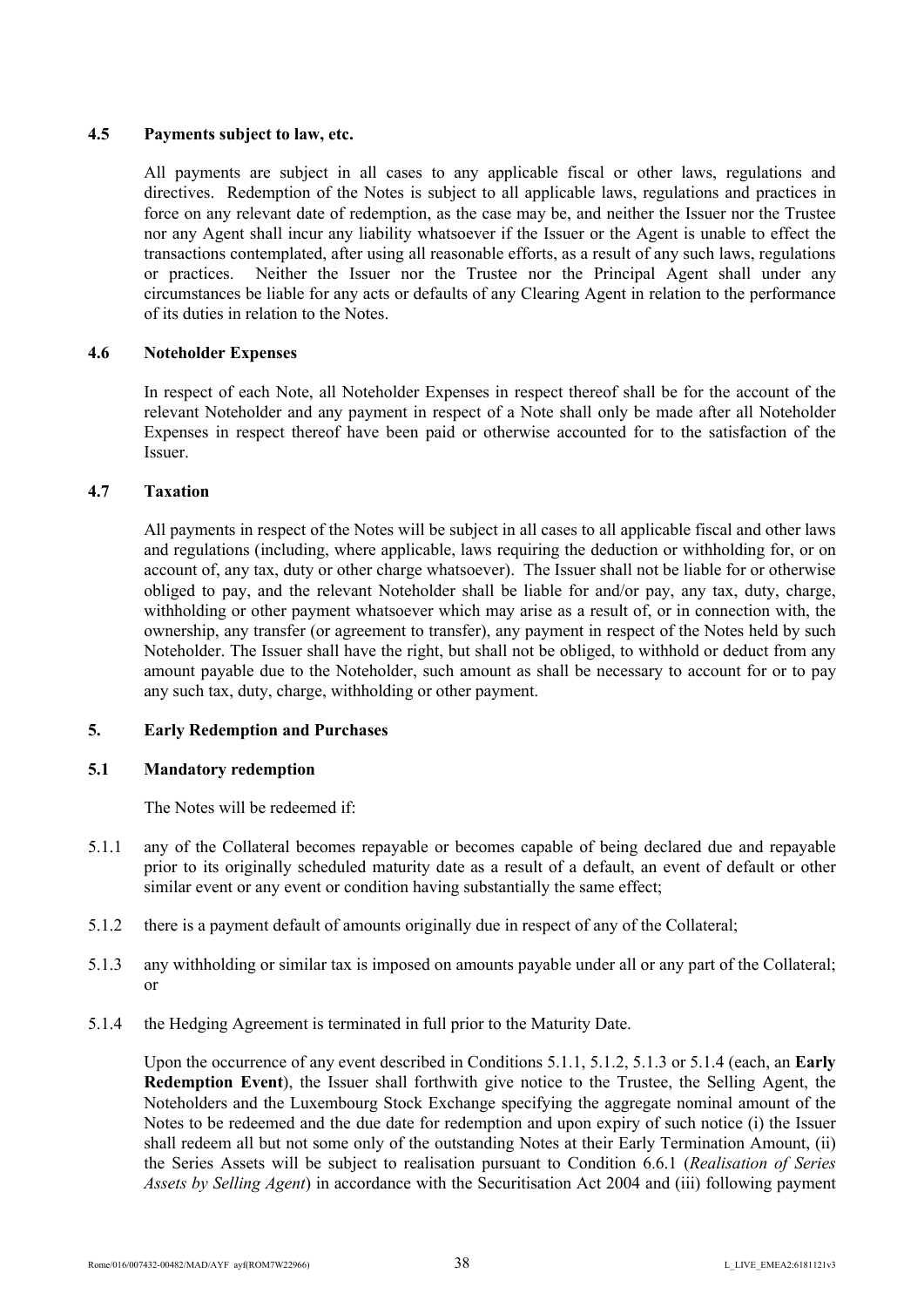of the Early Termination Amount, no further amounts in respect of interest or principal will be payable in respect of the Notes.

In the event of such redemption, the Selling Agent will take such action to realise the Series Assets as is provided in Condition 6.6.1 (*Realisation of Series Assets by Selling Agent*).

**Early Termination Amount** means in respect of each Note, an amount, determined by the Calculation Agent in its reasonable discretion, equal to (a) the net proceeds of the sale or realisation of the Series Assets after deduction of all prior ranking payments in accordance with Condition 6.5 (*Application of Proceeds of Series Assets*) divided by (b) the number of Notes outstanding on the due date for redemption.

## **5.2 Purchases**

Subject to receipt by the Issuer of an amount (whether by sale of the Collateral (or in the case of a purchase of some only of the Notes, a proportion of the Collateral corresponding to the proportion of the Notes to be purchased) or otherwise) which, plus or minus any termination amount and any expenses payable to or by the Issuer from or to the Hedging Counterparty or other relevant party on the termination (or, as the case may be, partial termination) of the Hedging Agreement, is sufficient to fund the purchase price payable by the Issuer, the Issuer may purchase Notes in the open market or otherwise at any price.

### **5.3 Cancellation**

All Notes purchased by or on behalf of the Issuer must be cancelled by surrendering the Bearer Global Note for endorsement to, or to the order of, the Principal Agent and, when so surrendered, the Bearer Global Note will be endorsed to reflect such cancellation. Any Notes cancelled or so surrendered for cancellation may not be held, reissued or resold and the obligations of the Issuer in respect of any such Notes shall be discharged.

## **5.4 Settlement and Settlement Procedure**

#### 5.4.1 Rounding

For the purposes of any calculations required pursuant to the provisions hereof (unless otherwise specified), (x) all percentages resulting from such calculation will be rounded, if necessary, to the nearest one hundred-thousandth of a percentage point (with halves being rounded up) and (y) all currency amounts which fall due and payable will be rounded to the nearest EUR 0.01 (with halves being rounded down).

#### 5.4.2 Determination or Calculation by Trustee

If the Calculation Agent fails at any time for any reason to determine or calculate the Redemption Amount or to comply with any other requirement of it in relation to the Notes, the Trustee shall do so (or, at the expense of the Issuer, shall appoint an agent on its behalf to do so) and such determination or calculation shall be deemed to have been made by the Calculation Agent. In doing so, the Trustee shall apply the foregoing provisions of this Condition 5.4 (*Settlement and Settlement Procedure*), with any necessary consequential amendments, to the extent that, in its opinion, it can do so, and, in all other respects, it shall do so in such manner as it shall deem fair and reasonable in all the circumstances.

#### 5.4.3 Certificates to be Final

All certificates, communications, opinions, determinations, calculations, quotations and decisions given, expressed, made or obtained for the purposes of the provisions of this Condition 5.4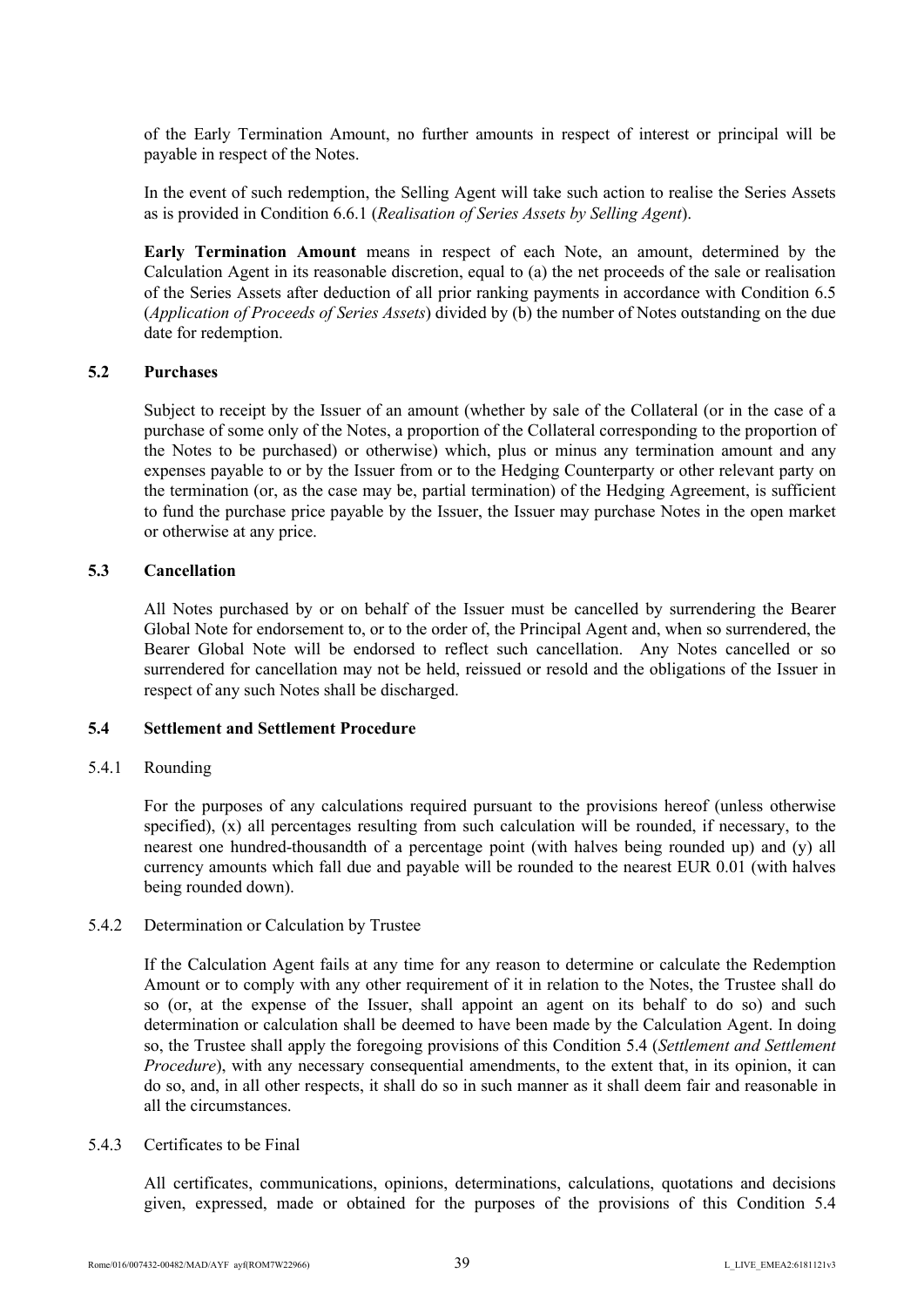(*Settlement and Settlement Procedure*) whether by the Calculation Agent or the Trustee or its appointee shall (in the absence of wilful default, bad faith or manifest error) be binding on the Issuer, the Principal Agent, the Paying Agents, the Calculation Agent and all Noteholders.

## **6. Series Assets, Collateral and Security**

### **6.1 Series Assets**

The Securitisation Act 2004 provides that the Series Assets (and the proceeds thereof) specified below are available solely to meet the claims of the Series Parties.

The **Series Assets** in respect of the Notes is the floating rate notes due 2019 (ISIN: XS0772840285) issued by the UniCredit S.p.A. in an aggregate principal amount equal to 71.005917 per cent. of the Aggregate Nominal Amount of the Notes as of the Issue Date (rounded up to the nearest denomination) (the **Collateral**) where UniCredit S.p.A.is the **Collateral Issuer**; (ii) the Hedging Agreement; and (iii) the rights of the Issuer under the Agency Agreement and Purchase Agreement.

# **6.2 Collateral**

The Issuer will procure that the Collateral is delivered to the Custodian on the Issue Date and, with effect from such delivery, the Collateral will be held by the Custodian on behalf of the Issuer and subject to the security created (subject to the conditions set out in the Securitisation Act 2004) by or pursuant to the Series Instrument.

### **6.3 Security**

Pursuant to the Series Instrument, the following security is created over the Series Assets in favour of the Trustee on behalf of the Series Parties on the terms of the Security Terms:

- 6.3.1 (i) a first fixed charge and/or assignment by way of first fixed charge in favour of the Trustee of the Collateral and all of the Issuer's rights in respect of and sums derived from the Collateral (including, without limitation, any proceeds of the sale thereof) and (ii) an assignment by way of first fixed charge in favour of the Trustee of all of the Issuer's rights in respect of the Collateral against the Custodian;
- 6.3.2 an assignment by way of first fixed charge in favour of the Trustee of all of the Issuer's rights, title and interest under the Hedging Agreement and any sums of money, securities or other property received or receivable by the Issuer thereunder;
- 6.3.3 a first fixed charge in favour of the Trustee over (i) the Issuer's right to all sums held by the Principal Agent and/or any Paying Agent and/or the Custodian to meet payments due in respect of the Notes or under the Series Instrument and (ii) any sums of money, securities or other property received or receivable by the Issuer under the Hedging Agreement; and
- 6.3.4 an assignment by way of first fixed charge in favour of the Trustee of all of the Issuer's rights, title and interest under the Agency Agreement and the Purchase Agreement and all sums derived therefrom in respect of the Notes.

### **6.4 General provisions relating to security**

The security constituted or created pursuant to the Series Instrument will be granted to the Trustee for itself and as trustee under the Series Instrument as continuing security (i) for the payment of all sums due to the Trustee or any receiver under the Series Instrument, (ii) for the payment of all sums due under the Notes, (iii) for the payment of all sums payable to the Selling Agent pursuant to the Agency Agreement, (iv) for the performance of the Issuer's obligations under the Hedging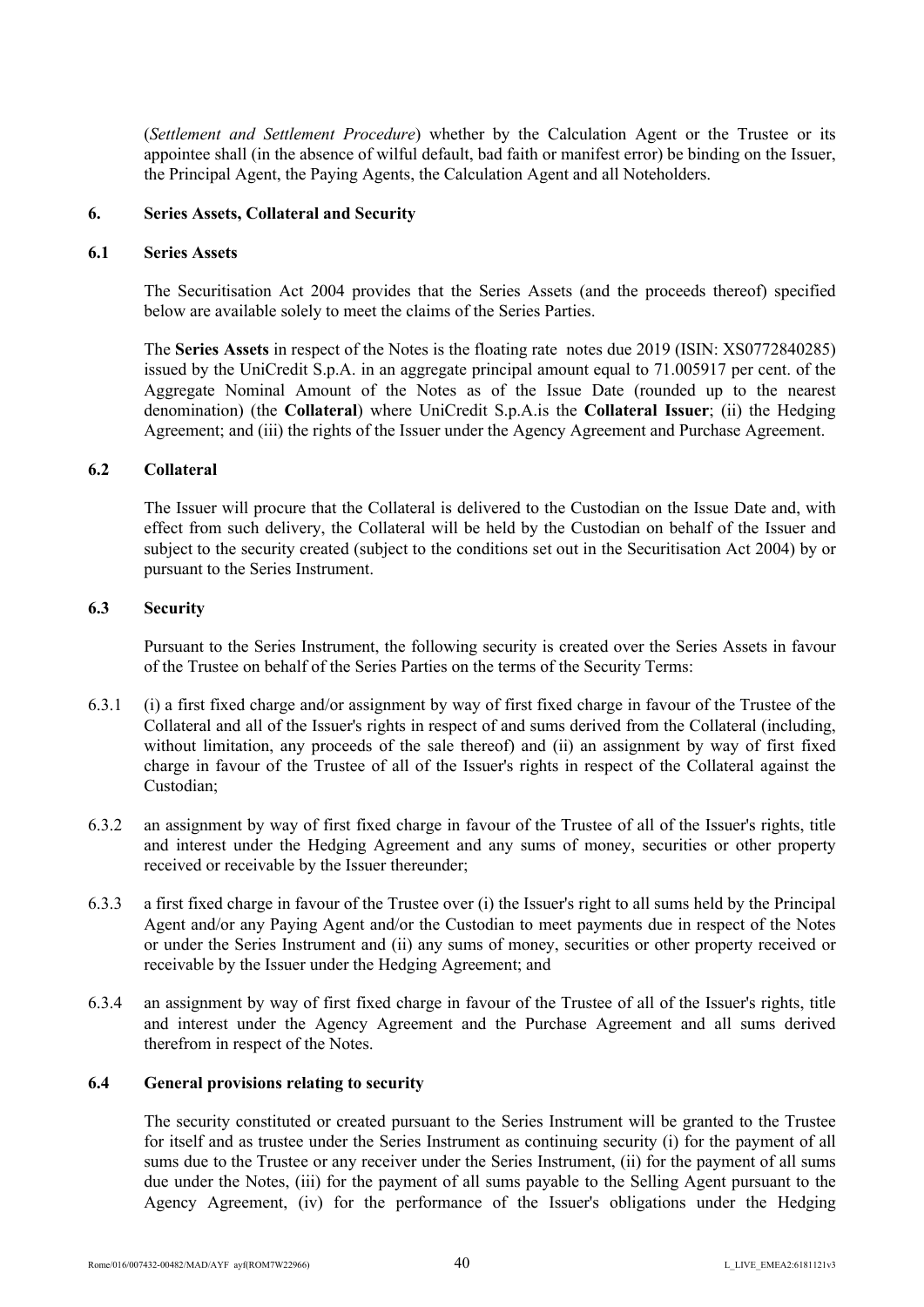Agreement and (v) for the payment of all sums payable to the Principal Agent pursuant to any provision of the Agency Agreement which requires the Issuer to reimburse (and to pay interest on the amount reimbursed as provided in the Agency Agreement) the Principal Agent for any amount paid out by the Principal Agent to the Noteholders before receipt of the corresponding amount due from the Issuer.

## *Enforceability*

The security constituted by or created pursuant to the Series Instrument shall become enforceable upon the occurrence of an Event of Default (as defined in Condition 10 (*Events of Default*)).

# *Holder of Collateral*

The Collateral will be held by the Custodian on behalf of the Issuer in accordance with the Agency Agreement and subject to the security referred to in Condition 6.3 (*Security*). The Issuer reserves the right at any time with the prior written consent of the Trustee to change the Custodian, which must however always be a credit institution established or having its registered office in Luxembourg and which needs to be approved beforehand by the Luxembourg *Commission de Surveillance du Secteur Financier* (the CSSF) in its capacity as supervisory authority of regulated securitisation undertakings. Notice of such change shall be given to the Noteholders in accordance with Condition 15 (*Notices and Provision of Information*). Under the terms of the Agency Agreement, the Custodian may appoint one or more sub-custodians in relation to the Collateral, but such appointment shall not relieve the Custodian of any of its duties under the Agency Agreement.

# *Floating Charge*

The obligations of the Issuer in relation to all series of securities issued under the Programme (including this Series of Notes) in relation to which the Issuer appoints the Trustee as the trustee under the series instrument constituting such Series (including the Series Instrument of this Series of Notes) will also be secured pursuant to the Deed of Floating Charge dated 16 December 2004, as supplemented by the First Supplemental Deed of Floating Charge dated 30 May 2007 (together, the **Deed of Floating Charge**), by a floating charge over the whole of the Company's undertaking and assets (other than its share capital and any fees generated in respect of the issue of securities and, for the avoidance of doubt, any moneys available to the Issuer or the Company after application of the series assets of any Series in accordance with the priorities set out in the applicable series instrument) to the extent that (i) such undertaking and assets are not effectively encumbered by any security created in favour of the Trustee by or pursuant to any series instrument and/or additional security document entered into in relation to a Series or any security created by or pursuant to any other issue of securities by the Issuer or the Company and (ii) such undertaking and assets are not allocated to a compartment (within the meaning of the Securitisation Act 2004) which has been set up by the Issuer or the Company in connection with a Series or any other issue of securities by the Issuer or the Company. The obligations of the Issuer are, however, limited in recourse as provided in Condition 11 (*Enforcement*), and accordingly, even if the security created by the floating charge may become enforceable, the amounts due to the Noteholders and the Hedging Counterparty will not be increased as a result thereof and shall be limited to the net proceeds of realisation of the Series Assets and subject to the provisions of Condition 6 (*Series Assets, Collateral and Security*) as to application of such net proceeds and to the provisions of Condition 11 (*Enforcement*).

## *Responsibility of the Trustee*

The Series Instrument provides that the Trustee shall not be bound or concerned to make any investigation into, or be responsible for, amongst others:

(1) the creditworthiness of the Collateral Issuer or any obligor or guarantor in respect of the Collateral or of the Hedging Counterparty or any other person which is a party to any other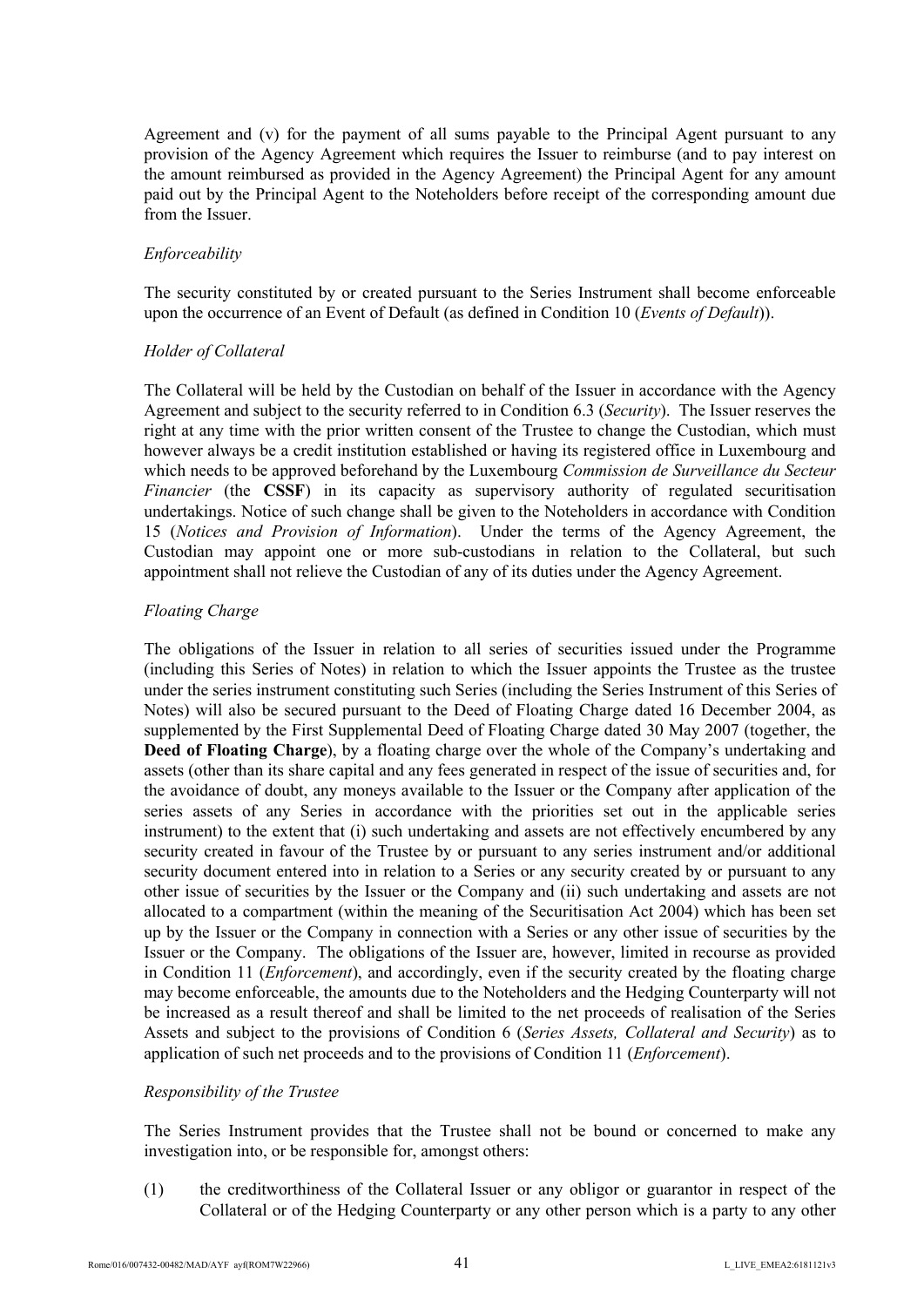agreement or document constituting or evidencing any of the Collateral or the other Series Assets; or

- (2) the validity, sufficiency or enforceability of the obligations of any such person as is referred to in sub-paragraph (1) above or of the security constituted by or pursuant to the Series Instrument or any other agreement or document constituting the security for the Notes; or
- (3) whether the cashflows relating to the Collateral and/or the Series Assets and the Notes are matched.

### **6.5 Application of Proceeds of Series Assets**

The Trustee will apply all moneys received by it in connection with the realisation or enforcement of the Series Assets in accordance with the following provisions of this Condition 6.5 (*Application of Proceeds of Series Assets*):

- 6.5.1 *first*, in payment or satisfaction of all fees, costs, charges, expenses, liabilities and other amounts incurred by or payable to the Trustee or any receiver under or pursuant to the Series Instrument (which for the purpose of this Condition 6.5 (*Application of Proceeds of Series Assets*) and the Series Instrument shall include any taxes required to be paid, the costs of realising any security and the Trustee's remuneration);
- 6.5.2 *secondly*, pro rata in payment of any amounts owing to:

(i) the Hedging Counterparty under the Hedging Agreement (which for the purpose of this Condition 6.5 (*Application of Proceeds of Series Assets*) and the Series Instrument shall include any amounts owing to the Custodian for reimbursement in respect of payments made to the Hedging Counterparty relating to sums receivable on or in respect of the Collateral) and all legal and other ancillary costs (including all costs (if any) in relation to the realisation of the Collateral) incurred by the Hedging Counterparty as a result of an Early Redemption Event; and

(ii) the Principal Agent for reimbursement in respect of any payment made to holders of the Notes or to a Clearing Agent on behalf of such holders;

- 6.5.3 *thirdly*, pro rata in payment of any amounts owing to the holders of the Notes; and
- 6.5.4 *fourthly*, in payment of the balance (if any) to the Issuer.

#### **6.6 Realisation of the Series Assets**

6.6.1 Realisation of Series Assets

In the event of the realisation of the Series Assets constituted by a Series Instrument the Trustee may, at its discretion, and shall:

- (i) if requested in writing by the holders of at least one-fifth in aggregate Nominal Amount of the Notes then outstanding; or
- (ii) if directed by an Extraordinary Resolution (as defined in the Series Instrument) of the Noteholders; or
- (iii) if directed in writing by the Hedging Counterparty (but only if the Hedging Agreement has terminated in accordance with its terms prior to its scheduled termination date or, on or after the scheduled termination date of the Hedging Agreement, if sums remain owing to any Hedging Counterparty under the Hedging Agreement(s)),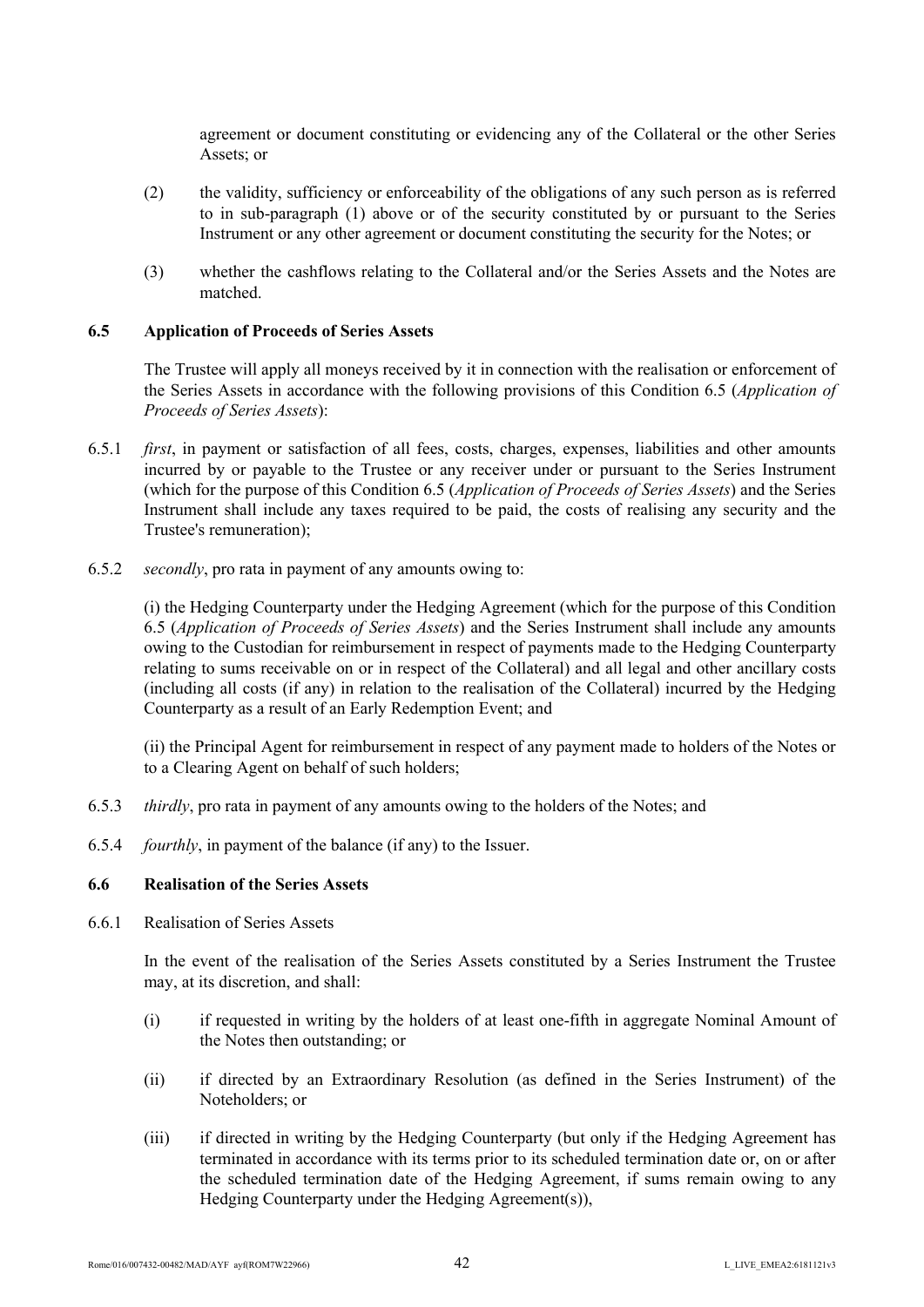do one or more of the following:

- (a) instruct the Selling Agent to endeavour to sell or otherwise realise the Collateral in accordance with Condition 6.6.2 (*Selling Agent*) and the provisions of the Agency Agreement;
- (b) take other steps to realise all or some of the Collateral;
- (c) terminate and/or enforce and/or realise each Hedging Agreement or other agreement entered into by the Issuer, the rights of the Issuer in respect of which form part of the Series Assets; and
- (d) otherwise enforce the security constituted by or pursuant to the Series Instrument,

in each case without any liability as to the consequences of such action and without having regard to the effect of such action on individual Noteholders and provided that the Trustee shall not be required to take any action under this Condition without first being indemnified and/or secured and/or pre-funded to its satisfaction or to do anything which is or may be contrary to any applicable law. Subject as provided in the following paragraph, any request or direction given by the person or persons ranking in priority immediately after the Trustee (the **Entitled Beneficiary**) pursuant to the provisions of Condition 6.5 (*Application of Proceeds of Series Assets*) will have priority over any conflicting direction given under this Condition 6.6.1 and, in the absence of any such request or direction, the Trustee may at its discretion decline to act on any request or discretion given by any other person.

# 6.6.2 Selling Agent

If the Selling Agent is instructed by the Trustee in accordance with Condition 6.6.1 to endeavour to sell or otherwise realise the Collateral, the Selling Agent shall, on behalf of and as the agent of the Trustee pursuant to, and in accordance with, the provisions of the Agency Agreement, use all reasonable endeavours to sell or otherwise realise the Collateral as soon as reasonably practicable on or after the date on which it receives such instruction at its best execution price less any commissions or expenses charged by the Selling Agent and specified for this purpose in the Series Instrument.

If, however, the Selling Agent determines that there is no available market for the Collateral, or if the Selling Agent otherwise determines that it is impossible to sell or otherwise realise the Collateral or any part of it, the Selling Agent will promptly notify the Issuer, the Trustee and each Hedging Counterparty of such lack of availability or impossibility and the Selling Agent shall not be required to effect the sale or other realisation of the Collateral or any further part of it. Any such determination by the Selling Agent shall be in its sole discretion and shall be binding on the Issuer, the Trustee, the Hedging Counterparty and the Noteholders. In the event that the Selling Agent makes such determination, the Trustee may, at its discretion, and shall if so requested or directed in accordance with Condition 6.6.1 (but subject in each case to its first being indemnified and/or secured and/or pre-funded to its satisfaction in accordance with such Condition) realise all or part of the Collateral by other means.

In order to obtain its best execution price for the above purposes, the Selling Agent shall be required to take reasonable care to ascertain the price which is the best available for the sale or other realisation of the Collateral at the time of the sale or other realisation for transactions of the kind and size concerned and, unless circumstances require the Selling Agent to do otherwise in the interests of the Debt Instrumentholders, to deal at a price which is not less advantageous to the Debt **Instrumentholders**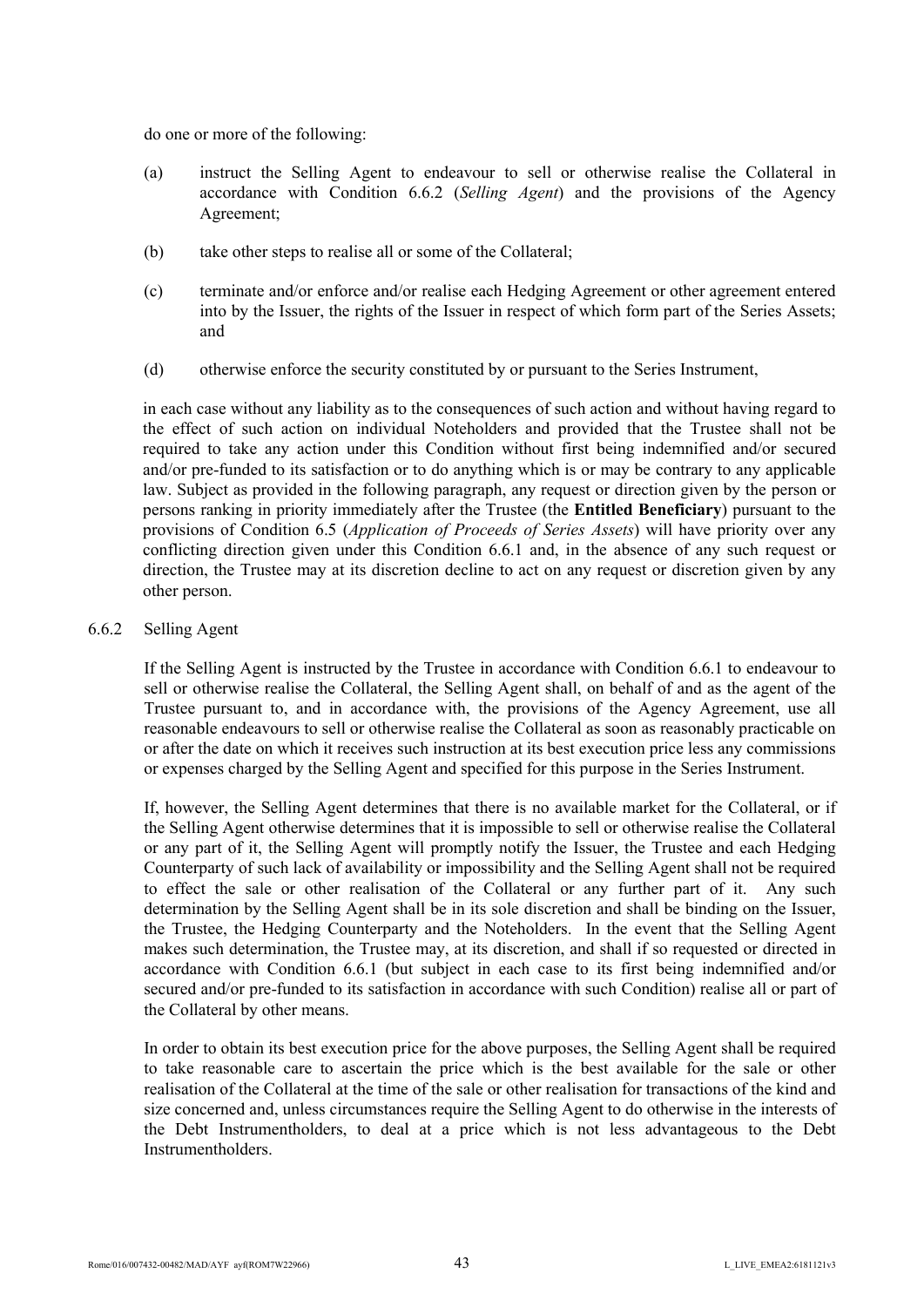*The Trustee shall have no responsibility or liability for the performance by the Selling Agent of its duties under this Condition 6.6.2 or for the price or time at which any of the Collateral may be sold or otherwise realised.*

*The Issuer expressly agrees with the provisions of this Condition 6.6 and authorises the Trustee to act in accordance with such provisions.*

### **6.7 Shortfall after application of proceeds**

If the Net Proceeds are not sufficient to make all payments due in respect of the Notes and/or any other obligations secured thereby, then the obligations of the Issuer in respect of the Notes and/or any such other obligations will be limited to such Net Proceeds. The other assets of the Issuer will not be available for payment of any Shortfall arising therefrom.

The Issuer will not be obliged to make any further payment in excess of the Net Proceeds and any right to receive any further sum in each case in respect of any Shortfall remaining after realisation of the Series Assets under Condition 6.6 (*Realisation of the Series Assets*) and application of the proceeds in accordance with the Series Instrument shall be extinguished and neither the Trustee nor any Noteholder nor any Series Party (nor any person acting on behalf of any of them) may take any further action to recover such Shortfall. In particular, no such party will be able to petition for the winding-up of the Issuer. Failure to make any payment in respect of any Shortfall shall in no circumstances constitute an Event of Default under Condition 10 (*Events of Default*).

### **6.8 Issuer's rights as holder of Collateral**

The Issuer may exercise any rights in its capacity as holder of the Collateral only with the prior written consent of the Hedging Counterparty (which consent may be given or withheld at the discretion of the Hedging Counterparty) and the Trustee (which consent may only be given by the Trustee in its sole discretion if it is satisfied that to do so will not be materially prejudicial to the interests of the Noteholders) or if directed by an Extraordinary Resolution of the Noteholders and, if such consent or direction is given, the Issuer will act only in accordance with such consent or direction. In particular, the Issuer will not attend or vote at any meeting of holders of the Collateral, or give any consent or notification or make any declaration in relation to the Collateral, unless the Hedging Counterparty and the Trustee shall give their prior written consent as aforesaid.

## **7. Hedging Agreement**

## **7.1 Conclusion of Hedging Agreement; Nominal Amount**

The Hedging Agreement is entered into between the Issuer and the Hedging Counterparty by the execution of the Series Instrument and a trade confirmation in respect of an interest rate swap under a 1992 ISDA Master Agreement governed by English law. The nominal amount of the Hedging Agreement (the **Hedge Nominal Amount**) will be equal to the Aggregate Nominal Amount of the Notes.

## **7.2 Principal Obligations of the Issuer under the Hedging Agreement**

The Issuer is obliged under the Hedging Agreement to pay to the Hedging Counterparty the interest and principal payments that it is scheduled to receive under the Collateral.

#### **7.3 Principal Obligations of the Hedging Counterparty under the Hedging Agreement**

The Hedging Counterparty is obliged under the Hedging Agreement to pay to the Issuer any principal amounts then falling due under the Notes, provided that no Early Redemption Event has occurred.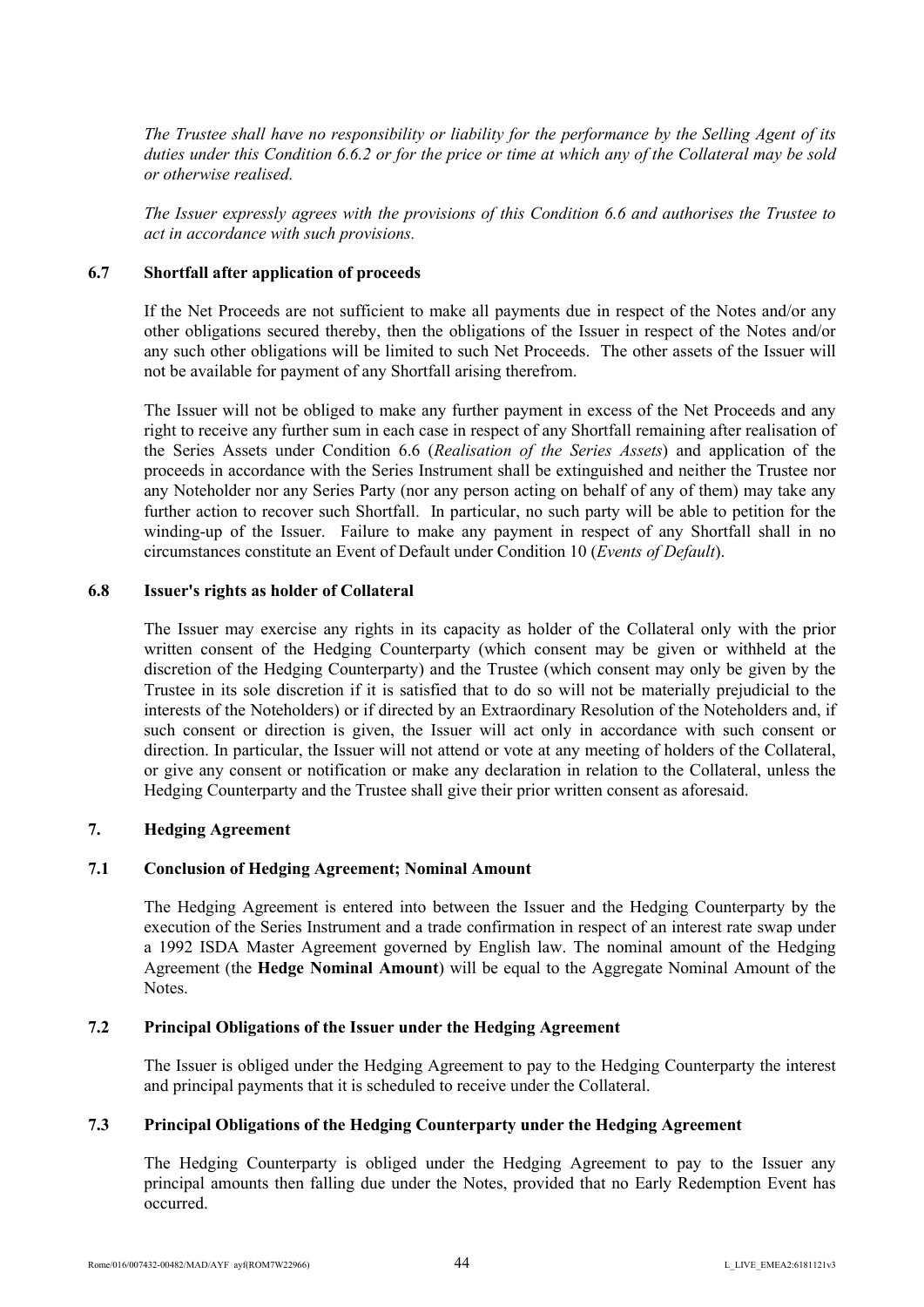# **7.4 Termination**

The Hedging Agreement will terminate on the Maturity Date, unless terminated earlier in accordance with its terms, including due to an event of default or termination event under the Hedging Agreement occurring with respect to the Issuer or the Hedging Counterparty. The Hedging Agreement will terminate in full if all the Notes are cancelled prior to the Maturity Date pursuant to any provision of Condition 5 (*Early Redemption and Purchases*) or upon the occurrence of an Event of Default and the Hedging Agreement will terminate in part (on a pro rata basis in a proportion of its nominal amount equal to the proportion that the Nominal Amount of the Notes being cancelled bears to the Aggregate Nominal Amount of Notes immediately prior to such cancellation) if some of the Notes are cancelled prior to the Maturity Date pursuant to any provision of Condition 5 (*Early Redemption and Purchases*). Upon the termination of the Hedging Agreement, in full or in part, a termination amount will be calculated, and will be payable by either the Issuer or the Hedging Counterparty, in each case in accordance with the terms of the Hedging Agreement, provided that in the event the Hedging Agreement is terminated early as a result of one of the Mandatory Redemption Events set out in Condition 5.1.1 and 5.1.2 occurring with respect to the Collateral, no termination amount will be payable by either the Issuer or the Hedging Counterparty. Such termination amount is determined, in part, by reference to the termination value of the interest rate swap as of the date of the early termination of the Hedging Agreement. The termination value of the interest rate swap is determined pursuant to the terms of the Hedging Agreement, which incorporates a 1992 ISDA Master Agreement (the Master Agreement). The Master Agreement is a standard form agreement used generally in derivatives markets for swap transactions, and includes procedures for valuing a swap transaction, on its termination, by reference to the cost or benefit to the Issuer of terminating the interest rate swap, which amount can be determined by reference to market participants' quotations for the swap transaction as of the time of the termination.

# **7.5 Taxation and Termination of Hedging Agreement for Tax Reasons**

Neither the Issuer nor the Hedging Counterparty is obliged under the Hedging Agreement to gross up payments to be made by it to the other if withholding taxes are imposed on such payments, but the Hedging Agreement is terminable in such event. If the Issuer, on the occasion of the next payment due under the Hedging Agreement, would be required by law to withhold or account for tax such that it would be rendered unable to make payment of the full amount due or would be required to account for tax or would suffer tax on its income in respect of the amount paid to it, the Issuer shall so inform the Trustee in writing.

## **8. Restrictions**

The Issuer has covenanted in the Series Instrument that, *amongst other things*, so long as any of the Notes remain outstanding, it will not, without the consent of the Trustee (which may only be given if the Trustee is of the opinion that to do so will not be materially prejudicial to the interests of the Noteholders):

- **8.1** engage in any activity or do any thing whatsoever except:
- 8.1.1 issue instruments which are subject to the Securitisation Act 2004 and the enforcement and limited recourse provisions contained in the Series Instrument (**Permitted Investments**) or otherwise incur indebtedness in respect of moneys borrowed or raised where such indebtedness is incurred on terms that it is subject to the Securitisation Act 2004 and/or relates to assets or other property which are not part of the Series Assets of any other instruments and on terms which provide for the extinguishment of all claims in respect of such indebtedness after application of the proceeds of the assets on which such indebtedness is secured (**Permitted Indebtedness**);
- 8.1.2 enter into any agency agreement, series instrument, hedging agreement, repurchase agreement, deed of floating charge or any deed or agreement of any other kind related to any Permitted Investment or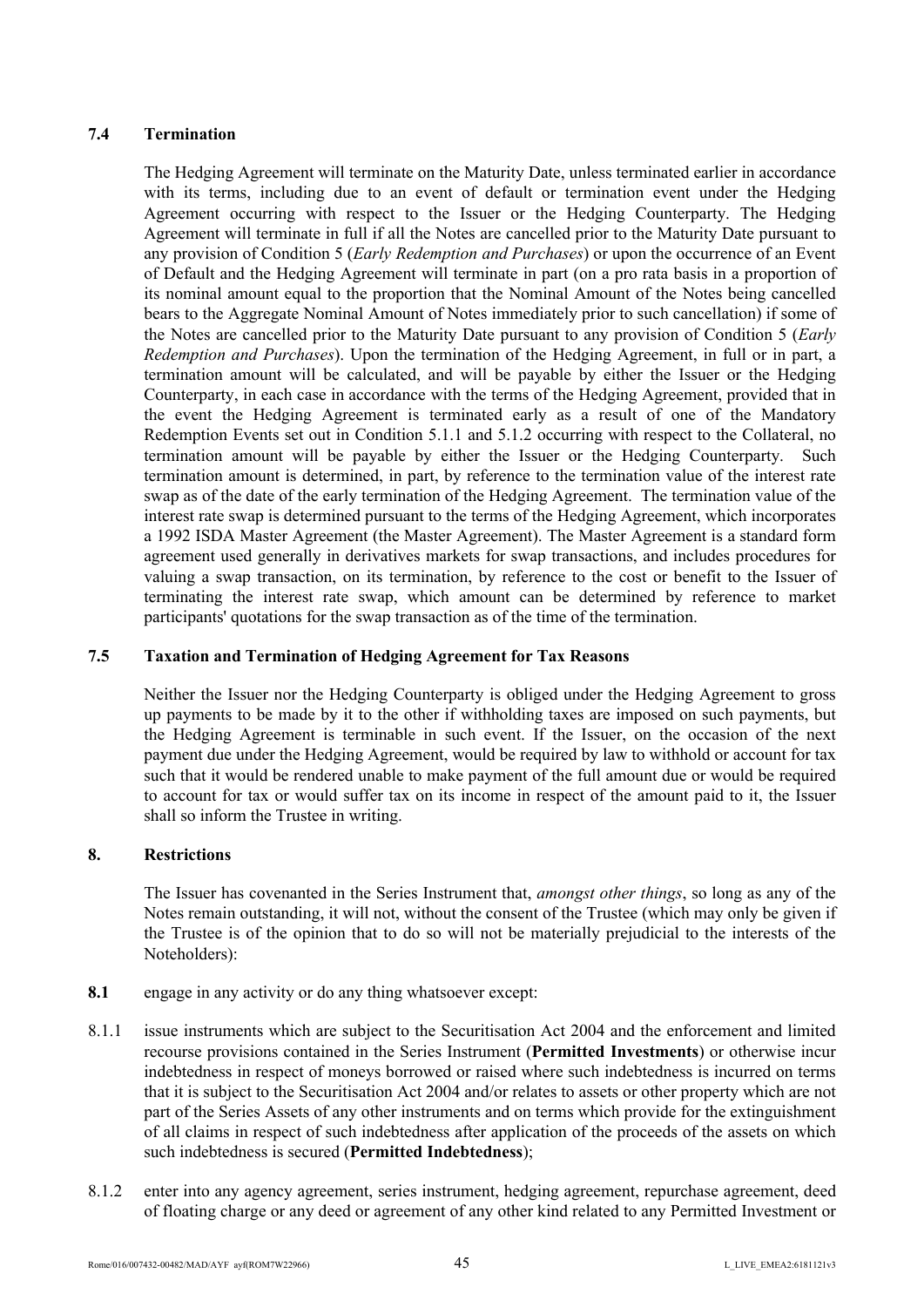Permitted Indebtedness, but provided always that any such deed or agreement is entered into on terms that the obligations of the Issuer thereunder relate to a Compartment of specified assets of the Issuer (other than its non-compartmented assets) which do not form part of the Series Assets and on terms which provide for extinguishment of all claims in respect of such obligations after application of the proceeds of the assets on which such indebtedness is secured;

- 8.1.3 acquire, or enter into any agreement constituting, the Collateral in respect of any Permitted Investment or the assets securing any Permitted Indebtedness to enable it to discharge its obligations under such Permitted Investment or Permitted Indebtedness or the agency agreement, series instrument, hedging agreement, repurchase agreement, deed of floating charge or other deeds or any ancillary agreements relating thereto;
- 8.1.4 perform its obligations under each Permitted Investment or Permitted Indebtedness, agency agreement, series instrument, hedging agreement, repurchase agreement, deed of floating charge or other deeds or agreements incidental to the issue and constitution of, or the granting of security for, any Permitted Investment or Permitted Indebtedness;
- 8.1.5 enforce any of its rights under each agency agreement, series instrument, hedging agreement, repurchase agreement, the deed of floating charge or any other deed or agreement entered into in relation to any Permitted Investment or Permitted Indebtedness;
- 8.1.6 perform any act incidental to or necessary in connection with any of the above;
- 8.1.7 as permitted by the Conditions;
- **8.2** have any employees;
- **8.3** subject to Condition 8.1, dispose of any of its property or other assets or any part thereof or interest therein (subject as provided in these Conditions relating to any Permitted Investment or the terms and conditions of any Permitted Indebtedness);
- **8.4** issue or create any other series of instruments unless either (a) the trustee thereof is the same person as the Trustee for the instruments or (b) subject to the provisions of the Securitisation Act 2004, the Trustee has received legal advice satisfactory to it from reputable legal advisers in England and the jurisdiction of incorporation of the Company to the effect that the appointment of a person other than the Trustee as trustee of such series of instruments will not adversely affect the ability of the Trustee to appoint an administrative receiver over the assets of the Company pursuant to the Deed of Floating Charge, unless the Relevant Rating Agency has confirmed in writing that such issue or creation would not adversely affect its current rating(s) of any of the rated Instruments issued by the Issuer;
- **8.5** following an issue of instruments pursuant to which the Issuer has relied on the exemption from registration as an "investment company" under the Investment Company Act provided by Section 3(c)(7) thereof (**Section 3(c)(7)**), issue additional instruments of such series or another series within the United States, or to or for the account or benefit of, US Persons, unless the Issuer further relies on Section 3(c)(7) to maintain its exemption from registration as an "investment company" under the Investment Company Act;
- 8.6 purchase, own, lease or otherwise acquire any real property (including office premises or like facilities):
- **8.7** consolidate or merge with any other person; or
- **8.8** incur any indebtedness for borrowed money other than in respect of the Notes or any Permitted Investment or any Permitted Indebtedness.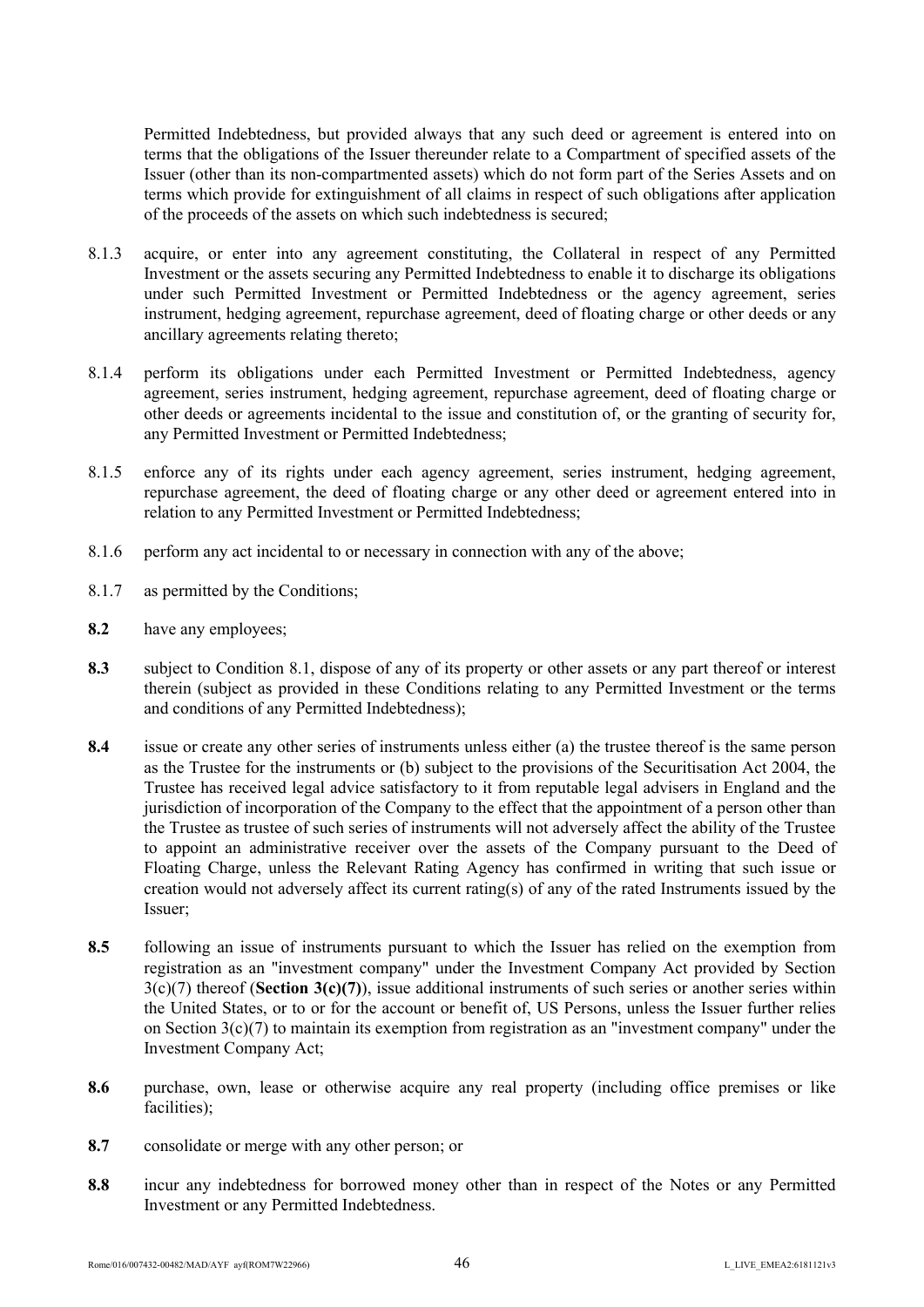# **9. Prescription**

Claims against the Issuer for payment in respect of the Notes shall be prescribed and become void unless made within 10 years (in the case of principal) or, five years (in the case of interest) from the date on which payment in respect thereof first becomes due or (if any amount of the money payable is improperly withheld or refused) the date on which notice is duly given to the Noteholders in accordance with Condition 15 (*Notices and Provision of Information*) that, upon further presentation of the Note being made in accordance with the Conditions, such payment will be made, provided that payment is in fact made upon such presentation.

# **10. Events of Default**

If any of the following events (each an **Event of Default**) shall occur and be continuing:

- **10.1** if default is made for a period of 14 days or more in the payment of any sum due in respect of the Notes; or
- **10.2** if the Issuer fails to perform or observe any of its other obligations under the Notes and the Series Instrument and (unless such failure is, in the opinion of the Trustee, incapable of remedy in which case no such notice as is referred to in this paragraph shall be required) such failure continues for a period of 30 days (or such longer period as the Trustee may permit) following the service by the Trustee on the Issuer of notice requiring the same to be remedied (and for these purposes, a failure to perform or observe an obligation shall be deemed to be remediable notwithstanding that the failure results from not doing an act or thing by a particular time); or
- **10.3** if any order shall be made by any competent court or any resolution passed for the winding-up or dissolution (including, without limitation, any bankruptcy (*faillite*), insolvency, voluntary of judicial liquidation (*liquidation volontaire ou judiciaire*), composition with creditors (*concordat préventif de faillite*), reprieve from payment (*sursis de paiement),* controlled management (*gestion contrôlée),*  fraudulent conveyance (*actio pauliana*), general settlement with creditors or reorganisation proceedings or similar proceedings affecting the rights of creditors generally) of the Company or the Issuer (as appropriate) save for the purposes of amalgamation, merger, consolidation, reorganisation or other similar arrangement on terms previously approved in writing by the Trustee or by an Extraordinary Resolution or formal notice is given of an intention to appoint an administrator (including, without limitation, any receiver (*curateur*), liquidator (*liquidateur*), auditor (*commissaire*), verifier (*expert-vérificateur*), *juge délégué* or *juge commissaire*), or any application is made or petition is lodged or documents are filed with the court or administrator in relation to the Company or the Issuer (as appropriate).

The Issuer has undertaken in the Series Instrument that, on each anniversary of the date of the first entry into of the Series Instrument between the Company acting in respect of a compartment and the Trustee and also within 14 days upon request by the Trustee, it will send to the Trustee a certificate signed by a director of the Issuer to the effect that, after making all reasonable enquiries by such director, to the best of the knowledge, information and belief of such director there did not exist, as at a date not more than five days prior to the date of the certificate, nor had there existed at any time prior thereto since the date of the Series Instrument or the date as of which the last such certificate was given, if any, any Event of Default or Potential Event of Default or, if such an Event of Default or Potential Event of Default did then exist or had existed, specifying the same and to such other effect as the Trustee may require.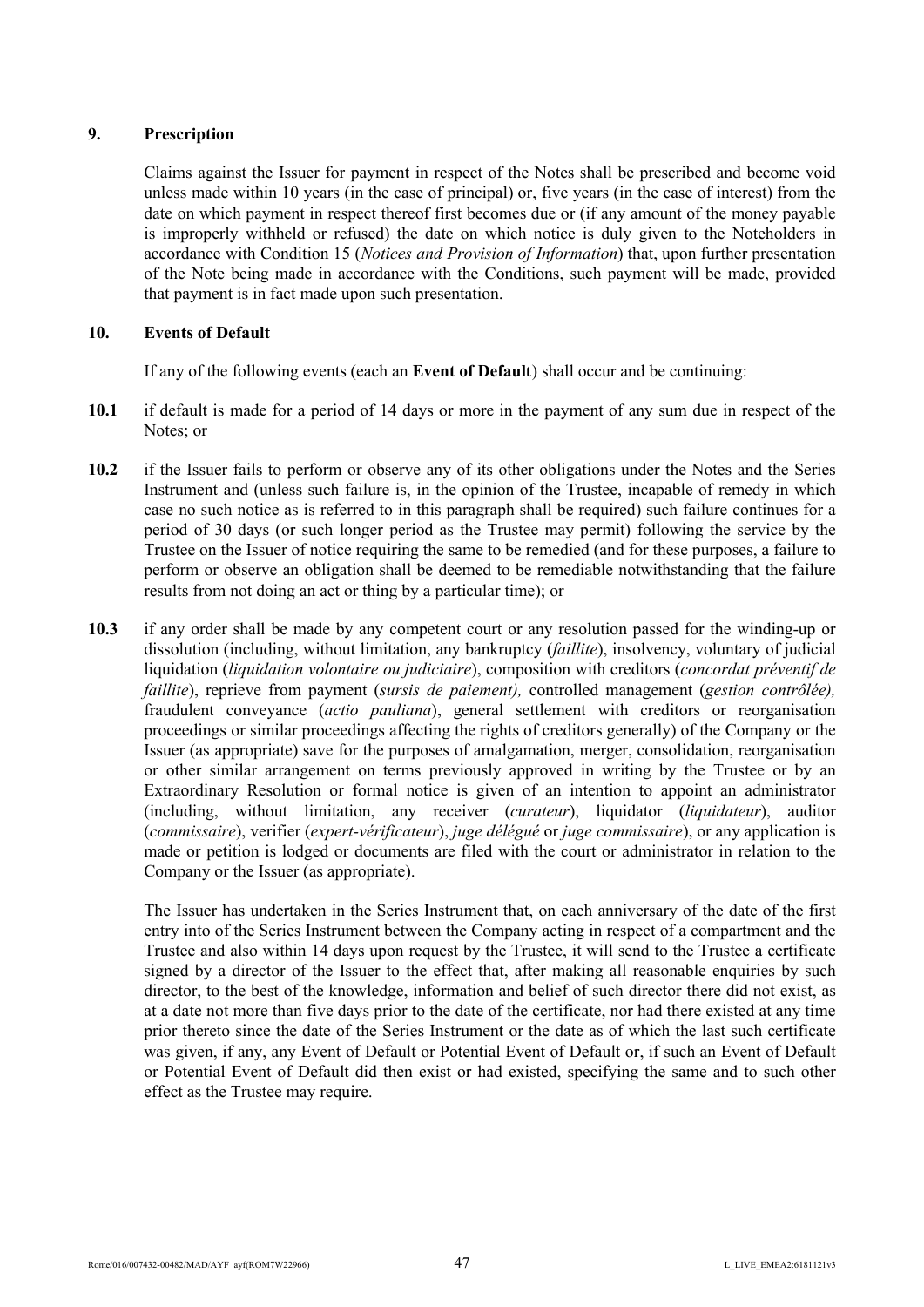*The Series Instrument provides that the Trustee shall not be under any obligation to monitor whether or not an Event of Default or a Potential Event of Default has occurred or is continuing and until expressly notified to the contrary may assume that no such event has occurred and that the Issuer is complying with all its obligations under the Series Instrument or any other document.*

### **11. Enforcement**

At any time the Trustee may, at its discretion and without further notice, take such action or institute such proceedings, other than insolvency related proceedings, against the Issuer as it may think fit to enforce the terms of the Series Instrument and the Notes and, at any time after the Notes or any of them become due and payable or after the security in respect of the Notes becomes enforceable, to the extent provided in the Series Instrument, to enforce the security constituted by the Series Instrument, but it shall not be obliged to take action or any such proceedings unless (a) it shall have been so requested or directed by any person entitled to make such request or give such direction pursuant to Condition 6.6.2 (*Trustee*) and (b) it shall have been indemnified and/or secured and/or pre-funded to its satisfaction and provided that it shall not be obliged to take any action or bring any proceedings if it would be against any applicable law.

Only the Trustee (or, to the extent provided in Condition 6.6.1 (*Realisation of Series Assets by Selling Agent*), the Selling Agent) may pursue the remedies available under the Series Instrument to enforce the rights of the Series Parties, in respect of the Series Assets and the security and no other Series Party is entitled to proceed against the Issuer with respect to realisation of the Series Assets or the security unless the Trustee, having become bound to proceed in accordance with the terms of the Series Instrument, fails or neglects to do so for a reasonable period.

The Series Parties shall have recourse only to the Series Assets and, upon the Selling Agent or the Trustee having realised the same and distributed the net proceeds in accordance with Condition 6.4 (*General provisions relating to security*), the Series Parties or anyone acting on behalf of any of them shall not be entitled to take any further steps against the Issuer or the Trustee to recover any further sum (save for lodging a claim in the liquidation of the Issuer initiated by another party or taking proceedings to obtain a declaration or judgment as to the obligations of the Issuer) and the right to receive any such sum shall be extinguished. In particular, none of the Series Parties nor any other party to the Series Instrument shall be entitled to petition or take any other step for the winding-up of the Issuer, nor shall any of them have any claim in respect of any asset of the Issuer not forming part of the Series Assets.

The Trustee shall not be obliged to take any action under the Series Instrument or any other document in respect of a Series unless (a) it has been directed by an Extraordinary Resolution of the Noteholders or (b) it has been so requested or directed by the Hedging Counterparty pursuant to Condition 6.6.2 (*Trustee*) provided that in each case, the Trustee shall have been indemnified and/or secured and/or pre-funded to its satisfaction and it shall not be obliged to take any action if it would be against any applicable law.

## **12. Meetings of Noteholders; Modifications; Waiver; Substitution**

## **12.1 Meetings of Noteholders**

The Series Instrument contains provisions for convening meetings of Noteholders to consider any matter affecting their interests, including modification by Extraordinary Resolution of the Notes (including these Conditions or the provisions of the Series Instrument insofar as the same may apply to such Notes). The quorum at any such meeting for passing an Extraordinary Resolution will be one or more persons holding or representing in the aggregate more than 50 per cent. in Aggregate Nominal Amount of the Notes for the time being outstanding or, at any adjourned such meeting, one or more persons being or representing Noteholders, whatever the aggregate Nominal Amount of the Notes so held or represented, and an Extraordinary Resolution duly passed at any such meeting shall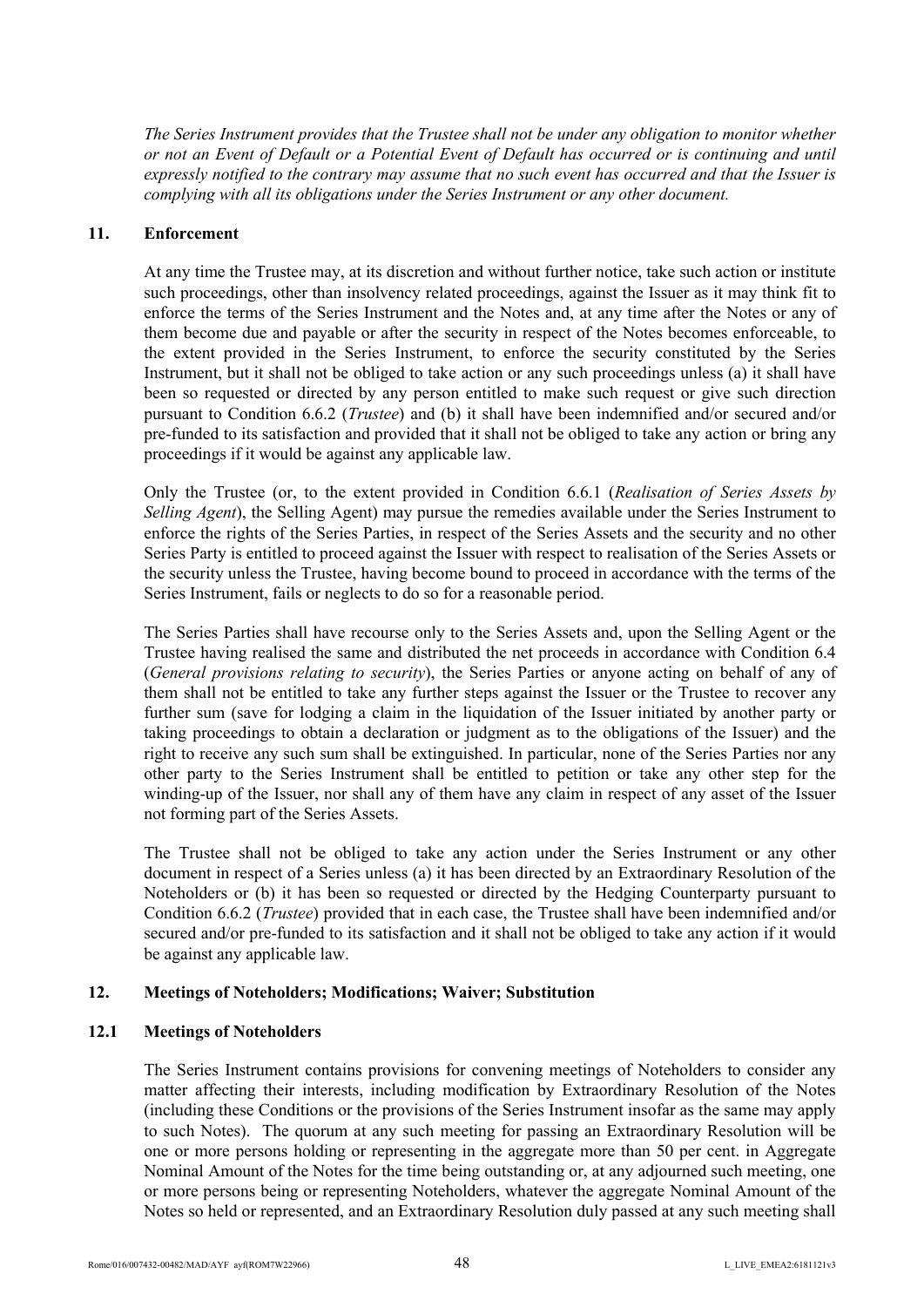be binding on all the Noteholders, whether present or not, except that any Extraordinary Resolution proposed, *amongst other things*:

- (i) to amend the dates of maturity of the Notes, or any date for any payment in respect thereof,
- (ii) to cancel any Note or reduce the Nominal Amount of any Note or reduce any amount payable on redemption or cancellation of, the Notes,
- (iii) to reduce the rate or rates of interest (if any) or to modify, except where such modification is in the opinion of the Trustee bound to result in an increase, the method of calculating the amount payable or to modify of the date of payment, or, where applicable the method of calculating the date of payment in respect of any principal, premium or interest (if any) in respect of the Notes,
- (iv) to change any maximum or minimum interest rate,
- (v) to change any method of calculating the Early Termination Amount or, any other amount payable in respect thereof,
- (vi) to change the currency or currencies of payment or denomination of the Notes,
- (vii) to take any steps which as specified in the Series Instrument may only be taken following approval by an Extraordinary Resolution to which the special quorum provisions apply,
- (viii) to modify the provisions concerning the quorum required at any meeting of Noteholders or the majority required to pass an Extraordinary Resolution,
- (ix) to modify the provisions of the Series Instrument concerning this exception, or
- (x) to modify any other provisions specifically identified for this purpose in the Series Instrument,

will only be binding if passed at a meeting of the Noteholders, the quorum at which shall be one or more persons holding or representing 75 per cent. or, at any adjourned meeting, not less than 25 per cent., in Aggregate Nominal Amount of the Notes for the time being outstanding.

Noteholders will be entitled to examine fifteen days before the annual general meeting at the registered office of the Issuer (i) the annual accounts and the list of directors as well as the list of the approved statutory auditors ("*réviseurs d'entreprises agréés*"), (ii) the list of sovereign debt, shares, bonds and other company securities making up the portfolio, (iii) the report of the board of directors of the Company and (iv) the report of the approved statutory auditors.

Noteholders may attend general meetings of the shareholders of the Company and shall be entitled to speak but not to vote.

The provisions relating to meetings of bondholders contained in articles 86 to 97 of the Luxembourg Company Law will not apply in respect of the Notes.

# **12.2 Modification**

Without prejudice to the need to obtain the consent of each other party to the relevant agreement or deed, the Trustee may, without the consent of the Noteholders but only with the prior written consent of each Hedging Counterparty, agree to (i) any modification to the Series Instrument, the Hedging Agreement or any other agreement or document entered into in relation to the Notes which is of a formal, minor or technical nature or is made to correct a manifest error or an error which is, in the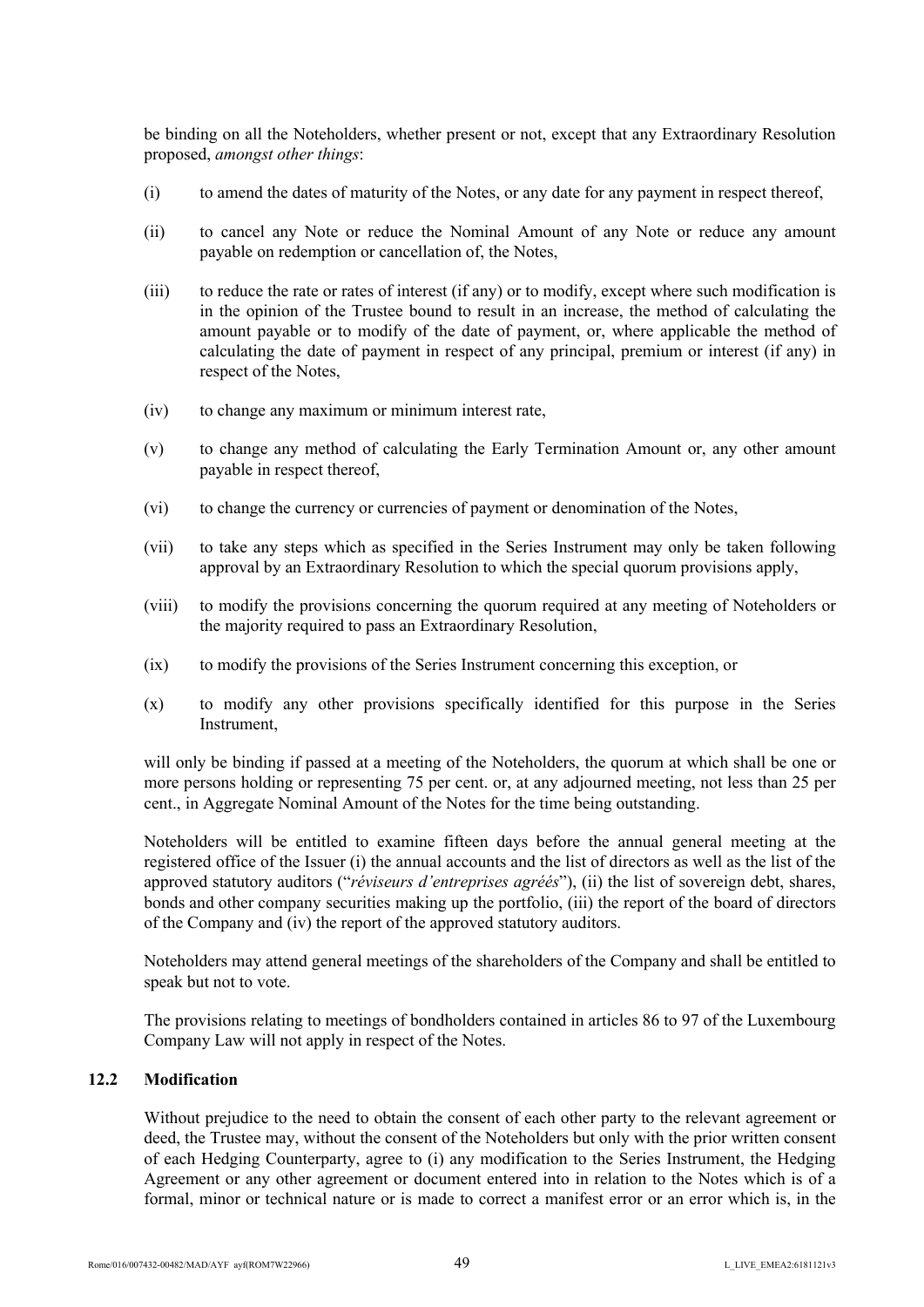opinion of the Trustee, proven, (ii) any modification of any of the provisions of the Series Instrument, the Hedging Agreement or any other agreement or document entered into in relation to the Notes which in the opinion of the Trustee is not materially prejudicial to the interests of the Noteholders and provided in each case that the Relevant Rating Agency has confirmed in writing that its then current rating of the Notes will not be adversely affected and (iii) any modification of the provisions of the Series Instrument, any Hedging Agreement or any other agreement or document entered into in relation to the Notes which is made to satisfy any requirement of the Relevant Rating Agency or any stock exchange on which the Notes are or are proposed to be, listed and which, in each case, is not in the opinion of the Trustee materially prejudicial to the interests of the Noteholders. The Series Instrument provides that the Issuer shall not agree to any amendment or modification of the Series Instrument without first obtaining the consent in writing of the Hedging Counterparty, which consent shall not be unreasonably withheld or delayed.

If the Trustee shall so require, any such modification shall be notified by the Issuer to the Noteholders as soon as practicable thereafter in accordance with Condition 15 (*Notices and Provision of Information*).

The Trustee shall be entitled to assume, for the purpose of exercising any power, trust, duty or discretion under or in relation to this Condition 12.2, that any exercise of such power, trust, duty or discretion will not be materially prejudicial to the interests of the relevant Noteholders if the Relevant Rating Agency has confirmed in writing that its current rating(s) of the relevant Notes then in force will not be adversely affected by such exercise.

# **12.3 Waiver**

The Trustee may, without the consent of the Noteholders but only with the prior written consent of the Hedging Counterparty and without prejudice to its rights in respect of any subsequent breach, from time to time and at any time, but only if and in so far as in its opinion the interests of the Noteholders shall not be materially prejudiced thereby, waive or authorise, on such terms and conditions as to it shall seem expedient, any breach or proposed breach by the Issuer of any of the covenants or provisions in the Series Instrument or these Notes or determine that any Event of Default or Potential Event of Default shall not be treated as such provided always that the Trustee shall not exercise any powers conferred on it by this Condition 12.3 in contravention of any express direction given by an Extraordinary Resolution of the Noteholders but no such direction shall affect any waiver, authorisation or determination previously given or made. Any such waiver, authorisation or determination shall be binding on the Noteholders and the Hedging Counterparty.

# **12.4 Substitution**

The Trustee may, subject to the prior written consent of the Hedging Counterparty (which consent shall not be unreasonably withheld or delayed) and subject to the Relevant Rating Agency having confirmed in writing that its current rating of the Notes will not be adversely affected, but without the consent of the Noteholders or any other Series Party, agree to the Issuer (or of any previous substituted company) (for the purposes of this Condition 12.4, the **current Issuer**) being substituted as the principal debtor in respect of the Notes by any other company (the **Substitute Company**), provided that:

- (a) an undertaking is given by the Substitute Company to the Trustee in a form satisfactory to the Trustee to be bound by the terms of the Series Instrument and by the Conditions (with any consequential amendments which may be appropriate) as fully as if the Substitute Company had been a party to the Series Instrument and named therein and in any securities or instruments evidencing the Notes as the principal debtor in place of the current Issuer;
- (b) the Substitute Company acquires the current Issuer's equity of redemption in the relevant Series Assets, acknowledges the security created in respect thereof pursuant to the Series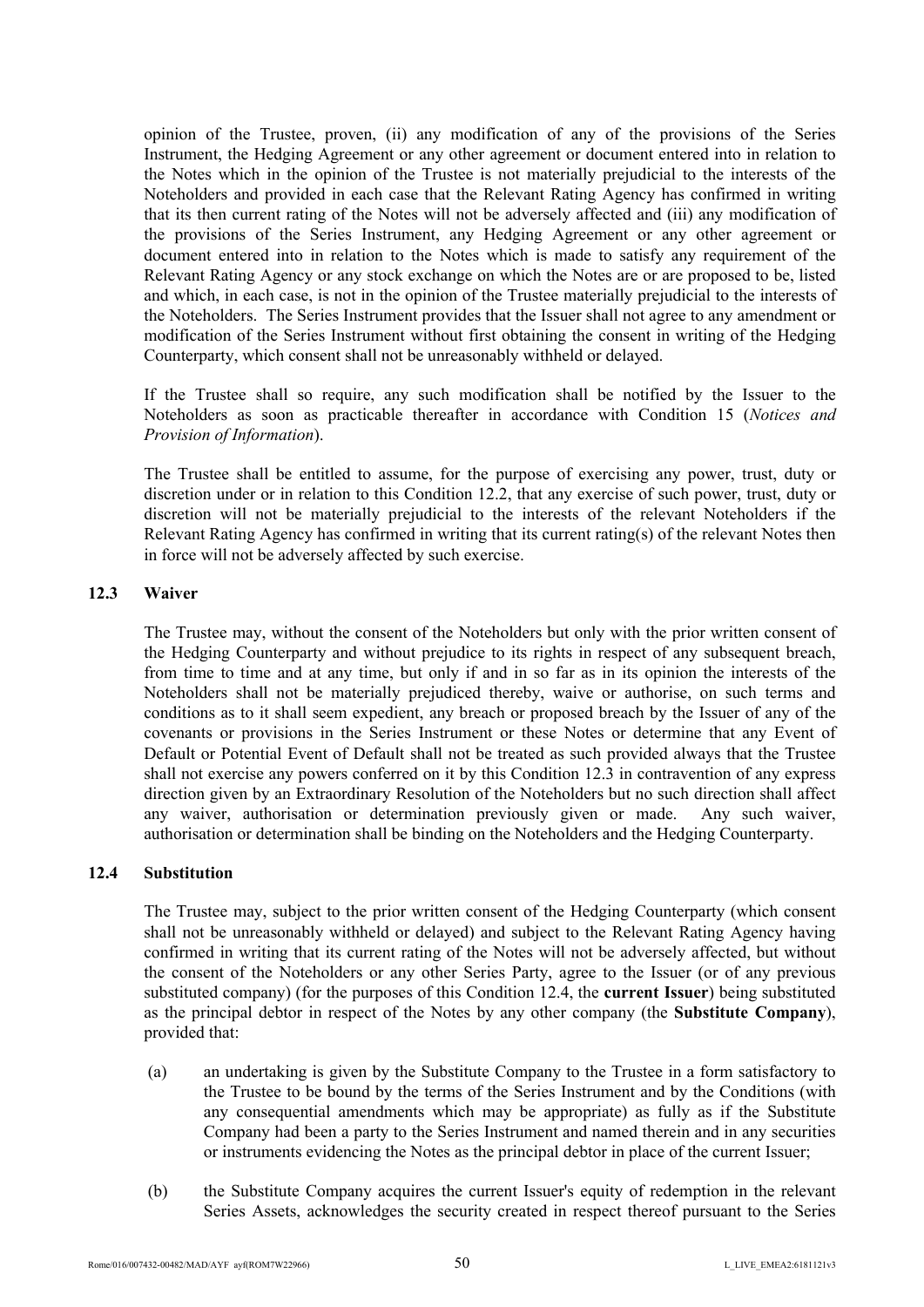Instrument and takes all such action as the Trustee may require so that each such security constitutes a valid first fixed charge or other security interest over the Series Assets for the obligations of the Substitute Company;

- (c) if a Director or other authorised officer of the Substitute Company certifies that the Substitute Company will be solvent immediately after the time at which the said substitution is to be effected, the Trustee shall not have regard to the financial condition, profits or prospects of such Substitute Company or compare the same with those of the current Issuer (or any previous substituted company);
- (d) the Trustee shall be satisfied that (i) all necessary governmental and regulatory approvals and consents necessary for or in connection with the assumption by the Substitute Company of liability as principal obligor in respect of, and of its obligations under, the Instruments have been obtained and (ii) such approvals and consents are at the time of substitution in full force and effect;
- (e) the current Issuer and the Substitute Company shall execute such other deeds, documents and instruments (if any) as the Trustee may require in order that such substitution be fully effective and comply with such other requirements in the interests of the Noteholders as the Trustee may direct; and
- (a) such substitution would not, in the opinion of the Trustee, be materially prejudicial to the Instrumentholders.

*Prospective investors should note that in the case of such substitution the Issuer will be released from any and all of its obligations in respect of the Notes and any relevant agreements and that Noteholders will only be able to claim any amounts payable under the Notes from the Substitute Company.*

*In the case of a substitution of the Issuer in accordance with this Condition 18.4, a notice will, in (and for so long as the rules and regulations of the Luxembourg Stock Exchange or, as the case may be, such other relevant stock exchange so require), be published on the Luxembourg Stock Exchange website or, as the case may be, such other stock exchange. In addition, in the case of a substitution of the Issuer in accordance with this Condition 12.4, for so long as any securities of the Issuer are listed on the Official List of the Luxembourg Stock Exchange so require, the Issuer will prepare any supplement to this Offering Circular in respect of such substitution which will be submitted to the CSSF for its approval.*

*By subscribing to, or otherwise acquiring, the Notes, the Noteholders expressly consent to the substitution of the Issuer and to the release of the Issuer from any and all obligations in respect of the Notes and any relevant agreements and are expressly deemed to have accepted such substitution and the consequences thereof.*

## **12.5 Entitlement of the Trustee**

In connection with the exercise of its functions (including but not limited to those referred to in this Condition) the Trustee shall have regard to the interests of the holders of the Notes as a Series and shall not have regard to the consequences of such exercise for individual Noteholders whatever their number and, in particular but without limitation, shall not have regard to the consequence of any such exercise for individual Noteholders resulting from their being domiciled or resident in, or otherwise connected with, or subject to the jurisdiction of, any particular territory or political subdivision thereof and the Trustee shall not be entitled to require, nor shall any Noteholder be entitled to claim, from the Issuer any indemnification or payment in respect of any tax consequence of any such exercise upon individual holders of such Notes.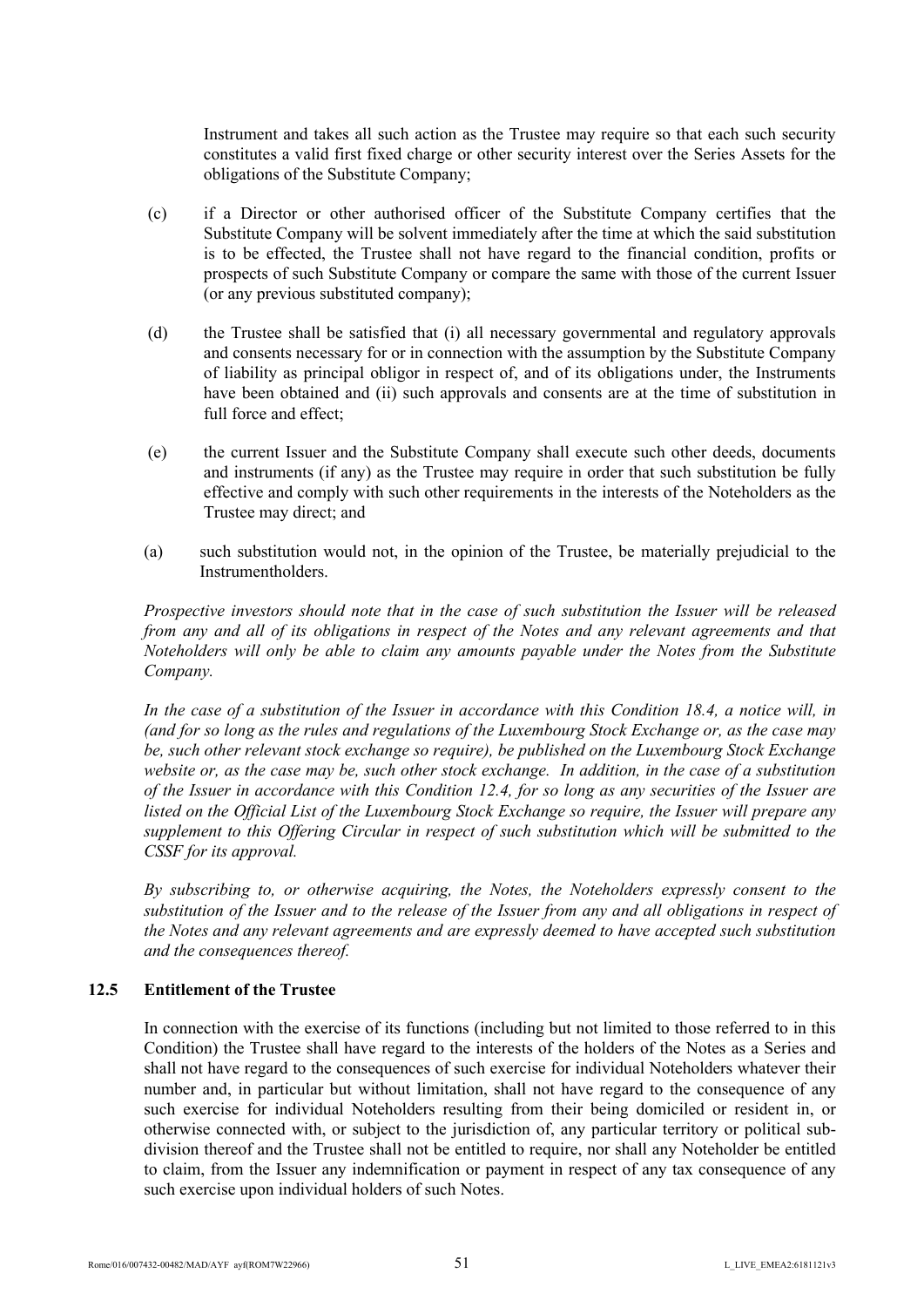# **13. Replacement of Notes**

If a Note is lost, stolen, mutilated, defaced or destroyed, it may be replaced, subject to applicable laws at the specified office of the Principal Agent in London or such other Paying Agent as may from time to time be designated by the Issuer for the purpose and notice of whose designation is given to Noteholders in accordance with Condition 15 (*Notices and Provision of Information*), in each case on payment by the claimant of the fees and costs incurred in connection therewith and on such terms as to evidence, security and indemnity and otherwise as the Issuer may reasonably require. Mutilated or defaced Notes must be surrendered before replacements will be issued.

# **14. Further Issues**

The Issuer may from time to time without the consent of the Noteholders, create and issue further notes so as to be consolidated and form a single series with the existing Notes subject to Condition 8 (*Restrictions*) and subject to the Trustee being satisfied that the value of the Series Assets relating to the Notes is correspondingly increased .

Any such notes shall be constituted in accordance with the Series Instrument.

# **15. Notices and Provision of Information**

All notices regarding the Notes will be deemed to be validly given if published (a) in a leading English language daily newspaper of general circulation in London (which is expected to be the *Financial Times*), or (b) if and for so long as the Notes are listed on the Official List of the Luxembourg Stock Exchange and admitted to trading on the Luxembourg Stock Exchange's regulated market, and it is a requirement of applicable law or regulations, in a leading newspaper having general circulation in Luxembourg (which is expected to be the *Luxemburger Wort*), or on the Luxembourg Stock Exchange's website (www.bourse.lu.), or (c) in either case, on the website www.it.investmentprodukte.db.com or if suc[h publication is](http://www.bourse.lu/) not practicable, in a leading English [language daily newspaper having g](http://www.it.investmentprodukte.db.com/)eneral circulation in Europe. The Issuer shall also ensure that notices are duly published in a manner which complies with the rules of any stock exchange or other relevant authority on which the Notes are for the time being listed or by which they have been admitted to trading. Any such notice will be deemed to have been given on the date of the first publication or, where required to be published in more than one newspaper or website, on the date of the first publication. If publication as provided above is not practicable, a notice will be given in such other manner, and will be deemed to have been given on such date, as the Trustee shall approve.Notices to be given by any Noteholder shall be in writing and given by lodging the same, together with the relevant Note, with the Principal Agent.

## **16. Agents**

The Agents act solely as agents of the Issuer and do not assume any obligation or duty to, or any relationship of agency or trust for or with, any Noteholder. Subject as provided in Condition 6.5 (*Application of Proceeds of Series Assets*) relating to the Custodian the Issuer reserves the right at any time with the prior written approval of the Trustee to vary or terminate the appointment of any of the Agents and to appoint additional or other Paying Agents, provided that the Issuer will at all times maintain (i) a Principal Agent, (ii) a Calculation Agent, (iii) a Paying Agent qualifying as a credit institution or financial institution under Directive 2006/48/EC and capable of ensuring that the financial service of the Notes is made in Luxembourg (for so long as the Notes are listed on the Official List of the Luxembourg Stock Exchange and the rules of that exchange so require), (iv) a Custodian being a credit institution established or having its registered office in Luxembourg and approved by the CSSF in its capacity as supervisory authority of regulated securitisation undertakings and (v) a Selling Agent (subject to Condition 6.6.1 (*Realisation of Series Assets by Selling Agent*)). Notice of any such change or any change of any specified office of any Paying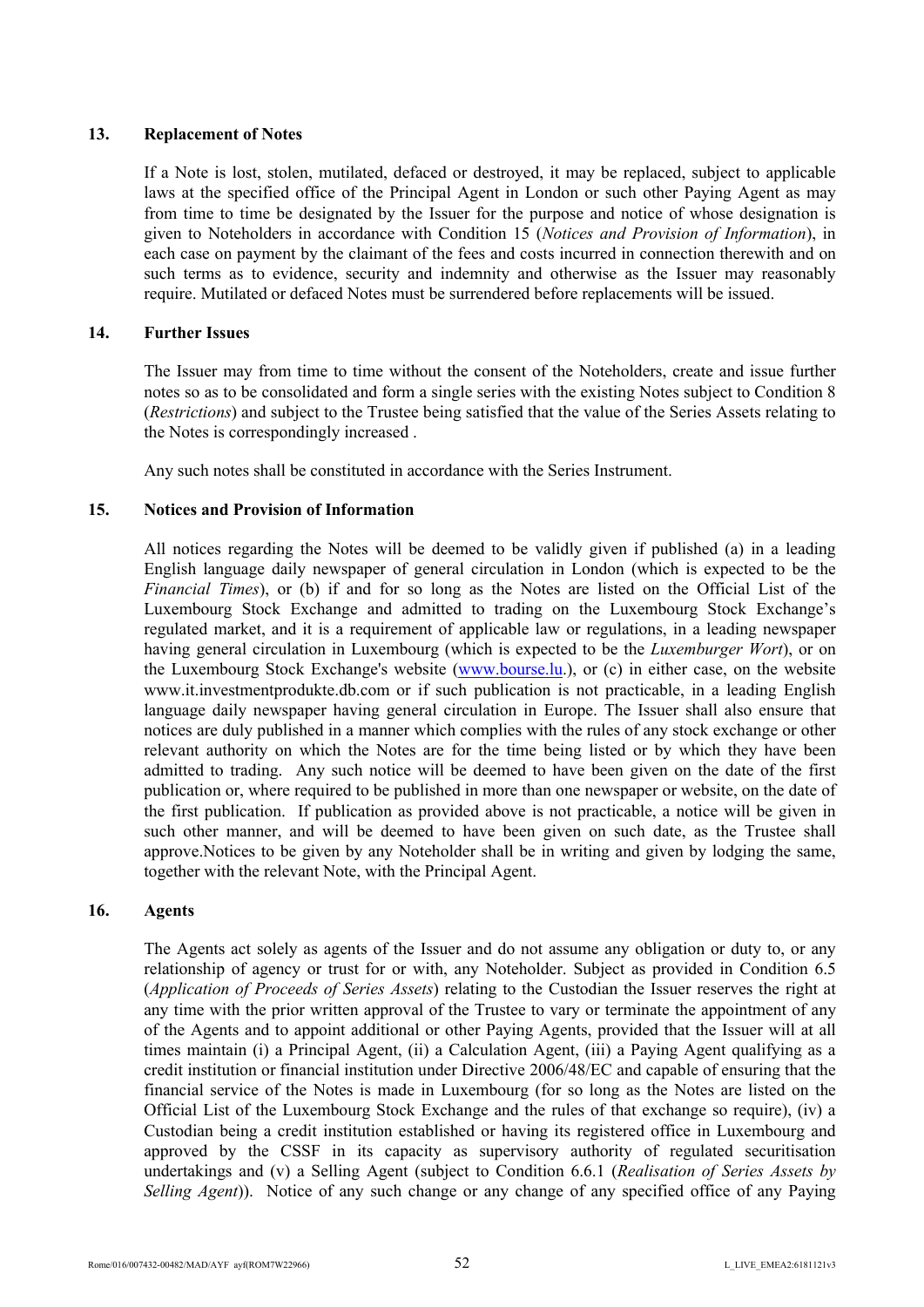Agent will promptly be given to the Noteholders in accordance with Condition 15 (*Notices and Provision of Information*).

The Calculation Agent may, without the consent of the Issuer, delegate any of its obligations and functions to a third party as it deems appropriate.

# **17. Indemnification and Obligations of the Trustee; Replacement of the Trustee**

The Series Instrument contains provisions for the indemnification of the Trustee and for its relief from responsibility including for the exercise of any voting rights in respect of the Collateral or for the value, validity and sufficiency of the Series Assets and enforceability (which the Trustee has not investigated) of the security created over the Series Assets. The Trustee is not obliged to take any action under the Series Instrument unless directed or requested as provided in these Conditions and indemnified and/or secured and/or pre-funded to its satisfaction. The Trustee and any affiliate is entitled to enter into business transactions with the Issuer, any issuer or guarantor (where applicable) of any of the Collateral, the Hedging Counterparty, or any of their subsidiary, holding or associated companies without accounting to the Noteholders for profit resulting therefrom.

The Trustee is exempted from liability with respect to any loss or theft or reduction in value of the Collateral, from any obligation to insure or to procure the insuring of the Collateral (or any documents evidencing, constituting or representing the same or transferring any rights or obligations thereunder) and from any claim arising from the fact that the Collateral is held in an account with Euroclear, Clearstream, Luxembourg or any other clearance system in accordance with that system's rules or otherwise held in safe custody by the Custodian or any custodian selected by the Trustee (in each case, if applicable). The Trustee is not responsible for supervising the performance by any other person of their obligations to the Issuer.

The Series Instrument provides that the Trustee will be under no obligation or duty to act on any directions of the Noteholders or the Hedging Counterparty (save in each case as expressly provided in the Series Instrument) and (save as aforesaid) in the event of any conflict between directions given by the Noteholders and the Hedging Counterparty (in any case where it is expressly provided in the Series Instrument that the Noteholders and the Hedging Counterparty are entitled to give directions to the Trustee) it shall be entitled to act in accordance only with the directions of the Noteholders (but without prejudice to the provisions concerning the enforcement of security under Condition 6.6 (*Realisation of the Series Assets*) and Condition 11 (*Enforcement*) and the Series Instrument and to the provisions concerning the application of moneys received by the Trustee upon such enforcement under Condition 6.4 (*General Provisions Relating to Security*) and the Series Instrument) subject in each case to the Trustee being indemnified and/or secured and/or pre-funded to its satisfaction.

The Series Instrument provides that the Issuer may replace the Trustee subject to the prior approval by Extraordinary Resolution of the Noteholders and the consent of each Hedging Counterparty.

The Issuer hereby expressly accepts and confirms, for the purposes of articles 1278 of the Luxembourg civil code, that notwithstanding any assignment, transfer and/or novation permitted under, and made in accordance with the provisions of the Series Instrument, any security created under the Series Instrument shall be preserved for the benefit of the new trustee (for itself and the secured parties) and, for the avoidance of doubt, for the benefit of each of the secured parties.

#### **18. Governing Law and Jurisdiction**

## **18.1 Governing Law**

The Series Instrument and the Notes (and any non-contractual obligations arising out of or in connection with the Series Instrument and the Notes) are governed by, and shall be construed in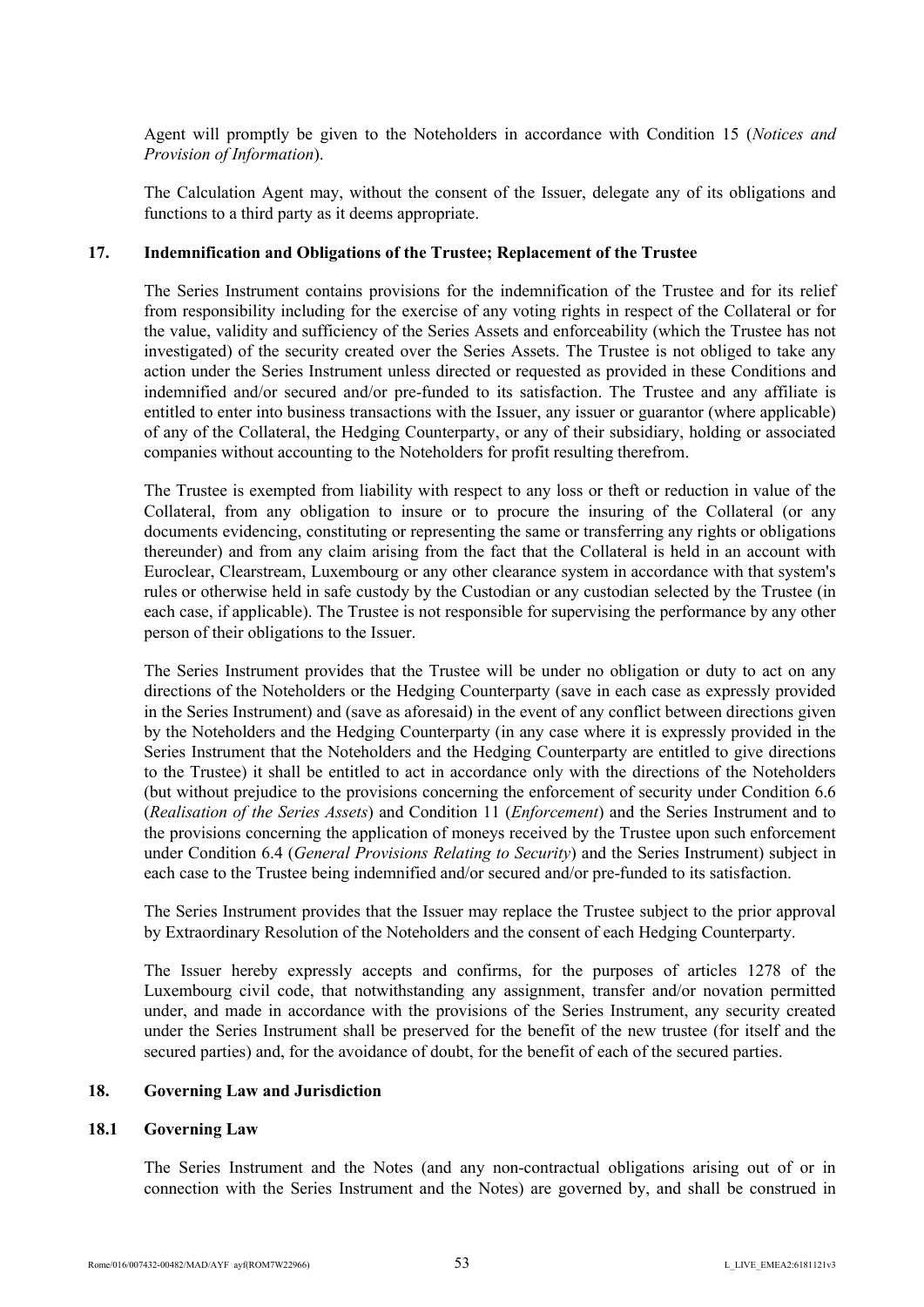accordance with, English law. For the avoidance of doubt, the provisions of articles 86 to 97 of the Luxembourg Company Law are excluded.

## **18.2 Jurisdiction**

The courts of England are to have non-exclusive jurisdiction to settle any disputes which may arise out of or in connection with the Notes (including any disputes relating to any non-contractual obligations arising out of or in connection with the Series Instrument and/or the Notes) and accordingly any legal action or proceedings arising out of or in conjunction with the Notes may be brought in such courts. The Issuer has in the Series Instrument irrevocably submitted to the jurisdiction of such courts.

### **18.3 Agent for Service of Process**

The Issuer has irrevocably appointed Deutsche Bank AG London, Winchester House, 1 Great Winchester Street, London EC2N 2DB as its Agent for Service of Process, at its registered office for the time being, as its agent to receive, for it and on its behalf, service of process in any proceedings in England.

### **19. Contracts (Rights of Third Parties) Act 1999**

No person shall have any right to enforce any term or condition of the Notes under the Contracts (Right of Third Parties) Act 1999.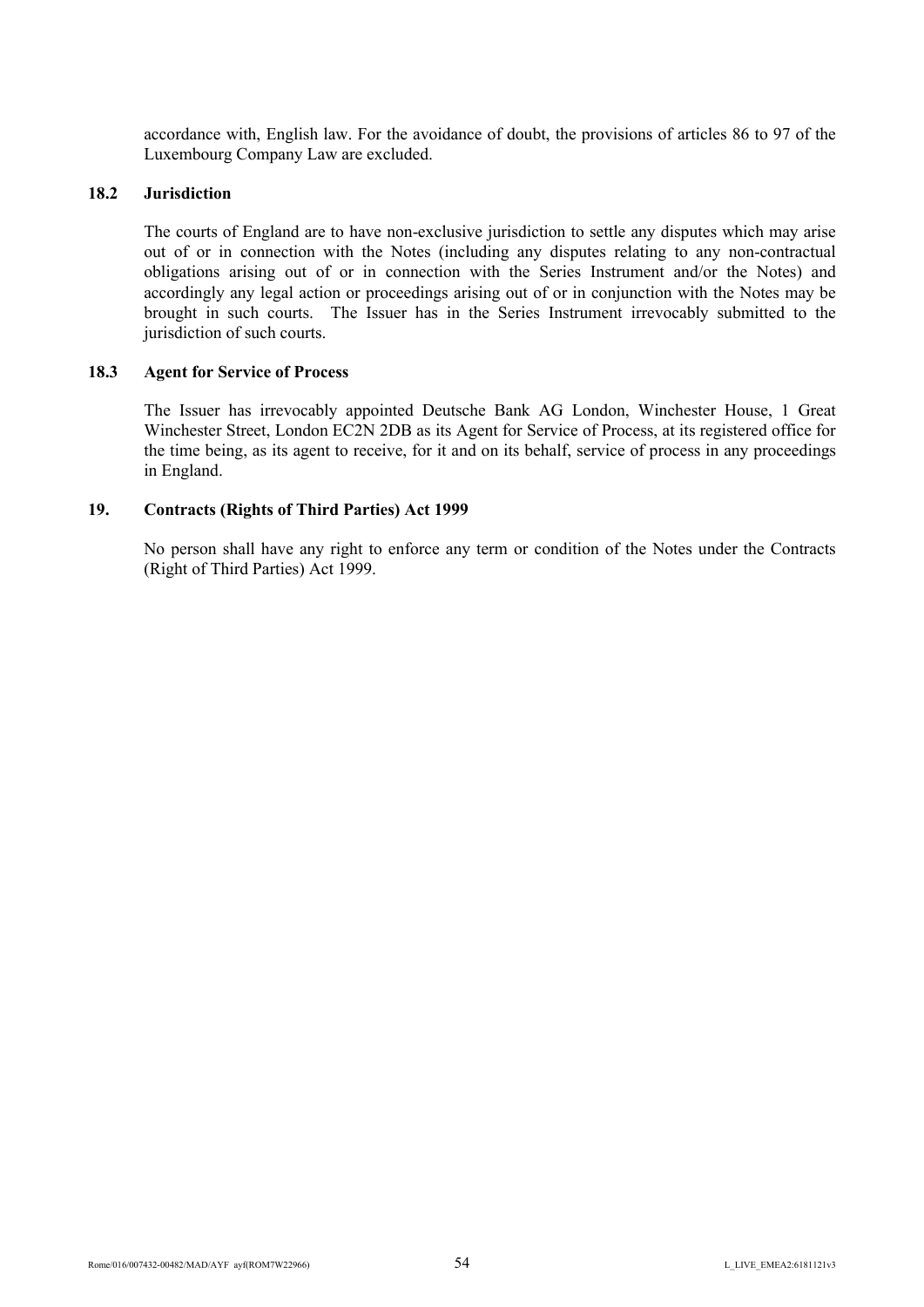# **4. DESCRIPTION OF THE ISSUER**

# **General**

Palladium Securities 1 S.A. (the **Company**) is a special purpose vehicle incorporated as a *société anonyme* (public limited liability company) under the laws of the Grand Duchy of Luxembourg for the purpose of issuing asset backed securities on 8 September 2004 and its activities as regulated securitisation undertaking are subject to the Securitisation Act 2004. A copy of the incorporation deed containing the Articles has been published in the *Mémorial C, Recueil des sociétés et associations* on 22 November 2004 and the Company is registered with the Luxembourg trade and companies register (*Registre de commerce et des sociétés, Luxembourg*) under number B.103.036. The Articles were amended on 23 April 2009. Copies of the amended and restated Articles have been published in the *Mémorial C. Recueil des sociétés et associations* number 1012 on 15 May 2009.

The registered office of the Company is at 2, boulevard Konrad Adenauer, L-1115 Luxembourg and its telephone number is  $+35242122 - 1$ .

In accordance with the Securitisation Act 2004, the Company entrusts the custody of its liquid assets and securities with Deutsche Bank Luxembourg S.A., a credit institution established in Luxembourg.

# **Share Capital and Shareholders**

The authorised share capital of the Company is  $\epsilon$ 227,272.50 divided into 181,818 Ordinary Shares (as defined in the Articles) of  $\epsilon$ 1.25 each.

The Company has issued 181,818 Ordinary Shares, all of which are fully paid and are held by the following persons:

| <b>Ordinary Shareholders</b>                                                                                       | No. of Ordinary Shares owned |
|--------------------------------------------------------------------------------------------------------------------|------------------------------|
| The Freesia Charitable Trust<br>Anson House, Havilland Street, St Peter Port,<br>Guernsey, Channel Islands GY1 3GF | 181,816                      |
| Ansons Fund Managers Limited<br>Anson House, Havilland Street, St Peter Port,<br>Guernsey, Channel Islands GY1 3GF | 2                            |

Each of the issued Ordinary Shares is held on trust by the holders thereof (each holder a **Share Trustee** and, together, the **Share Trustees**) under the terms of a declaration of trust (each a **Declaration of Trust** and, together, the **Declarations of Trust**) dated 3 September 2004, under which the relevant Share Trustee holds its Ordinary Shares on trust for charity. The Share Trustees have no beneficial interest in and derive no benefit (other than any expenses for acting as Share Trustee) from their holding of the issued shares. The Share Trustees will apply any income derived by them from the Issuer solely for charitable purposes. Other than the holders of the Ordinary Shares set out above, there are no other direct or indirect shareholders of the Company who can exercise control over the Company.

## **Business**

So long as any of the Notes remain outstanding, the Company acting in respect of Compartment 77-2012-44 (the **Issuer**) will be subject to the restrictions set out in the Terms and Conditions of the Notes and the Articles.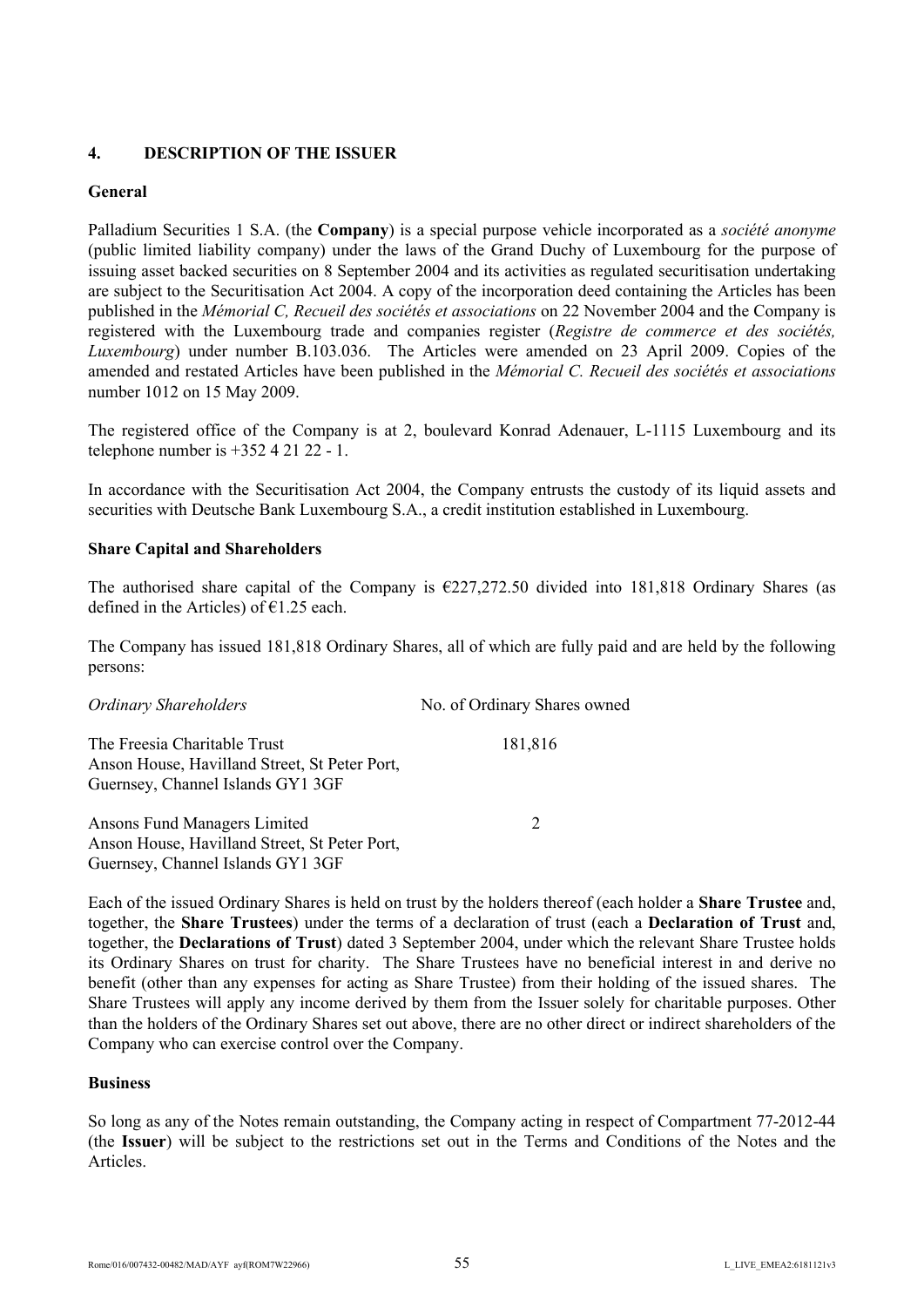The estimated amount of the preliminary expenses of the Company in its capacity as Issuer in respect of the Notes are EUR 100,000 and are payable by the Arranger.

The corporate objects of the Company set out in the Articles are to enter into, perform and serve as a vehicle for, any securitisation transactions as permitted under the Securitisation Act 2004.

The Company may acquire or assume, directly or through another entity or vehicle, the risks relating to the holding or ownership of claims, structured deposits, receivables and/or other goods, structured products relating to commodities or assets (including securities of any kind), either movable or immovable, tangible or intangible, and/or risks relating to liabilities or commitments of third parties or which are inherent to all or part of the activities undertaken by third parties, by issuing securities (*valeurs mobilières*) of any kind whose value or return is linked to these risks. The Company may assume or acquire these risks by acquiring, by any means, claims, deposits, receivables and/or other goods, structured products relating to commodities or assets, by guaranteeing the liabilities or commitments of third parties or by binding itself in any other way. The method that will be used to determine the value of the securitised assets will be set out in the relevant issue documentation proposed by the Issuer.

The Company may, within the limits of the Securitisation Act 2004, proceed, so far as they relate to securitisation transactions, to (i) the acquisition, holding and disposal, in any form, by any means, whether directly or indirectly, of participations, rights and interests in, and obligations of, Luxembourg and foreign companies, (ii) the acquisition by purchase, subscription, or in any other manner, as well as the transfer by sale, exchange or in any other manner of stock, bonds, debentures, notes and other securities or financial instruments of any kind (including notes or parts or units issued by Luxembourg or foreign mutual funds or similar undertakings and exchangeable or convertible securities) and receivables, claims or loans or other credit facilities and agreements or contracts relating thereto, and (iii) the ownership, administration, development and management of a portfolio of assets (including, among other things, the assets referred to in (i) and (ii) above) in accordance with the provisions of the relevant issue documentation.

The Company may, within the limits of the Securitisation Act 2004 and for as long as it is necessary to facilitate the performance of its corporate objects, borrow in any form and enter into any type of loan agreement. It may issue notes, Bonds (including exchangeable or convertible securities and securities linked to an index or a basket of indices or shares), debentures, Certificates, shares, Beneficiary Shares, Warrants and any kind of debt or equity securities, including under one or more issue programmes. The Issuer may lend funds including the proceeds of any borrowings and/or issues of securities, within the limits of the Securitisation Act 2004 and provided such lending or such borrowing relates to securitisation transactions, to its subsidiaries or affiliated companies or to any other company.

The Company may, within the limits of the Securitisation Act 2004, give guarantees and grant security over its assets in order to secure the obligations it has assumed for the securitisation of those assets or for the benefit of investors (including their Trustee or representative, if any) and/or any issuing entity participating in a securitisation transaction of the Issuer. The Issuer may not pledge, transfer, encumber or otherwise create security over some or all of its assets or transfer its assets for guarantee purposes, unless permitted by the Securitisation Act 2004.

The Company may enter into, execute and deliver and perform any swaps, futures, forwards, derivatives, options, repurchase, stock lending and similar transactions for as long as such agreements and transactions are necessary to facilitate the performance of the Company's corporate objects. The Company may generally employ any techniques and instruments relating to investments for the purpose of their efficient management, including, but not limited to, techniques and instruments designed to protect it against credit, currency exchange, interest rate risks and other risks.

The Board is entitled to create one or more Compartments (representing the assets of the Company relating to an issue by the Company of securities), in each case, corresponding to a separate part of the Company's estate.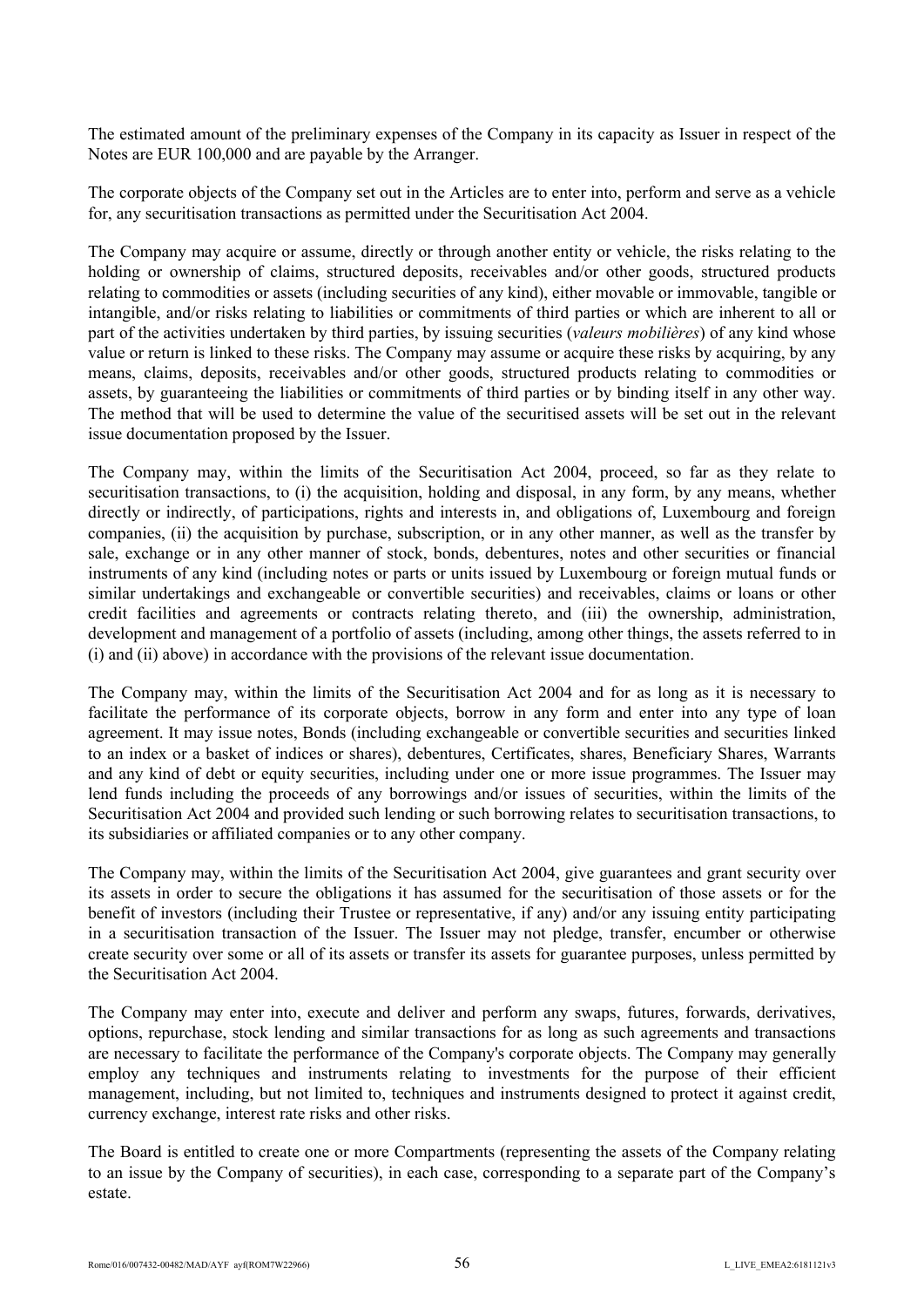The descriptions above are to be understood in their broadest sense and their enumeration is not limiting. The corporate objects of the Company shall include any transaction or agreement which is entered into by the Company, provided it is not inconsistent with the foregoing enumerated objects.

In general, the Company may take any controlling and supervisory measures and carry out any operation or transaction which it considers necessary or useful in the accomplishment and development of its corporate objects to the largest extent permitted under the Securitisation Act 2004. The Company has, and will have, no assets other than the sum of €249,999.75 representing the issued and paid-up share capital and share premium, such expenses (as agreed) per issue payable to it in connection with the issue of Instruments or the purchase, sale or incurring of other obligations and any Series Assets. Save in respect of the expenses generated in connection with each issue of Instruments, any related profits and the proceeds of any deposits and investments made from such expenses or from amounts representing the Company's issued and paid-up share capital and share premium, the Company will not accumulate any surpluses.

The Notes are obligations of the Issuer alone and not of, or guaranteed in any way by, the Share Trustees or the Trustee. Furthermore, they are not obligations of, or guaranteed in any way by, the Arranger, the Purchaser or any Agent.

### **Administration, Management and Supervisory Bodies**

The Directors of the Company are as follows:

| Director         | principal outside activities                                 |
|------------------|--------------------------------------------------------------|
| Rolf Caspers     | Employee of Deutsche Bank Luxembourg S.A.                    |
| Fabien Rossignol | Managing Director of Lealex Consult S.à r.l.<br>(Luxembourg) |
| Stéphane Weyders | Managing Director of TASL PSF SA                             |

Stéphane Weyders has been appointed by the directors of the Company as chairman of the board of directors of the Issuer.

The business address of Rolf Caspers is 2, boulevard Konrad Adenauer, L-1115 Luxembourg, the business address of each of Fabien Rossignol and Stéphane Weyders is 22, rue Goethe, L-1637 Luxembourg. The principal outside activities of Rolf Caspers as an employee of Deutsche Bank may be significant with respect to the Company to the extent that Deutsche Bank Luxembourg S.A. is the Custodian, Servicer and Domiciliation Agent (as defined below) of, and may be an affiliate of any other party participating in, the issuance of a Series of Instruments. To the extent that a conflict between Deutsche Bank Luxembourg S.A. and the Issuer exists, there may be a conflict of interest between the private interests of Rolf Caspers as a director of the Company and those of the Issuer.

Deutsche Bank Luxembourg S.A. acts as the domiciliation agent of the Company (the **Domiciliation Agent**). The office of the Domiciliation Agent will serve as the registered office of the Company which is located at 2, Boulevard Konrad Adenauer, L-1115 Luxembourg. Pursuant to the terms of the Domiciliation Agreement dated 9 September 2004 and entered into between the Domiciliation Agent and the Company, the Domiciliation Agent will perform in Luxembourg certain administrative, accounting and related services. In consideration of the foregoing, the Domiciliation Agent will receive various expenses payable by the Company at rates agreed upon from time to time. The appointment of the Domiciliation Agent may be terminated by either the Company or the Domiciliation Agent upon not less than 2 months' prior written notice. The Domiciliation Agent is an affiliate of the Arranger and Purchaser and may be an affiliate of any other party participating in the issuance of a Series of Instruments. To the extent that a conflict between such party and the Company exists, there may be a conflict of interest between the private interests of the Domiciliation Agent and those of the Company.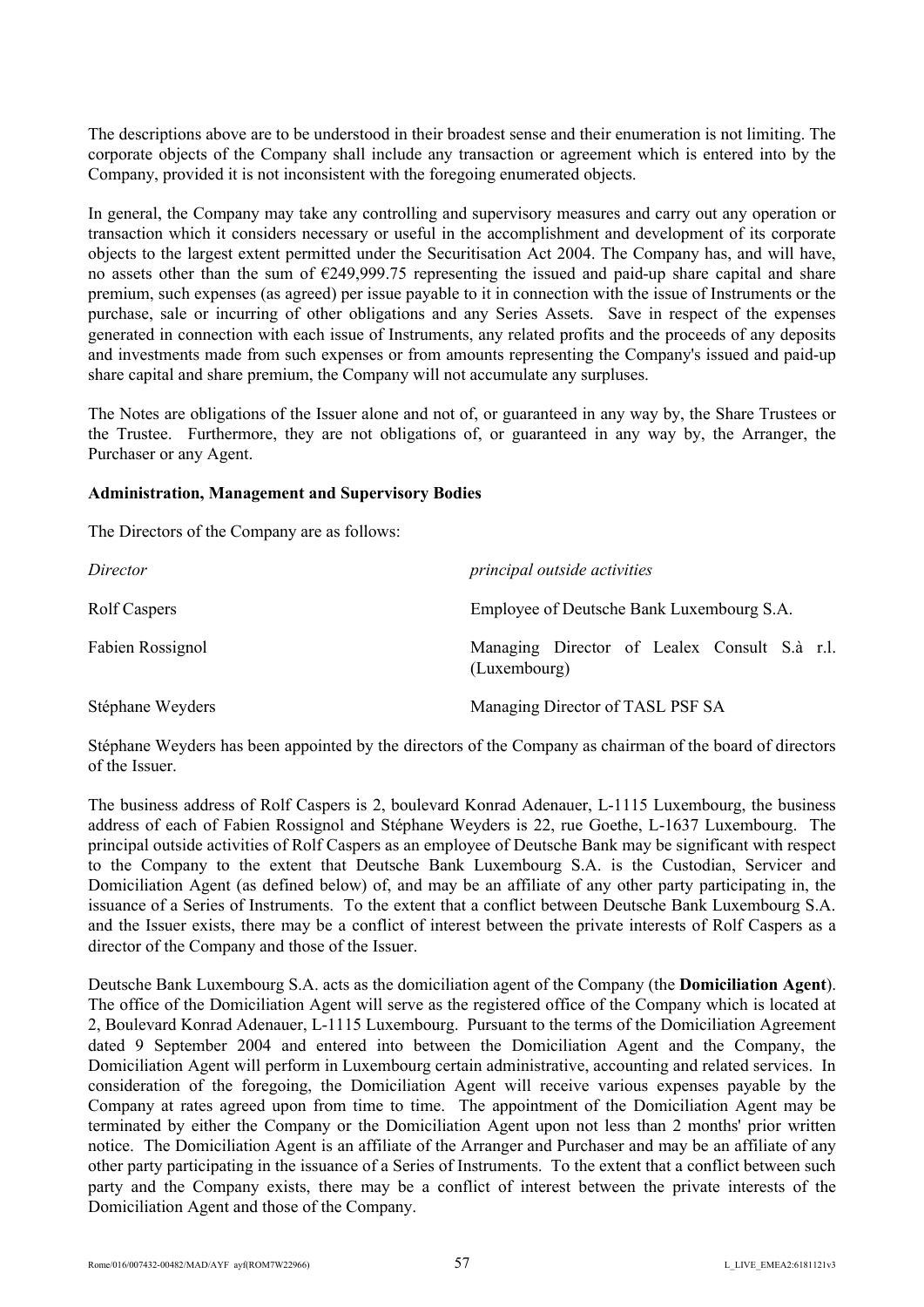No mandatory corporate governance regime to which the Company would be subject exists in Luxembourg as at the date of this Prospectus.

#### **Financial Statements**

The financial year of the Company begins on 1 February of each year and ends on 31 January of the following year save that the first financial year started on the date of incorporation of the Issuer and ended on 31 January 2006. The Company filed with the Luxembourg trade and companies register on 2 May 2011 its last audited financial statements in respect of the period ending on 31 January 2011.

In accordance with Articles 72, 74 and 75 of the Luxembourg Company Law the Company is obliged to publish its annual accounts on an annual basis following approval of the annual accounts by the annual general meeting of its shareholders. Subject as provided below, the ordinary general meeting of shareholders takes place annually on the fourth Friday of April or the next following Business Day (as defined in the Articles) at 2pm at the registered office of the Issuer or at such other place as may be specified in the convening notice. The last ordinary general meeting of shareholders took place on 26 April 2011.

Any future published annual audited financial statements prepared for the Issuer will be obtainable free of charge from the specified office of the Paying Agents in London and the Grand Duchy of Luxembourg, as described in "General Information".

## **Approved Statutory Auditors**

The approved statutory auditors (*réviseurs d'entreprises agréés*) of the Issuer, which have been appointed until the annual general meeting of shareholders to be held in 2012 by a resolution of the Board dated 2 July 2007 are Ernst & Young S.A., Luxembourg whose address is 7 Parc d'Activité Syrdall, L-5365 Munsbach, Luxembourg and who belong to the Luxembourg institute of auditors (*Instituts des réviseurs d'entreprises*).

Ernst & Young S.A. are entrusted with the auditing of the accounts of the Company. According to the Securitisation Act 2004, they shall inform the Board and also the CSSF of any irregularities and inaccuracies which they detect during the accomplishment of their duties.

## **CSSF supervision**

The Company is supervised by the CSSF which ascertains that it complies with the law and its obligations. This supervision will continue until such time as the Company is liquidated.

According to the Securitisation Act 2004, the CSSF may request from the Company a periodical statement of its assets and liabilities and its operating results. The CSSF may furthermore require communication of any information or carry out on-site investigations and inspect all the documents of the Company and of the Domiciliation Agent which relate to the organisation, administration, management, or operation of the Company or to the valuation of and return on the assets, in order to verify compliance with the provisions of the Securitisation Act 2004 and the provisions set out in the Articles, and in agreements relating to the issuance of securities (including, for instance, the Notes), and the accuracy of the information it has been provided with.

If the CSSF finds that the Company is not complying with the provisions of the Securitisation Act 2004, the Articles or the agreements relating to the issuance of securities, or that the rights attached to the securities issued by the Company may be impaired, it may summon the Company to remedy the situation within a period it determines. If such summons is not complied with, the CSSF may (i) render public its position regarding the findings it has made, (ii) prohibit the issuance of securities, (iii) request the listing of the securities issued by the Company to be suspended, (iv) request the presiding judge of the chamber of the Luxembourg district court dealing with commercial matters to appoint a provisional administrator for the Company, or (v) withdraw its authorisation.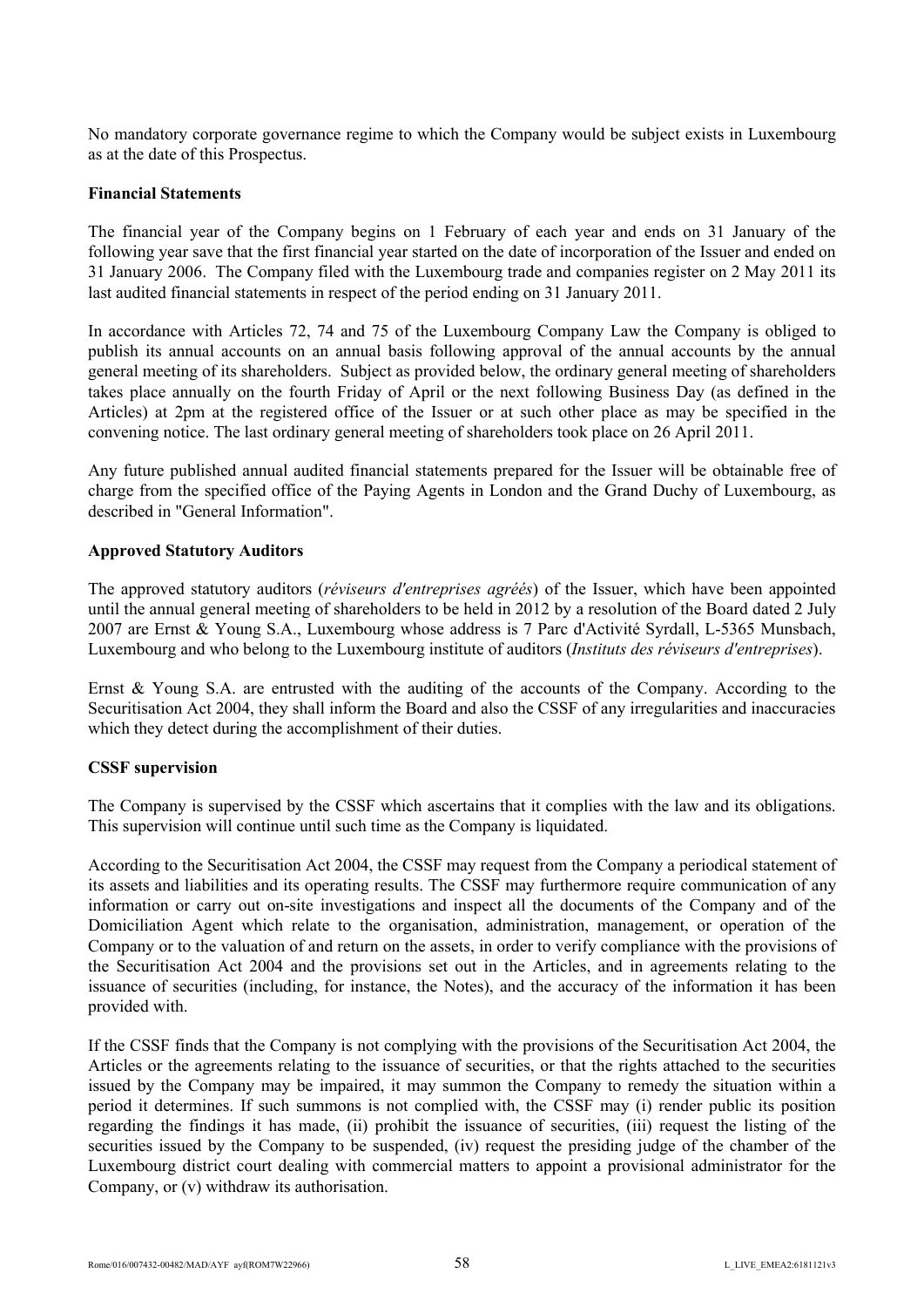# **5. TAXATION**

## **Country Specific Taxation**

Potential purchasers of Notes are advised to consult their own tax advisers as to the tax consequences of transactions involving the Notes.

# **LUXEMBOURG TAXATION**

*The following summary is of a general nature and is included herein solely for information purposes. It is based on the laws presently in force in Luxembourg, though it is not intended to be, nor should it be construed to be, legal or tax advice. Prospective investors in the Notes should therefore consult their own professional advisers as to the effects of state, local or foreign laws, including Luxembourg tax law, to which they may be subject.*

# **Taxation of the Issuer**

A fixed registration duty (*droit fixe spécifique d'enregistrement*) of EUR75 is payable at the moment of the amendment of the Articles. The transfer or sale of securities of the Issuer will not be subject to Luxembourg registration or stamp duty.

The Issuer will be considered a fiscal resident of Luxembourg both for purposes of Luxembourg domestic tax law and for purposes of the tax treaties entered into by Luxembourg and should therefore be able to obtain a residence certificate from the Luxembourg tax authorities.

The Issuer will be liable for Luxembourg corporation taxes. The standard applicable rate in Luxembourg city, including corporate income tax (*impôt sur le revenu des collectivités*), municipal business tax (*impôt commercial communal*) and solidarity taxes, is 28.80 per cent. for the fiscal year ending 31st December, 2011. Liability for such corporation taxes extends to the Issuer's worldwide profits including capital gains, subject to the provisions of any relevant double taxation treaty. The taxable income of the Issuer is computed by application of all rules of the Luxembourg income tax law of 4th December, 1967, as amended (*loi concernant l'impôt sur le revenu*), as commented and currently applied by the Luxembourg tax authorities. Under certain conditions, dividends received by the Issuer from qualifying participations and capital gains realised by the Issuer on the sale of qualifying participations may be exempt from Luxembourg corporation taxes under the Luxembourg participation exemption. The Issuer may further deduct from its taxable profits interest payments made to holders of Notes. For tax purposes, payments made by the Issuer to holders of Notes are always treated as interest.

The Issuer will be exempt from wealth tax (*impôt sur la fortune*).

# **Taxation of the holders of Notes**

## *Withholding tax*

(i) Non-resident holders of Notes

Under Luxembourg general tax laws currently in force and subject to the laws of 21 June 2005 (the **Laws**) mentioned below, there is no withholding tax on payments of principal, premium or interest made to nonresident holders of Notes, nor on accrued but unpaid interest in respect of the Notes, nor is any Luxembourg withholding tax payable upon redemption or repurchase of the Notes held by non-resident holders of Notes.

Under the Laws implementing the Council Directive 2003/48/EC of 3 June 2003 on taxation of savings income in the form of interest payments and ratifying the treaties entered into by Luxembourg and certain dependent and associated territories of EU Member States (the **Territories**), payments of interest or similar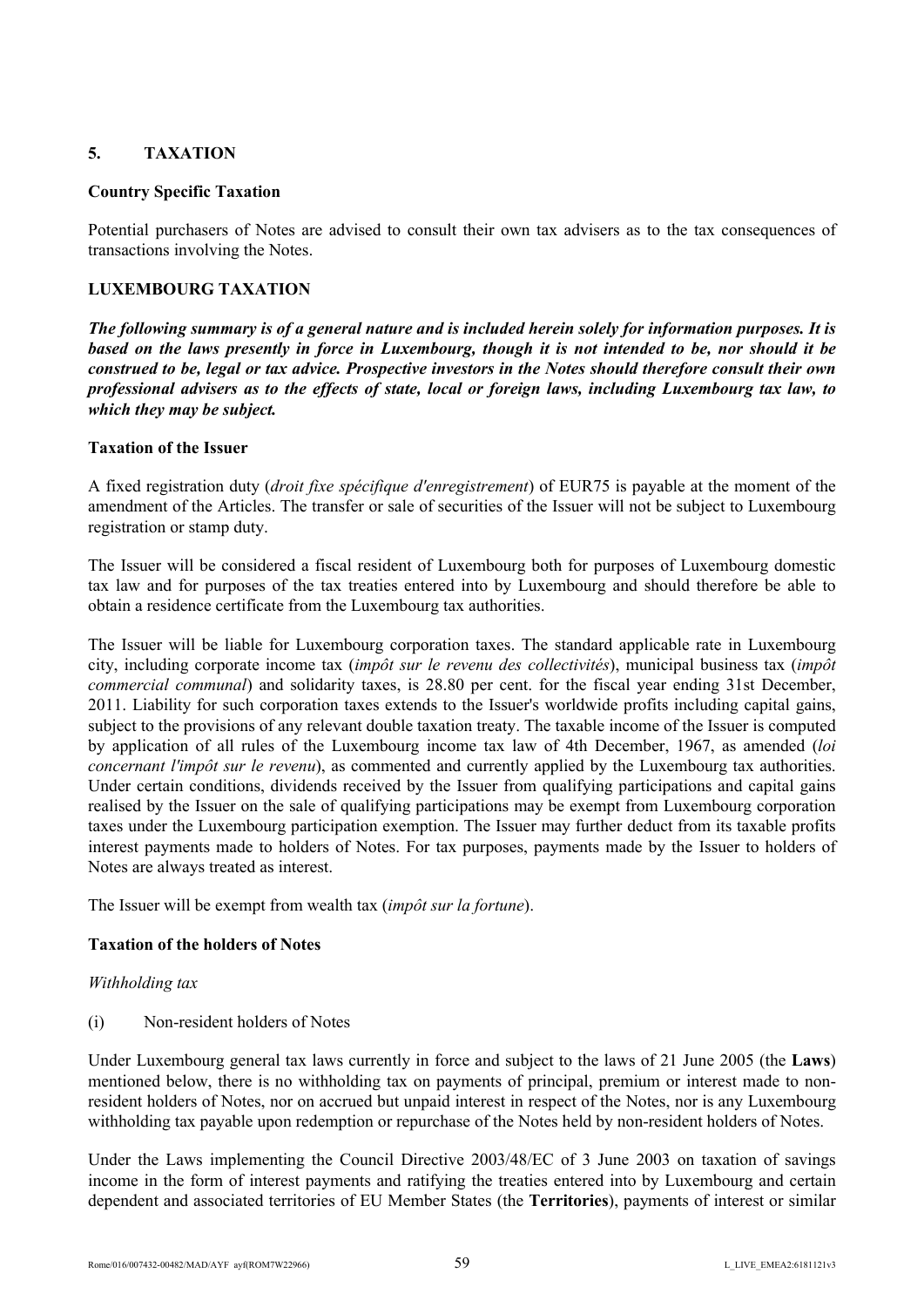income made or ascribed by a paying agent established in Luxembourg to or for the immediate benefit of an individual beneficial owner or a residual entity, as defined by the Laws, which are resident of, or established in, an EU Member State (other than Luxembourg) or one of the Territories will be subject to a withholding tax unless the relevant recipient has adequately instructed the relevant paying agent to provide details of the relevant payments of interest or similar income to the fiscal authorities of his/her/its country of residence or establishment, or, in the case of an individual beneficial owner, has provided a tax certificate issued by the fiscal authorities of his/her country of residence in the required format to the relevant paying agent. Where withholding tax is applied, it is levied at a rate of 35 per cent.. Responsibility for the withholding of the tax will be assumed by the Luxembourg paying agent. Payments of interest under the Notes are currently subject to withholding tax of 35 per cent..

### (ii) Resident holders of Notes

Under Luxembourg general tax laws currently in force and subject to the law of 23 December 2005, as amended (the **Law**) mentioned below, there is no withholding tax on payments of principal, premium or interest made to Luxembourg resident holders of Notes, nor on accrued but unpaid interest in respect of Notes, nor is any Luxembourg withholding tax payable upon redemption or repurchase of Notes held by Luxembourg resident holders of Notes.

Under the Law payments of interest or similar income made or ascribed by a paying agent established in Luxembourg to or for the benefit of an individual beneficial owner who is resident of Luxembourg or to certain foreign entities securing the interest payments for such individual beneficial owner will be subject to a withholding tax of 10 per cent. Such withholding tax will be in full discharge of income tax if the beneficial owner is an individual acting in the course of the management of his/her private wealth. Responsibility for the withholding of the tax will be assumed by the Luxembourg paying agent. Payments of interest under the Notes coming within the scope of the Law would be subject to withholding tax of 10 per cent.

## *Income Taxation*

## (i) Non-resident holders of Notes

A non-resident holder of Notes, not having a permanent establishment or permanent representative in Luxembourg to which such Notes are attributable, is not subject to Luxembourg income tax on interest accrued or received under the Notes. A gain realised by such non-resident holder of Notes on the sale or disposal, in any form whatsoever, of the Notes is further not subject to Luxembourg income tax.

A non-resident corporate holder of Notes or an individual holder of Notes acting in the course of the management of a professional or business undertaking, who has a permanent establishment or permanent representative in Luxembourg to which such Notes are attributable, is subject to Luxembourg income tax on interest accrued or received under the Notes and on any gains realised upon the sale or disposal, in any form whatsoever, of the Notes.

## (ii) Resident holders of Notes

A corporate holder of Notes must include any interest accrued or received, as well as any gain realised on the sale or disposal, in any form whatsoever, of the Notes, in its taxable income for Luxembourg income tax assessment purposes. The same inclusion applies to an individual holder of Notes, acting in the course of the management of a professional or business undertaking.

A holder of Notes that is governed by the law of 11 May 2007 on family estate management companies, or by the law of 17 December 2010 on undertakings for collective investment, as amended<sup>1</sup>, or by the law of 13 February 2007 on specialised investment funds, is neither subject to Luxembourg income tax in respect of

l

 $1$  as from 1 July 2011 the reference shall be read as a reference to the law of 17 December 2010 only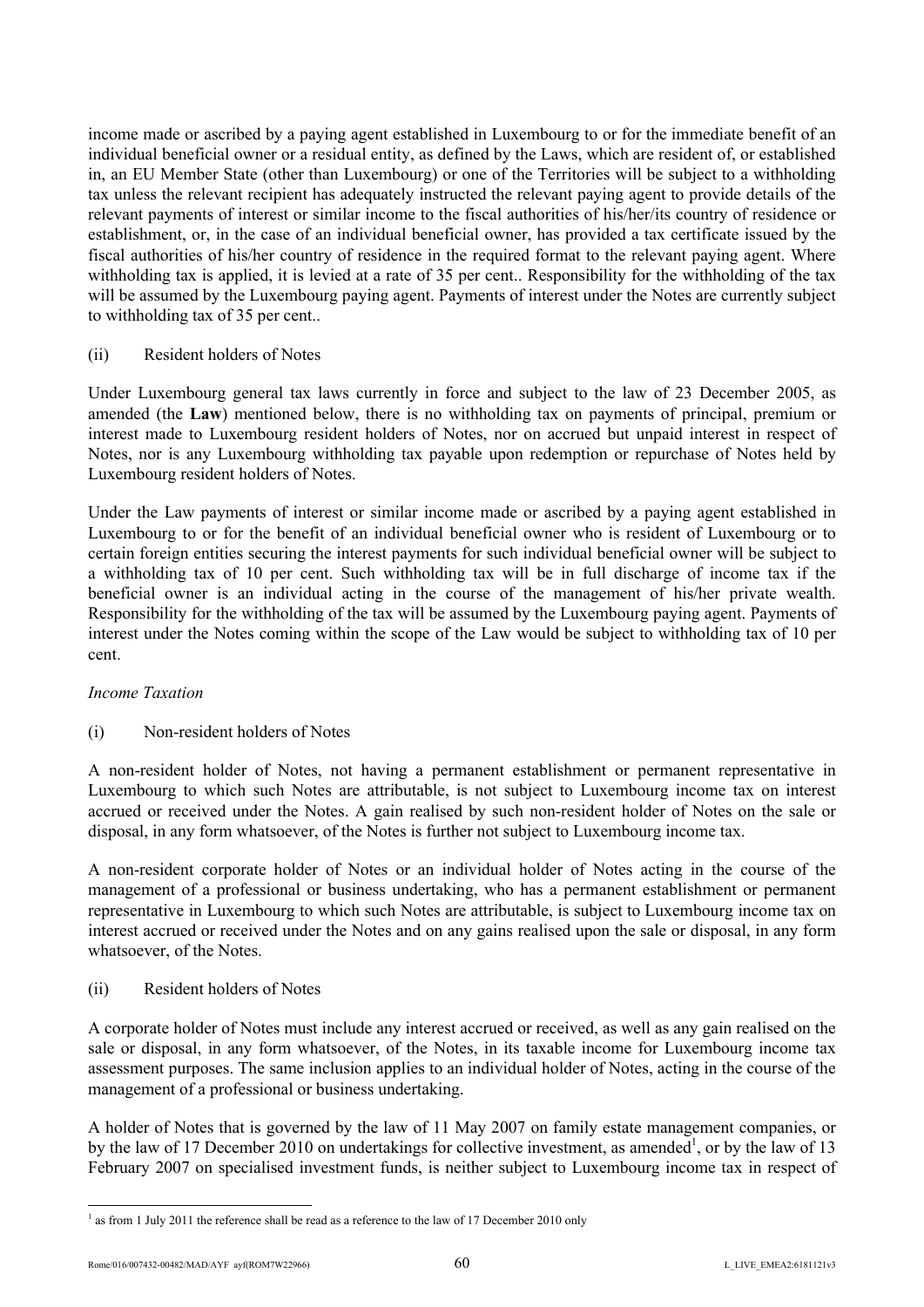interest accrued or received, nor on gains realised on the sale or disposal, in any form whatsoever, of the Notes.

An individual holder of Notes, acting in the course of the management of his/her private wealth, is subject to Luxembourg income tax in respect of interest received under the Notes, except if (i) withholding tax has been levied on such payments in accordance with the Law, or (ii) the individual holder of the Notes has opted for the application of a 10 per cent. tax in full discharge of income tax in accordance with the Law, which applies if a payment of interest has been made or ascribed by a paying agent established in a EU Member State (other than Luxembourg), or in a Member State of the European Economic Area (other than a EU Member State), or in a state that has entered into a treaty with Luxembourg relating to the Council Directive 2003/48/EC of 3 June 2003. A gain realised by an individual holder of Notes, acting in the course of the management of his/her private wealth, upon the sale or disposal, in any form whatsoever, of Notes is not subject to Luxembourg income tax, provided this sale or disposal took place more than six months after the Notes were acquired. However, any portion of such gain corresponding to accrued but unpaid interest income is subject to Luxembourg income tax, except if tax has been levied on such interest in accordance with the Law.

### *Wealth tax*

A corporate Noteholder, whether it is resident of Luxembourg for tax purposes or, if not, it maintains a permanent establishment or a permanent representative in Luxembourg to which such Notes are attributable, is subject to Luxembourg wealth tax on such Notes, except if the Noteholder is governed by law of 11 May 2007 on family estate companies by the laws of 17 December 2010 on undertakings for collective investment, as amended<sup>2</sup>, by the law of 13 February 2007 on specialised investment funds, or is a securitisation company governed by the law of 22 March 2004 on securitisation, or a capital company governed by the law of 15 June 2004 on venture capital vehicles, as amended.

An individual Noteholder, whether he/she is resident of Luxembourg or not, is not subject to Luxembourg wealth tax on Notes.

#### *Other Taxes*

Under present Luxembourg tax law, in the case where a Noteholder is a resident for tax purposes of Luxembourg at the time of his death, the Notes are included in his taxable estate, for inheritance tax purposes and gift tax may be due on a gift or donation of Notes, if the gift is recorded in a Luxembourg deed.

## **ITALIAN TAXATION**

The Italian tax regime applying to payments of interest in respect of the Notes is governed by legislative Decree No. 239 on the basis that the Notes qualify as asset-backed securities for the purposes of Law 130. Decree No. 239 provides for the applicable regime with respect to the tax treatment of interest, premium and other income (including the difference between the redemption amount and the issue price) from notes falling within the category of bonds (*obbligazioni*) or debentures similar to bonds (*titoli similari alle obbligazioni*) issued, amongst others, by non-Italian resident issuers.

Where an Italian resident Noteholder is (i) an individual not engaged in an entrepreneurial activity to which the Notes are connected (unless he has opted for the application of the "*risparmio gestito*" regime – see **Capital Gains Tax** below), (ii) a non commercial partnership, (iii) a non-commercial private or public institution, or (iv) an investor exempt from Italian corporate income taxation, interest, premium and other income relating to Notes, accrued during the relevant holding period, are subject to a withholding tax, referred to as "*imposta sostitutiva*", levied at the rate of 20 per cent. In the event that Noteholders described under (i) and (iii) above are engaged in an entrepreneurial activity to which the Notes are connected, the *imposta sostitutiva* applies as a provisional tax.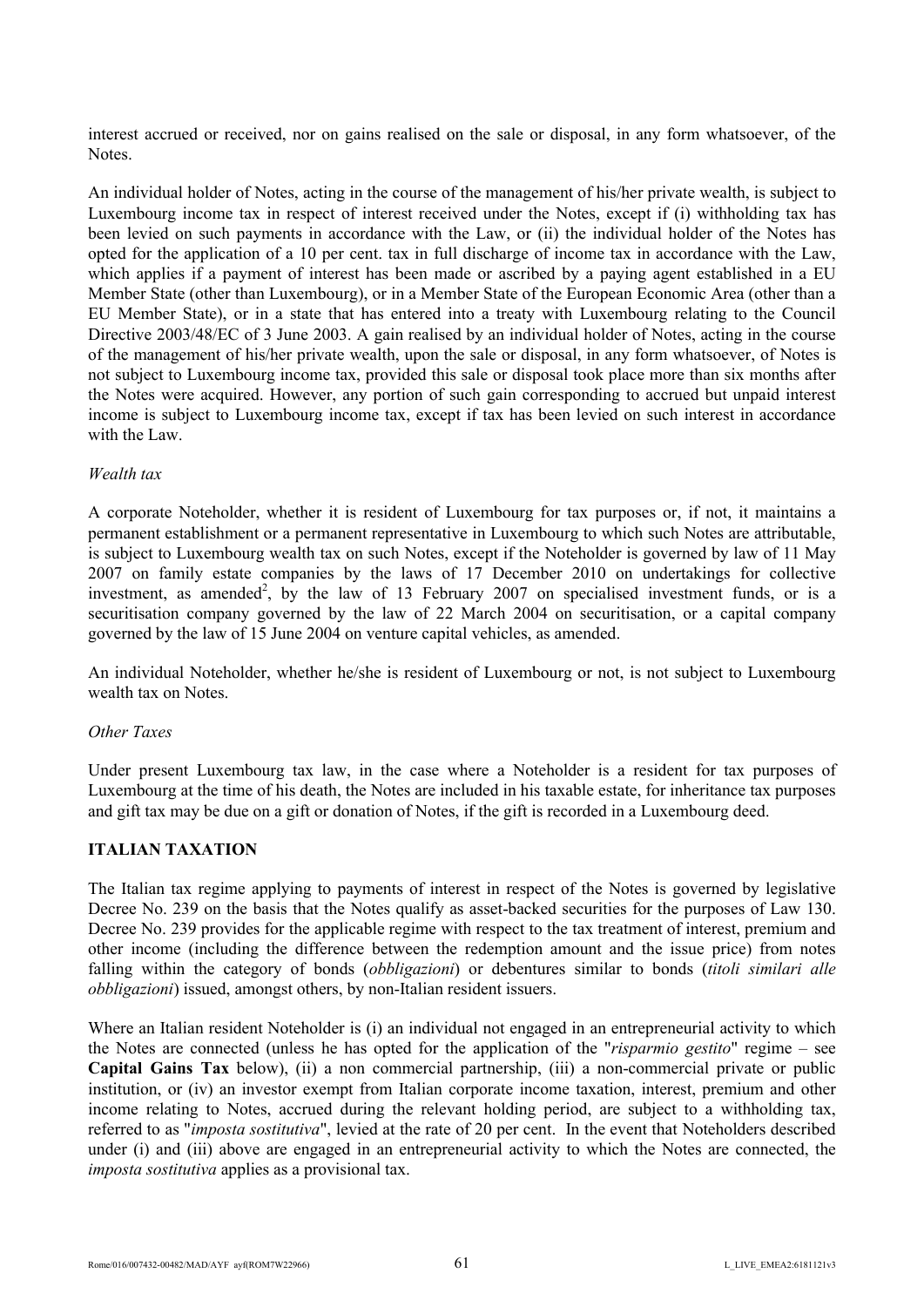Where an Italian resident Noteholder is a company or similar commercial entity or a permanent establishment in Italy of a foreign company to which Notes are effectively connected and such Notes are deposited with an authorised intermediary, interest, premium and other income from such Notes will not be subject to *imposta sostitutiva*, but must be included in the relevant Noteholder's income tax return and are therefore subject to general Italian corporate taxation (and, in certain circumstances, depending on the "status" of the Noteholder, also to IRAP - the regional tax on productive activities).

Under the current regime provided by Law Decree No. 351 of 25 September 2001, as clarified by the Italian Ministry of Economics and Finance through Circular No. 47/E of 8 August 2003, payments of interest in respect of Notes made to Italian resident real estate investment funds established pursuant to Article 37 of Legislative Decree No. 58 of 24 February 1998, as amended and supplemented (the **Financial Services Act**), and Article 14-*bis* of Law No. 86 of 25 January 1994 are subject neither to substitute tax nor to any other income tax in the hands of the fund.

If the investor is resident in Italy and is an open-ended or closed-ended investment fund (the **Fund**) or a SICAV, and the relevant Notes are held by an authorised intermediary, interest, premium and other income accrued during the holding period on Notes are not subject to income tax in the hands of the Fund. A substitute tax of 20 per cent. is levied on proceeds distributed by the Fund or the SICAV or received by certain categories of unit holders upon redemption or disposal of the units.

Where an Italian resident Noteholder is a pension fund (subject to the regime provided for by article 17 of the Legislative Decree No. 252 of 5 December 2005) and Notes are deposited with an authorised intermediary, interest, premium and other income relating to such Notes and accrued during the holding period will not be subject to *imposta sostitutiva*, but must be included in the result of the relevant portfolio accrued at the end of the tax period, to be subject to a 11.00 per cent. substitute tax.

Pursuant to Decree No. 239, *imposta sostitutiva* is applied by banks, SIMs, fiduciary companies, SGRs, stockbrokers and other entities identified by a decree of the Ministry of Economics and Finance (each an **Intermediary**).

An Intermediary must (i) be resident in Italy or be a permanent establishment in Italy of a non-Italian resident financial intermediary and (ii) intervene, in any way, in the collection of interest or in the transfer of Notes. For the purpose of the application of the *imposta sostitutiva*, a transfer of Notes includes any assignment or other act, either with or without consideration, which results in a change of the ownership of the relevant Notes or in a change of the Intermediary with which such Notes are deposited.

Where the Notes are not deposited with an Intermediary, the *imposta sostitutiva* is applied and withheld by any entity paying interest to a Noteholder.

## **Non-Italian Resident Noteholders**

No Italian *imposta sostitutiva* is applied on payments to a non-Italian resident Noteholder of interest or premium relating to the Notes provided that, if the Notes are held in Italy, the non-Italian resident Noteholder declares itself to be a non-Italian resident according to Italian tax regulations.

# **Capital Gains Tax**

Any gain obtained from the sale or redemption of Notes would be treated as part of the taxable income (and, in certain circumstances, depending on the "status" of the Noteholder, also as part of the net value of production for IRAP purposes) if realised by an Italian company or a similar commercial entity (including the Italian permanent establishment of foreign entities to which the relevant Notes are connected) or Italian resident individuals engaged in an entrepreneurial activity to which the relevant Notes are connected.

Where an Italian resident Noteholder is an individual not holding Notes in connection with an entrepreneurial activity and certain other persons, any capital gain realised by such Noteholder from the sale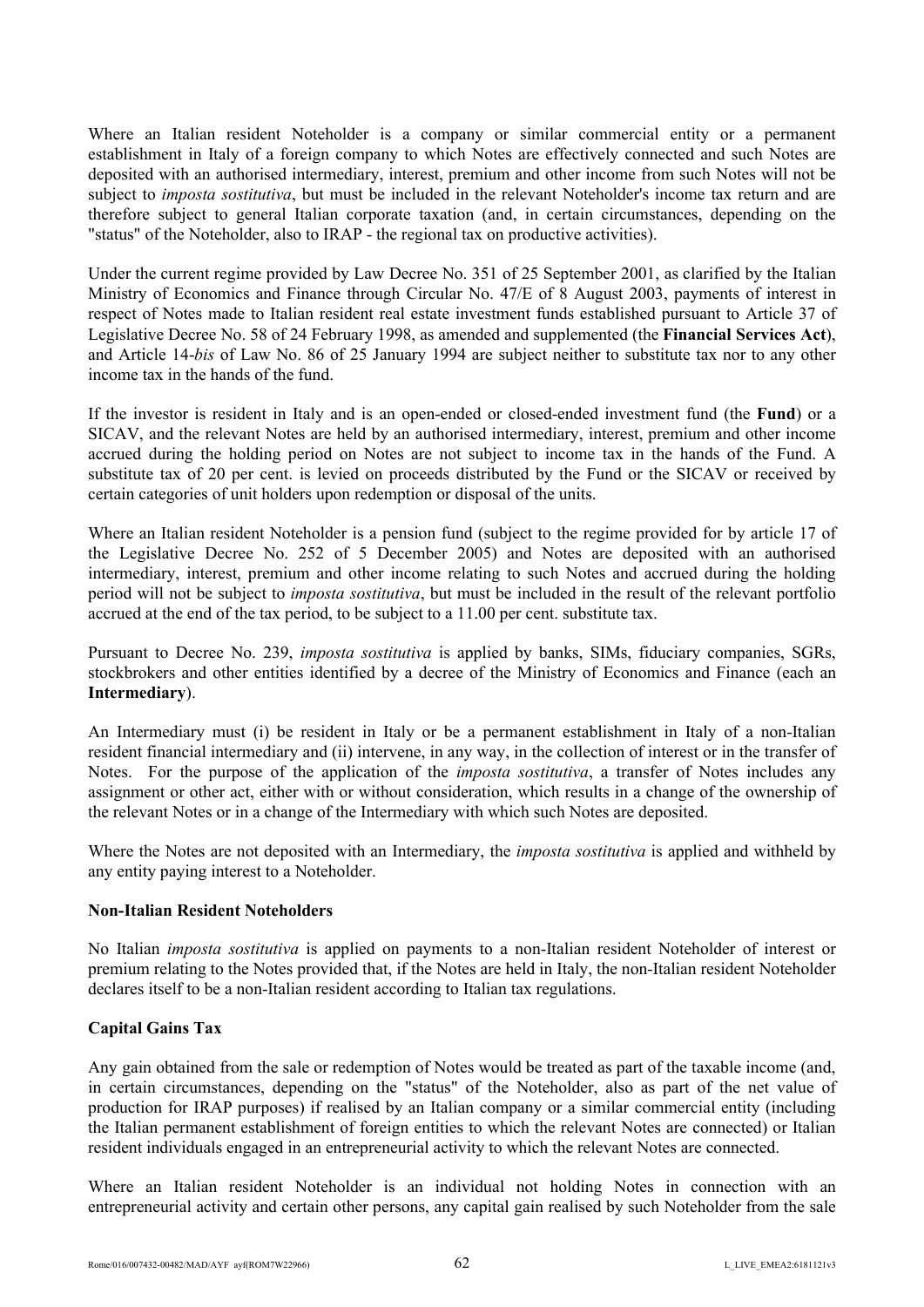or redemption of Notes would be subject to an *imposta sostitutiva*, levied at the current rate of 20 per cent. Noteholders may set off losses with gains.

In respect of the application of the *imposta sostitutiva*, taxpayers may opt for one of the three regimes described below.

Under the "tax declaration" regime (*regime della dichiarazione*), which is the default regime for Italian resident individuals not engaged in entrepreneurial activity to which the Notes are connected, the *imposta sostitutiva* on capital gains will be chargeable, on a cumulative basis, on all capital gains, net of any incurred capital loss, realised by the Italian resident individual Noteholder holding Notes not in connection with an entrepreneurial activity pursuant to all sales or redemptions of the Notes carried out during any given tax year. Italian resident individuals holding Notes not in connection with an entrepreneurial activity must indicate the overall capital gains realised in any tax year, net of any relevant incurred capital loss, in the annual tax return and pay *imposta sostitutiva* on such gains together with any balance of income tax due for such year. Capital losses in excess of capital gains may be carried forward against capital gains realised in any of the four succeeding tax years.

As an alternative to the tax declaration regime, Italian resident individual Noteholders holding Notes not in connection with an entrepreneurial activity may elect to pay the *imposta sostitutiva* separately on capital gains realised on each sale or redemption of the Notes (the "*risparmio amministrato*" regime). Such separate taxation of capital gains is allowed subject to (i) the Notes being deposited with Italian banks, SIMs or certain authorised financial intermediaries; and (ii) an express election for the *risparmio amministrato* regime being punctually made in writing by the relevant Noteholder. The depository is responsible for accounting for *imposta sostitutiva* in respect of capital gains realised on each sale or redemption of the Notes (as well as in respect of capital gains realised upon the revocation of its mandate), net of any incurred capital loss, and is required to pay the relevant amount to the Italian tax authorities on behalf of the taxpayer, deducting a corresponding amount from the proceeds to be credited to the Noteholder or using funds provided by the Noteholder for this purpose. Under the *risparmio amministrato* regime, where a sale or redemption of the Notes results in a capital loss, such loss may be deducted from capital gains subsequently realised, within the same securities management, in the same tax year or in the following tax years up to the fourth. Under the *risparmio amministrato* regime, the Noteholder is not required to declare the capital gains in its annual tax return.

Any capital gains realised by Italian resident individuals holding Notes not in connection with an entrepreneurial activity who have entrusted the management of their financial assets, including Notes, to an authorised intermediary and have opted for the so-called "*risparmio gestito*" regime will be included in the computation of the annual increase in value of the managed assets accrued, even if not realised, at year end, subject to a 20 per cent. substitute tax, to be paid by the managing authorised intermediary. Under the *risparmio gestito* regime, any depreciation of the managed assets accrued at year end may be carried forward against increase in value of the managed assets accrued in any of the four succeeding tax years. Under the *risparmio gestito* regime, the Noteholder is not required to declare the capital gains realised in its annual tax return.

Any capital gains realised by a Noteholder who is an Italian real estate fund to which the provisions of Law Decree No. 351 as subsequently amended apply will be subject neither to imposta sostitutiva nor to any other income tax at the level of the real estate investment fund.

Capital gains realised by a Noteholder which is an Italian open ended or a closed-ended investment fund or a SICAV are not subject to income tax in the hands of the fund. A substitute tax of 20 per cent. is levied on proceeds distributed by the fund or the SICAV or received by certain categories of unit holders upon redemption or disposal of the units.

Any capital gains realised by a Noteholder which is an Italian pension fund (subject to the regime provided for by article 17 of the Legislative Decree No. 252 of 5 December 2005) will be included in the result of the relevant portfolio accrued at the end of the tax period, to be subject to the 11 per cent. substitute tax.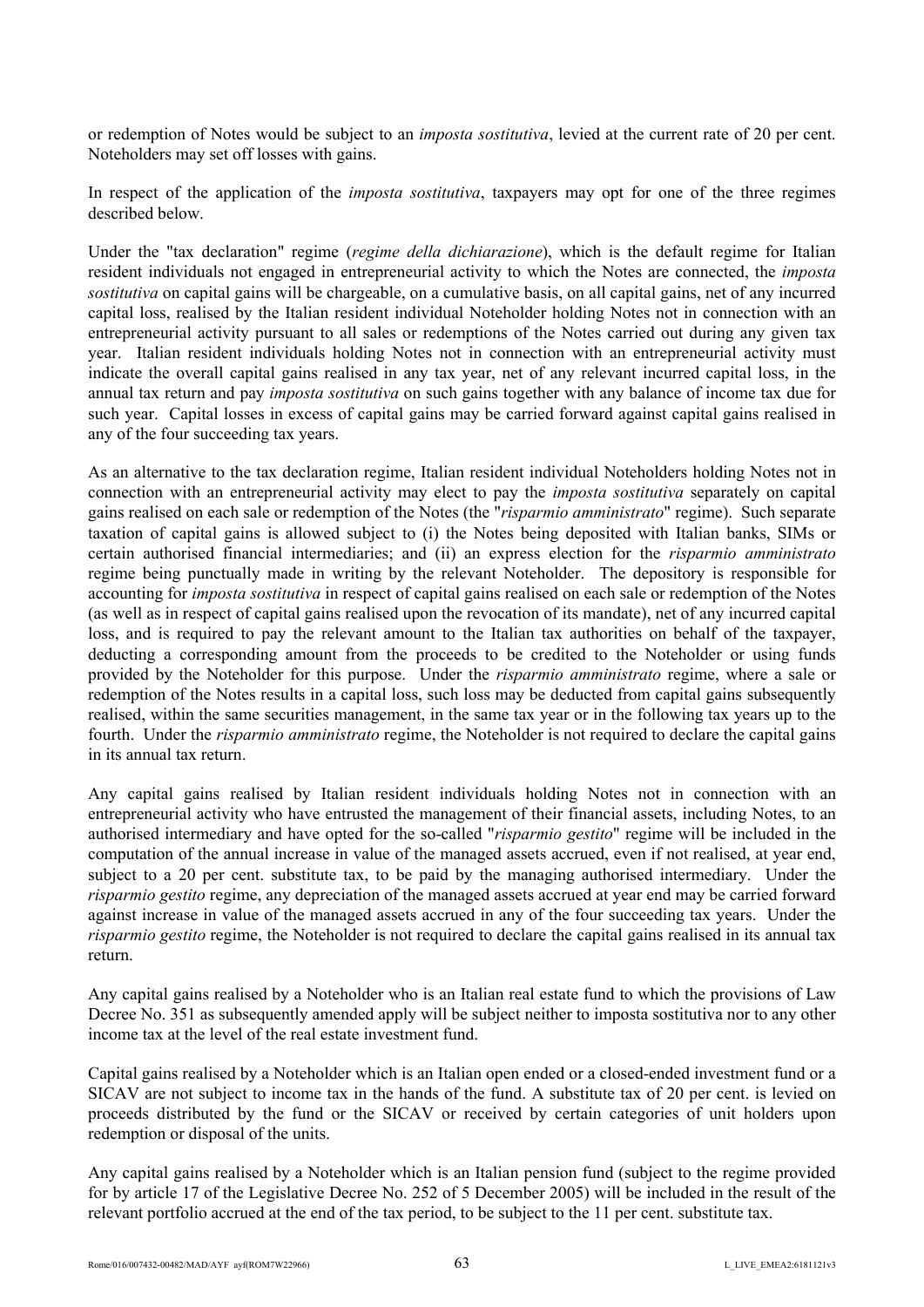Capital gains realised by non-Italian resident Noteholders from the sale or redemption of the Notes are not subject to Italian taxation, provided that the Notes (i) are traded on regulated markets, or (ii) if not traded on regulated markets, are held outside Italy.

### **Inheritance and gift taxes**

Pursuant to Law Decree No. 262 of 3 October 2006, (Decree No. 262), converted into Law No. 286 of 24 November, 2006, the transfers of any valuable asset (including shares, bonds or other securities) as a result of death or donation are taxed as follows:

- (a) transfers in favour of spouses and direct descendants or direct ancestors are subject to an inheritance and gift tax applied at a rate of 4 per cent. on the value of the inheritance or the gift exceeding EUR 1,000,000 for each beneficiary;
- (b) transfers in favour of relatives to the fourth degree or relatives-in-law to the third degree, are subject to an inheritance and gift tax applied at a rate of 6 per cent. on the entire value of the inheritance or the gift. Transfers in favour of brothers/sisters are subject to the 6 per cent. inheritance and gift tax on the value of the inheritance or the gift exceeding EUR 100,000 for each beneficiary; and
- (c) any other transfer is, in principle, subject to an inheritance and gift tax applied at a rate of 8 per cent. on the entire value of the inheritance or the gift.

# **Transfer Tax**

Article 37 of Law Decree No 248 of 31 December 2007, (Decree No. 248) converted into Law No. 31 of 28 February 2008, published on the Italian Official Gazette No. 51 of 29 February 2008, has abolished the Italian transfer tax, provided for by Royal Decree No. 3278 of 30 December 1923, as amended and supplemented by the Legislative Decree No. 435 of 21 November 1997.

Following the repeal of the Italian transfer tax, as from 31 December 2007 contracts relating to the transfer of securities are subject to the registration tax as follows: (i) public deeds and notarized deeds are subject to fixed registration tax at rate of EUR 168; (ii) private deeds are subject to registration tax only in case of use, voluntary registration or in the so-called *enunciazione*.

## *Implementation in Italy of the EU Savings Directive*

Italy has implemented the EU Savings Directive through Legislative Decree No. 84 of 18 April, 2005 (the Decree No. 84). Under Decree No. 84, subject to a number of important conditions being met, in the case of interest paid to individuals which qualify as beneficial owners of the interest payment and are resident for tax purposes in another Member State, Italian qualified paying agents shall not apply the withholding tax and shall report to the Italian Tax Authorities details of the relevant payments and personal information on the individual beneficial owner. Such information is transmitted by the Italian Tax Authorities to the competent foreign tax authorities of the State of residence of the beneficial owner.

## **EU SAVINGS DIRECTIVE**

Under EC Council Directive 2003/48/EC on the taxation of savings income, Member States are required to provide to the tax authorities of another Member State details of payments of interest (or similar income) paid by a person within its jurisdiction to an individual resident in that other Member State or to certain limited types of entities established in that other Member State. However, for a transitional period, Luxembourg and Austria are instead required (unless during that period they elect otherwise) to operate a withholding system in relation to such payments (the ending of such transitional period being dependent upon the conclusion of certain other agreements relating to information exchange with certain other countries). A number of non-EU countries and territories including Switzerland have adopted similar measures (a withholding system in the case of Switzerland).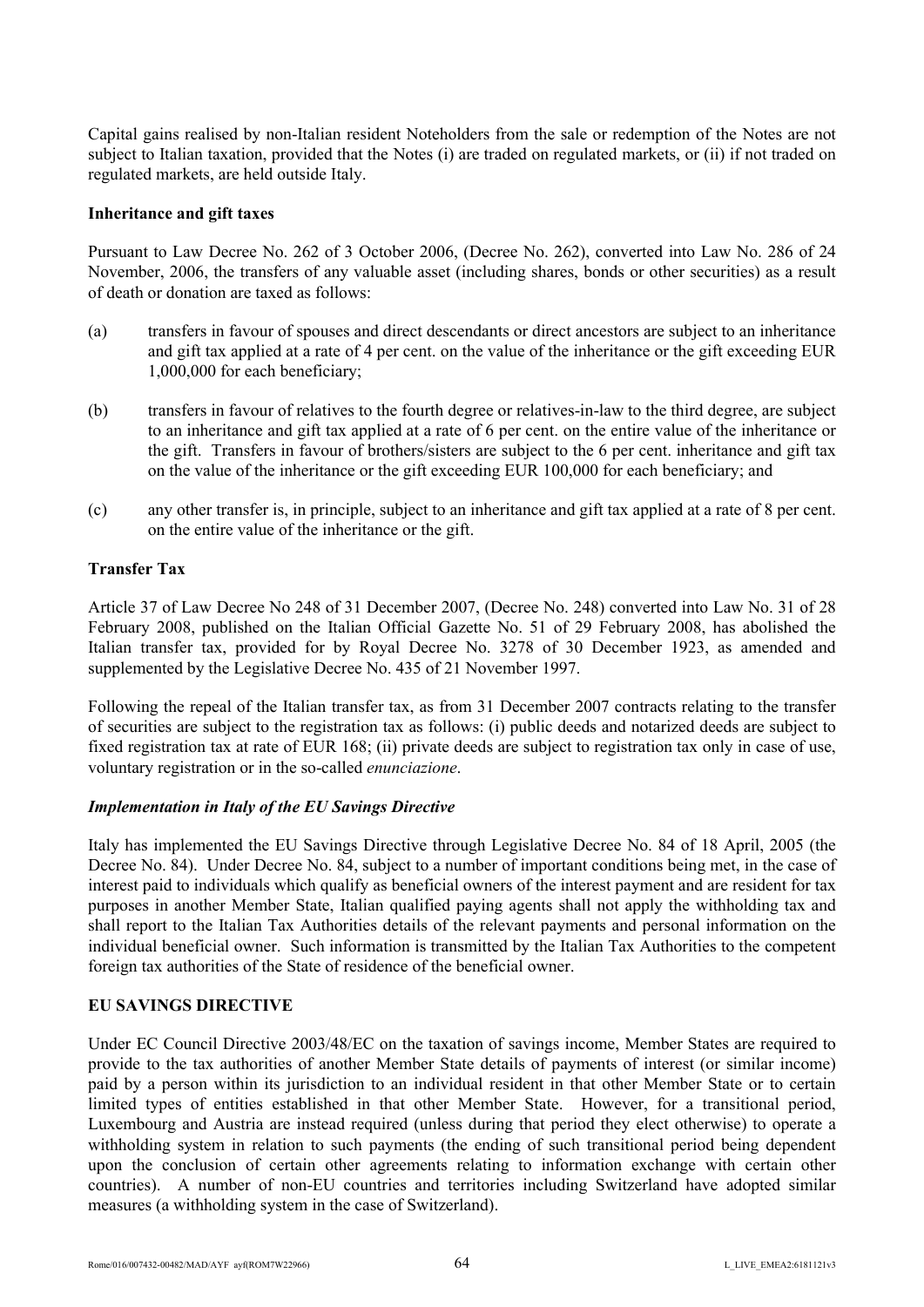On 15 September 2008 the European Commission issued a report to the Council of the European Union on the operation of the Directive, which included the Commission's advice on the need for changes to the Directive. On 13 November 2008 the European Commission published a more detailed proposal for amendments to the Directive, which included a number of suggested changes. The European Parliament approved an amended version of this proposal on 24 April 2009. If any of those proposed changes are made in relation to the Directive, they may amend or broaden the scope of the requirements described above.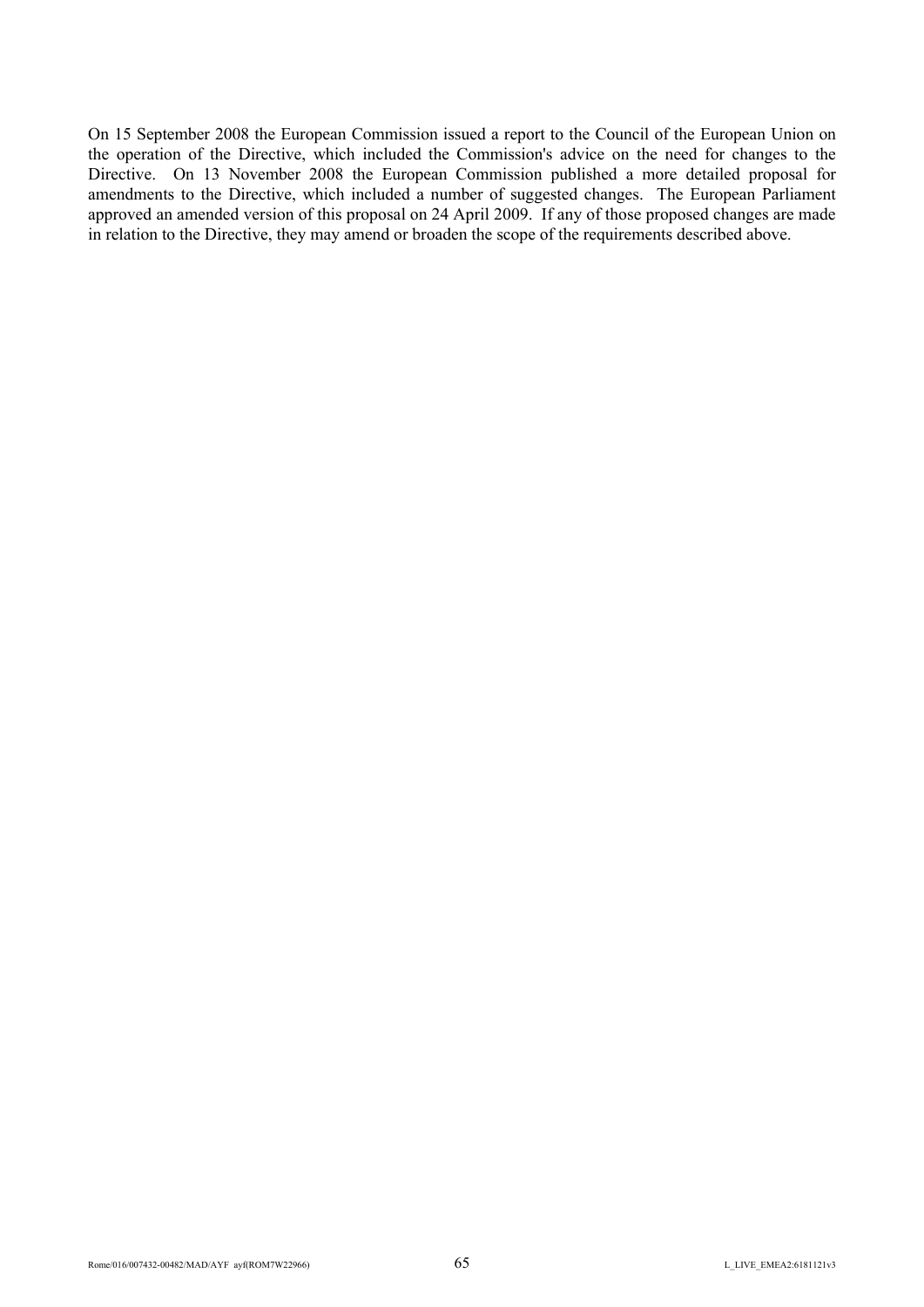## **6. SALES AND TRANSFER RESTRICTIONS AND SUBSCRIPTION**

## **6.1 Sales and Transfer Restrictions**

#### *General*

The distribution of this Prospectus and the offering of the Notes in certain jurisdictions may be restricted by law. Persons into whose possession this Prospectus comes are required by the Issuer to inform themselves about and to observe any such restrictions.

## *United States of America*

The Notes have not been, and will not be, registered under the United States Securities Act of 1933, as amended (the **Securities Act**), and trading in the Notes has not been approved by the United States Commodity Futures Trading Commission (the **CFTC**) under the United States Commodity Exchange Act (the **Commodity Exchange Act**). Any offer or sale of the Notes must be made in a transaction exempt from the registration requirements of the Securities Act pursuant to Regulation S thereunder. No Notes, or interests therein, may at any time be offered, sold, resold or delivered, directly or indirectly, in the United States or to, or for the account or benefit of, any U.S. person or to others for offer, sale, resale or delivery, directly or indirectly, in the United States or to, or for the account or benefit of, any U.S. person. No Notes may redeemed by or on behalf of a U.S. person or a person within the United States. As used herein, **United States** means the United States of America (including the States and the District of Columbia), its territories, its possessions and other areas subject to its jurisdiction; and **U.S. person** means a U.S. person as defined in Regulation S under the Securities Act and a person who does not come within the definition of a non-United States person under Rule 4.7 of the Commodity Exchange Act.

## *United Kingdom*

The Purchaser has represented and agreed that:

- (a) it has only communicated or caused to be communicated and will only communicate or cause to be communicated an invitation or inducement to engage in investment activity (within the meaning of Section 21 of the FSMA) received by it in connection with the issue or sale of any Notes in circumstances in which Section 21(1) of the FSMA does not apply to the Issuer<sup>,</sup> and
- (b) it has complied and will comply with all applicable provisions of the FSMA with respect to anything done by it in relation to any Notes in, from or otherwise involving the United Kingdom.

## *Grand-Duchy of Luxembourg*

In addition to the cases described in the European Economic Area selling restrictions in which the Issuer can make an offer of Notes to the public in an EEA Member State (including the Grand Duchy of Luxembourg), the Issuer may also make an offer of Notes in the Grand Duchy of Luxembourg:

- (a) at any time, to national and regional governments, central banks, international and supranational institutions such as the International Monetary Fund, the European Central Bank, the European Investment Bank and other similar international organisations;
- (b) at any time, to legal entities which are authorised or regulated to operate in the financial markets, and including, credit institutions, investment firms, other authorised or regulated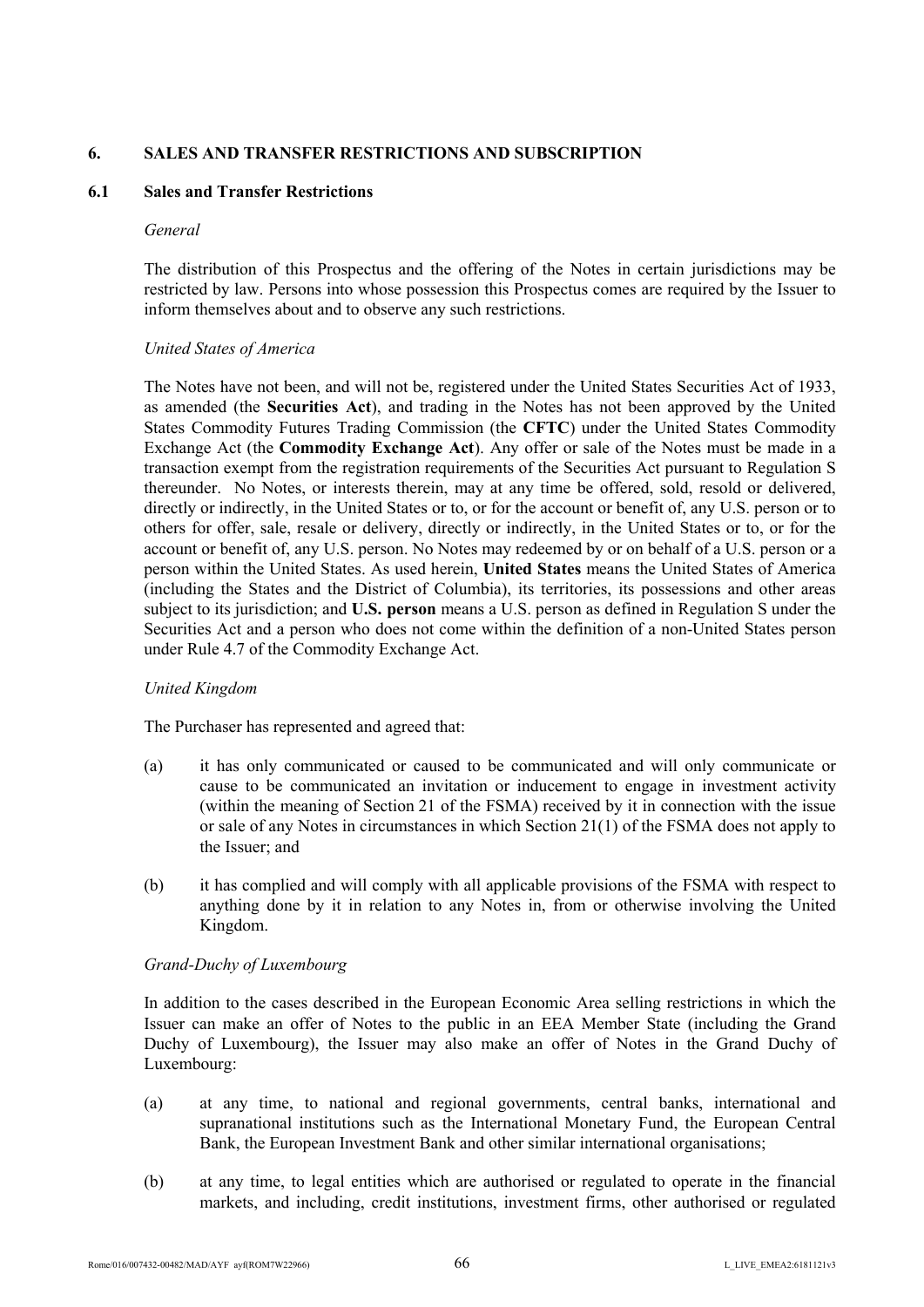financial institutions, insurance undertakings, undertakings for collective investment and their management companies, pension and investment funds and their management companies, stock or raw material dealers as well as entities not so authorised or regulated whose corporate purpose is solely to invest in securities; and

- (c) at any time before the implementation of Directive 2010/73/EC amending Directive 2003/71/EC (the "**Amending Directive**") in the Grand Duchy of Luxembourg, to certain natural persons or small and medium-sized enterprises (as defined in the Luxembourg act dated 10 July 2005 on prospectuses for securities implementing the Directive 2003/71/EC (the "**Prospectus Directive**") into Luxembourg law) recorded in the register of natural persons or small and medium-sized enterprises considered as qualified investors as held by the CSSF as competent authority in Luxembourg in accordance with the Prospectus Directive; and
- (d) at any time after the implementation of the Amending Directive in the Grand Duchy of Luxembourg, to persons or entities that are described in points (1) to (4) of Section I of Annex II to Directive 2004/39/EC of the European Parliament and of the Council of 21 April 2004 on markets in financial instruments, and persons or entities who are, on their request, treated as professional clients in accordance with Annex II to Directive 2004/39/EC, or recognised as eligible counterparties in accordance with Article 24 of Directive 2004/39/EC unless they have requested that they be treated as non-professional clients.

### *European Economic Area*

In relation to each Member State of the European Economic Area which has implemented the Prospectus Directive (each, a **Relevant Member State**), with effect from and including the date on which the Prospectus Directive is implemented in that Relevant Member State (the **Relevant Implementation Date**) the Purchaser has represented and agreed that the Notes which are the subject of the offering contemplated by this Prospectus have not been offered and will not be offered to the public in that Relevant Member State other than in respect of the offers contemplated in this Prospectus in the Republic of Italy from the time the Prospectus has been approved by the competent authority in Luxembourg and published and notified to the relevant competent authority in accordance with the Prospectus Directive as implemented in the Republic of Italy until the end of the Offer Period specified in this Prospectus, except that it may, with effect from and including the Relevant Implementation Date, make an offer of Notes to the public in that Relevant Member State:

- (a) at any time to legal entities which are authorised or regulated to operate in the financial markets or, if not so authorised or regulated, whose corporate purpose is solely to invest in securities:
- (b) at any time to any legal entity which has two or more of (i) an average of at least 250 employees during the last financial year; (ii) a total balance sheet of more than  $643,000,000$ and (iii) an annual net turnover of more than  $650,000,000$ , as shown in its last annual or consolidated accounts;
- (c) at any time to fewer than 100 natural or legal persons (other than qualified investors as defined in the Prospectus Directive) or
- (d) at any time in any other circumstances falling within Article 3(2) of the Prospectus Directive

provided that no such offer of Notes referred to in (a) to (d) above shall constitute a requirement to publish a prospectus pursuant to Article 3 of the Prospectus Directive or supplement a prospectus pursuant to Article 16 of the Prospectus Directive.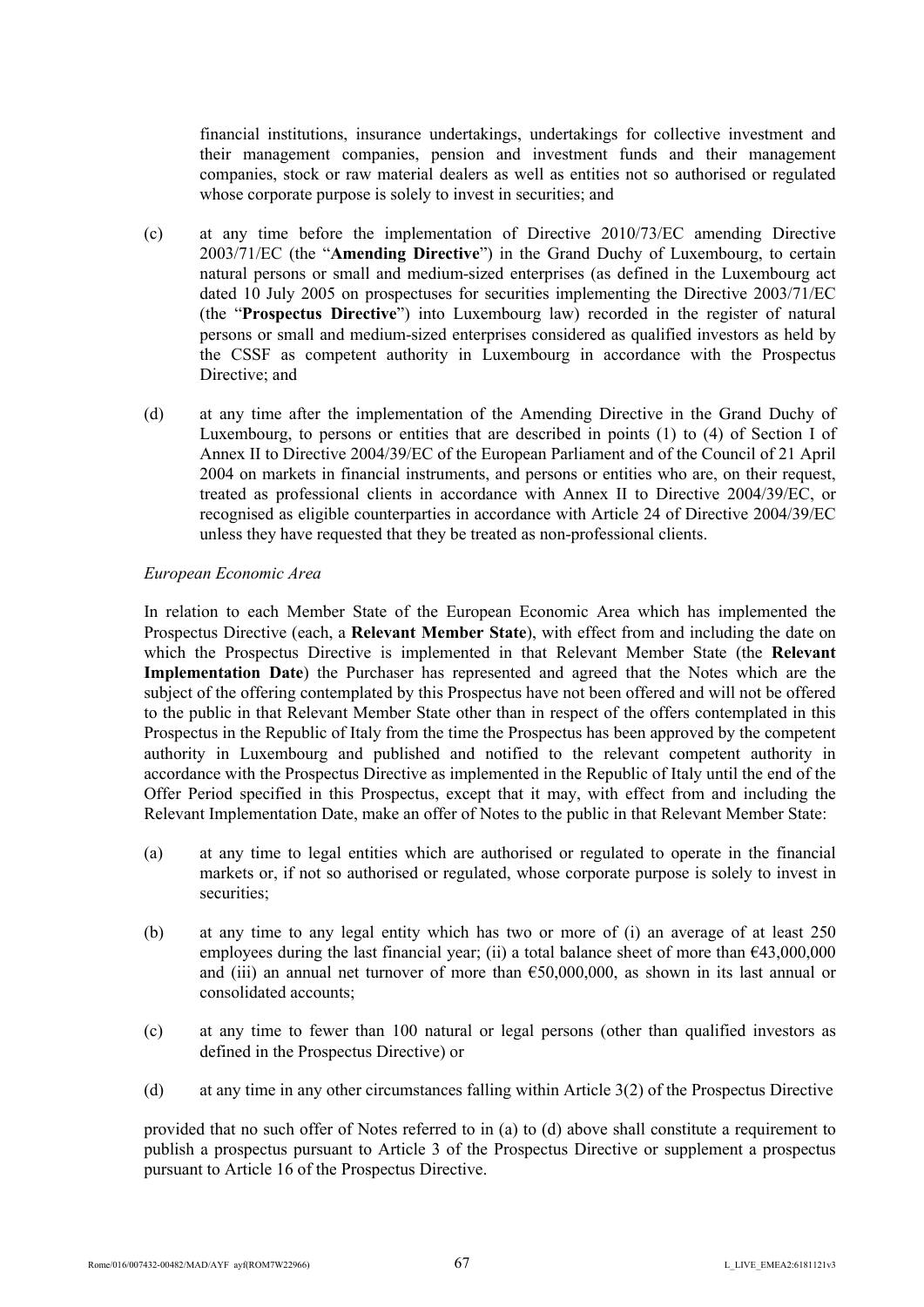For the purposes of this provision, the expression **offer of Notes to the public** means the communication in any form and by any means of sufficient information on the terms of the offer and the Notes to be offered so as to enable an investor to decide to purchase or subscribe to the Notes, insofar as a measure implementing the Prospectus Directive in that Member State leads to a deviation, and the expression Prospectus Directive means Directive 2003/71/EC and includes any relevant implementing measure in each Relevant Member State.

## *Republic of Italy*

The offering of the Notes has not been registered pursuant to Italian securities legislation and, accordingly, no Notes may be offered, sold or delivered, nor may copies of the Offering Circular or of any other document relating to the Notes be distributed in the Republic of Italy, except:

- (i) to qualified investors (*investitori qualificati*), as defined pursuant to Article 100 of the Financial Services Act and Article 34-ter, first paragraph, letter (b) of CONSOB Regulation No. 11971 of 14 May 1999, as amended from time to time (Regulation No. 11971); or
- (ii) in other circumstances which are exempted from the rules on public offerings pursuant to Article 100 of the Financial Services Act and Regulation No. 11971.

Any offer, sale or delivery of the Notes or distribution of copies of the Offering Circular or any other document relating to the Notes in the Republic of Italy under (i) or (ii) above must be:

- (a) made by an investment firm, bank or financial intermediary permitted to conduct such activities in the Republic of Italy in accordance with the Financial Services Act, CONSOB Regulation No. 16190 of 29 October 2007 (as amended from time to time) and Legislative Decree No. 385 of 1 September 1993, as amended (the Banking Act); and
- (b) in compliance with Article 129 of the Banking Act, as amended, and the implementing guidelines of the Bank of Italy, as amended from time to time, pursuant to which the Bank of Italy may request information on the issue or the offer of securities in the Republic of Italy; and
- (c) in compliance with any other applicable laws and regulations or requirement imposed by CONSOB or other Italian authority.

Please note that in accordance with Article 100-bis of the Financial Services Act, where no exemption from the rules on public offerings applies under (i) and (ii) above, the subsequent distribution of the Notes on the secondary market in Italy must be made in compliance with the public offer and the prospectus requirement rules provided under the Financial Services Act and Regulation No. 11971. Failure to comply with such rules may result in the sale of such Notes being declared null and void and in the liability of the intermediary transferring the financial instruments for any damages suffered by the investors.

#### *General*

Save as described in the section "Public Offer" below, no action has been taken by the Issuer or Deutsche Bank AG, London Bank that would, or is intended to, permit a public offer of the Notes in any country or jurisdiction where any such action for that purpose is required. Accordingly, Deutsche Bank AG, London Bank has undertaken that it will not, directly or indirectly, offer or sell any Notes or distribute or publish any offering circular, prospectus, form of application, advertisement or other document or information in any country or jurisdiction except under circumstances that will, to the best of its knowledge and belief, result in compliance with any applicable laws and regulations and all offers and sales of Notes by it will be made on the same terms.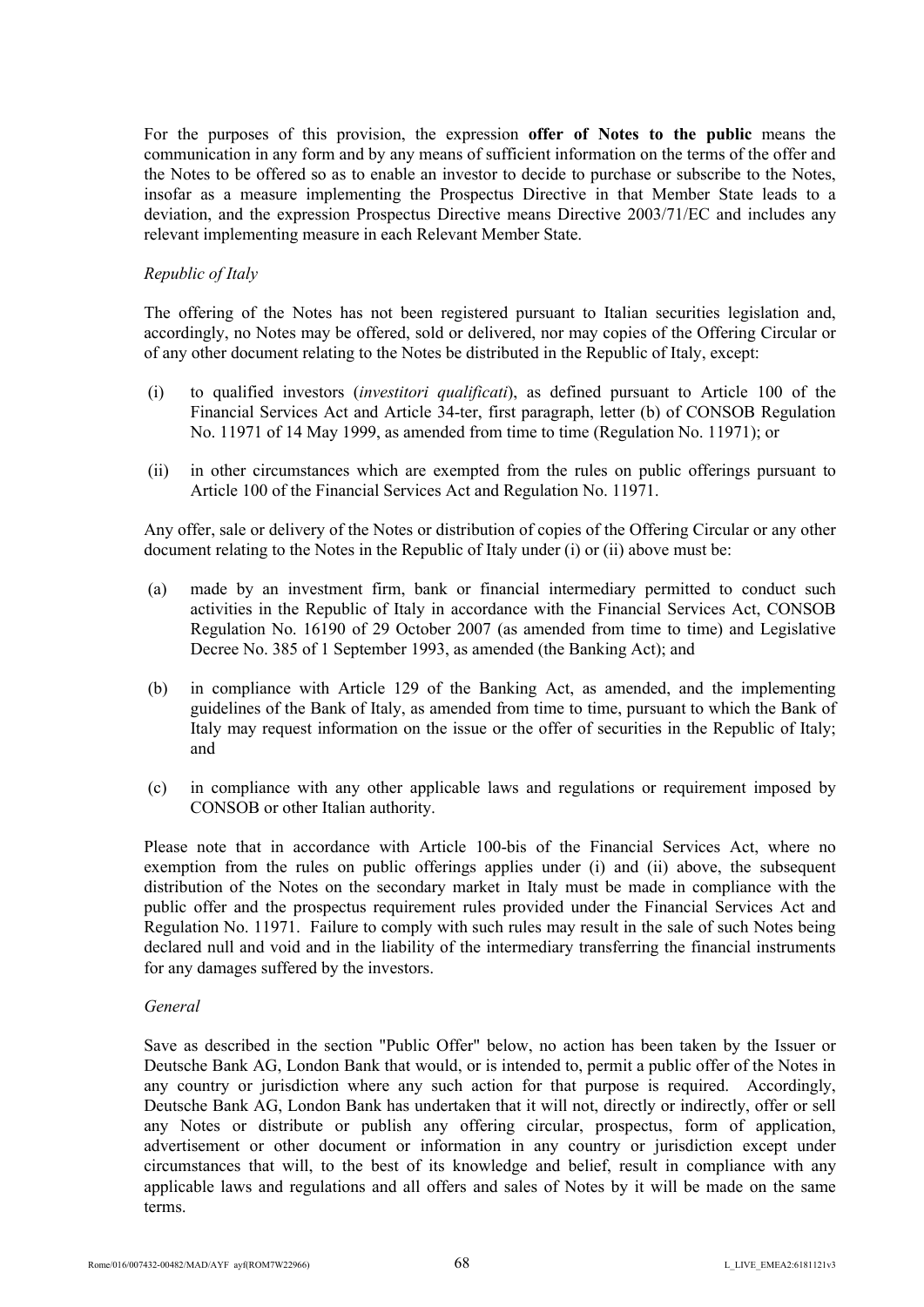## *Subscription*

The Issuer will, by executing the Series Instrument, enter into a purchase agreement (the **Purchase Agreement**) with Deutsche Bank AG, London Branch in its capacity as purchaser (the **Purchaser**) in respect of the Notes, pursuant to which the Purchaser will agree, among other things, to purchase the Notes.

The Notes issued will be purchased by the Purchaser at the relevant Issue Price. Such Notes will then be sold by the Purchaser at such times and at such prices as the Purchaser may select provided that where the Notes are listed on any stock exchange this shall be subject to applicable rules and regulations of any such stock exchange. The Notes may be offered or sold from time to time in one or more transactions, in the over-the-counter market or otherwise at prevailing market prices or in negotiated transactions, in each case at the discretion of the Purchaser. Neither the Issuer nor the Purchaser shall be obliged to sell all or any of the Notes issued.

**THE PURCHASER WILL IN THE PURCHASE AGREEMENT AGREE THAT IT WILL, TO THE BEST OF ITS KNOWLEDGE, COMPLY WITH ALL RELEVANT LAWS, REGULATIONS AND DIRECTIVES IN EACH JURISDICTION IN WHICH IT PURCHASES, OFFERS, SELLS OR DELIVERS THE NOTES OR HAS IN ITS POSSESSION OR DISTRIBUTES THIS OFFERING CIRCULAR OR ANY PART THEREOF OR ANY OTHER OFFERING MATERIAL IN ALL CASES AT ITS OWN EXPENSE UNLESS OTHERWISE AGREED AND THE ISSUER SHALL HAVE NO RESPONSIBILITY THEREFOR.**

## **Public Offer**

Upon submission of this Offering Circular to the CSSF for approval, the Issuer intends to request that the CSSF provides to the competent authority in the Republic of Italy (the **Public Offer Jurisdiction**) a certificate of approval attesting that the Offering Circular has been drawn up in accordance with the Prospectus Directive. Upon provision of such certificate, an offer of the Notes may be made by Deutsche Bank S.p.A. of Piazza del Calendario 3, 20126, Milan, Italy, and Finanza & Futuro Banca S.p.A. of Piazza del Calendario 1, 20126, Milan, Italy, (each a **Distributor** and together with any other entities appointed as a distributor in respect of the Notes during the Offer Period, the **Distributors**) other than pursuant to Article 3(2) of the Prospectus Directive in the Public Offer Jurisdiction during the period set out in paragraph (a) below. The Notes may only be offered or sold in any jurisdictions (including, without limitation, the Public Offer Jurisdiction), in accordance with the requirements of the relevant securities laws and regulations applicable in such jurisdiction. In particular the Notes may be offered in the Public Offer Jurisdiction only in accordance with applicable laws and regulations including the Legislative Decree of February 24, 1998, n. 58, as subsequently amended, (the **Financial Services Act**), its implementing CONSOB Regulation May 14, 1999, n. 11971, as amended (the **Regulation**), including Articles 9 and 11 of the Regulation, as well as Articles 14, 17 and 18 of the Prospectus Directive and in accordance with this Offering Circular.

(a) Offer Period:

From 16 April 2012 to 11 May 2012 during the hours in which banks are generally open for business in the Republic of Italy. The Issuer reserves the right for any reason to close the Offer Period early. Notice of the early closure of the Offer Period will be made to investors by means of a notice published on the website of the Luxembourg Stock Exchange (www.bourse.lu), on the website www.it.investmentprodukte.db.com and in accordance with t[he relevant D](http://www.bourse.lu/)istributor's usual [procedures. The Issuer reserves the](http://www.it.investmentprodukte.db.com/) right to appoint other distributors during the Offer Period, which will be communicated to investors by means of a notice published on the website of the Luxembourg Stock Exchange ([www.bourse.lu\)](http://www.bourse.lu/) and on the website [www.it.investmentprodukte.db.com.](http://www.it.investmentprodukte.db.com/)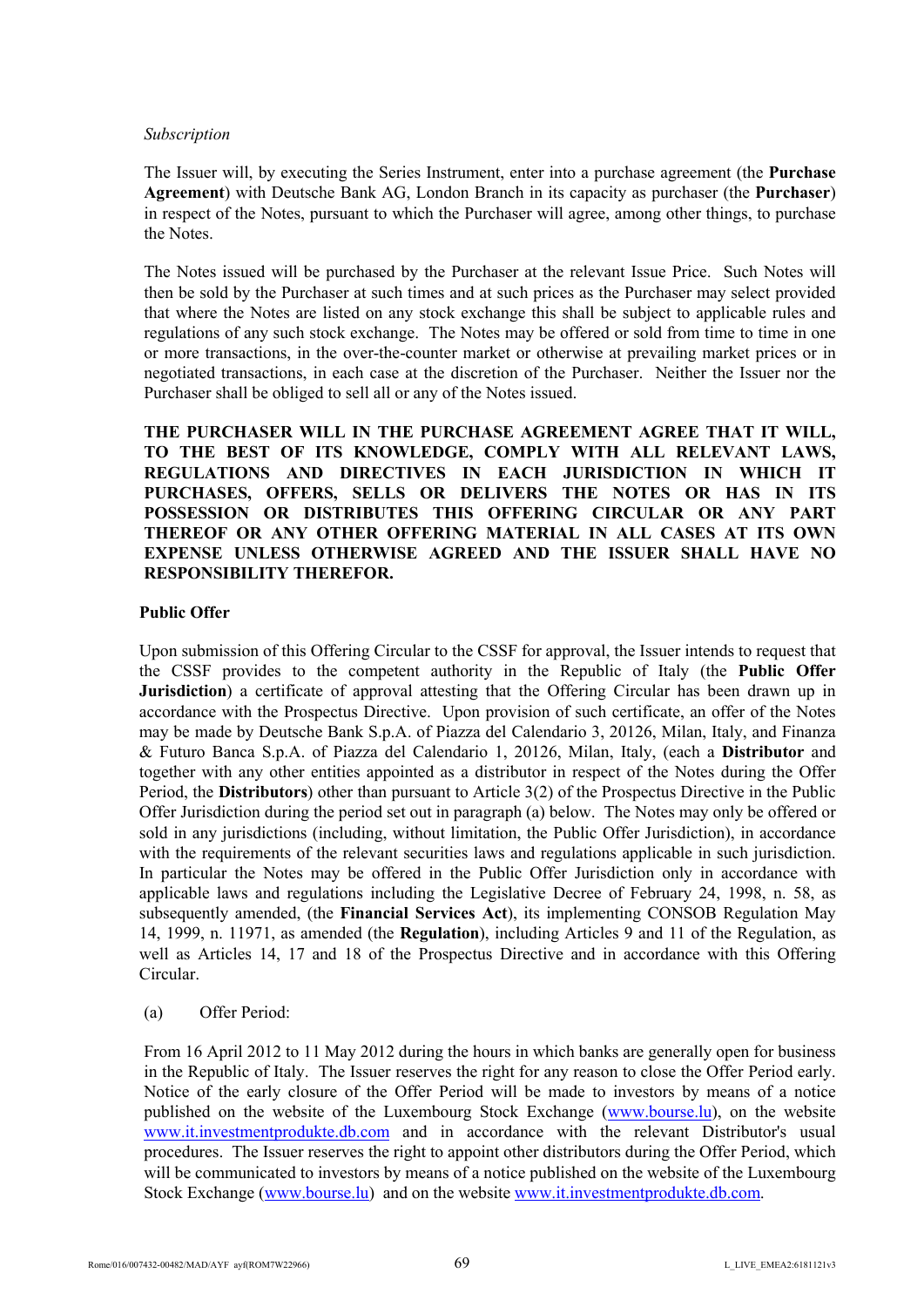# (b) Offer Price:

The Notes will be offered at the Issue Price (76.00 per cent. of the Denomination), of which a commission of up to 5.00 per cent. of the Denomination is payable by the Purchaser to the Distributors.

(c) Conditions to which the offer is subject:

The offer of the Notes is conditional on their issue. The Issuer reserves the right to withdraw the offer and/or cancel the issuance of the Notes for any reason at any time on or prior to the Issue Date. For the avoidance of doubt, if any application has been made by a potential investor and the Issuer exercises such a right, each such potential investor shall not be entitled to subscribe or otherwise purchase any Notes. Notice of such withdrawal or cancellation of the issuance of the Notes will be made to investors by means of a notice published on the website of the Luxembourg Stock Exchange (www.bourse.lu), on the website www.it.investmentprodukte.db.com and in accordance with the [relevant Distribu](http://www.bourse.lu/)tor's usual proced[ures.](http://www.it.investmentprodukte.db.com/) 

(d) The time period, including any possible amendments, during which the offer will be open and description of the application process:

The offer will be open during the Offer Period. Applications for the Notes can be made in the Republic of Italy at participating branches of a Distributor. Applications will be in accordance with the relevant Distributor's usual procedures, notified to investors by the relevant Distributor. Amendments to the offer during the Offer Period will be notified to investors by means of a notice published on the website of the Luxembourg Stock Exchange (www.bourse.lu), on the website www.it.investmentprodukte.db.com and in accordance with t[he relevant D](http://www.bourse.lu/)istributor's usual [procedures. Prospective investors w](http://www.it.investmentprodukte.db.com/)ill not be required to enter into any contractual arrangements directly with the Issuer relating to the subscription for the Notes.

(e) Details of the minimum and/or maximum amount of application:

The minimum allocation per investor will be equal to EUR 1,000 in principal amount of the Notes. The maximum allocation of Notes will be subject only to availability at the time of the application.

There are no pre-identified allotment criteria. The Distributors will adopt allotment criteria that ensures equal treatment of prospective investors. All of the Notes requested through the Distributors during the Offer Period will be assigned up to the maximum amount of the offer.

(f) Description of possibility to reduce subscriptions and manner for refunding excess amount paid by applicants:

Not Applicable.

(g) Details of the method and time limits for paying up and delivering the Notes:

The Notes will be issued on the Issue Date against payment to the Issuer through the Distributors of the net subscription moneys. Each investor will be notified by the relevant Distributor of the settlement arrangements in respect of the Notes at the time of such investor's application.

(h) Manner and date in which results of the offer are to be made public:

The Issuer will in its sole discretion determine the final amount of Notes to be issued (which will be dependent on the outcome of the offer), up to a limit of EUR 200,000,000. The precise Aggregate Nominal Amount of Notes to be issued will be published on the website of the Luxembourg Stock Exchange ([www.bourse.lu\)](http://www.bourse.lu/) in accordance with article 10 of the Luxembourg law of 10 July 2005 on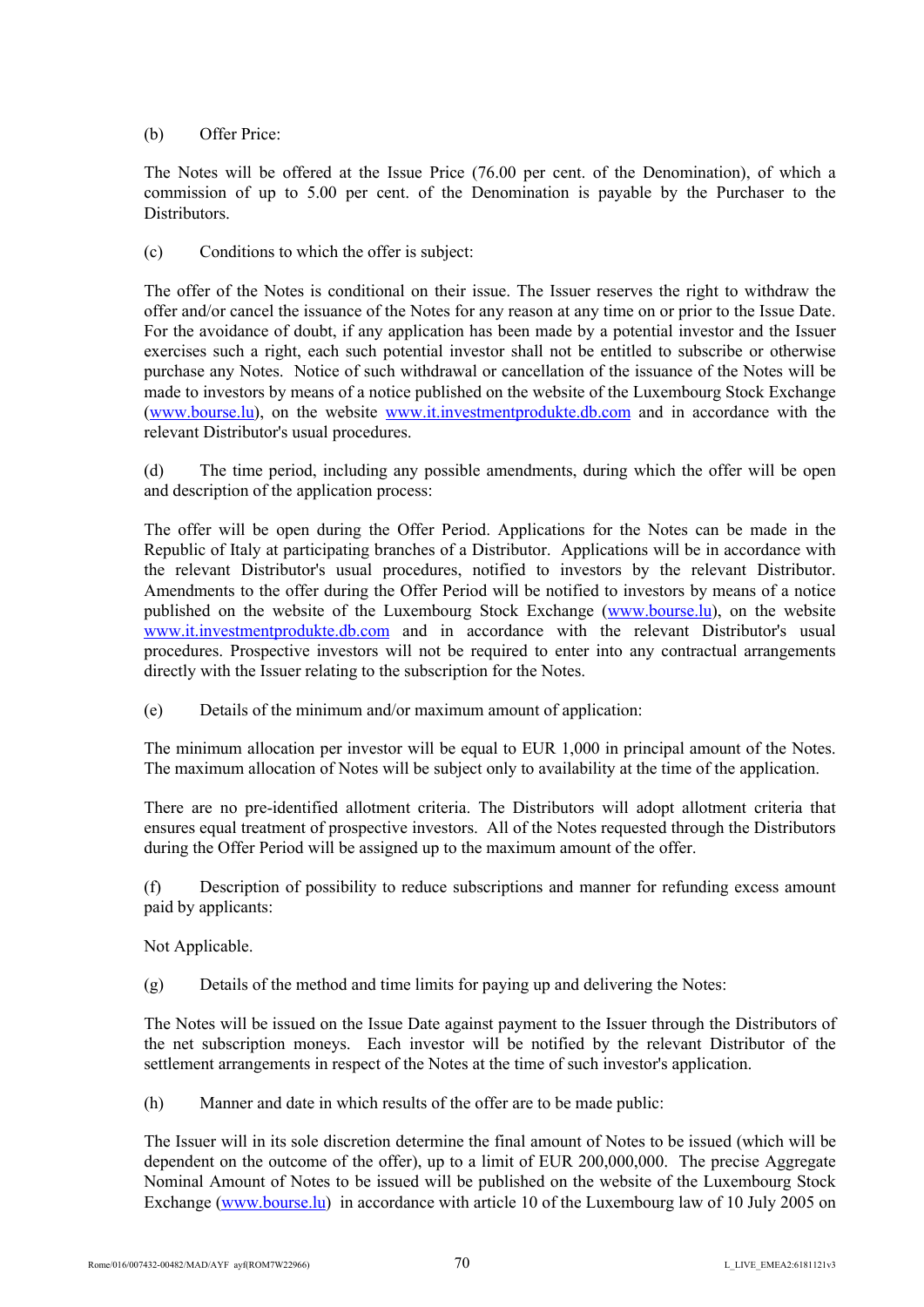prospectus (the **Prospectus Act 2005**) and on the website www.it.investmentprodukte.db.com on or around the Issue Date. Notice of the precise Aggregate N[ominal Amount of Notes to be issue](http://www.it.investmentprodukte.db.com/)d will also be given to the CSSF.

(i) Categories of potential investors to which the Notes are offered:

Offers may be made through each Distributor in the Republic of Italy to any person. Qualified Investors (*investitori qualificati*, as defined in Article 100 of Legislative Decree No. 58 of 24 February 1998) may be assigned only those Notes remaining after the allocation of all the Notes requested by the public in Italy during the Offer Period. Offers (if any) in other EEA countries will only be made by Deutsche Bank AG, London Bank or a Distributor pursuant to an exemption from the obligation under the Prospectus Directive as implemented in such countries to publish a Offering Circular. For the avoidance of doubt, Deutsche Bank AG, London Bank will not place any Notes to the public in the Republic of Italy.

Any investor not located in the Republic of Italy should contact its financial adviser for more information, and may only purchase the Notes, remaining after the allocation of all the Notes requested by the public in the Republic of Italy during the Offer Period, from its financial adviser, bank or financial intermediary.

(j) Process for notification to applicants of the amount allotted and indication whether dealing may begin before notification is made:

Each investor will be notified by the relevant Distributor of its allocation of Notes after the end of the Offer Period and before the Issue Date. No dealings in the Notes may take place prior to the Issue Date.

(k) Amount of any expenses and taxes specifically charged to the subscriber or purchaser:

The Issuer is not aware of any expenses and taxes specifically charged to the subscriber or purchaser.

For details of the Offer Price, which includes the commissions payable to the Distributors, see the section above entitled "Offer Price".

Taxes charged in connection with the subscription, transfer, purchase or holding of Notes must be paid by the relevant investor and the Issuer shall not have any obligation in relation thereto. Investors should consult their professional tax advisers to determine the tax regime applicable to their particular situation.

For details of the tax regime applicable to subscribers in the Republic of Italy, see "Taxation – Republic of Italy" in this Offering Circular.

(l) Name(s) and address(es) of the placers in the various countries where the offer takes place:

The address of Deutsche Bank S.p.A. as Distributor is Piazza del Calendario 3, 20126 Milan, Italy and the address of Finanza & Futuro Banca S.p.A. as Distributor is Piazza del Calendario 1, 20126 Milan, Italy.

(m) Listing and admission to trading

Application has been made to the Luxembourg Stock Exchange for the Notes to be admitted to trading on the Luxembourg Stock Exchange's regulated market and to be listed on the Official List of the Luxembourg Stock Exchange.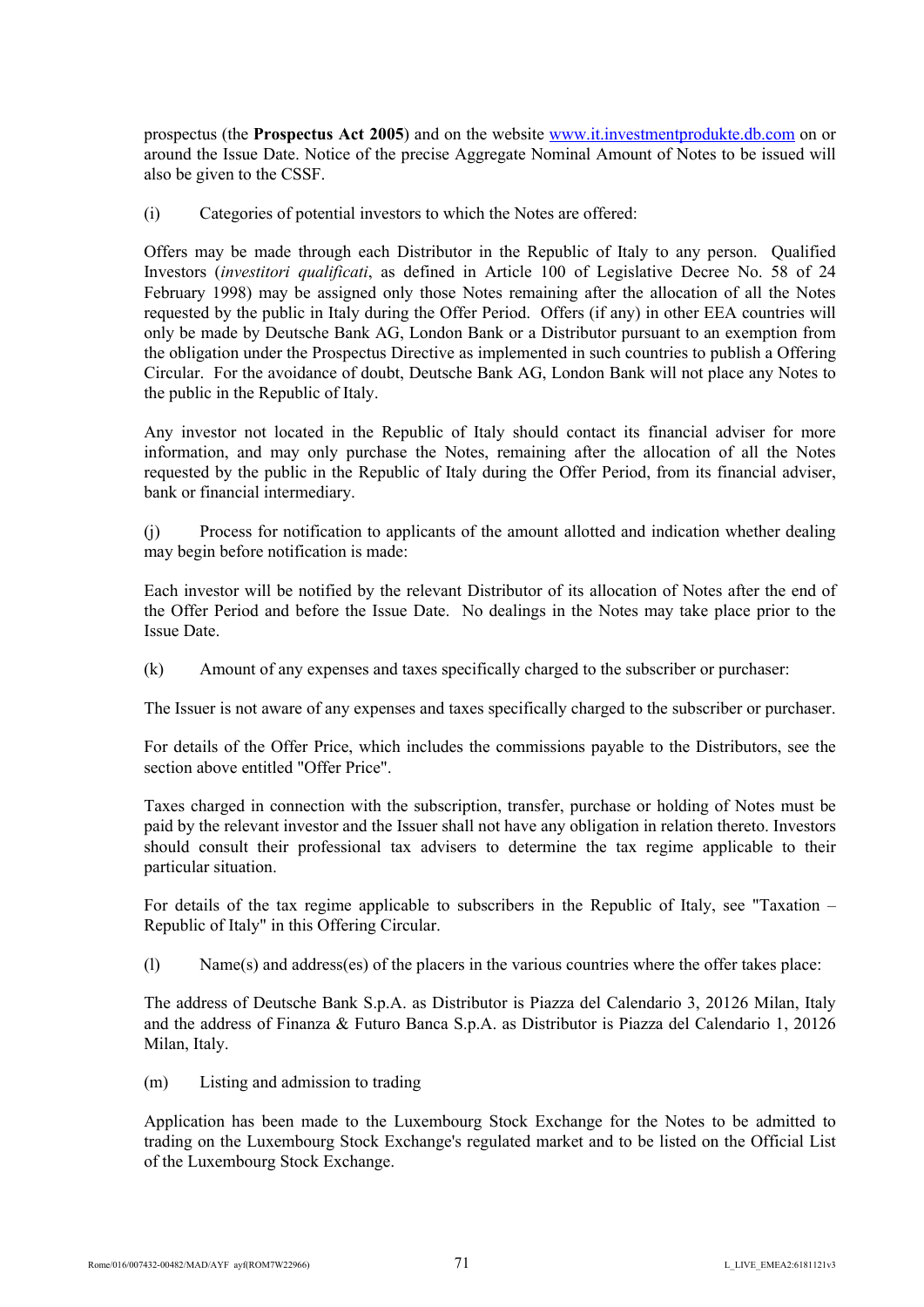The Issuer reserves the right to apply for the Notes to be admitted to trading on the multilateral trading facility EuroTLX (managed by EuroTLX SIM S.p.A.).

The Issuer is not a sponsor of, nor is responsible for, the admission and trading of the Notes on the EuroTLX and no assurance can be given that any such application will be successful.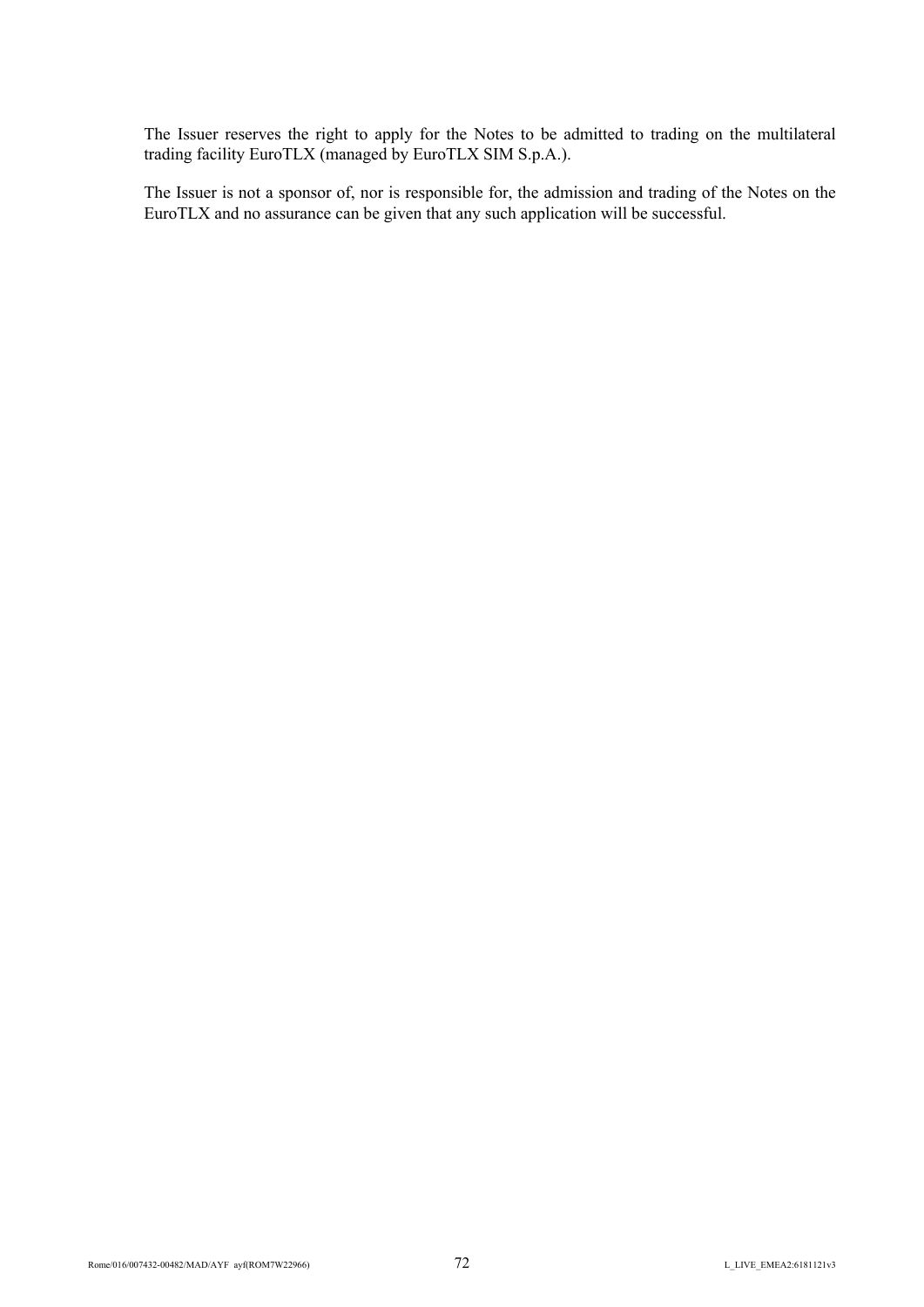# **7. DESCRIPTION OF ISSUE STRUCTURE, CASH FLOWS AND AGENTS OF THE ISSUER**

## **7.1 General description of the structure**

The Issuer will use the proceeds from the issue of the Notes to purchase the Collateral which will form part of the Series Assets. The Series Assets are exclusively allocated to Compartment 77-2012- 44 established by the Board in respect of the Notes and will be kept separate from the other assets of the Issuer.

The Series Assets underlying the Notes, as specified in Condition 6.1 (*Series Assets*), essentially consist of bonds bearing interest at a fixed rate (referred to as the **Collateral**), an interest rate swap transaction (referred to as the **Hedging Agreement**) and rights of the Issuer under the Agency Agreement and the Purchase Agreement.

The issuer of the Collateral is UniCredit S.p.A. (the **Collateral Issuer**).

The counterparty of the Issuer under the Hedging Agreement is Deutsche Bank AG, acting through its London Branch (the **Hedging Counterparty**).

The Issuer will purchase Collateral in an amount sufficient to ensure that, unless an Early Redemption Event has occurred, it is in a position to meet its obligation under the Notes to repay the Nominal Amount on the Maturity Date. This will be achieved by the Issuer purchasing, on the Issue Date and under the Hedging Agreement. Collateral with an aggregate principal amount corresponding to the Aggregate Nominal Amount of Notes as of the Issue Date. The Collateral and the Collateral Issuer are described in greater detail in the section entitled "*Description of the Collateral and the Collateral Issuer*" below.

The Issuer will further enter into the Hedging Agreement in respect of this issue of Notes with the Hedging Counterparty, on or prior to the Issue Date. Under the Hedging Agreement the Hedging Counterparty undertakes to make a payment to the Issuer equalling the principal payments payable by the Issuer in respect of the Notes. In return, the Issuer undertakes to make payments to the Hedging Counterparty equalling the interest and principal payments (in each case, howsoever described) received under the Collateral. This is to ensure that the Issuer is in a position to meet its interest payment obligations under the Notes. The Hedging Agreement and the Hedging Counterparty are described in greater detail in the section entitled "*Description of the Hedging Agreement and Hedging Counterparty*" below.

On or before the Maturity Date of the Notes, the Collateral is scheduled to be redeemed by the Collateral Issuer and the Hedging Agreement will terminate on the Maturity Date of the Notes. Provided that no Early Redemption Event has occurred, the Issuer intends to use the proceeds from redemption of the Collateral to make scheduled payments under the Hedging Agreement, and the Issuer will use the corresponding principal amounts due from the Hedging Counterparty under the Hedging Agreement to pay the Redemption Amount to the Noteholders.

In the event of an early termination of the Notes in accordance with the Terms and Conditions of the Notes, the Issuer or the Selling Agent will be required to sell or otherwise realise the Collateral and terminate the Hedging Agreement. In such a case, the Issuer will pay to the Noteholders, subject to the priority of payments specified in Condition 6.5 (*Application of Proceeds of Series Assets*), the Early Termination Amount in respect of each of the Notes. The Early Termination Amount payable to the Noteholders will be their pro rata share of the proceeds of realisation of the Series Assets minus all prior ranking payments and any commissions or expenses due to the Selling Agent in connection with the realisation of the Series Assets. The Early Termination Amount may be lower than the notional amount of the Notes accreted until the date of the occurrence of the relevant Early Redemption Event and may be zero.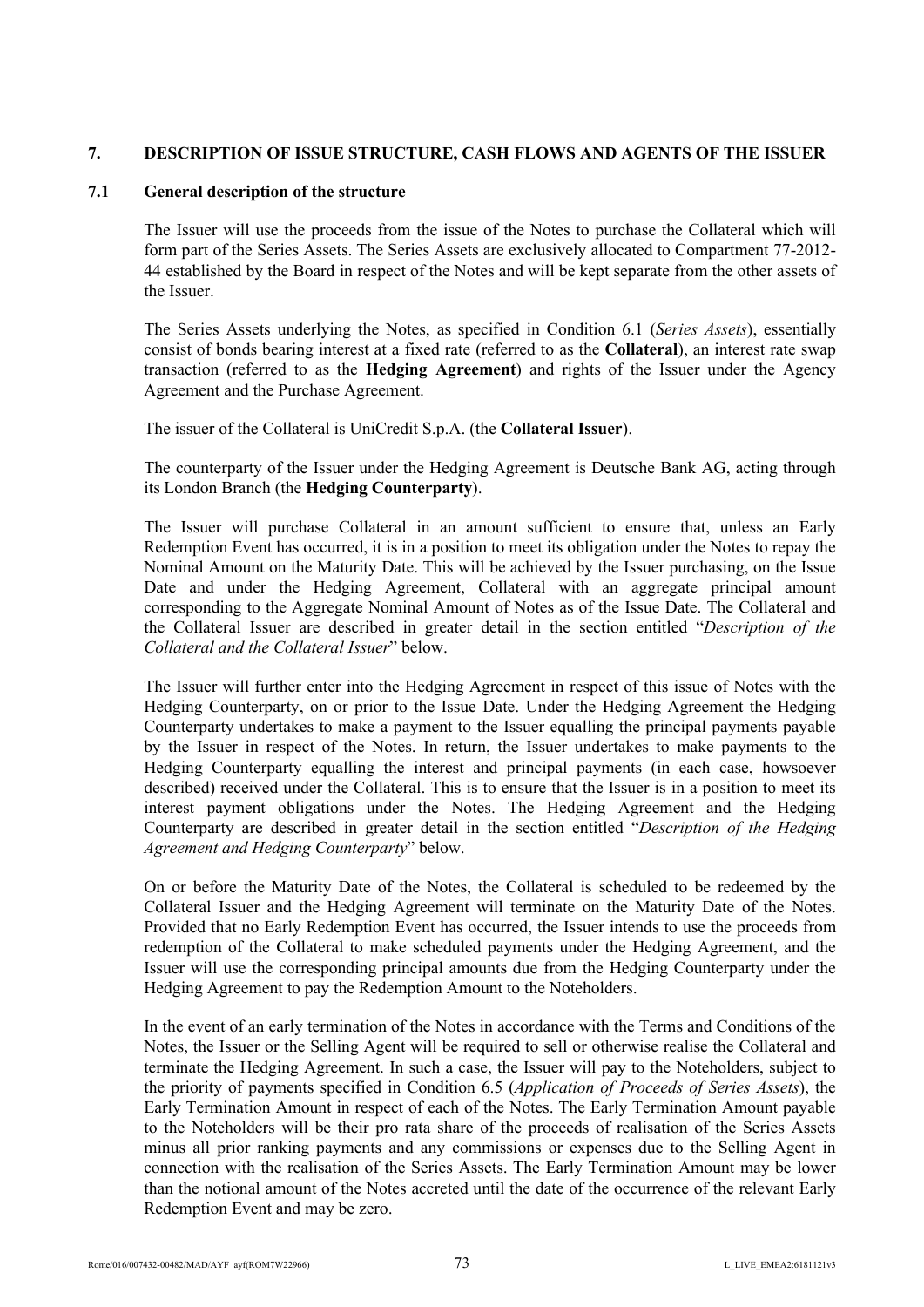# **7.2 Confirmation concerning the assets**

The Issuer confirms that the Series Assets pertaining to the Notes have features which are intended to ensure that sufficient funds will be generated by the Series Assets to be used to make the payments that have become due under the Notes.

However, if the Collateral Issuer or the Hedging Counterparty fail to meet their obligations under the Collateral or the Hedging Agreement, as applicable, the Issuer will not be able to meet its scheduled payment obligations under the Notes to the same extent.

# **7.3 Description of the security structure**

The Issuer will enter on the Issue Date with Deutsche Trustee Company Limited as Trustee into a Series Instrument under English law pursuant to which the Notes will be constituted and secured. In accordance with such Series Instrument the Trustee is granted security for itself and as trustee over, amongst other things, the Collateral and the rights of the Issuer under the Hedging Agreement as continuing security for, amongst other things, the payment of all sums due under the Notes.

Under the Series Instrument, the Trustee undertakes to hold on trust the security granted to it for, amongst other things, the benefit of the Noteholders and has the right to enforce the security upon the occurrence of an Event of Default, e.g. in the event of a non-payment of an interest or any other amount due under the Notes within fourteen days from the relevant due date.

The Trustee is obliged to pay to the Series Parties (as defined in the Terms and Conditions of the Notes) the proceeds from the realisation or enforcement of the Series Assets with the priority set out below:

- (a) *first*, in payment or satisfaction of all fees, costs, charges, expenses, liabilities and other amounts incurred by or payable to the Trustee or any receiver under or pursuant to the Series Instrument (which shall include any taxes required to be paid, the costs of realising any security and the Trustee's remuneration);
- (b) *secondly*, pro rata in payment of any amounts owing to:

(i) the Hedging Counterparty under the Hedging Agreement (which shall include any amounts owing to the Custodian for reimbursement in respect of payments made to the Hedging Counterparty relating to sums receivable on or in respect of the Collateral) and all legal and other ancillary costs (including all costs (if any) in relation to the realisation of the Collateral) incurred by the Hedging Counterparty as a result of an Early Redemption Event); and

(ii) the Principal Agent for reimbursement in respect of any payment made to holders of the Notes or to a Clearing Agent on behalf of such holders;

- (c) *thirdly*, pro rata in payment of any amounts owing to the holders of the Notes; and
- (d) *fourthly*, in payment of the balance (if any) to the Issuer.

This means that the realisation proceeds, after deduction of the costs of realisation and fees and expenses incurred by the Trustee, any receivers, the Hedging Counterparty and certain claims of the Principal Agent, will be used to satisfy on a pro rata basis the claims of the Noteholders. In addition, the Selling Agent will be able to deduct any of its commissions or expenses in connection with the realisation of the Series Assets from the aforementioned realisation proceeds prior to the distribution of such proceeds to the other Series Parties.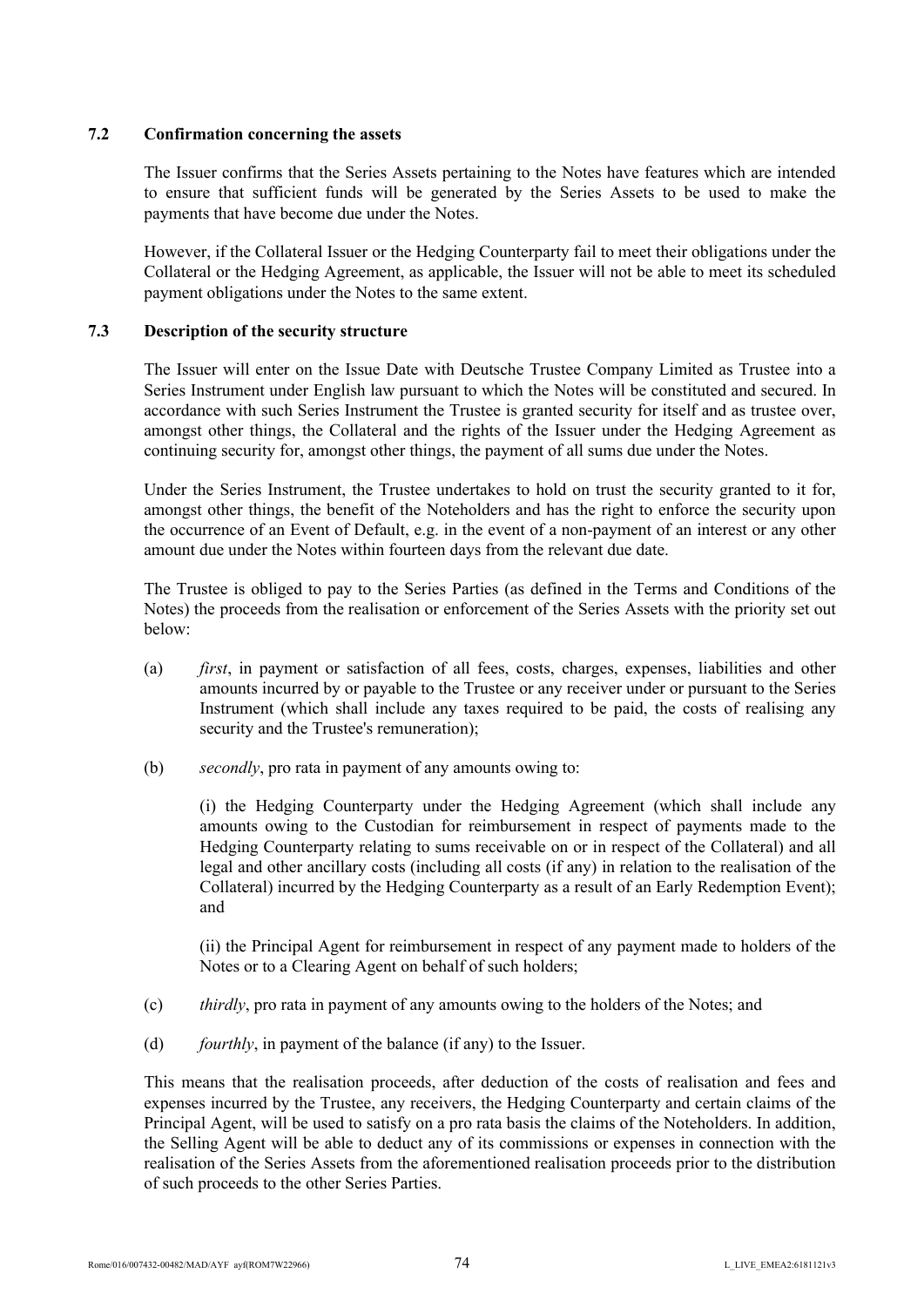According to Condition 17 and the Series Instrument the Trustee may be replaced by the Issuer subject to the prior approval by an Extraordinary Resolution of the Noteholders and the consent of the Hedging Counterparty.

## **7.4 Principal Agent, Calculation Agent, Selling Agent, Purchaser and Distributor**

Deutsche Bank AG, acting through its London Branch, located at Winchester House, 1 Great Winchester Street, London EC2N 2DB, United Kingdom, will act as Principal Agent, Calculation Agent, Selling Agent Purchaser and Distributor in respect of the Notes. On 12th January, 1973, Deutsche Bank AG filed in the United Kingdom the documents required pursuant to section 407 of the Companies Act 1948 to establish a place of business within Great Britain. On 14th January, 1993, Deutsche Bank AG registered under Schedule 21A to the Companies Act 1985 as having established a branch (Registration No. BR000005) in England and Wales. Deutsche Bank AG, acting through its London Branch is an authorised person for the purposes of section 19 of the Financial Services and Markets Act 2000. In the United Kingdom, it conducts wholesale banking business and through its Private Wealth Management division, it provides holistic wealth management advice and integrated financial solutions for wealthy individuals, their families and selected institutions. Deutsche Bank AG, acting through its London Branch is a member of the Deutsche Bank Group (as defined in the section entitled "*Description of the Hedging Agreement and Hedging Counterparty*" below, where further information on the Deutsche Bank Group can be found).

## **7.5 Custodian, Servicer and Paying Agent**

Deutsche Bank Luxembourg S.A. will act as Custodian, Servicer and Paying Agent in respect of the Notes. Deutsche Bank Luxembourg S.A. was founded in 1970 as the first foreign subsidiary of Deutsche Bank AG, Frankfurt since the second world war. The Bank's activities are based on three main pillars: Private Wealth Management, International Loans and Treasury & Global Markets. Deutsche Bank Luxembourg S.A. is a member of the Deutsche Bank Group (as defined in the section entitled "*Description of the Hedging Agreement and Hedging Counterparty*" below, where further information on the Deutsche Bank Group can be found).

## **8. DESCRIPTION OF THE COLLATERAL AND THE COLLATERAL ISSUER**

# **8.1 General description**

| 1. | <b>Nature of the Collateral:</b>                | On the Issue Date, the Collateral will comprise an aggregate principal<br>amount equal to 71.005917 per cent. of the Aggregate Nominal<br>Amount of the Notes issued (rounded up to the nearest denomination)<br>of the floating rate notes due 2019 (ISIN: XS0772840285) issued by<br>UniCredit S.p.A., governed by, and construed in accordance with,<br>Italian law (the UniCredit Notes).                               |
|----|-------------------------------------------------|-----------------------------------------------------------------------------------------------------------------------------------------------------------------------------------------------------------------------------------------------------------------------------------------------------------------------------------------------------------------------------------------------------------------------------|
| 2. | Maturity or expiry date(s)<br>of the Collateral | The scheduled maturity date of the UniCredit Notes will be 15 May<br>2019.                                                                                                                                                                                                                                                                                                                                                  |
| 3. | The<br>amount<br>of<br>the<br><b>Collateral</b> | On issue the aggregate principal amount of the UniCredit Notes will<br>be up to EUR 142,011,834.<br>When purchased by the Issuer pursuant to the Asset Swap Transaction<br>to form part of the Series Assets for the Notes, the Collateral will have<br>an aggregate principal amount of 71.005917 per cent. of the<br>Aggregate Nominal Amount of the Notes on the Issue Date (rounded<br>up to the nearest denomination). |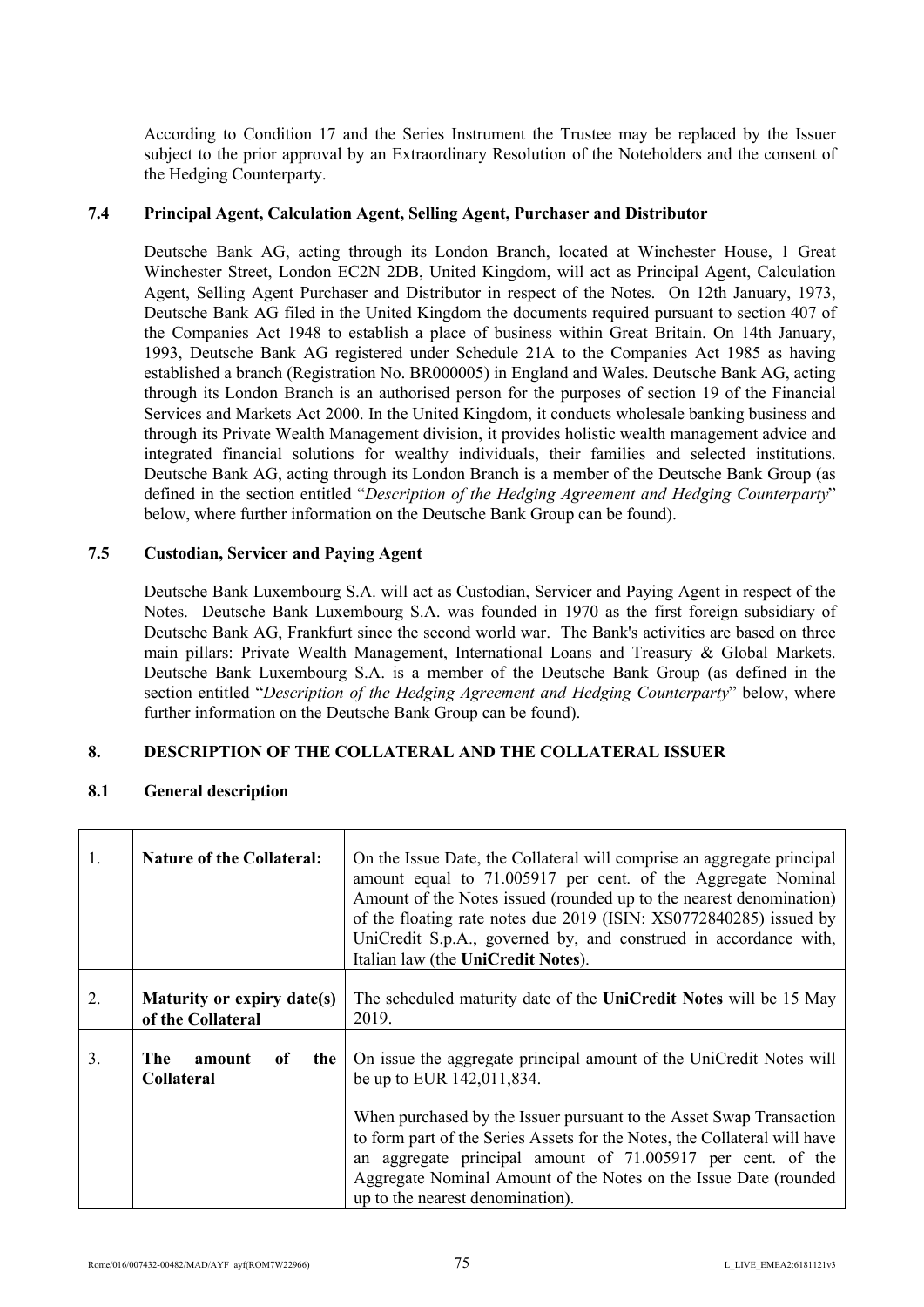| 4.  | The loan to value ratio or<br>collateralisation level                                                                                                                                             | The Collateral will have an aggregate principal amount of 71.005917<br>per cent. of the Aggregate Nominal Amount of the Notes on the Issue<br>Date (rounded up to the nearest denomination). |
|-----|---------------------------------------------------------------------------------------------------------------------------------------------------------------------------------------------------|----------------------------------------------------------------------------------------------------------------------------------------------------------------------------------------------|
| 5.  | Method of creation of the<br><b>Collateral</b>                                                                                                                                                    | The Collateral has been issued by the issuer of the Collateral in the<br>normal course of its business.                                                                                      |
| 6.  | and/or<br>Replacement<br>substitution<br>of<br>the<br><b>Collateral</b>                                                                                                                           | Not applicable                                                                                                                                                                               |
| 7.  | relationships<br><b>Material</b><br>between the Issuer and<br>any obligor                                                                                                                         | Other than the payment of fees and normal payments in connection<br>with the Notes, the Issuer has no material relationships with the<br>Collateral Issuer.                                  |
| 8.  | Principal<br>terms<br>and<br>conditions<br>of<br>the<br><b>Collateral</b><br>where<br>they<br>have not traded on a<br>regulated<br>or equivalent<br>market                                        | Not applicable                                                                                                                                                                               |
| 9.  | of<br><b>Description</b><br>the<br>Collateral,<br>if<br>the<br><b>Collateral comprise equity</b><br>securities<br>that<br>are<br>admitted to trading on a<br>or equivalent<br>regulated<br>market | Not applicable                                                                                                                                                                               |
| 10. | Description of Collateral<br>10%<br>if<br>than<br>more<br>comprises<br>equity<br>securities, which are not<br>traded<br>regulated<br>on<br>$\mathbf{a}$<br>market                                 | Not applicable                                                                                                                                                                               |
| 11. | <b>Details</b><br><sub>of</sub><br>Collateral,<br>where the Collateral is<br>actively managed                                                                                                     | Not applicable                                                                                                                                                                               |
| 12. | Details of the Portfolio<br><b>Manager</b>                                                                                                                                                        | Not applicable                                                                                                                                                                               |
| 13. | <b>Transfer of the Collateral</b>                                                                                                                                                                 | It is anticipated that the Collateral will be acquired by the Issuer on or<br>about the Issue Date from the Hedging Counterparty under the Asset<br><b>Swap Transaction</b>                  |
| 14. | <b>Originators</b><br><sub>of</sub><br>the<br><b>Collateral</b>                                                                                                                                   | UniCredit S.p.A.                                                                                                                                                                             |
| 15. | Governing<br>law<br>of<br>the<br>Collateral                                                                                                                                                       | The Collateral is governed by and construed in accordance with the<br>laws of England and Wales.                                                                                             |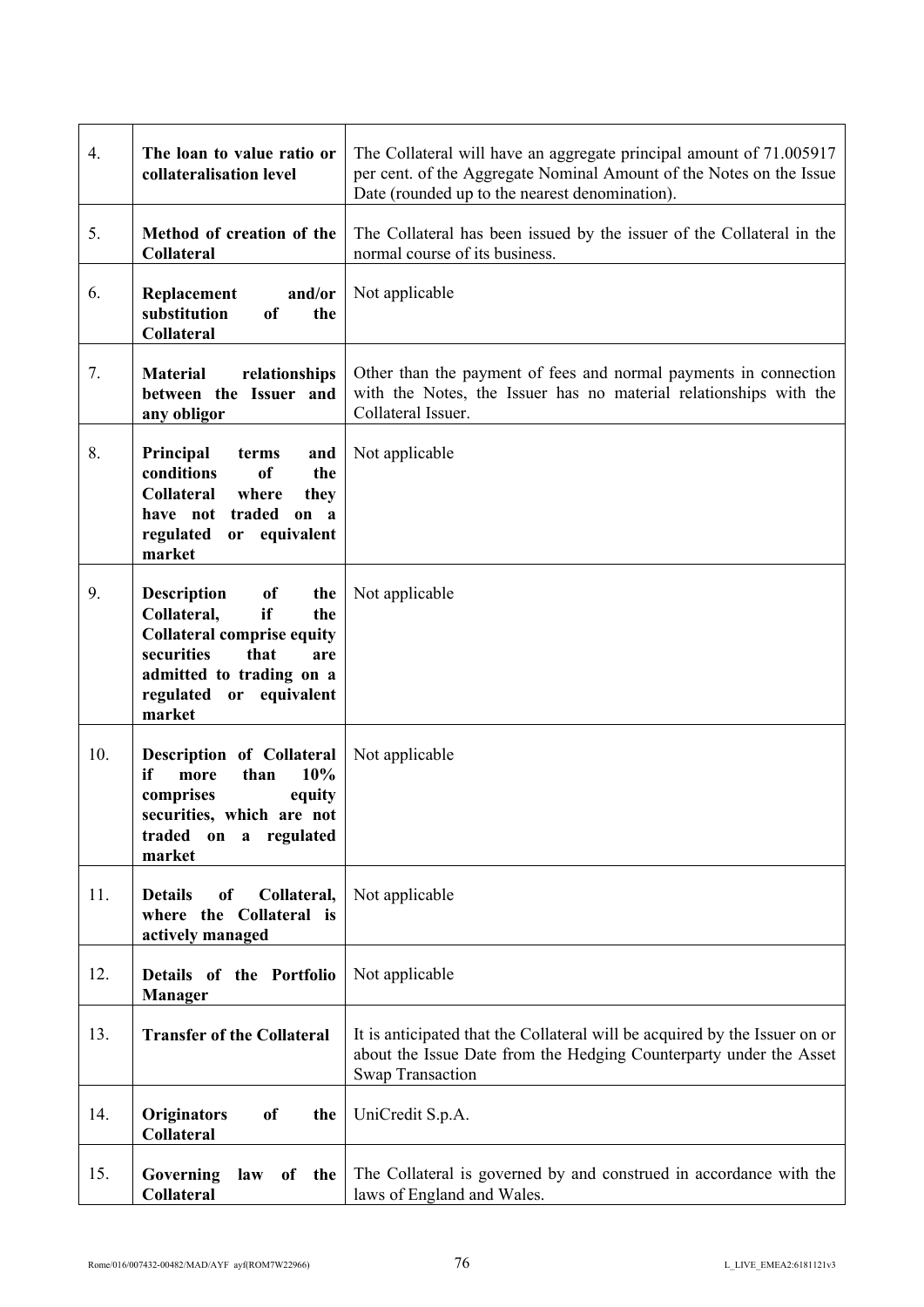|                                           | Nature of market on   Amongst others, the Luxembourg Stock Exchange. |
|-------------------------------------------|----------------------------------------------------------------------|
| which securities of the<br>obligor traded |                                                                      |

# **8.2 Description of UniCredit S.p.A.**

UniCredit S.p.A. (**UniCredit**), established in Genoa by way of a private deed dated 28 April 1870 with an expiry date of 31 December 2100, is incorporated as a joint-stock company under Italian law, with registered office at Via A. Specchi, 16, 00186, Rome, Italy and is registered with the Company Register of Rome under registration number, fiscal code and VAT number 00348170101. UniCredit is registered with the National Register of Banks and is the parent company of the UniCredit Group. UniCredit's head office and principal centre of business is at Piazza Cordusio 2, 20123, Milan, Italy, telephone number +39 028862 8715 (Investor Relations). The fully issued and paid-up capital of UniCredit as at 31 March 2011 amounted to  $\epsilon$ 9,649,245,346.50.

The UniCredit Banking Group, registered with the Register of Banking Groups held by the Bank of Italy pursuant to Article 64 of the Italian Banking Act under number 02008.1, (the **Group** or the **UniCredit Group**), is a leading global financial institution, with an established presence in 22 countries through local domestic banks and an extensive international presence via representative offices, branches and specialised banks. In particular, the Group is strategically positioned in its primary markets where it has become a market leader in several geographic areas such as Italy, southern Germany, Austria, Poland and central-eastern Europe, where the Group is a market leader.

The Group focuses on full-service financial services and is engaged in a wide range of banking, financial and related activities (including deposit-taking, lending, asset management, securities trading and brokerage, investment banking, international trade finance, corporate finance, leasing, factoring and the distribution of certain life insurance products through bank branches) throughout Italy, Germany, Austria, Poland and other Eastern and Central European countries.

The Group serves its customers through its multi-channel distribution network comprising at 31 December 2010 over 9,600 branches throughout 22 countries and a network of licensed financial consultants (*promotori finanziari*) operating in Italy, as well as internet and telephone banking capabilities.

At 31 December 2010, the Group had more than 162,000 (full-time equivalent) employees.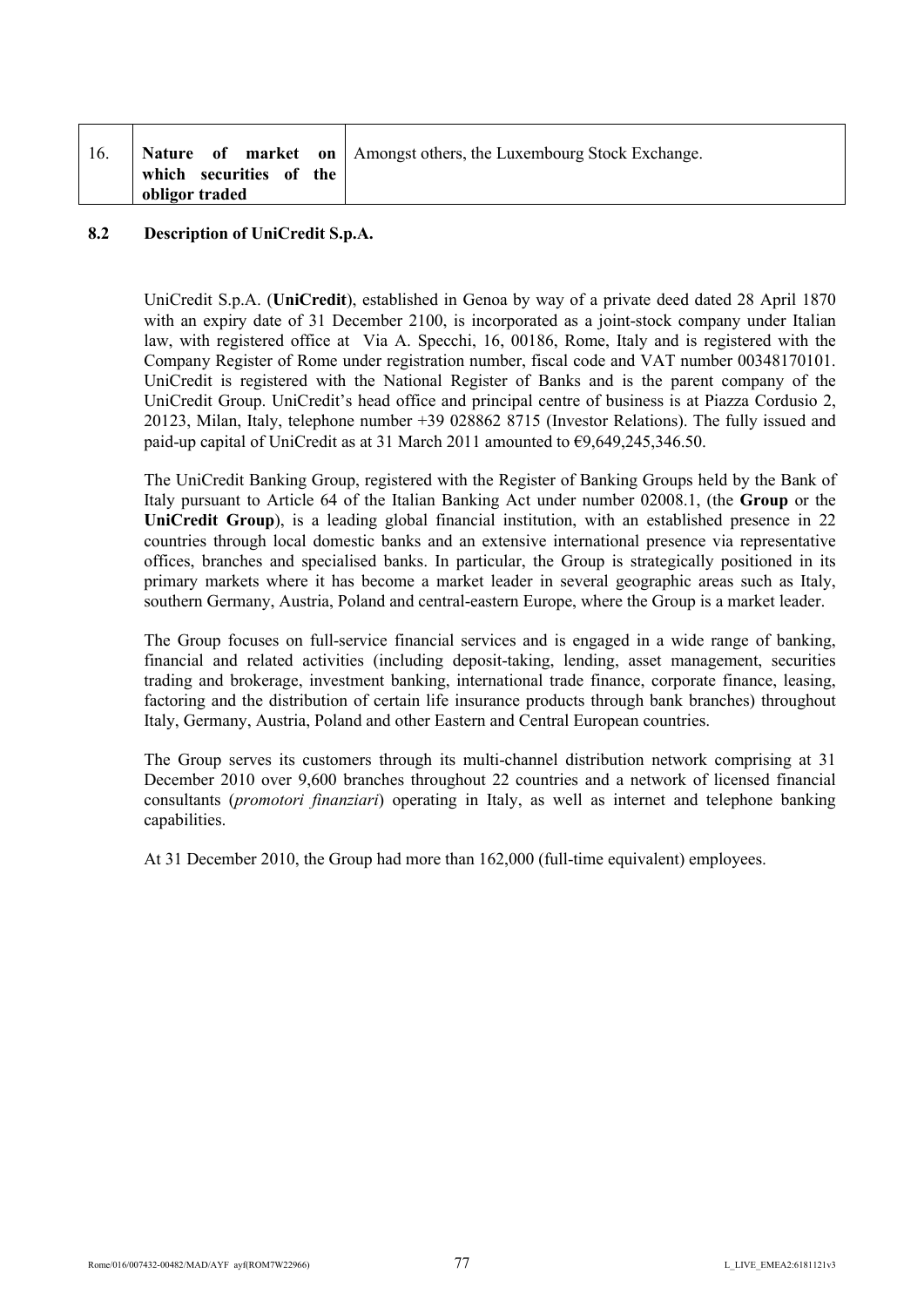# **9. DESCRIPTION OF THE HEDGING AGREEMENT AND THE HEDGING COUNTERPARTY**

# **9.1 Description of the Hedging Agreement**

The Issuer and Deutsche Bank AG, acting through its London Branch (the **Hedging Counterparty**) will enter into a Hedging Agreement on the basis of a 1992 Master Agreement (Multicurrency-Cross Border) and schedule under English law, as published by the International Swaps and Derivatives Association, Inc. (ISDA), as supplemented by a confirmation in respect of the interest rate swap and a credit support annex. The Hedging Agreement will be entered into on the Issue Date.

The Hedging Agreement is an interest rate swap transaction related to the Notes and the Collateral and for the purposes of which both the Issuer and the Hedging Counterparty undertake to make periodic payments.

The payments which the Hedging Counterparty undertakes to make under the Hedging Agreement equal the Issuer's principal payments in respect of the Notes. In return, the Issuer will pay to the Hedging Counterparty the fixed rate interest payments, and all principal amounts (in each case, howsoever described), that it receives under the Collateral. Also under the Hedging Agreement, on the Issue Date the Issuer will pay to the Hedging Counterparty the proceeds of the issuance of the Notes and the Hedging Counterparty will deliver the Collateral.

The Hedging Agreement will be terminated on or about the Maturity Date of the Notes unless terminated earlier in accordance with its terms, including due to an event of default or termination event under the Hedging Agreement occurring with respect to the Issuer or the Hedging Counterparty. An event of default under the Hedging Agreement includes, amongst other things, (subject to applicable grace period) a failure by a party to pay any amount due under the Hedging Agreement (subject to the applicable grace period), a failure by the Hedging Counterparty to perform any obligation under the Hedging Agreement or the bankruptcy of a party.

The Hedging Agreement will terminate in full if all Notes are cancelled prior to the Maturity Date or if an Event of Default occurs in respect of the Notes. Events of Default in respect of the Notes include:

- (i) a payment default by the Issuer in respect of the Notes which continues unremedied for a period of 14 days or more;
- (ii) failure by the Issuer to perform or observe any of its other obligations under the Notes and the Series Instrument which failure continues unremedied for a period of 30 days (or such longer period as the Trustee may permit) following the service by the Trustee on the Issuer of notice requiring the same to be remedied (unless such failure is, in the opinion of the Trustee, incapable of remedy in which case no such notice is required); and
- (iii) if any order shall be made by any competent court or any resolution passed for the windingup or dissolution (including, without limitation, any bankruptcy (*faillite*), insolvency, voluntary of judicial liquidation (*liquidation volontaire ou judiciaire*), composition with creditors (*concordat préventif de faillite*), reprieve from payment (*sursis de paiement),*  controlled management (*gestion contrôlée),* fraudulent conveyance (*actio pauliana*), general settlement with creditors or reorganisation proceedings or similar proceedings affecting the rights of creditors generally) of the Company or the Issuer (as appropriate) save for the purposes of amalgamation, merger, consolidation, reorganisation or other similar arrangement on terms previously approved in writing by the Trustee or by an Extraordinary Resolution or formal notice is given of an intention to appoint an administrator (including, without limitation, any receiver (*curateur*), liquidator (*liquidateur*), auditor (*commissaire*),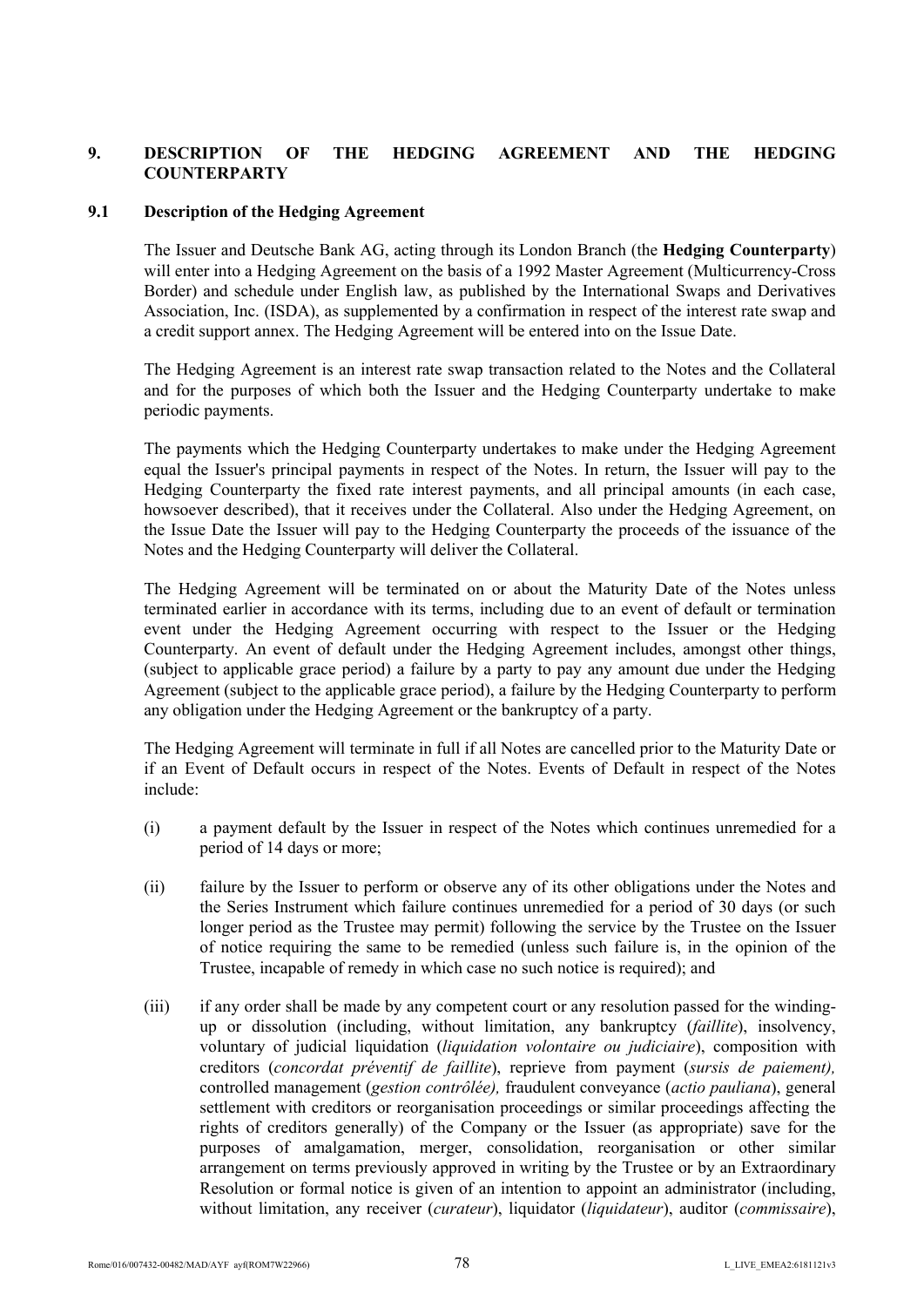verifier (*expert-vérificateur*), *juge délégué* or *juge commissaire*), or any application is made or petition is lodged or documents are filed with the court or administrator in relation to the Company or the Issuer (as appropriate).

The Hedging Agreement will terminate in part (on a pro rata basis in a proportion of its nominal amount equal to the proportion that the Nominal Amount of the Notes being cancelled bears to the Aggregate Nominal Amount of Notes immediately prior to such cancellation) if some of the Notes are cancelled prior to the Maturity Date pursuant to the Conditions. Furthermore, the Hedging Agreement may be terminated early in case of an early redemption of the Notes.

Upon the termination of the Hedging Agreement, in full or in part, a termination amount will be calculated, and will be payable by either the Issuer or the Hedging Counterparty, in each case in accordance with the terms of the Hedging Agreement, provided that in the event the Hedging Agreement is terminated early as a result of one of the Mandatory Redemption Events set out in Condition 5.1.1 and 5.1.2 occurring with respect to the Collateral, no termination amount will be payable by either the Issuer or the Hedging Counterparty. Such termination amount is determined, in part, by reference to the termination value of the interest rate swap as of the date of the early termination of the Hedging Agreement. The termination value of the interest rate swap is determined pursuant to the terms of the Hedging Agreement, which incorporates a 1992 ISDA Master Agreement (the Master Agreement). The Master Agreement is a standard form agreement used generally in derivatives markets for swap transactions, and includes procedures for valuing a swap transaction, on its termination, by reference to the cost or benefit to the Issuer of terminating the interest rate swap, which amount can be determined by reference to market participants' quotations for the swap transaction as of the time of the termination.

## **9.2 Description of the Hedging Counterparty**

#### *Incorporation, Registered Office and Objectives*

Deutsche Bank Aktiengesellschaft (**Deutsche Bank AG** or the **Bank**) originated from the reunification of Norddeutsche Bank Aktiengesellschaft, Hamburg, Rheinisch-Westfälische Bank Aktiengesellschaft, Düsseldorf and Süddeutsche Bank Aktiengesellschaft, Munich; pursuant to the Law on the Regional Scope of Credit Institutions, these had been disincorporated in 1952 from Deutsche Bank AG which was founded in 1870. The merger and the name were entered in the Commercial Register of the District Court Frankfurt am Main on 2 May 1957. Deutsche Bank AG is a banking institution and a stock corporation incorporated under the laws of Germany under registration number HRB 30 000. The Bank has its registered office in Frankfurt am Main, Germany. It maintains its head office at Taunusanlage 12, 60325 Frankfurt am Main (telephone: +49-69-910- 00) and branch offices in Germany and abroad including in London, New York, Sydney, Tokyo and an Asia-Pacific Head Office in Singapore which serve as hubs for its operations in the respective regions.

The Bank is the parent company of a group consisting of banks, capital market companies, fund management companies, a property finance company, instalment financing companies, research and consultancy companies and other domestic and foreign companies (the **Deutsche Bank Group**).

The objects of Deutsche Bank AG, as laid down in its Articles of Association, include the transaction of all kinds of banking business, the provision of financial and other services and the promotion of international economic relations. The Bank may realise these objectives itself or through subsidiaries and affiliated companies. To the extent permitted by law, the Bank is entitled to transact all business and to take all steps which appear likely to promote the objects of the Bank, in particular: to acquire and dispose of real estate, to establish branches at home and abroad, to acquire, administer and dispose of participations in other enterprises, and to conclude enterprise agreements.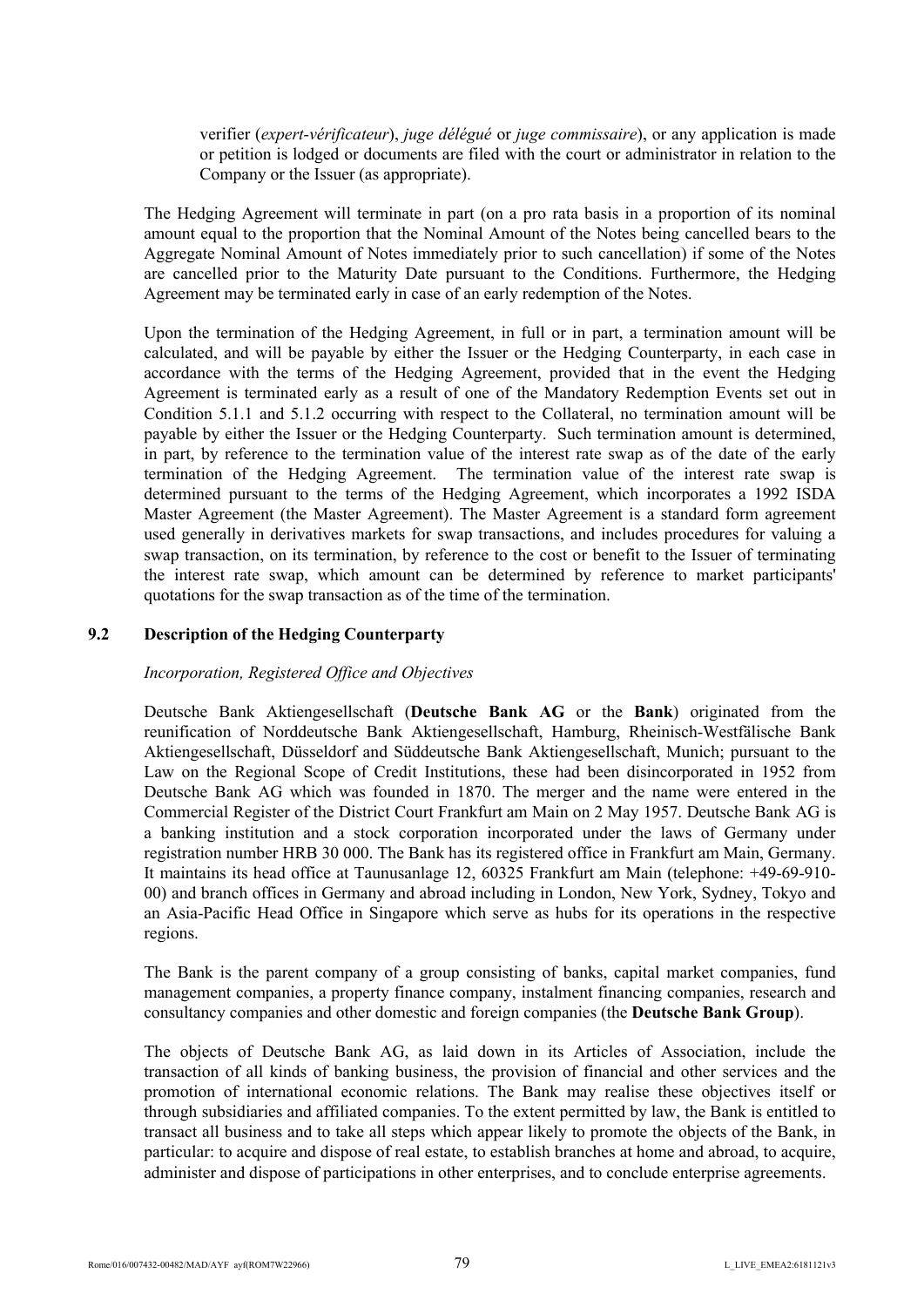#### *Deutsche Bank AG, acting through its London Branch*

The Hedging Agreement will be entered into by Deutsche Bank AG, acting through its London branch (**Deutsche Bank AG, London Branch**). On 12th January, 1973, Deutsche Bank AG filed in the United Kingdom the documents required pursuant to section 407 of the Companies Act 1948 to establish a place of business within Great Britain. On 14th January, 1993, Deutsche Bank AG registered under Schedule 21A to the Companies Act 1985 as having established a branch (Registration No. BR000005) in England and Wales. Deutsche Bank AG, London Branch is an authorised person for the purposes of section 19 of the Financial Services and Markets Act 2000. In the United Kingdom, it conducts wholesale banking business and through its Private Wealth Management division, it provides holistic wealth management advice and integrated financial solutions for wealthy individuals, their families and selected institutions.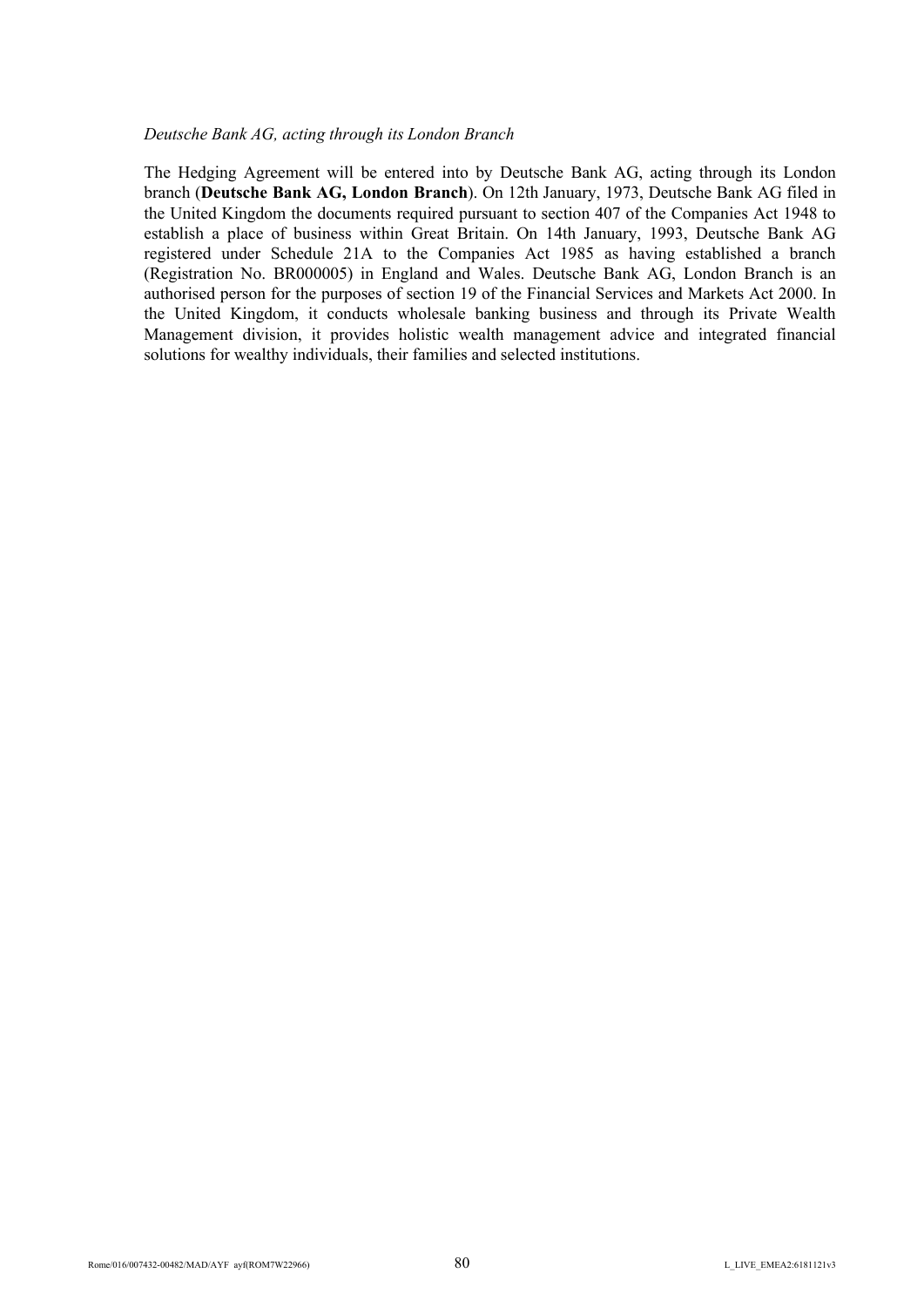# **10. BOOK ENTRY CLEARANCE SYSTEMS**

*The information set out below is subject to any change in or reinterpretation of the rules, regulations and procedures of Euroclear and Clearstream Luxembourg (the Clearing Agent) currently in effect. The information in this section concerning the Clearing Agents has been obtained from sources that the Issuer believes to be reliable, but the Issuer does not take any responsibility for the accuracy thereof. Investors wishing to use the facilities of each Clearing Agent are advised to confirm the continued applicability of the rules, regulations and procedures of each Clearing Agent. Neither the Issuer nor any other party to the Agency Agreement will have any responsibility or liability for any aspect of the records relating to, or payments made on account of, beneficial ownership interests in the Notes held through the facilities of each Clearing Agent or for maintaining, supervising or reviewing any records relating to such beneficial ownership interests.*

Each Clearing Agent holds securities for its customers and facilitates the clearance and settlement of securities transactions by electronic book-entry transfer between their respective account holders. Each Clearing Agent provides various services including safekeeping, administration, clearance and settlement of internationally traded securities and securities lending and borrowing and also deals with domestic securities markets in several countries through established depository and custodial relationships. Euroclear and Clearstream, Luxembourg have established an electronic bridge between their two systems across which their respective participants may settle trades with each other.

Each Clearing Agent's customers are world-wide financial institutions, including underwriters, securities brokers and dealers, banks, trust companies and clearing corporations. Indirect access to the Clearing Agents is available to other institutions that clear through or maintain a custodial relationship with an account holder of either system.

# **11. GENERAL INFORMATION**

- (1) This Prospectus and the issue of the Series of Notes described hereunder have been duly authorised by the Board.
- (2) The net proceeds from the issue of the Series of Notes under this Prospectus will be used for financing the purchase of the Collateral and the conclusion of the Hedging Agreement by the Issuer.
- (3) There has been no significant change in the financial or trading position of the Issuer, and no material adverse change in the financial position or prospects of the Issuer in each case, since the date of the latest audited accounts dated 31 January 2011.
- (4) There are no governmental, legal or arbitration proceedings (including any such proceedings which are pending or threatened of which the Issuer is aware) which may have, or have had since its incorporation, a significant effect on the financial position or profitability of the Issuer.
- (5) Save as disclosed in this Prospectus in the section "Risk Factors Risk factors relating to the Notes – (k) Potential conflict of interest", so far as the Issuer is aware, no person involved in the offer of the Notes has an interest material to the offer.
- (6) Application has been made to the CSSF to approve this document as a prospectus. Application has also been made to the Luxembourg Stock Exchange for the Notes to be admitted to trading on the Luxembourg Stock Exchange's regulated market and to be listed on the Official List of the Luxembourg Stock Exchange. The Luxembourg Stock Exchange's regulated market is a regulated market for the purposes of the Markets in Financial Instruments Directive (Directive 2004/39/EC).
- (7) The Issuer reserves the right to apply for the Notes to be admitted to trading on the multilateral trading facility EuroTLX (managed by EuroTLX SIM S.p.A.). The Issuer is not a sponsor of, nor is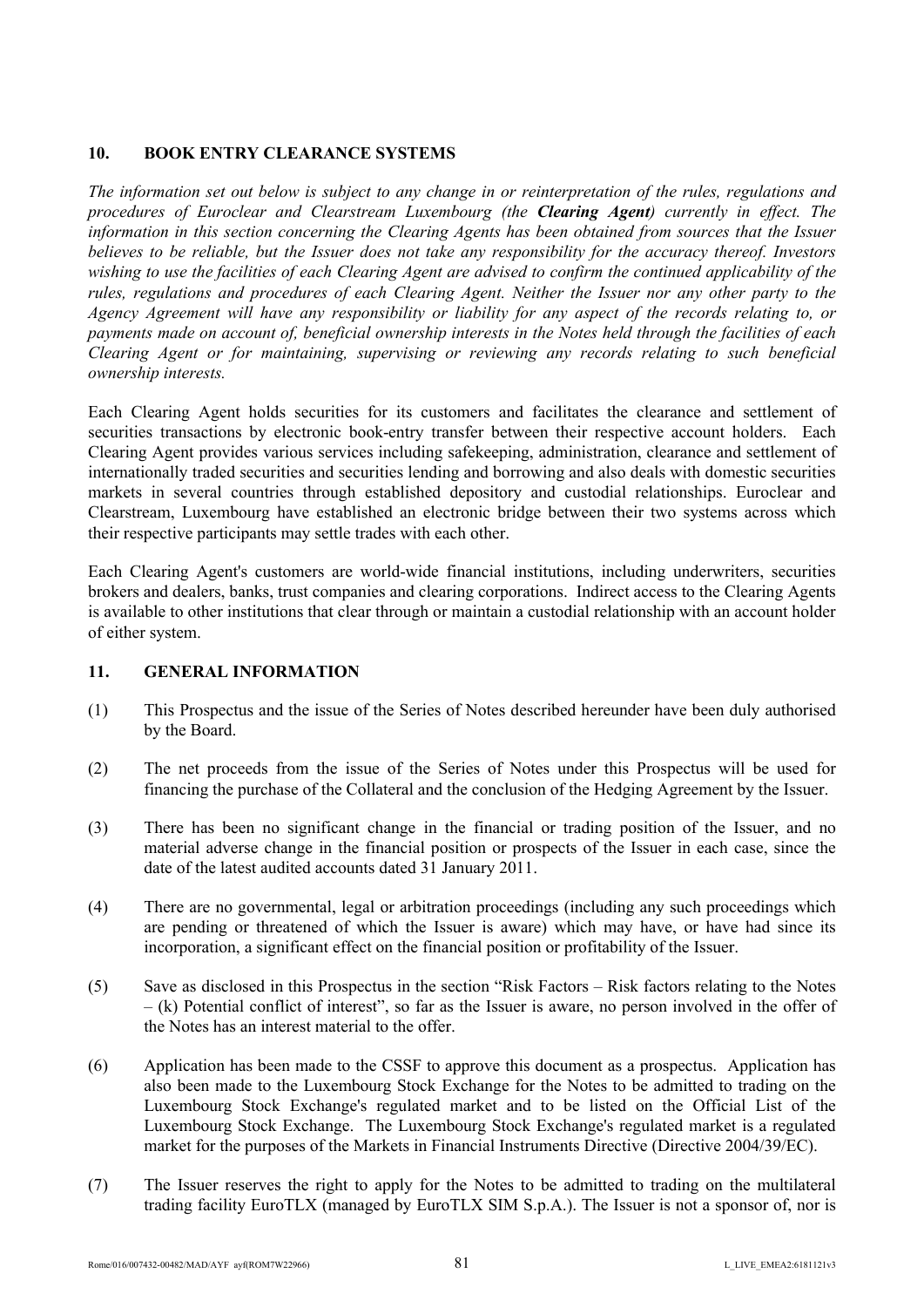responsible for, the admission and trading of the Notes on the EuroTLX and no assurance can be given that any such application will be successful.

- (8) The Notes have been accepted for clearance through Euroclear and Clearstream, Luxembourg. In respect of this issue of Notes, the International Securities Identification Number (ISIN) will be: XS0768457433 and the Common Code will be: 076845743.
- (9) The Issuer does not intend to provide any post-issuance transaction information in relation to the Notes or the performance of any Collateral or Series Assets or in relation to the Underlying Floating Interest Rate in respect of this Series of Notes. The Aggregate Nominal Amount of Notes as of the Issue Date will be specified in the Series Instrument.
- (10) From the date of this Prospectus and for so long as any of the Notes remain outstanding, the following documents will be available, during usual business hours on any day (Saturdays, Sundays and public holidays excepted) for inspection at the specified offices of the Paying Agents (and copies of the documents specified in sub-paragraphs (ii) and (iv) below may be obtained free of charge from the specified office of the Paying Agents):
	- (i) the consolidated version of the Articles of the Company;
	- (ii) this Prospectus (which may also be inspected on the website of [www.bourse.lu](http://www.bourse.lu/));
	- (iii) the Series Instrument relating to the issue of the Notes and such documents entered into by the execution of the Series Instrument including, for the avoidance of doubt, the Agency Agreement, the Hedging Agreement and the Purchase Agreement;
	- (iv) the most recently published audited and unaudited financial statements of the Issuer;
	- (v) such other documents as may be required by the rules of any stock exchange on which the Notes are at the relevant time listed; and
	- (vi) no later than fifteen days before any general meeting of holders of Ordinary Shares:
		- (a) the balance sheet and profit and loss account;
		- (b) the list of sovereign debt, shares, bonds and other company securities comprising each compartment of the Issuer;
		- (c) the list of holders of Ordinary Shares that are not paid-up, with an indication of the number of their Ordinary Shares and their domicile; and
		- (d) the report of the statutory auditors of the Issuer.
- (11) Ratings

#### *S&P Ratings*

Long-term ratings by S&P are divided into several categories ranging from 'AAA', reflecting the strongest creditworthiness, over categories 'AA', 'A', 'BBB', 'BB', 'B' 'CCC', 'CC', 'C' to category 'D', reflecting that an obligation is in payment default.

The ratings from 'AA' to 'CCC' may be modified by the addition of a plus ('+') or minus ('-') sign to show relative standing within the major rating categories. S&P does not modify the rating of 'AAA' by a plus or a minus sign.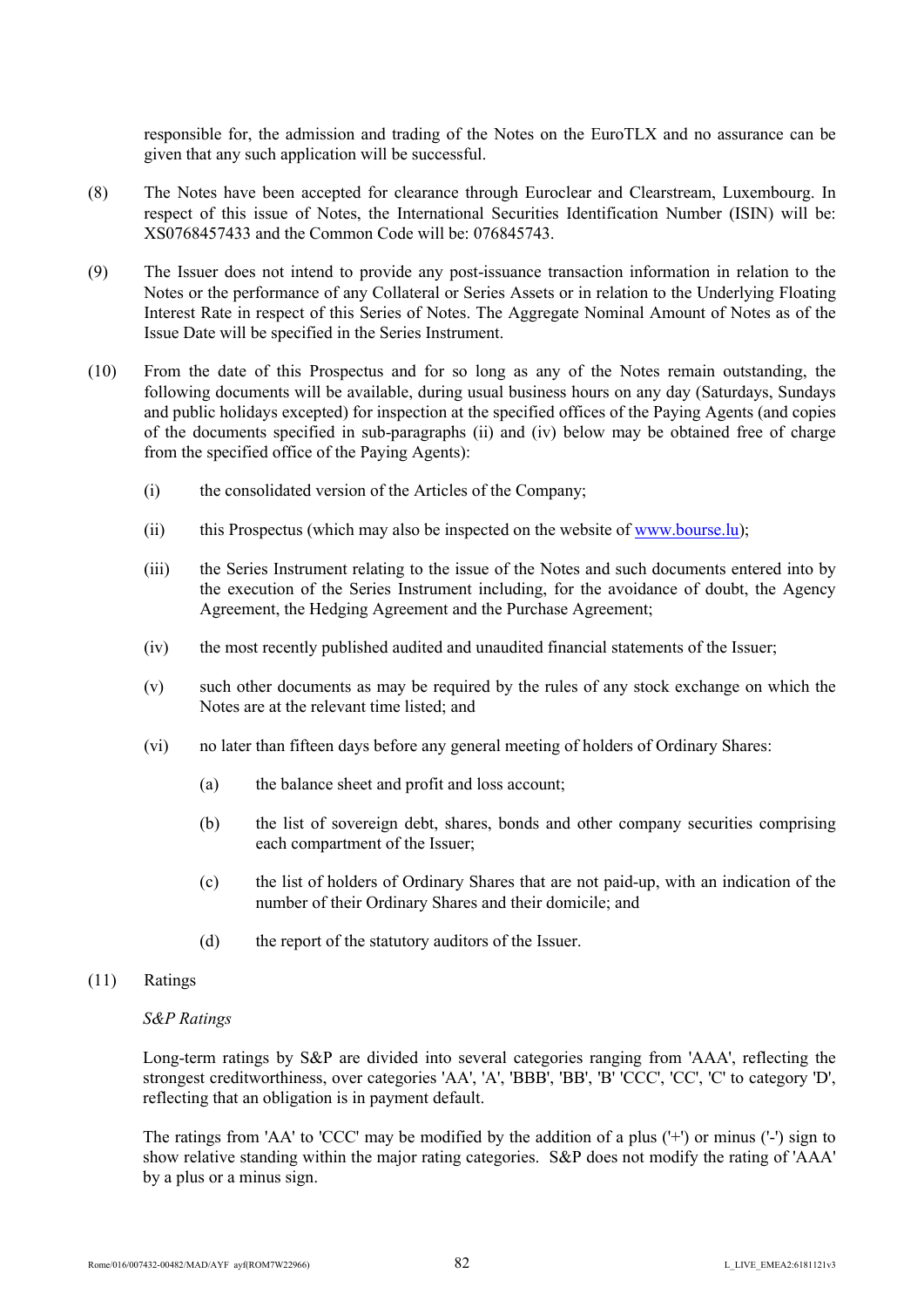Short-term ratings by S&P are divided into several categories ranging from 'A-1', reflecting the strongest creditworthiness, over categories 'A-2', 'A-3', 'B', 'C' to category 'D' reflecting that an obligation is in payment default.

Other than the category 'A-1' which may be modified by the addition of a plus  $(+)$  to show relative standing within the category 'A-1',  $S\&P$  does not modify short-term ratings by a plus or a minus sign.

#### *Moody's Ratings*

Long-Term Ratings by Moody's are divided into several categories ranging from 'Aaa', reflecting a credit judged to be of the highest quality, with minimal credit risk, over categories 'Aa', 'A', Baa', 'Ba', 'B', 'Caa', 'Ca' to category 'C' reflecting obligations are typically in default, with little prospect for recovery of principal or interest.

Moody's appends numerical modifiers 1, 2, and 3 to each generic rating classification from 'Aa' through 'Caa'. The modifier 1 indicates that the obligation ranks in the higher end of its generic rating category; the modifier 2 indicates a mid-range ranking; and the modifier 3 indicates a ranking in the lower end of that generic rating category.

Short-Term Ratings by Moody's are divided into several categories ranging from 'P-1' (Prime-1), reflecting the strongest creditworthiness, over categories 'P-2', 'P-3', to category 'NP', reflecting obligations that do not fall within any of the Prime rating categories.

### *Fitch's Ratings*

Long-term ratings by Fitch are divided into several categories ranging from 'AAA', reflecting the strongest creditworthiness, over categories 'AA', 'A', 'BBB', 'BB', 'B' 'CCC', 'CC', 'C'. Defaulted obligations typically are not assigned 'D' ratings, but are instead rated in the 'B' to 'C' rating categories, depending upon their recovery prospects and other relevant characteristics.

The modifiers "+" or "-" may be appended to a rating to denote relative status within major rating categories. Such suffixes are not added to the 'AAA' obligation rating category, or to corporate finance obligation ratings in the categories below 'B'.

Short-term ratings by Fitch are divided into several categories ranging from 'F1', reflecting the strongest creditworthiness, over categories 'F2', 'F3', 'B', 'C', 'RD' to category 'D' indicating a broadbased default event for an entity, or the default of a short-term obligation.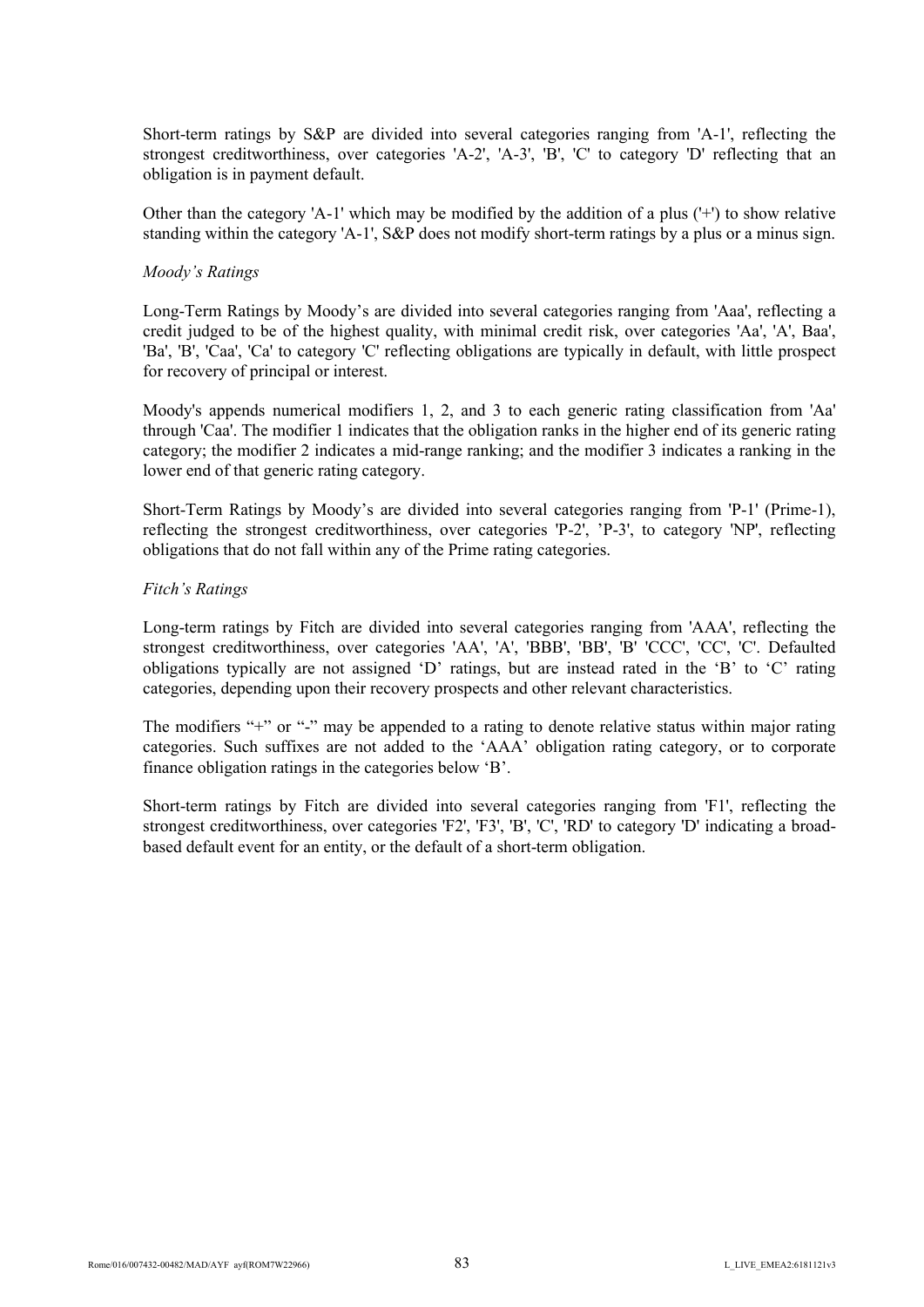# **12. DOCUMENTS INCORPORATED BY REFERENCE**

The following documents which have previously been published or filed with the CSSF (in its capacity as competent authority), shall be deemed to be incorporated in, and to form part of, this Prospectus for informational purposes only save that any statement contained in this Prospectus or in a document all or the relevant portion of which is incorporated by reference in this Prospectus shall be deemed to be modified or superseded for the purpose of this Prospectus to the extent that a statement contained in any document which is subsequently incorporated by reference in this Prospectus by way of a supplement prepared in accordance with Article 16 of the Prospectus Directive and article 13 of the Prospectus Act 2005 modifies or supersedes such earlier statement (whether expressly, by implication or otherwise). Any statement so modified or superseded shall not be deemed, except as so modified or superseded, to constitute a part of this Prospectus:

Comparative table of documents incorporated by reference:

| Document incorporated by reference                                        | Pages of document incorporated by reference                                                                                                                                                                                                                                                                                                              |
|---------------------------------------------------------------------------|----------------------------------------------------------------------------------------------------------------------------------------------------------------------------------------------------------------------------------------------------------------------------------------------------------------------------------------------------------|
| Consolidated version of the Articles of the<br>Company                    | All pages                                                                                                                                                                                                                                                                                                                                                |
| Annual accounts and independent auditor's report<br>dated 31 January 2011 | Pages 4-5 (Independent Auditor's Report)<br>Pages 2 (Management Report)<br>Page 3 (Statement of the Board of Directors'<br>Responsibility)<br>Page 6 (Balance Sheet of the Issuer)<br>Page 7 (Profit and Loss Account of the Issuer)<br>Pages 8-14 (Balance Sheet of the Compartments)<br>Pages 15-22 (Profit and Loss Account of the<br>Compartments)   |
|                                                                           | Pages 23-52 (Notes to the Annual Accounts)                                                                                                                                                                                                                                                                                                               |
| Annual accounts and independent auditor's report<br>dated 31 January 2010 | Pages 1-2 (Independent Auditor's Report)<br>Pages 3-4 (Management Report)<br>Page 5 (Statement of the Board of Directors'<br>Responsibility)<br>Page 6 (Balance Sheet of the Issuer)<br>Page 7 (Profit and Loss Account of the Issuer)<br>Pages 8-13 (Balance Sheet of the Compartments)<br>Pages 14-19 (Profit and Loss Account of the<br>Compartments) |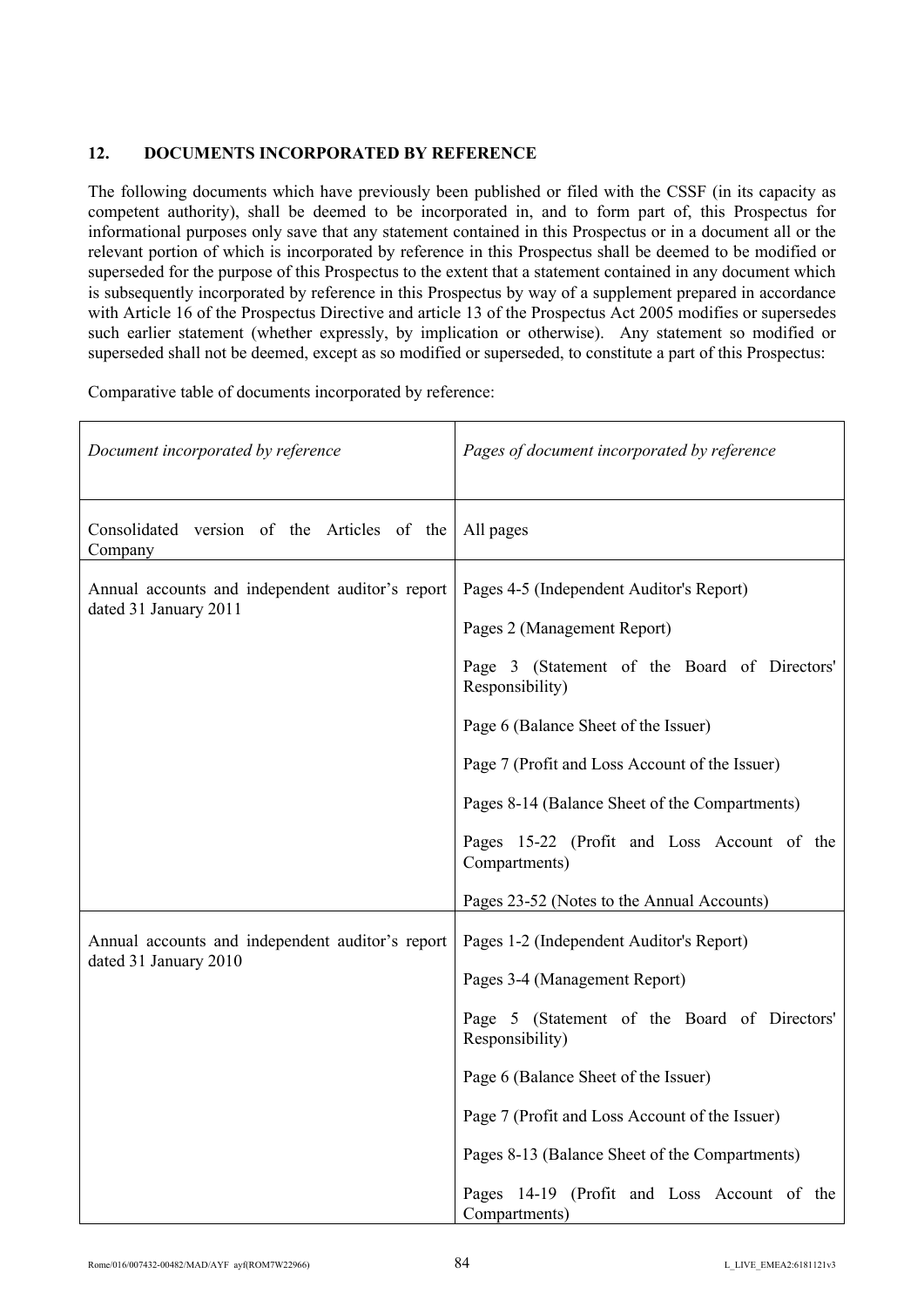| Pages 20-39 (Notes to the Annual Accounts) |
|--------------------------------------------|
|                                            |

Any information not listed in the cross reference list but included in the documents incorporated by reference is given for information purposes only.

Copies of documents incorporated by reference in this Prospectus can be obtained from the registered office of the Issuer and from the specified offices of the Paying Agents for the time being in London and Luxembourg and will be published on the official website of the Luxembourg Stock Exchange [\(www.bourse.lu\)](http://www.bourse.lu/).

The Issuer will, in the event of any significant new factor, material mistake or inaccuracy relating to information included in this Prospectus which is capable of affecting the assessment of the Notes, prepare a Supplement to this Prospectus in accordance with article 16 of the Prospectus Directive and article 13 of the Prospectus Act 2005 and such Supplement will be published on the official website of the Luxembourg Stock Exchange ([www.bourse.lu\)](http://www.bourse.lu/).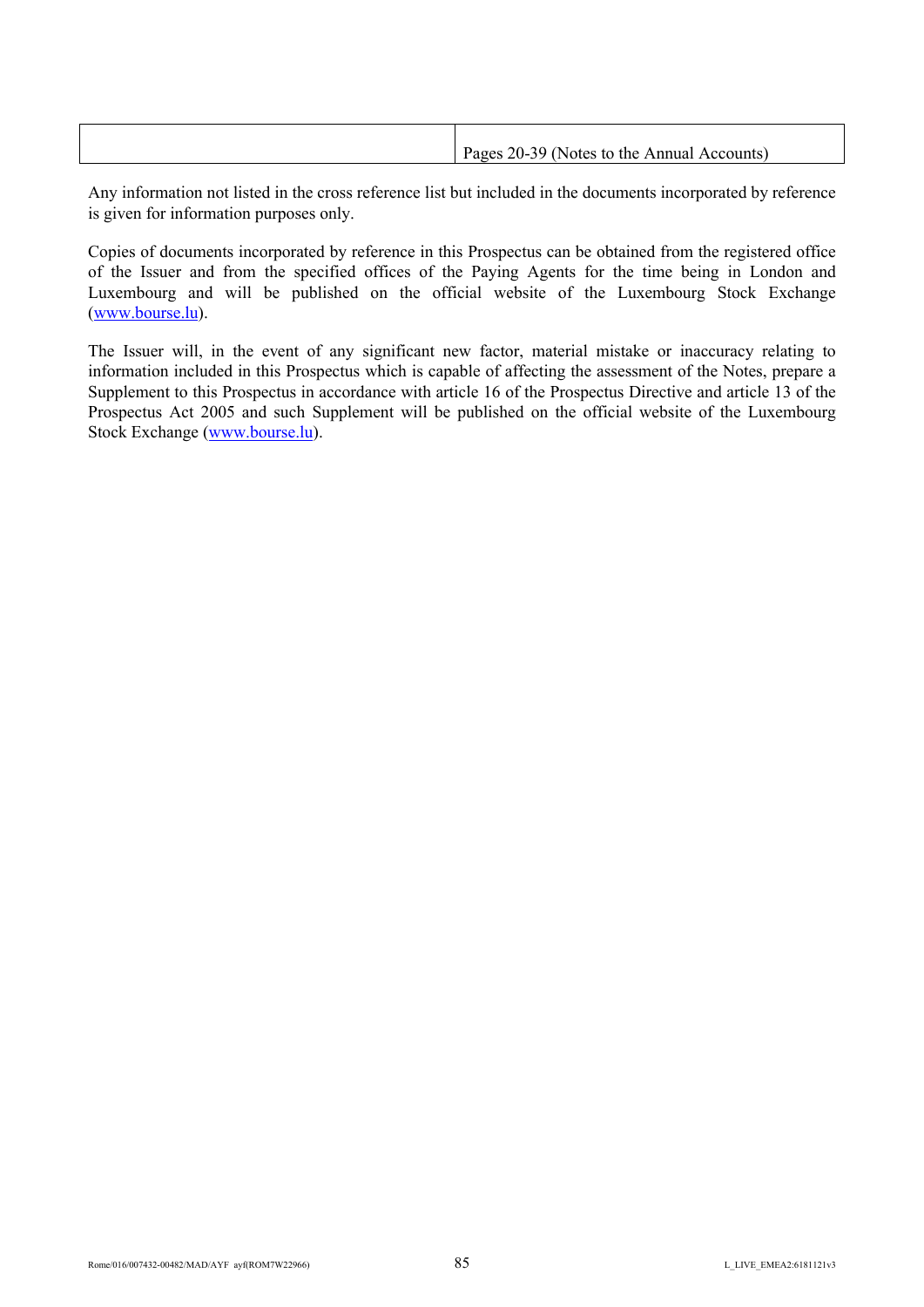#### **REGISTERED OFFICE OF THE ISSUER**

**Palladium Securities 1 S.A.** 2, Boulevard Konrad Adenauer L-1115 Luxembourg Luxembourg

#### **ARRANGER**

**Deutsche Bank AG, acting through its London Branch** Winchester House 1 Great Winchester Street London EC2N 2DB United Kingdom

# **TRUSTEE PRINCIPAL AGENT, CALCULATION AGENT, SELLING AGENT, PAYING AGENT, PURCHASER AND DISTRIBUTOR**

**Deutsche Trustee Company Limited** Winchester House 1 Great Winchester Street London EC2N 2DB United Kingdom

**Deutsche Bank AG, acting through its London Branch** Winchester House

1 Great Winchester Street London EC2N 2DB United Kingdom

## **CUSTODIAN, SERVICER, PAYING AGENT AND LISTING AGENT**

**Deutsche Bank Luxembourg S.A**.

2, Boulevard Konrad Adenauer L-1115 Luxembourg Luxembourg

## **AUDITORS**

**Ernst & Young, Luxembourg** 7 Parc d'Activité Syrdall Munsbach L5365 Luxembourg

Rome/016/007432-00482/MAD/AYF ayf(ROM7W22966) 86 86 86 2012 12 L LIVE EMEA2:6181121v3